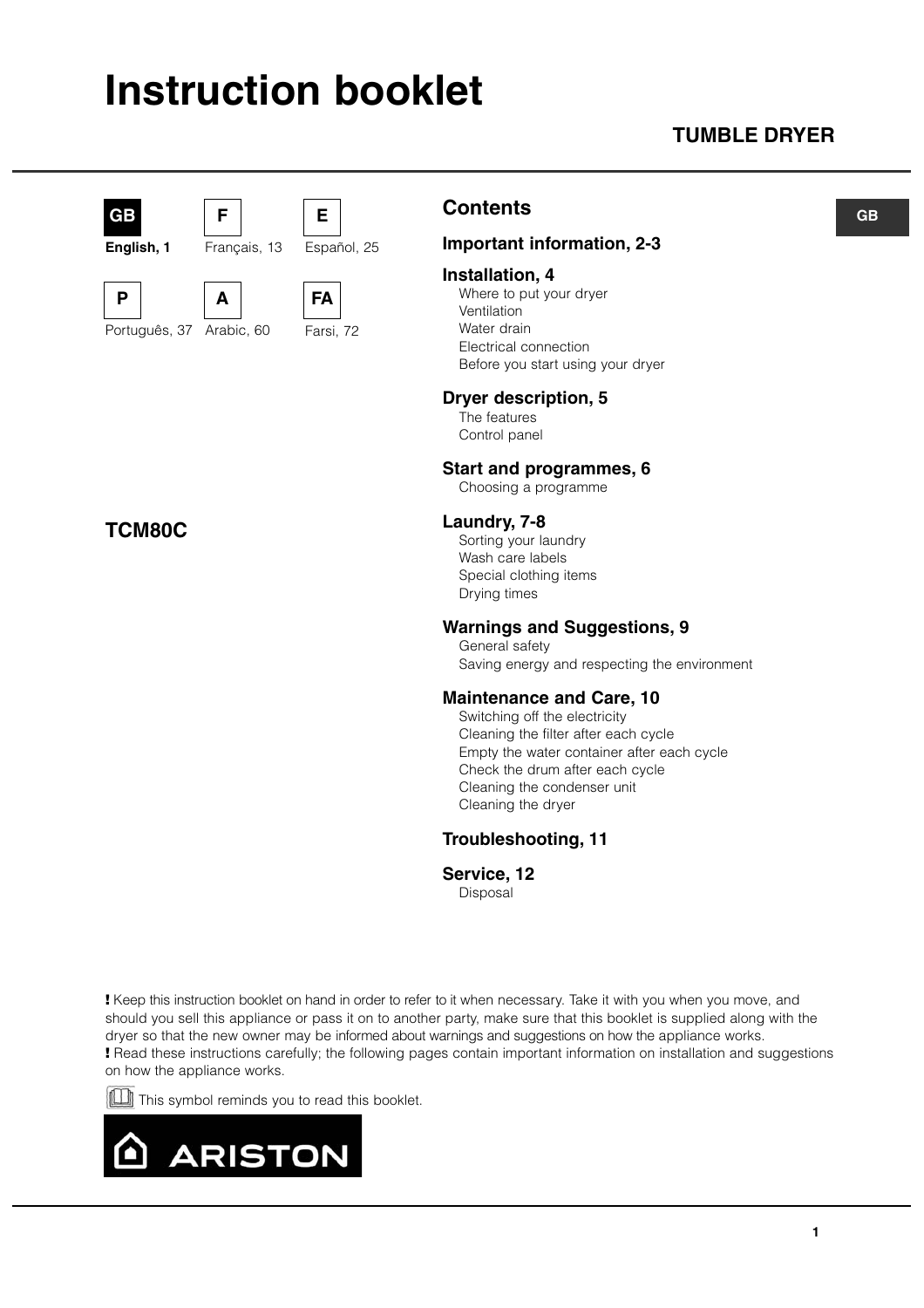# **Important Information**

**GB**

For your Condenser dryer to operate efficiently, you must follow the regular maintenance schedule shown below:

### **Fluff Filter...**

**!** You MUST clean the fluff filter after EVERY drying cycle.

**STEP 1.** Open the door of your dryer.

**STEP 2.** Remove the filter.





**STEP 3.** Open the filter and clean any fluff deposits from the filter mesh.



**STEP 4.** Refit the filter - NEVER run the dryer without the filter in position.



**!** Failure to clean the filter after EVERY drying cycle will affect the drying performance of your machine. It will take longer to dry and as a result will use more electricity during drying.

### **Water Container...**

**!** You MUST empty the water container after EVERY drying cycle.

#### **STEP 1.**



**STEP 2.** Empty the water from the container.



**STEP 3.** Refit the water container, ensuring that it is pushed fully back into position.



**!** Failure to empty the water container will result in:

- The machine will stop heating (so the load may still be wet at the end of the drying cycle).
- The 'Empty Water' light will tell you that the water container is full.

#### **Priming the Water Collection System**

When your dryer is new, the water container will not collect water until the system is primed... this will take 1 or 2 drying cycles. Once primed it will collect water during every drying cycle.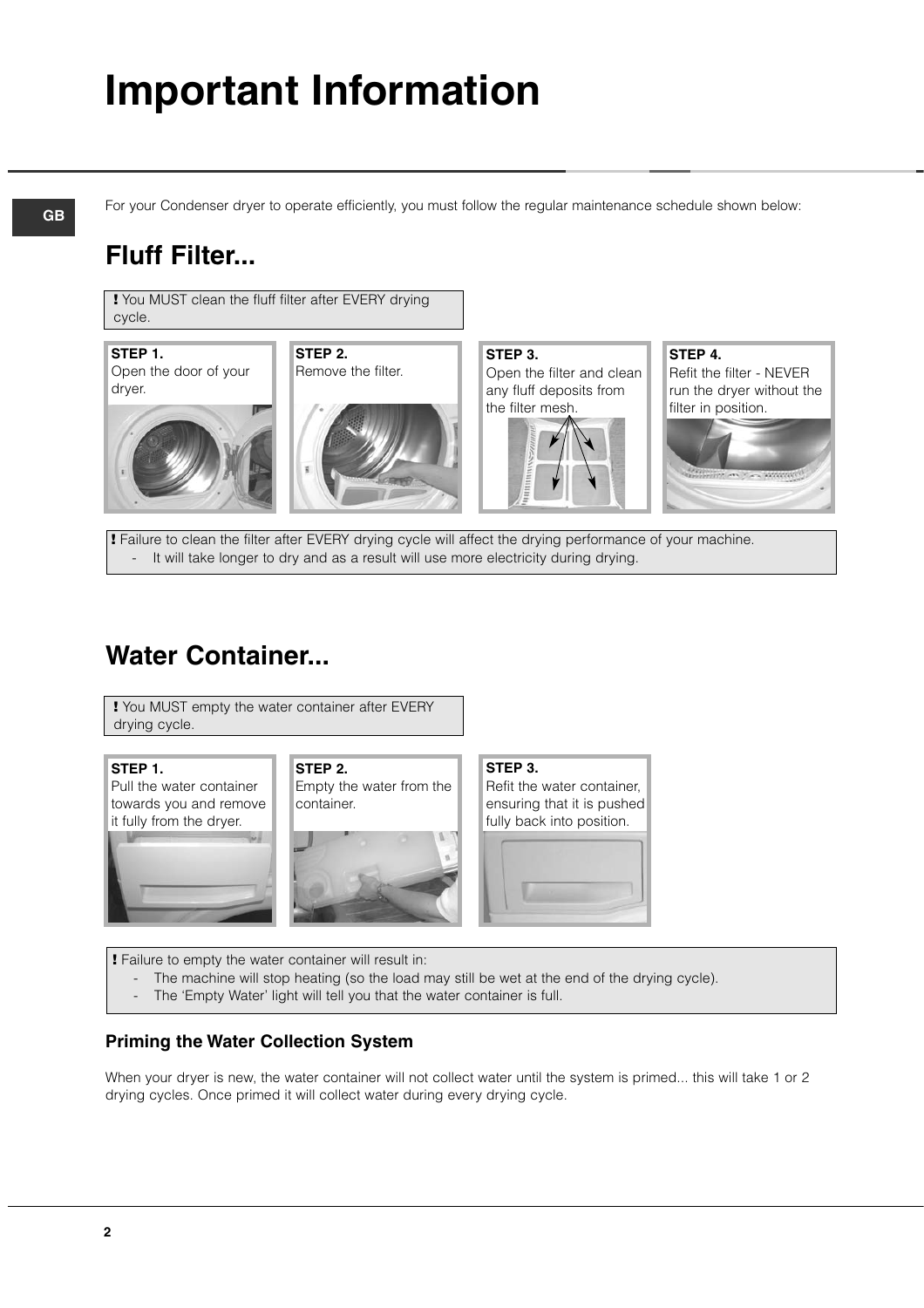## **Important Information**

### **Condenser Unit...**

**!** You MUST clean the fluff from the condenser EVERY month.

#### **STEP 1.**



#### **STEP 2.** Remove the condenser by

rotating the 3 clips then pulling the condenser towards you. (There may be some water in the tubes, this is normal).



#### **STEP 3.** Flush the condenser, from

the rear with water, to remove any fluff deposits.



#### **STEP 4.**

Refit the condenser unit - ensure that the unit is pushed in fully, all 3 clips are re-secured and the positiong arrows on the front of the condenser are pointing upwards.





#### ● **Check that:**

- **The positioning arrows are pointing upwards.**
- **The 3 clips are re-secured back into their 'lock' position.**
- **!** Failure to clean the condenser could cause premature failure of your dryer.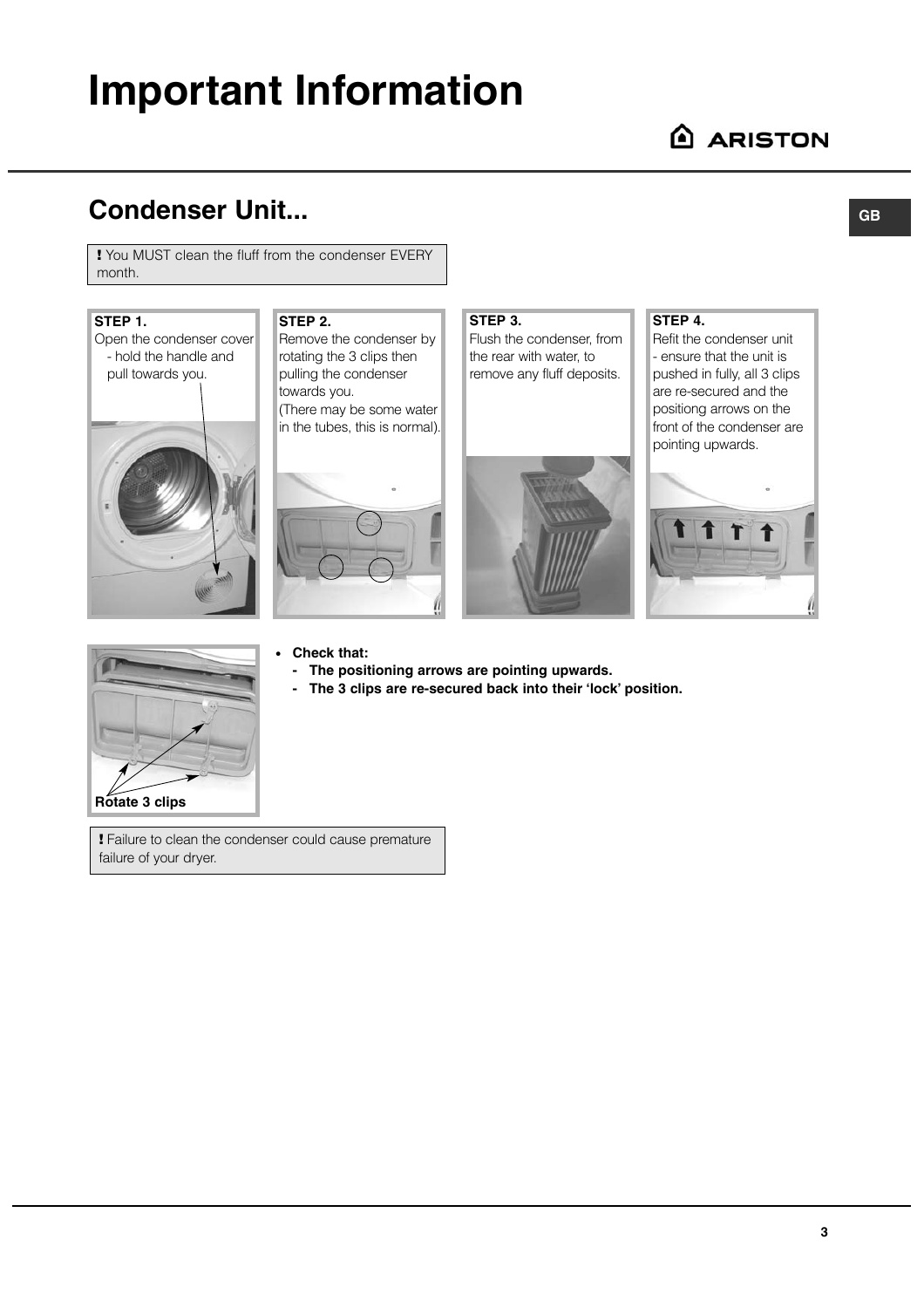## **Installation**

#### **Where to put your dryer**

**GB**

• Place your dryer at a distance from gas ranges. stoves, heaters, or cook tops because flames can damage the appliance.



If you are going to install the appliance under a work counter, be sure to leave a 10mm space between the top and any other objects on or above the machine and a 15mm space between the sides and lateral furnishings or walls.

This is to ensure proper air circulation.

#### **Ventilation**

When the dryer is in use, there has to be adequate ventilation. Make sure you put your dryer in an environment that is not damp and has proper air circulation throughout. Airflow around the dryer is essential to condense the water produced during the washing, the dryer will not operate efficiently in an enclosed space or cupboard.

**!** If using the dryer in a small or cold room some condensation could be experienced.

**!** We do not recommend that the dryer is installed in a cupboard but the dryer must never be installed behind a lockable door, a sliding door or a door with a hinge on the opposite side to that of the dryer door.

#### **Water drain**

If your dryer is installed next to a drain the water can be plumbed into this drain. This does away with the need to empty the water container. If the dryer is stacked onto or installed next to a washing machine it can share the same drain. The height of the drain must be less than 3' (1m) from the bottom of the dryer.



Remove hose from position shown (see diagram).



Fit a suitable length of hose to the new location shown (see diagram).

**!** Make sure that the hose is not squashed or kinked when the dryer is in its final location.

#### **Electrical connections**

Make sure of the following before you insert the plug into the the electrical socket:

- The socket must be grounded.
- The socket must be able to sustain the machines maximum power, which is indicated on the rating label (see Dryer Description).
- Power voltage must be within the values indicated on the rating label (see Dryer Description).
- The socket must be compatible with the dryers plug. Should this not be the case, replace the plug or the socket.

**!** The dryer must not be installed outdoors, even if the space is sheltered. It can be very dangerous if it is exposed to rain or storms.

**!** Once installed, the dryers electrical wire and plug must be within easy reach.

**!** Do not use extension cords.

**!** The power cord must not be bent or squashed. **!** The power supply cord should be checked periodically and replaced by a cord specially prepared for this dryer and fitted only by authorised technicians (see Service). New or longer power cords are supplied at an extra charge by authorised dealers.

**!** The manufacturer denies any responsibility should any of these rules not be followed.

**!** If in doubt about any of the above consult a qualified electrician.

#### **Before you start using your dryer**

Once you have installed your dryer and before you use it, clean the inside of the drum to remove any dust that could have accumulated during transport.

**4**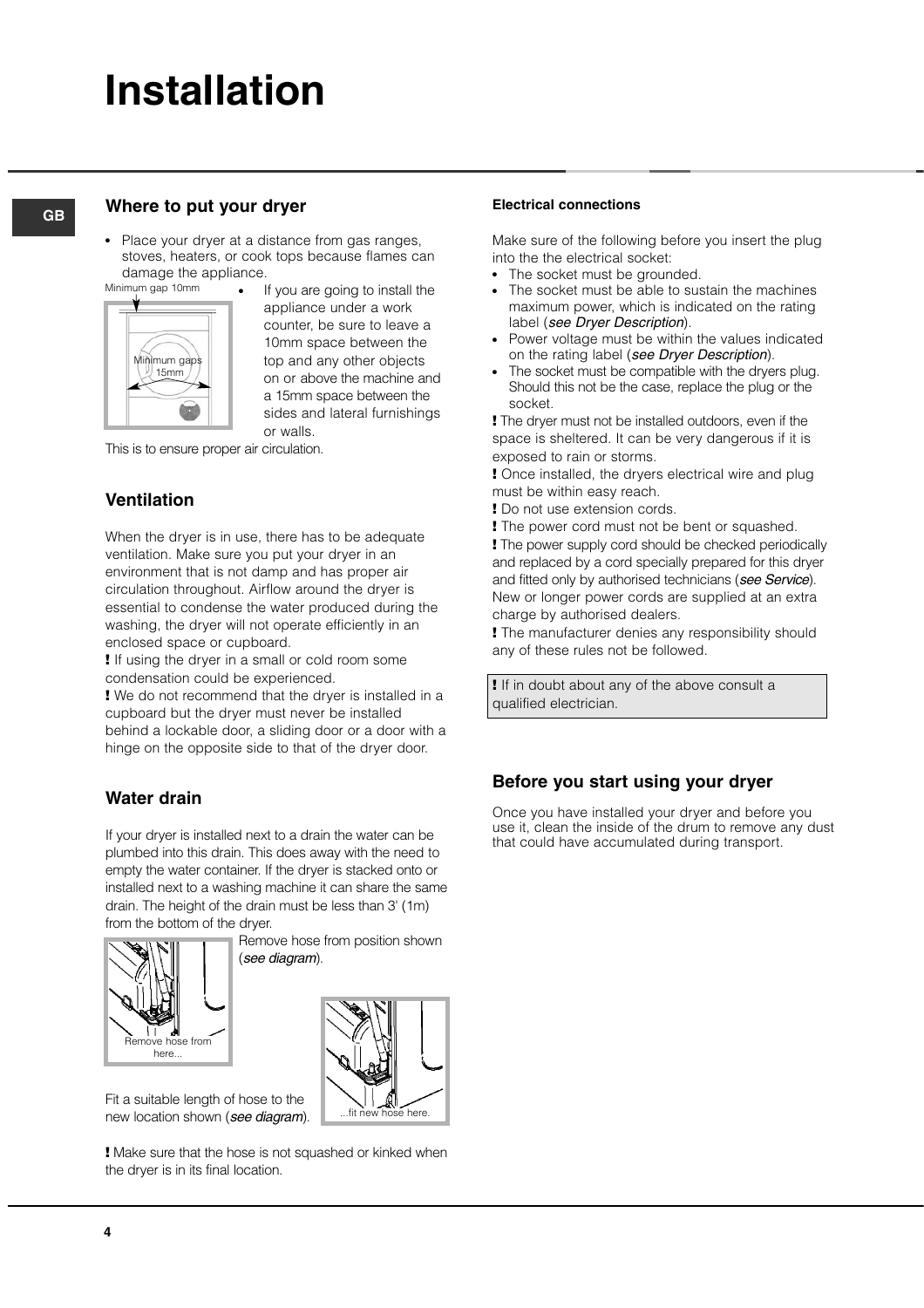## **Dryer Description**

### **ARISTON**

**GB**



**Control panel** Indicator **TIMER** Knob **Empty Water** Light  $\sqrt{2}$  $\frac{1}{2}$ **START HEAT** Button Button

The **START** button  $\triangleright$  begins drying a selected programme (see Start and Programmes).

The **HEAT** button selects drying temperature (see Start and Programmes).

OUT: LOW heat . IN: HIGH heat The **Empty Water** indicator light signals that the water container is full and must be emptied. The light will take a few seconds to go out after replacing the empty water container, the dryer must be running for this to happen.

**Note:** If the water container fills the indicator lights, the heat is turned off and your laundry will not dry.

The **TIMER** knob sets a drying time.

Rotate it clockwise, **never counter-clockwise**, until the indicator is pointing to the drying time you want to select (see Start and Programmes).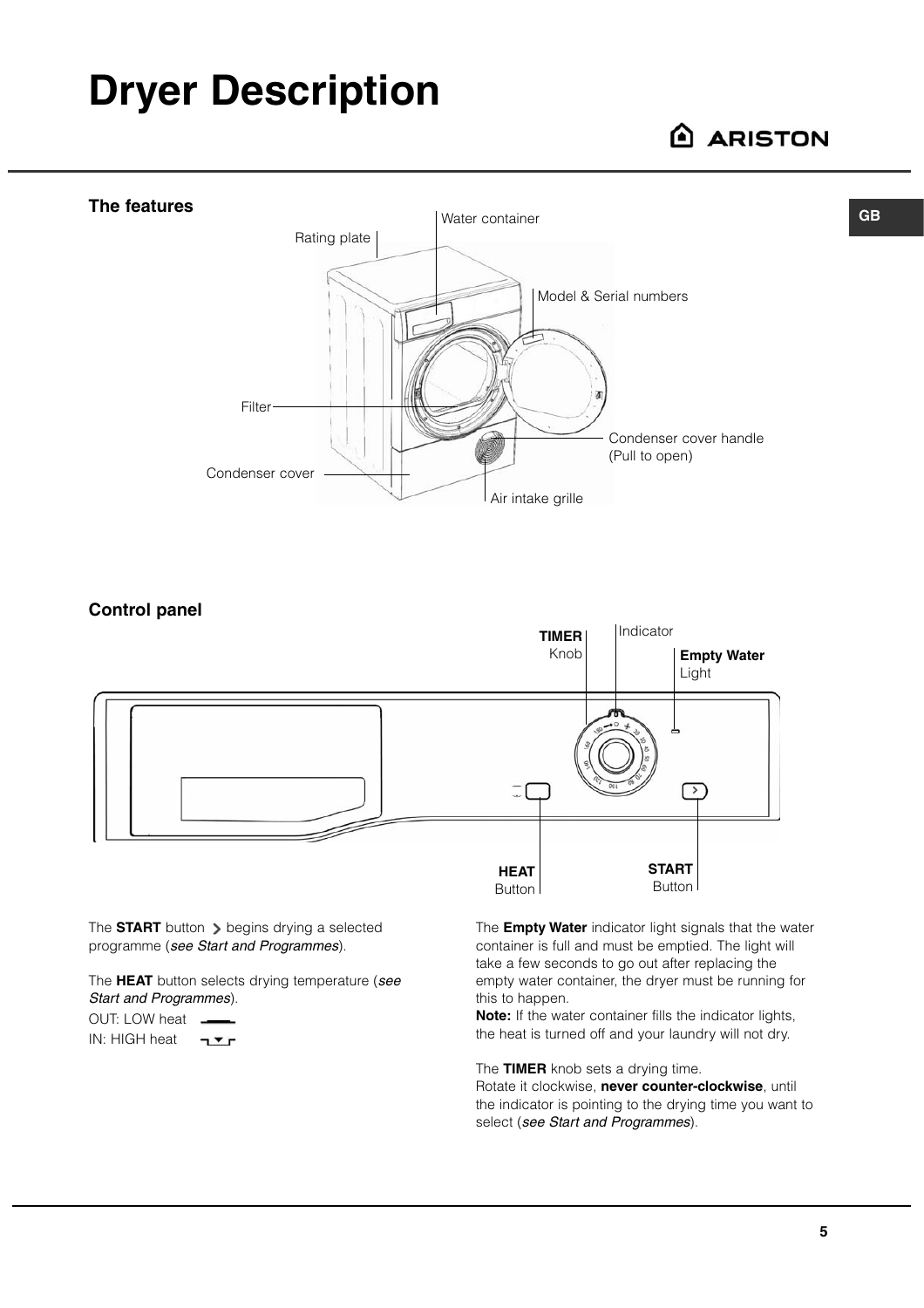#### **Choosing a programme**

- 1. Plug the dryer into the electrical socket.
- 2. Sort your laundry according to fabric type (see Laundry).
- 3. Open the door make sure the filter is clean and in place and the water container is empty and in place (see Maintenance).
- 4. Load the machine and make sure items are not in the way of the door seal. Close the door.
- 5. Choose the drying time by checking the Drying Guide table for the type of fabric you are drying (see Laundry).
	- Set the temperature with the HEAT button.
	- Select a drying time by rotating the TIMER knob clockwise\*.
- 6. Press the START button to begin. During the drying programme, you can check on your laundry and take out items that are dry while others continue drying. When you close the door again, press the START button in order to resume drying.
- 7. About 10 minutes before the programme is completed, it enters the final COOL TUMBLE phase (fabrics are cooled), which should always be allowed to complete.
- 8. Open the door, take the laundry out, clean the filter and replace it. Empty the water container and replace it (see Maintenance).
- 9. Unplug the dryer.

**Note:** The COOL TUMBLE programme can be used to refresh fibres of clothing. - Set the TIMER with the cool tumble symbol inline with the indicator at Step 5 above\* if you need this feature.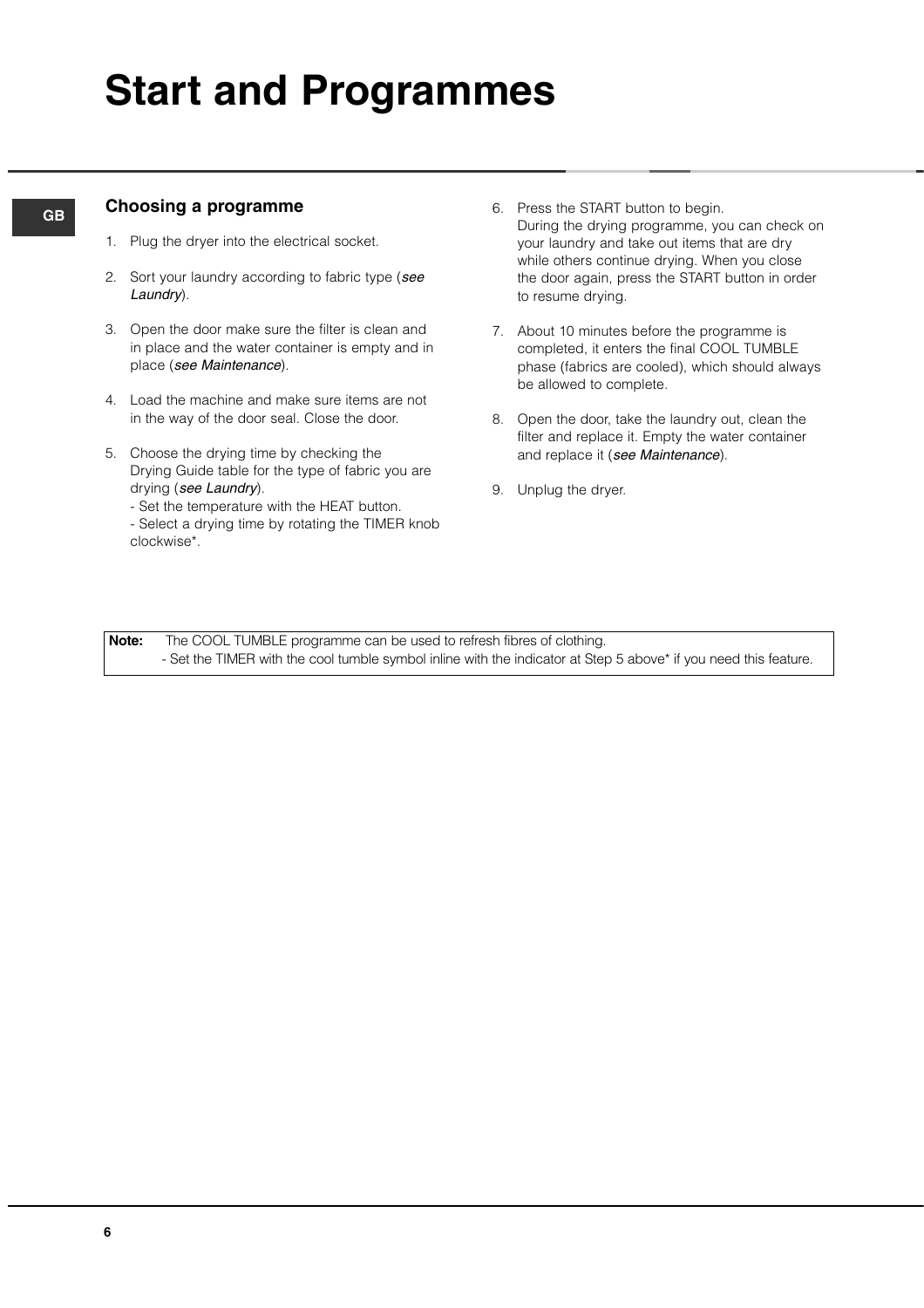

**GB**

#### **Sorting your laundry**

- Check symbols on clothing labels to make sure that the articles can be tumble dried.
- Sort laundry by fabric type.
- Empty pockets and check buttons.
- Close zippers and hooks and tie loose belts and strings.
- Wring out each item in order to eliminate as much excess water as possible.

**!** Do not load dripping wet clothes into the dryer.

#### **Maximum load size**

Do not load more than maximum capacity. These numbers refer to dry weight: Natural fibres: 8kg max (18lb) Synthetic fibres: 3kg max (6.6lb)

**!** DO NOT overload the dryer as this could result in reduced drying performance.

#### **Typical weights**

**Note:** 1kg = 1000g (1lb = 16oz)

| <b>Clothes</b> |        |                  |           |
|----------------|--------|------------------|-----------|
| <b>Blouse</b>  | Cotton | 150a             | (5oz)     |
|                | Other  | 100 <sub>q</sub> | (3oz)     |
| Dress          | Cotton | 500g             | (1lb 2oz) |
|                | Other  | 350g             | (12oz)    |
| Jeans          |        | 700g             | (1lb 6oz) |
| 10 nappies     |        | 1000g            | (2lb 3oz) |
| Shirt          | Cotton | 300g             | (10oz)    |
|                | Other  | 200 <sub>G</sub> | (7oz)     |
| <b>T-Shirt</b> |        | 125q             | (4oz)     |

| <b>Household Items</b> |        |                  |           |
|------------------------|--------|------------------|-----------|
| Duvet cover            | Cotton | 1500g            | (3lb 5oz) |
| (Double)               | Other  | 1000a            | (2lb 3oz) |
| Large Tablecloth       |        | 700g             | (1lb 6oz) |
| Small Tablecloth       |        | 250q             | (9oz)     |
| Tea Towel              |        | 100 <sub>q</sub> | (3oz)     |
| <b>Bath Towel</b>      |        | 700g             | (1lb 6oz) |
| Hand Towel             |        | 350g             | (12oz)    |
| Double Sheet           |        | 500g             | (1lb 2oz) |
| Single Sheet           |        | 350a             | (12oz)    |

At the end of a drying cycle, cottons could still be damp if you grouped cottons and synthetics together. If this happens simply give them an additional short period of drying.

**Note:** The last 10 minutes of any time set is the Cool Tumble, so allow for this when setting the time, as this period will not dry your laundry.

#### **Wash Care Labels**

Look at the labels on your garments, especially when tumble drying for the first time. The following symbols are the most common:



May be tumble dried Do **not** tumble dry

Tumble dry at high heat setting

 $\odot$ Tumble dry at low heat setting

#### **Items not suitable for tumble drying**

- Articles that containing rubber or rubber-like materials or plastic film (pillows, cushions, or PVC rainwear), any other flammable articles or objects that contain flammable substances (towels soiled with hair spray).
- Glass fibres (certain types of draperies)
- Items which have been dry cleaned
- Items with the ITCL Code  $\boxtimes$  (see Special clothing items). These can be cleaned with special at-home dry cleaning products. Follow instructions carefully.
- Large bulky items (quilts, sleeping bags, pillows, cushions, large bedspreads etc). These expand when drying and would prevent airflow through the dryer.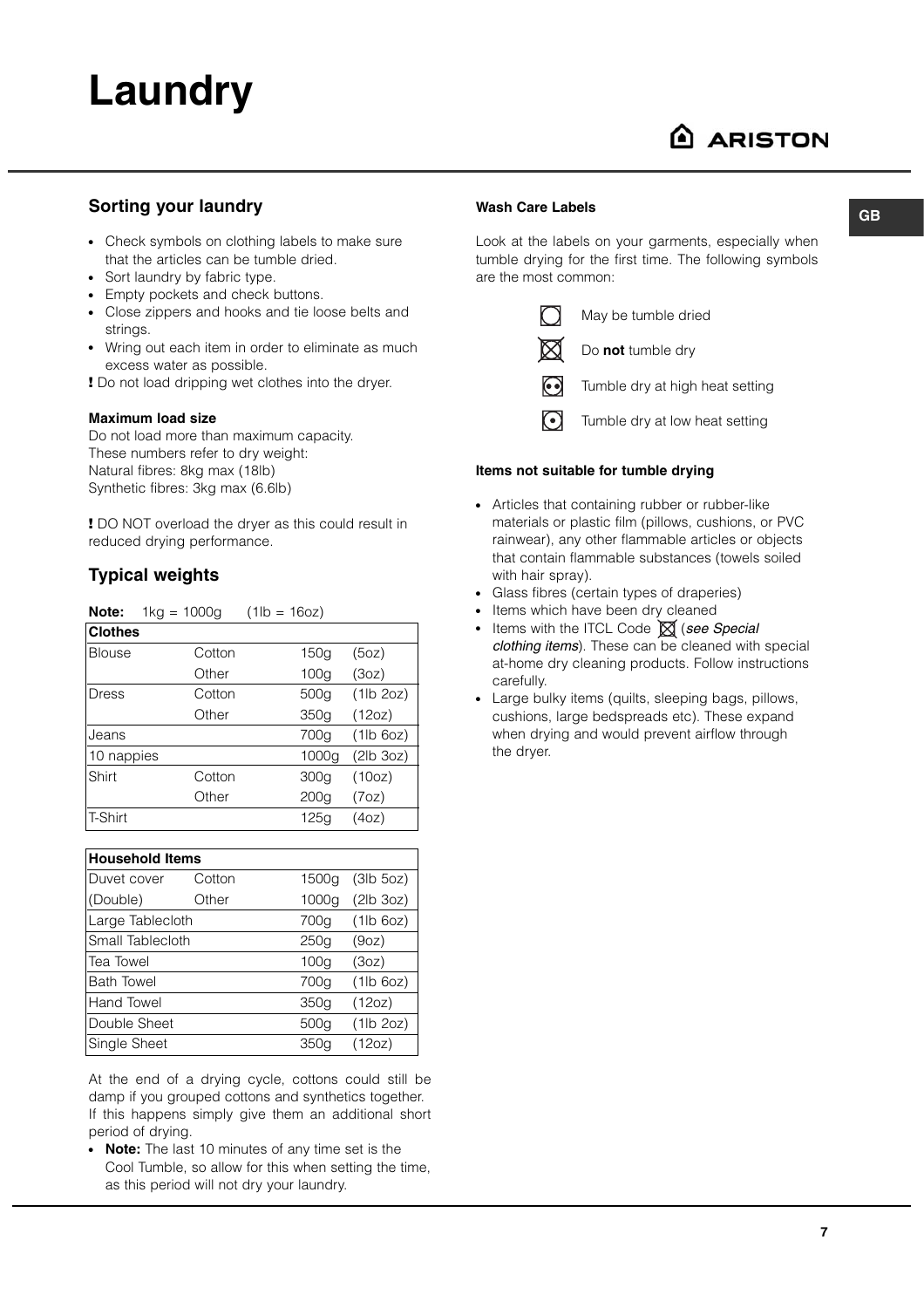# **Laundry**

#### **GB Special clothing items**

**Blankets and Bedspreads:** acrylic items (Acilan, Courtelle, Orion, Dralon) **must be dried** with special care on LOW heat setting. Avoid drying for a long period of time.

**Pleated or creased garments:** read the manufacturer's drying instructions on the garment.

**Starched articles:** do not dry these with non-starched items. Make sure that as much of the starch solution is removed from the load as possible before placing it in the dryer. Do not over-dry: the starch will become powdery and leave your clothing limp, which defeats the purpose of starch.

#### **Drying times**

The table (see below) presents APPROXIMATE drying times in Minutes. Weights refer to dry garments.

Times are approximate and can vary depending upon:

• Amount of water retained in clothes after spin cycle: towels and delicates retain a lot of water.

- Fabrics: items that are the same type of fabric but different textures and thicknesses may not have the same drying time.
- Quantity of laundry: single items or small loads may take longer to dry.
- Dryness: If you are going to iron some of your clothes, they can be taken out while still a bit damp. Others can be left longer if you need them to be completely dry.
- Heat setting.
- Room temperature: if the room where the dryer is located is cold, it will take longer for the dryer to dry your clothes.
- Bulk: some bulky items can be tumble dried with care. We suggest that you remove these items several times, shake them out, and return them to the dryer until finished.

**!** Do not over-dry your clothes. All fabrics contain a little natural moisture, which keeps them soft and fluffy.

| <b>Cottons</b>           | Drying times 800-1000 rpm in washing machine.    |                                                  |           |                        |           |            |             |           |  |
|--------------------------|--------------------------------------------------|--------------------------------------------------|-----------|------------------------|-----------|------------|-------------|-----------|--|
| 窅                        | 1 kg                                             | 2 kg                                             | 3 kg      | 4 kg                   | 5 kg      | 6 kg       | 7 kg        | 8 kg      |  |
| <b>High/Full</b><br>Heat | $30 - 40$                                        | $40 - 55$                                        | $55 - 70$ | $70 - 80$              | $80 - 90$ | $95 - 120$ | $120 - 140$ | 130 - 150 |  |
| <b>Synthetics</b>        |                                                  | Drying times on reduced spin in washing machine. |           |                        |           |            |             |           |  |
| A                        | 1 kg                                             |                                                  |           | $2$ kg                 |           |            | 3 kg        |           |  |
| Gentle/Low<br>Heat       | $40 - 50$                                        |                                                  |           | $70 - 90$<br>$50 - 70$ |           |            |             |           |  |
| <b>Acrylics</b>          | Drying times on reduced spin in washing machine. |                                                  |           |                        |           |            |             |           |  |
| $\mathbb{A}$             | 1 kg                                             |                                                  |           |                        | 2 kg      |            |             |           |  |
| Gentle/Low<br>Heat       |                                                  | $40 - 60$                                        |           |                        |           |            | $55 - 75$   |           |  |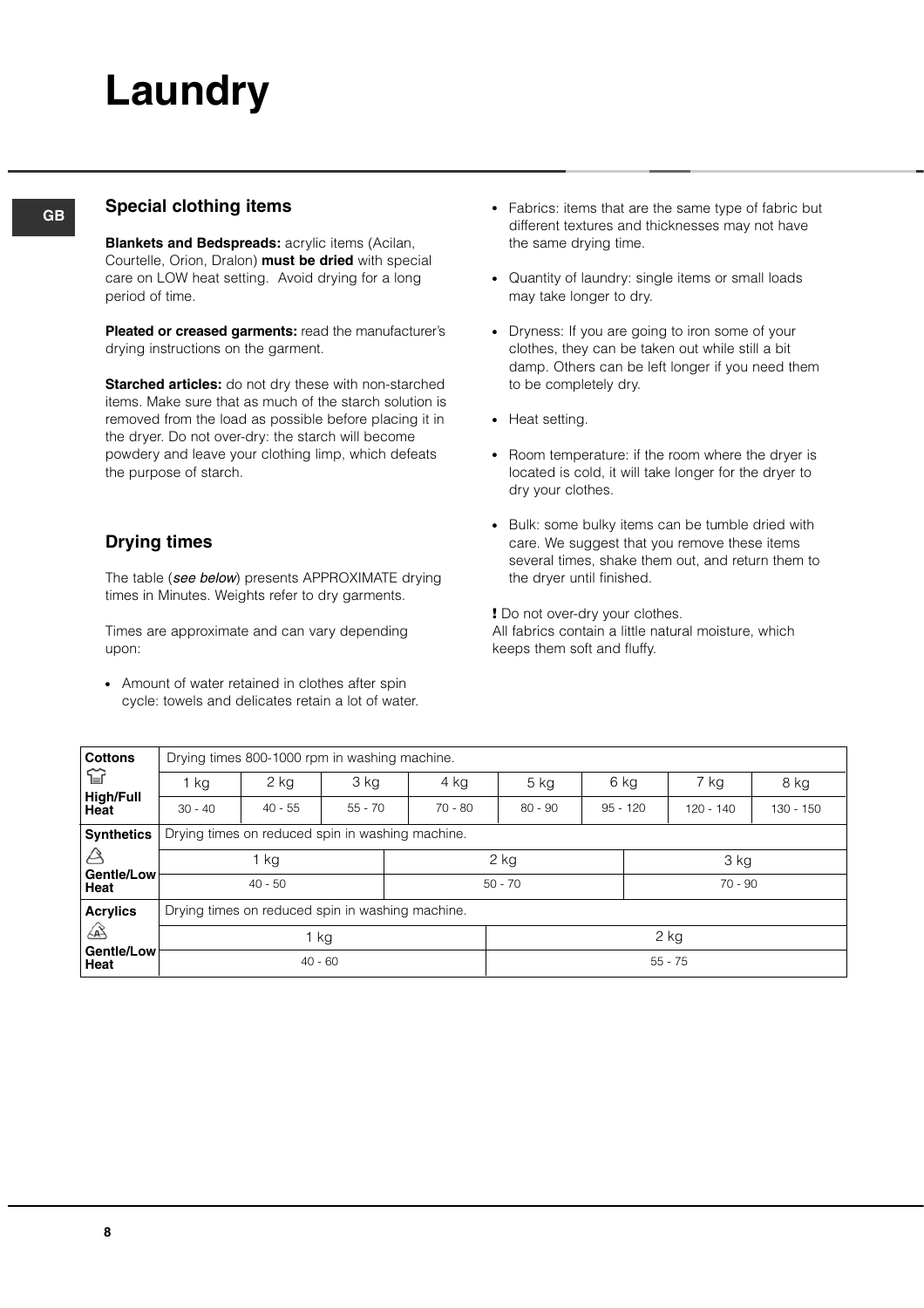## **Warnings and Suggestions**

**!** The appliance has been designed and built according to international safety standards.

These warnings are given for safety reasons and must be followed carefully.

#### **General safety**

- This tumble dryer is not intended for use by persons (including children) with reduced physical, sensory or mental capabilities, or lack of experience and knowledge, unless they have been given supervision or instruction concerning use of the appliance by a person responsible for their safety.
- This tumble dryer has been designed for home, and not professional use.
- Do not touch the appliance while barefoot or with wet hands or feet.
- Unplug the machine by pulling on the plug, not the cord.
- Children must not be in proximity of the dryer when in use. After using the dryer, turn it off and unplug it. Keep the door closed to make sure that children do not use it as a toy.
- Children should be supervised to ensure that they do not play with the dryer.
- The appliance must be installed correctly and have proper ventilation. The air intake at the front of the dryer should never be obstructed (see Installation).
- Never use the dryer on carpeting where the pile height would prevent air from entering the dryer from the base.
- Check to see if the dryer is empty before loading it.
- The back of the dryer could become very hot. Never touch it while in use.
- Do not use the dryer unless the filter, water container and condenser are securely in place (see Maintenance).
- Do not overload the dryer (see Laundry for maximum loads).
- Do not load items that are dripping wet.
- Carefully check all instructions on clothing labels (see Laundry).
- Do not tumble dry large, very bulky items.
- Do not tumble dry acrylic fibres at high temperatures.
- Complete each programme with its Cool Tumble Phase.
- Do not turn off the dryer when there are still warm items inside.
- Clean the filter after each use (see Maintenance).
- Empty the water container after each use (see Maintenance).
- Clean the condenser unit at regular intervals (see Maintenance).
- $\overrightarrow{D}$  po not allow lint to collect around the dryer.
- Never climb on top of the dryer. It could result in damage. Always follow electrical standards and requirements
- (see Installation).
- Always buy original spare parts and accessories (see Service).

#### **To minimise the risk of fire in your tumble dryer, the following should be observed:**

- Tumble dry items only if they have been washed with detergent and water, rinsed and been through the spin cycle. It is a fire hazard to dry items that HAVE NOT been washed with water.
- Do not dry garments that have been treated with chemical products.
- Do not tumble dry items that have been spotted or soaked with vegetable or cooking oils, this constitutes a fire hazard. Oil-affected items can ignite spontaneously, especially when exposed to heat sources such as a tumble dryer. The items become warm, causing an oxidisation reaction with the oil, Oxidisation creates heat. If the heat cannot escape, items can become hot enough to catch fire. Piling, stacking or storing oil-effected items can prevent heat from escaping and so create a fire hazard. If it is unavoidable that fabrics containing vegetable or cooking oil or those that have been contaminated with hair care products be placed in a tumble dryer they should first be washed with extra detergent - this will reduce, but not eliminate the hazard. The cool tumble phase should be used to reduce the temperature of the items. They should not be removed from the dryer and piled or stacked while hot.
- Do not tumble dry items that have previously been cleaned in or washed in, soaked in or soiled with petrol/gasoline, dry cleaning solvents or other flammable or explosive substances. Highly flammable substances commonly used in domestic environments including cooking oil, acetone, denatured alcohol, kerosene, spot removers, turpentine, waxes and wax removers. Ensure these items have been washed in hot water with an extra amount of detergent before being dried in the tumble dryer.
- Do not tumble dry items containing foam rubber (also known as latex foam), or similarly textured rubber like materials. Foam rubber materials can, when heated, produce fire by spontaneous combustion.
- Fabric softener or similar products should not be used in a tumble dryer to eliminate the effects of static electricity unless the practice is specifically recommended by the manufacturer of the fabric softener product.
- Do not tumble dry undergarments that contain metal reinforcements eg. bras with metal reinforcing wires. Damage to the tumble dryer can result if the metal reinforcements come loose during drying.
- Do not tumble dry rubber, plastic articles such as shower caps or babies waterproof covers, polythene or paper.
- Do not tumble dry rubber backed articles, clothes fitted with foam rubber pads, pillows, galoshes and rubber coated tennis shoes.
- Remove all objects from pockets, especially lighters (risk of explosion).

**!** WARNING: Never stop the dryer before the end of the drying cycle unless all items are quickly removed and spread out so that the heat is dissipated.

#### **Saving energy and respecting the environment**

- Wring out items to eliminate excess water before tumble drying (if you use a washing machine first, select a high spin cycle). Doing this will save time and energy during drying.
- Always dry full loads you save energy: single items or small loads take longer to dry.
- Clean the filter after each use to contain energy consumption costs (see Maintenance).

**GB**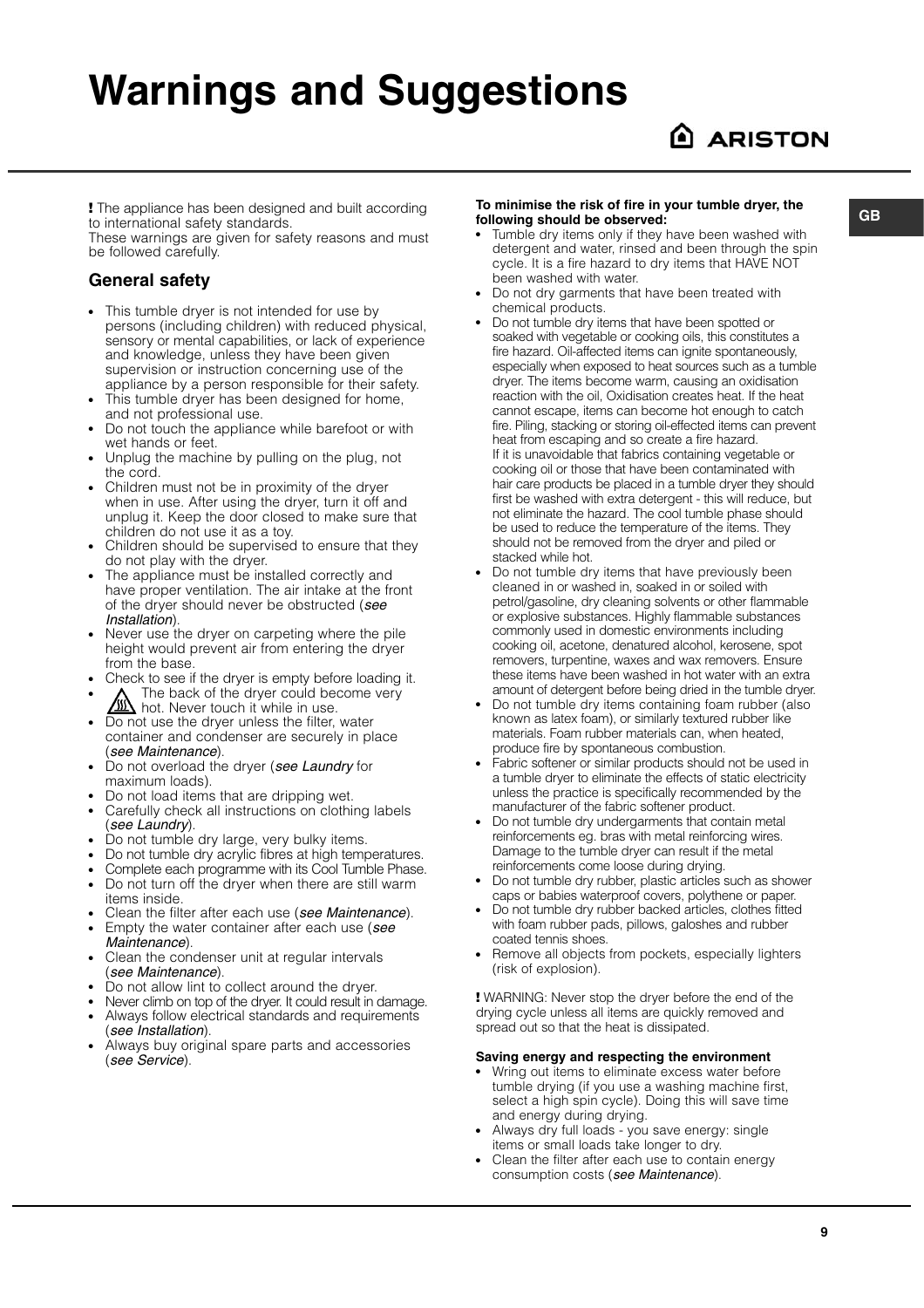## **Maintenance and Care**

#### **GB**

#### **Switching off the electricity**

**!** Unplug your dryer when not using it, when cleaning it and during all maintenance operations.

#### **Clean the filter after each cycle**

The filter is an important part of your dryer: it accumulates lint and fluff that is formed while drying. When finished drying, clean the filter by rinsing it under running water or with your vacuum cleaner. Should the filter become clogged up, the airflow inside the dryer will be seriously compromised: drying times lengthen and you will consume more energy. It may also damage your dryer.

The filter is found in front of the dryer trim (see diagram). Removing the filter:

1. Pull the plastic grip of the filter upwards (see diagram).

- 2. Open the filter and clean the lint from
	- the inside. 3. Replace it correctly. Ensure the filter is fully located flush into the tumble dryer trim.
- 4. Remove any lint that has built up on the inside of the door and around the door seal.
- **!** Do not use the dryer without replacing the filter.

#### **Empty the water container after each cycle**

Pull the container out of the dryer and empty it into a sink or other suitable drain. Replace the container securely.

**!** Always check and empty the container before you start a new drying programme.

#### **Check the drum after each cycle**

Turn the drum manually in order to remove small items (handkerchiefs) that could have been left behind.

#### **Cleaning the drum**

**!** Do not use abrasives, steel wool or stainless steel cleaning agents to clean the drum.

A coloured film may start to appear on the stainless steel drum, this may be caused by a combination of water and, or cleaning agents such as fabric conditioner from the wash. This coloured film will not affect the dryer performance.

#### **Cleaning the condenser unit**

Periodically (every month) remove the condenser unit and clean any build up of fluff from between the plates by rinsing it under the tap with cold water. This should be done with cold water from the rear of the condenser.

Removing the condenser:

- 1. Unplug the dryer and open the door.
- 2. Pull open the condenser cover (see diagram). Release the three catches by turning 90˚ counterclockwise then pull on the grip and remove from the dryer.
- 3. Clean the surface of the seals and replace, making sure that the catches have been secured.

#### **Cleaning the dryer**

- External parts in metal or plastic and rubber parts can be cleaned with a damp cloth.
- Periodically (every 6 months) vacuum the front air intake grille, to remove any build up of fluff, lint or dust. Also to remove accumulation of fluff from the front of the condenser and filter areas, clean occasionally with a vacuum cleaner.
- **!** Do not use solvents or abrasives.

**!** Your dryer uses special bearing components which do not need lubrication.

**!** Have your dryer checked regularly by authorised technicians to ensure electrical and mechanical safety (see Service).

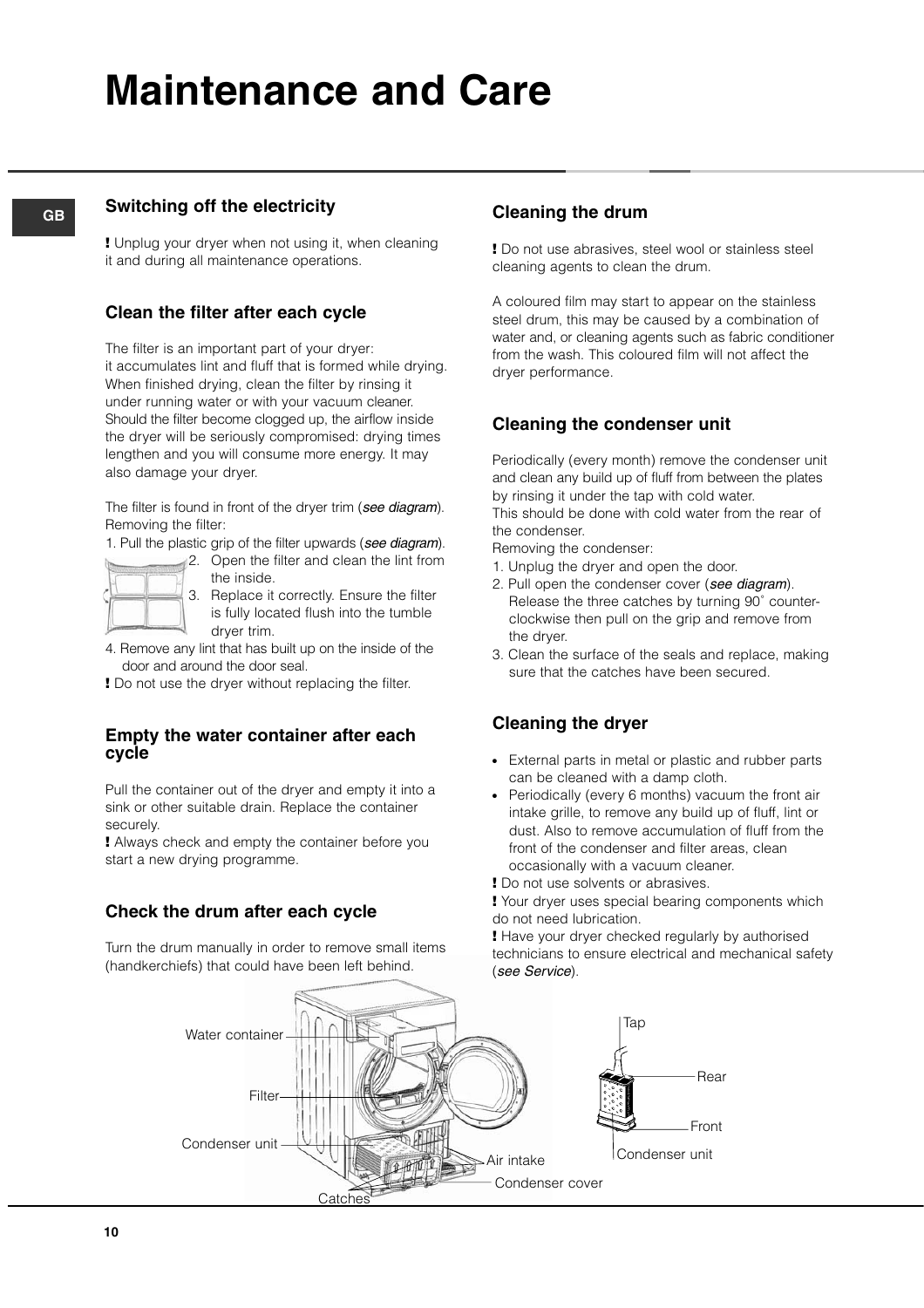# **Troubleshooting**

### **ARISTON**

One day your dryer seems not to be working. Before you call your Service Centre (see Service), go through the following troubleshooting suggestions:

#### **Problem:**

#### **Possible causes / Solution:**

**The tumble dryer won't start.**

- The plug is not plugged into the socket, or not making contact.
- There has been a power failure.
- The fuse has blown. Try to plug another appliance into the socket.
- You are using an extension cord? Try to plug the dryer's power cord directly into the socket.
- The door is not closed securely?
- The TIMER knob has not been set properly (see Start and Programmes).
- The START button has not been pressed (see Start and Programmes).

**Its taking a long time to dry.**

- The filter has not been cleaned (see Maintenance).
- The water container needs emptying? The empty water light is on? (see Maintenance).
- The condenser needs cleaning? (see Maintenance).
- The temperature setting is not ideal for the type of fabric you are drying (see Start and Programmes, and see Laundry).
- The correct drying time has not been selected for the load (see Laundry).
- The air intake grille is obstructed (see Installation, and see
- Maintenance).
- The items were too wet (see Laundry).
- The dryer was overloaded (see Laundry).

**GB**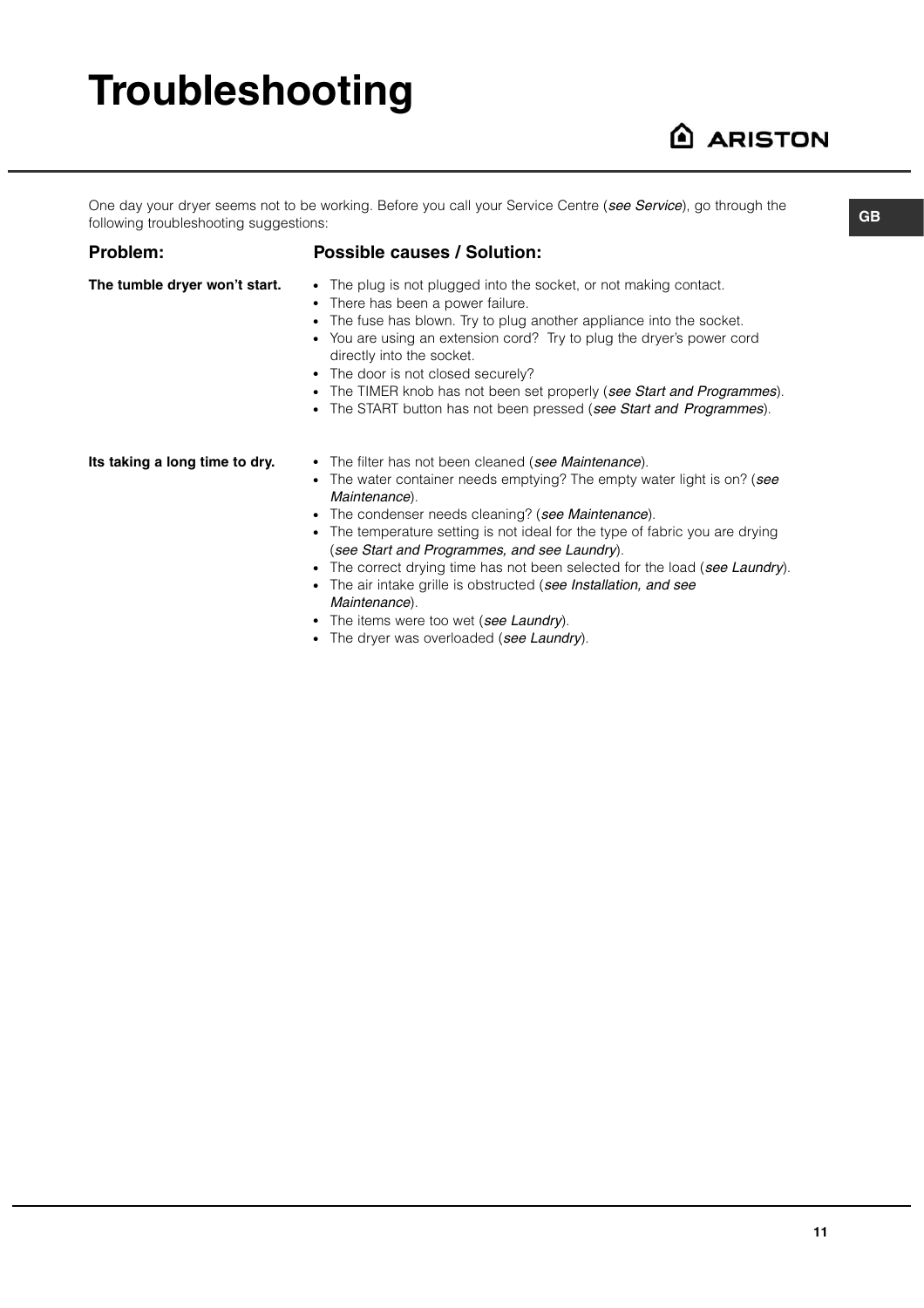### **Service**

### **GB Spare Parts Before calling the Service Centre:**

- Use the troubleshooting guide to see if you can solve the problem yourself (see Troubleshooting).
- If not, turn off the dryer and call the Service Centre closest to you.
- **What to tell the Service Centre:**
- name, address and post code.
- telephone number.
- the type of problem.
- the date of purchase.
- the appliance model (Mod.).
- the serial number (S/N).

This information can be found on the data label inside the door of the machine.

This dryer is a complex machine. Repairing it yourself or having a non-authorised person try to repair it could cause harm to one or more persons, could damage the machine and could invalidate the spare parts warranty.

Call an authorised technician if you experience problems while using the machine.

## **Recycling and Disposal Information**



As part of our continued commitment to helping the environment, we reserve the right to use quality recycled components to keep down customer costs and minimise material wastage.

- Disposing of the packaging material: follow local regulations, so the packaging can be recycled.
- To minimise risk of injury to children, remove the door and plug - then cut off mains cable, flush with the appliance. Dispose of these parts separately to ensure that the appliance can no longer be plugged into a mains socket.

#### **Disposal of old electrical appliances**

The European Directive 2002/96/EC on Waste Electrical and Electronic Equipment (WEEE), requires that old household electrical appliances must not be disposed of in the normal unsorted municipal waste stream. Old appliances must be collected separately in order to optimise the recovery and recycling of the materials they contain and reduce the impact on human health and the environment.



The crossed out "wheeled bin" symbol on the product reminds you of your obligation, that when you dispose of the appliance it must be separately collected.

Consumers should contact their local authority or retailer for information concerning the correct disposal of their old appliance.



- $C \epsilon$  This appliance conforms to the following EC Directives:
- 2006/95/EC (Low Voltage Equipment)
- 89/336/EEC, 92/31/EEC and 93/68/EEC (Electromagnetic Compatibility)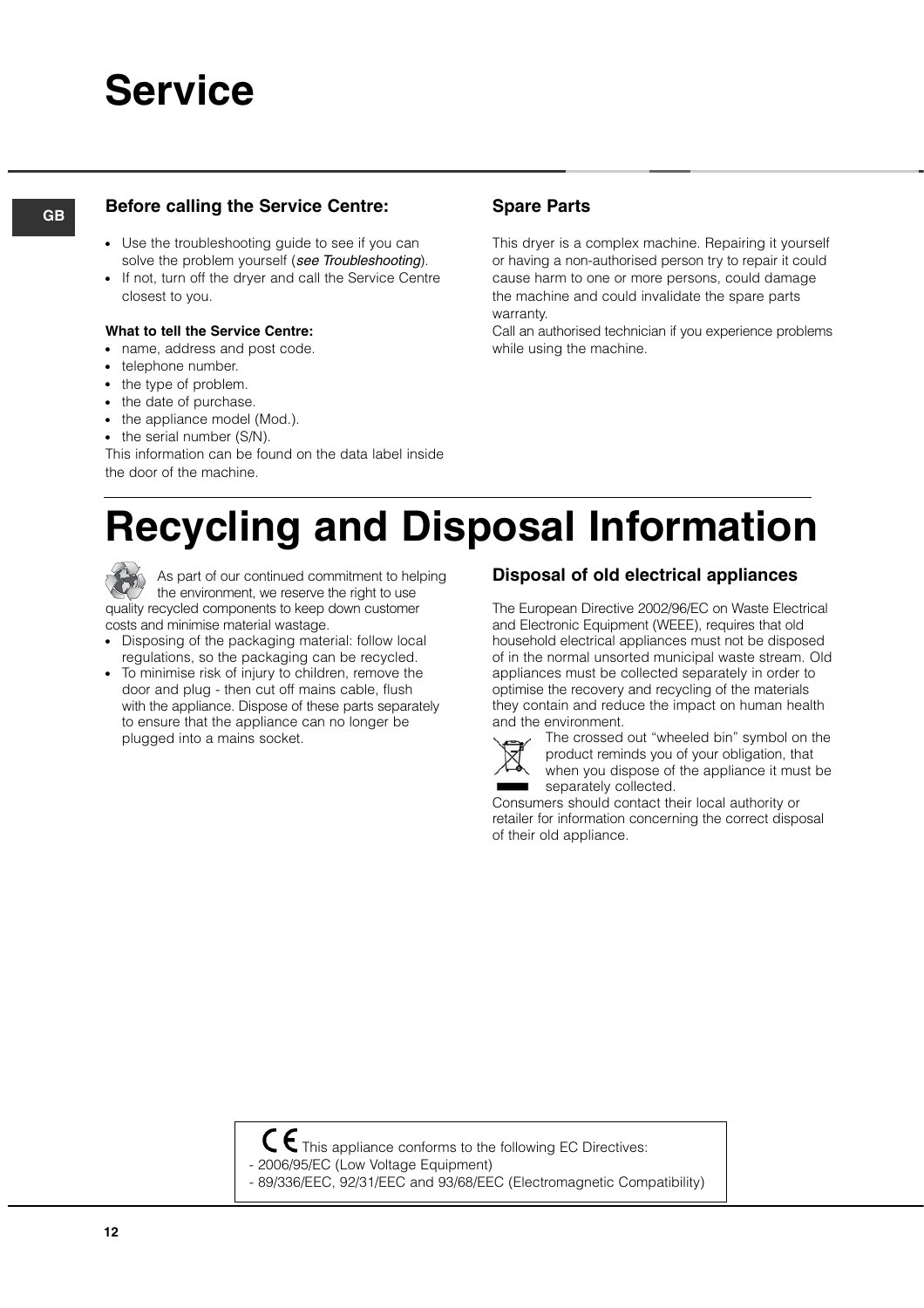## **Notice d'utilisation et installation**

### **SÈCHE-LINGE**

### **GB**

English, 1







**A** Arabic, 60 Português, 37

**F**

**Français, 13**



**E**

Español, 25

**Table des Matières**

#### **Informations Importantes, 14-15**

#### **Installation, 16**

Où installer votre sèche-linge Ventilation Vidange de l'eau Connexions électrique Avant de commencer à utiliser votre sèche-linge

#### **Description du sèche-linge, 17**

Caractéristiques Panneau de commandes

#### **Démarrage et programmes, 18**

Choisir un programme

#### **Linge, 19-20**

Trier votre linge Étiquettes d'entretien Vêtements spéciaux Temps de séchage

#### **Avertissements et Suggestions, 21**

Sécurité générale Économiser de l'énergie et respecter l'environnement

#### **Entretien et Nettoyage, 22**

Éteindre l'électricité Nettoyer le filtre après chaque cycle Videz le réservoir d'eau après chaque cycle Vérifier le tambour après chaque cycle Nettoyage du groupe condenseur Nettoyer le sèche-linge

#### **Que faire en cas de panne, 23**

#### **Service Après-vente, 24**

Disposal

**!** Conservez cette notice d'utilisation et d'installation à portée de main de manière à pouvoir vous y référer si nécessaire. Emmenez-la avec vous si vous déménagez, et, si vous vendez cet appareil ou que vous le donniez à un tiers, faites en sorte que cette notice accompagne le sèche-linge de manière à ce que le nouveau propriétaire soit informé des avertissements et suggestions concernant le fonctionnement de ce sèche-linge.

**!** Lisez attentivement ce mode d'emploi; les pages suivantes contiennent des informations importantes concernant l'installation et des suggestions relatives au fonctionnement de cet appareil.

Ce symbole vous rappele de lire le livret d'instructions.



#### **F**

**TCM80C**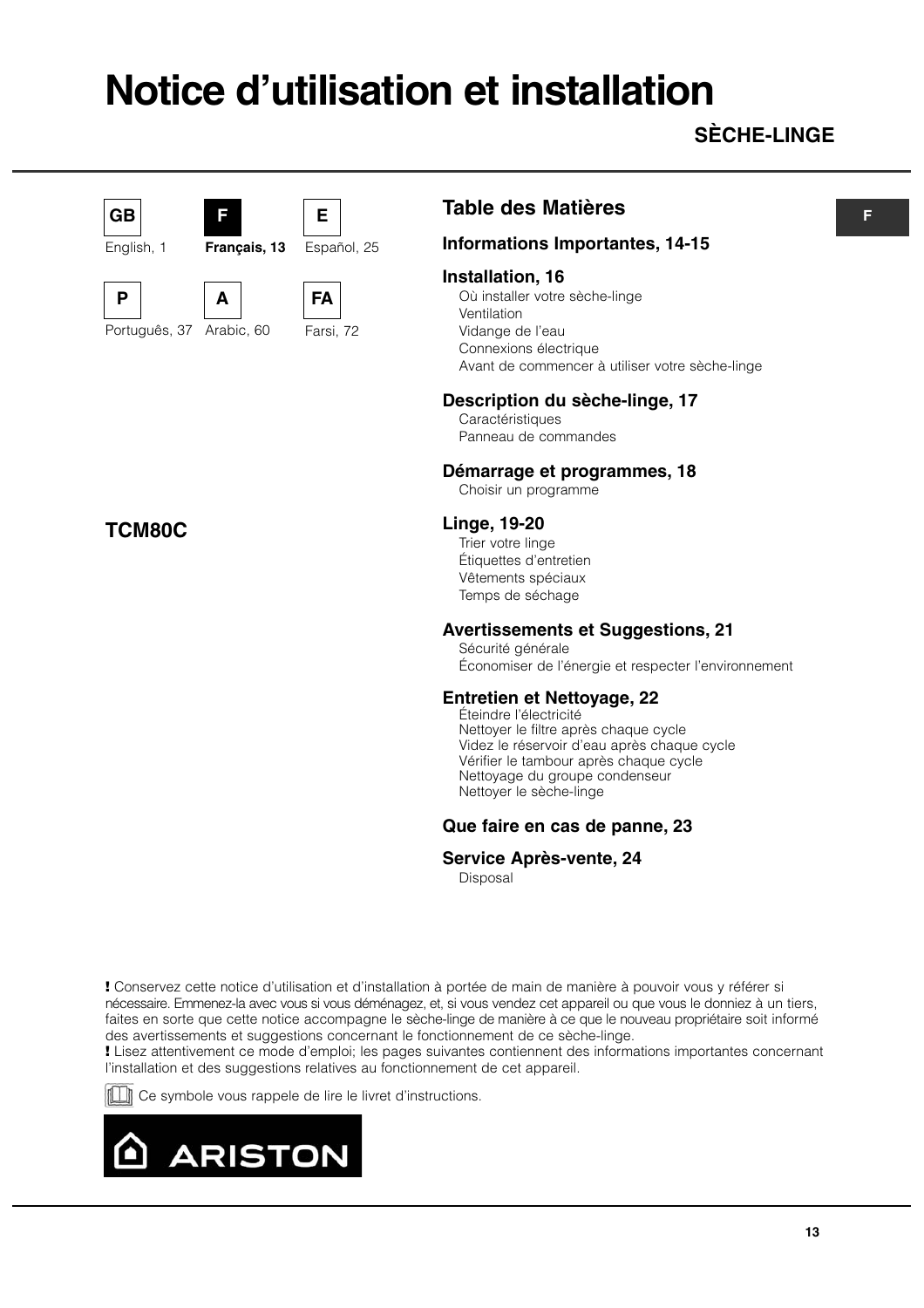## **Informations Importantes**

Pour que votre sèche-linge à condenseur fonctionne efficacement, vous devez suivre le programme d'entretien courant décrit ci-dessous:

### **Filtre...**

**!** Vous devez IMPERATIVEMENT nettoyer le filtre à peluches A CHAQUE cycle de séchage.



**!** Négliger de nettoyer le filtre après CHAQUE cycle de séchage nuira aux performances de séchage de votre machine.

- Le temps de séchage sera plus long et la consommation électrique sera en conséquence plus importante.

### **Réservoir d'eau...**

**!** Vous devez IMPERATIVEMENT vider le réservoir d'eau après CHAQUE cycle de séchage.

#### **ETAPE 1.**

Tirez le réservoir d'eau vers vous et retirez-le complètement du sèchelinge.



#### **ETAPE 2.** Videz toute l'eau

récupérée dans le réservoir d'eau.



**ETAPE 3.** Remettez en place le réservoir d'eau, en veillan à le renfoncer correctement.

#### **!** Si vous négligez de vider le réservoir d'eau :

- la machine ne chauffe plus (la charge est alors encore humide à la fin du cycle).
- le témoin « vider l'eau » s'allume pour vous indiquer que le réservoir d'eau est plein.

#### **Amorçage du système de récupération d'eau**

Sur un sèche-linge neuf, le réservoir d'eau ne récupérera pas l'eau tant que le système n'aura pas été amorcé... ceci nécessitera 1 ou 2 cycles de séchage. Une fois amorcé, il récupérera l'eau à chaque cycle de séchage.

#### **F**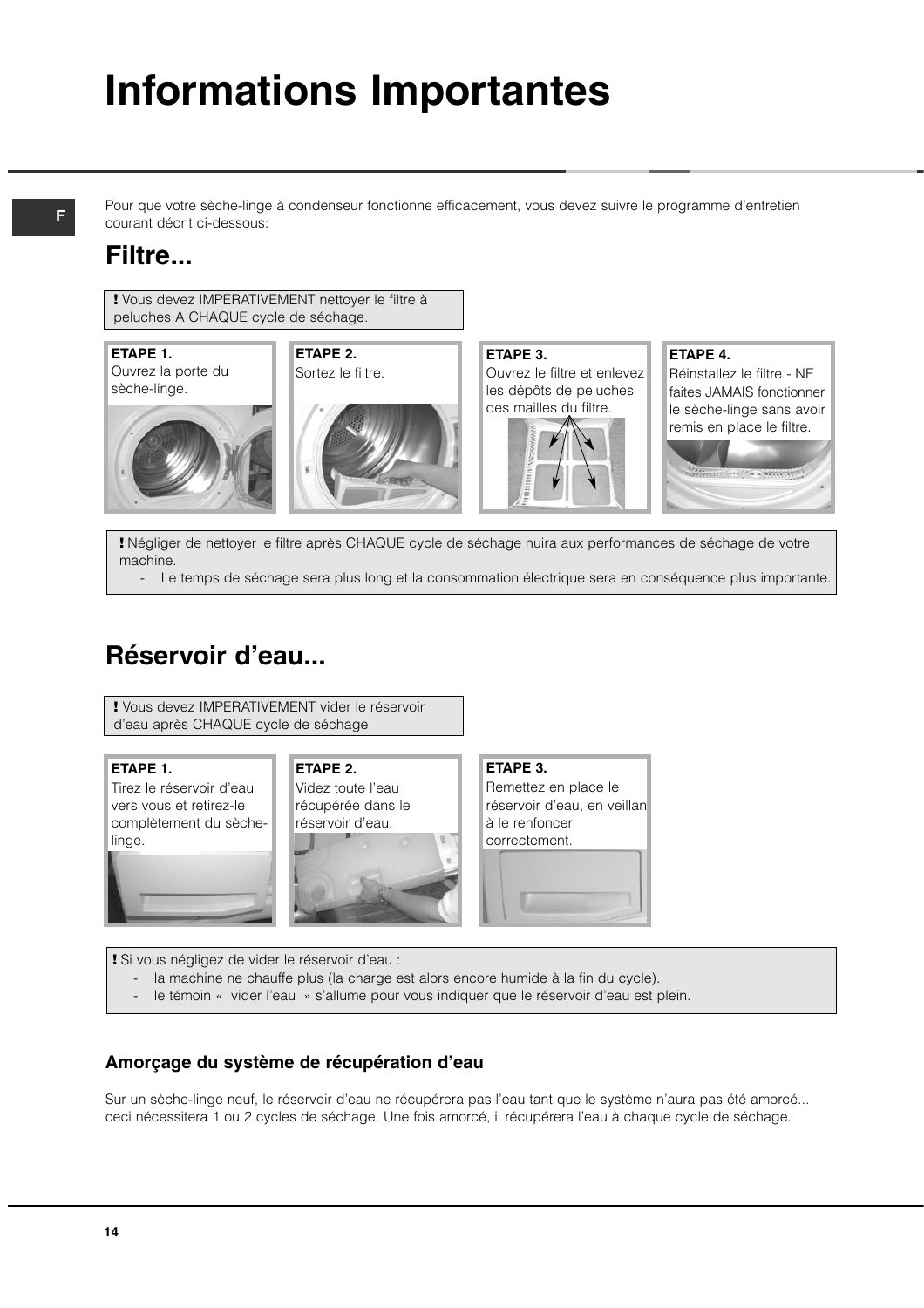## **Informations Importantes**

### **Groupe condenseur...**

**!** Vous devez IMPERATIVEMENT enlever les peluches du condenseur TOUS LES MOIS.

#### **ETAPE 1.**

Ouvrez le couvercle du condenseur - tenez la poignée et tirez vers vous.



### **ETAPE 2.**

Retirez le condenseur en tournant les 3 agrafes et en le tirant vers vous. (Les tubes peuvent contenir un peu d'eau ; ceci est normal).



### **ETAPE 3.**

Rincez le condenseur par l'arrière avec de l'eau pour enlever les dépôts de peluches.



#### **ETAPE 4.**

Remontez le condenseur - veillez à enfoncer le bloc à fond, à rattacher solidement les 3 agrafes et à orienter les flèches de positionnement à l'avant du condenseur vers le haut.





#### ● **Vérifiez:**

- **-** que les flèches de positionnement sont orientées vers le haut.
- **-** que les 3 agrafes sont refermées dans leur position de « verrouillage ».

**!** Négliger de nettoyer le condenseur pourrait entraîner une défaillance prématurée de votre sèche-linge.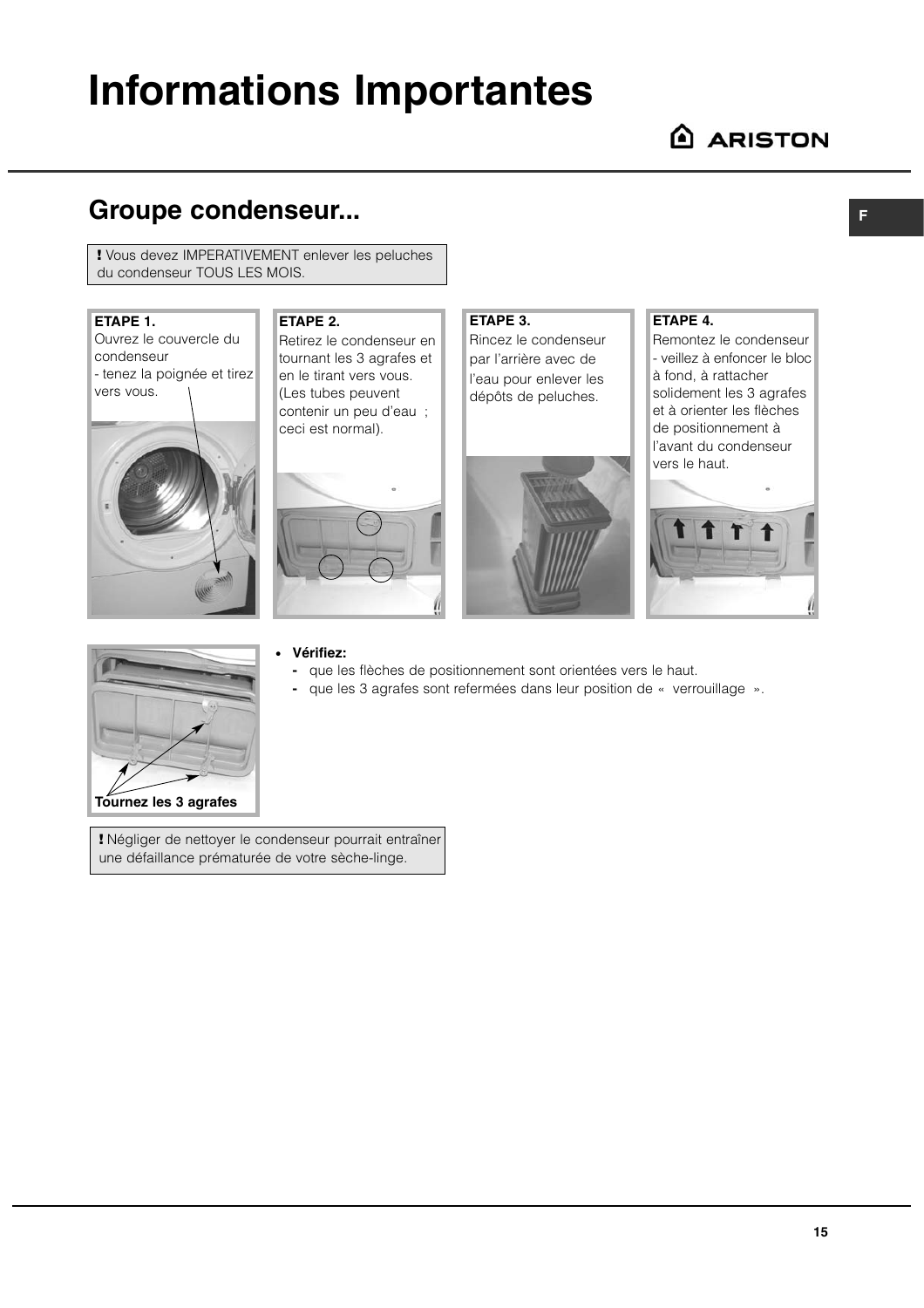## **Installation**

### **<sup>F</sup> Où installer votre sèche-linge**

Placez votre sèche-linge à une certaine distance des cuisinières, fourneaux, radiateurs, ou plaques de cuisson à gaz, car les flammes peuvent endommager cet appareil.

minimale espace 10 mm



• Si vous installez cet appareil sous un plan de travail, faites en sorte de laisser un espace de 10 mm entre le dessus de l'appareil et tout autre objet sur ou au-dessus de la machine, et un espace de 15 mm entre les côtés et les éléments d'ameublement ou

les murs latéraux.

Ceci a pour objectif d'assurer une ventilation convenable.

#### **Ventilation**

Lorsque le sèche-linge est en marche, une aération adéquate est nécessaire. Faites en sorte d'installer votre sèche-linge dans un environnement qui n'est pas humide et qui est doté d'une bonne circulation d'air dans toute la pièce. La circulation d'air autour du sèche linge est essentielle pour condenser l'eau produite au cours du lavage, le sèche linge ne fonctionnera pas efficacement dans un espace clos ou dans un placard.

**!** Nous vous déconseillons d'installer votre sèche-linge dans un placard. En revanche, le sèche-linge ne doit en aucun cas être placé derrière une porte fermant à clé, une porte coulissante ou une porte montée sur des gonds du côté opposé à la porte de chargement du sèche-linge.

**!** Si l'on utilise le sèche linge dans une pièce froide ou petite, on rencontrera un certain degré de condensation.

#### **Vidange de l'eau**

Si votre sèche-linge est installé à proximité d'une évacuation, l'eau peut être vidangée dans ce tuyau. Cela évite de vider le réservoir d'eau. Si vous installez le sèche-linge au-dessus ou à côté d'un lave-linge, il pourra partager la même vidange. La hauteur de la vidange doit être inférieure à 1 m en partant du bas du sèche-linge.



Retirer le tuyau de l'endroit présenté (voir schéma).

Installez une longueur adaptée de tuyau au nouvel endroit montré (voir schéma).



**!** Assurez-vous que le tuyau n'est pas écrasé ou plié une fois le sèche-linge placé dans sa position définitive.

#### **Connexions électriques**

Assurez-vous des points suivants avant de brancher la fiche de l'appareil dans la prise de courant:

- La prise de courant doit être reliée à la terre.
- La prise de courant doit pouvoir supporter la puissance maximale de la machine, qui est indiquée sur la plaque signalétique de l'appareil (voir la Description du Sèche-linge).
- La tension électrique doit appartenir à la gamme de valeurs indiquée sur la plaque signalétique de l'appareil (voir la Description du Sèche-linge).
- La prise de courant doit être compatible avec la fiche du sèche-linge. Si ce n'est pas le cas, remplacez la fiche ou la prise de courant.

**!** Le sèche-linge ne doit pas être utilisé à l'extérieur, même si l'espace en question est abrité. Cela peut être dangereux si l'appareil est exposé à la pluie ou à des orages.

**!** Une fois installés, le cordon d'alimentation et la fiche du sèche-linge doivent être d'accès facile.

**!** N'utilisez pas de rallonges.

**!** Le cordon d'alimentation ne doit pas être courbé ou écrasé.

**!** Le cordon d'alimentation électrique doit être vérifié périodiquement et remplacé par un cordon préparé spécialement pour ce sèche-linge, et installé uniquement par des électriciens agréés (voir Service Après-vente). Des cordons d'alimentation neufs ou plus longs sont fournis par les revendeurs agréés contre un supplément. **!** Le fabricant rejète toute responsabilité en cas de non-respect de toutes ou partie de ces règles.

**!** En cas de doute au sujet des points precedents, consultez un electricien qualfie.

#### **Avant de commencer à utiliser votre sèche-linge**

Une fois que vous avez installé votre sèche-linge, et avant de l'utiliser, nettoyez l'intérieur du tambour pour retirer les poussières qui pourraient s'y être accumulées durant le transport.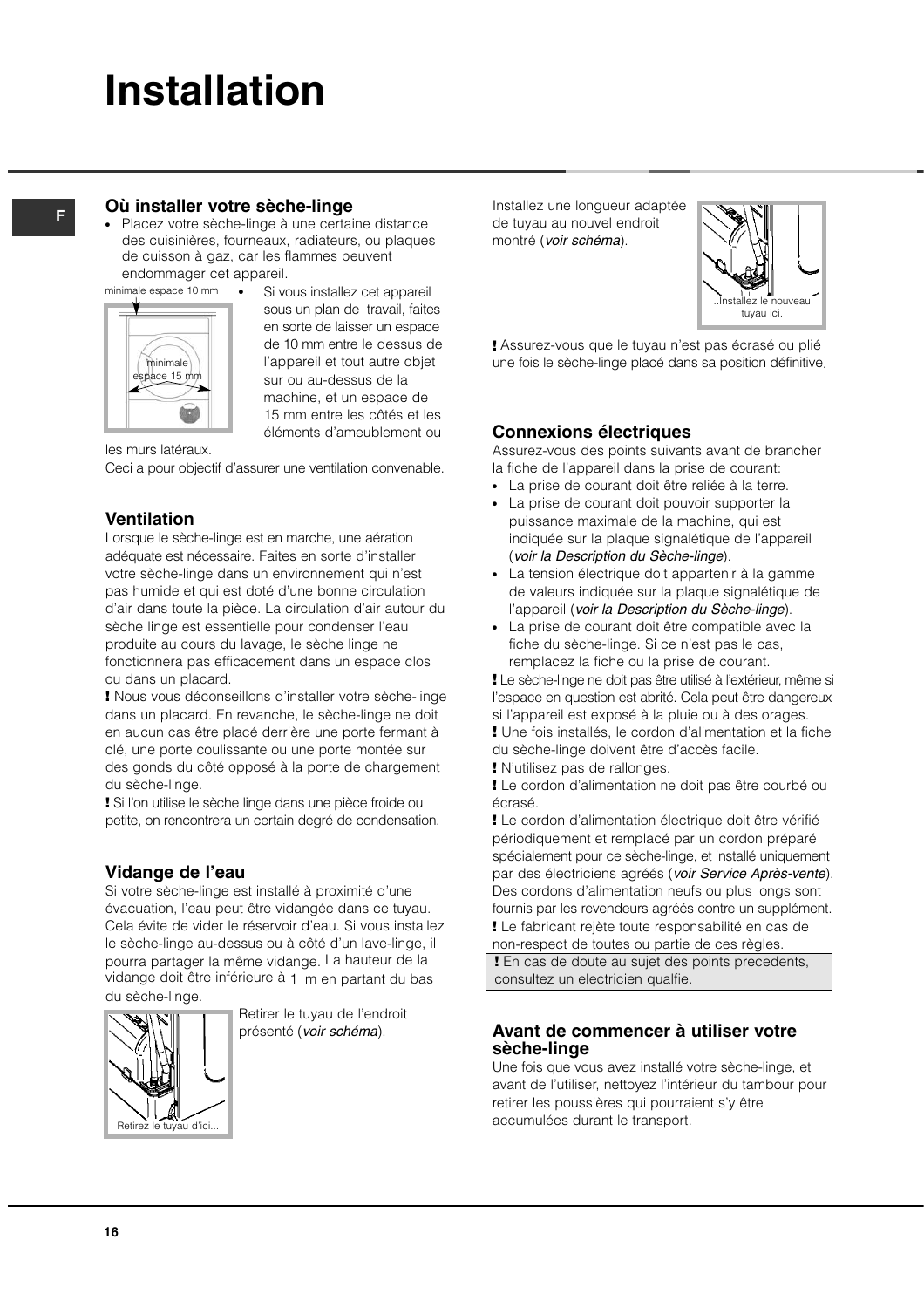## **Description du sèche-linge**

**ARISTON** 

**F**



**Panneau de commandes** 



Le bouton **DÉPART** > commence le séchage selon un programme sélectionné (voir Démarrage et Programmes).

Le bouton **TEMPÉRATURE** sélectionne la température de séchage (voir Démarrage et Programmes).

Bouton SORTI: température DOUCE Bouton RENTRÉ: température ÉLEVÉE - Le voyant de **vidage d'eau** signale que le réservoir d'eau est plein et doit être vidé. Le témoin mettra quelques secondes avant de s'éteindre après avoir replacé le réservoir d'eau vide, et pour cela le sèche-linge doit fonctionner.

**Remarque:** si le réservoir d'eau se remplit, le témoin s'allume, la source de chaleur s'éteint et le linge ne sèche pas.

Le bouton de **MINUTERIE** règle le temps de séchage: le tourner dans le sens horaire, **jamais anti-horaire**, jusqu'à ce que l'indicateur pointe sur la durée de séchage que vous désirez (voir Démarrage et Programmes).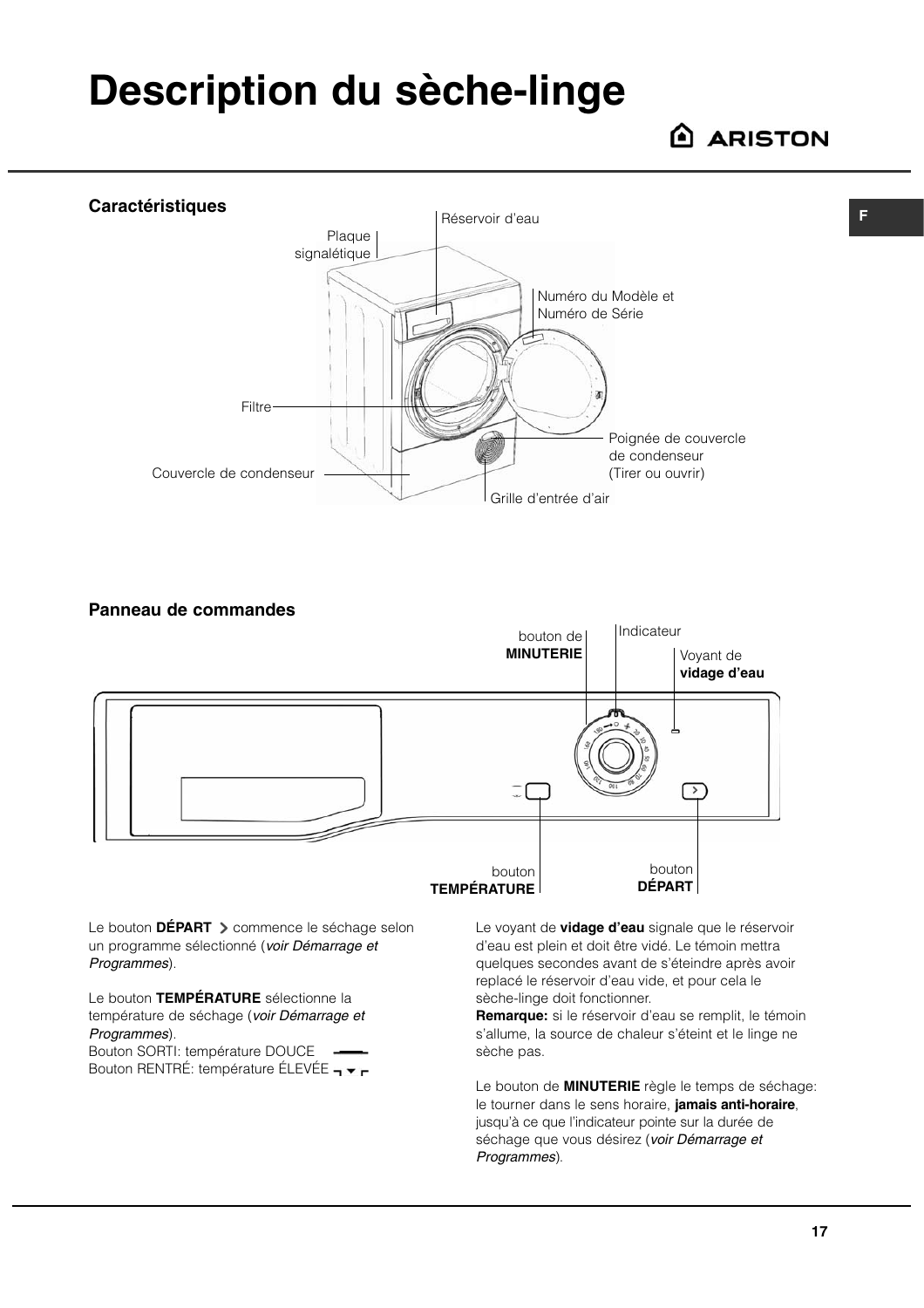## **Démarrage et Programmes**

#### **F**

#### **Choisir un programme**

- 1. Branchez la fiche du sèche-linge dans la prise électrique.
- 2. Triez votre linge en fonction du type de textiles (voir Linge).
- 3. Ouvrez la porte et en assurant-vous que le filtre soit propre et en place et le réservoir d'eau est vide et en place (voir Entretien).
- 4. Chargez la machine et assurez-vous que des articles ne bloquent pas le joint de la porte. Fermez la porte.
- 5. Choisissez le temps de séchage en vérifant le tableau de Guide de Séchage pour le type de tissu que vous séchez (voir Linge).
	- Réglez la température avec le bouton TEMPÉRATURE.
	- Sélectionnez un programme de séchage en tournant le bouton de MINUTERIE dans le sens des aiguilles d'une montre\*.
- 6. Appuyez sur le bouton DÉPART pour commencer. En cours de programme de séchage, vous pouvez vérifier votre linge et sortir les articles qui sont secs pendant que les autres continuent à sécher. Lorsque vous refermez la porte, appuyez sur le bouton DÉPART afin de continuer le séchage.
- 7. 10 minutes environ avant que le programme ne soit terminé, celui-ci entre dans la phase finale de REFROIDISSEMENT (les textiles sont refroidis), que vous devez toujours laisser se terminer.
- 8. Ouvrez la porte, sortez votre linge, nettoyez le filtre et remettez-le en place. Videz le réservoir d'eau et replacez-le (voir Entretien).
- 9. Débranchez le sèche-linge.

**Remarque :** Le programme de SÉCHAGE À FROID peut servir à rafraîchir les fibres des vêtements. - Placez la MINUTERIE de façon à aligner le symbole du séchage à froid sur l'indicateur à l'étape 5 ci-dessus\* si vous souhaitez utiliser cette fonction.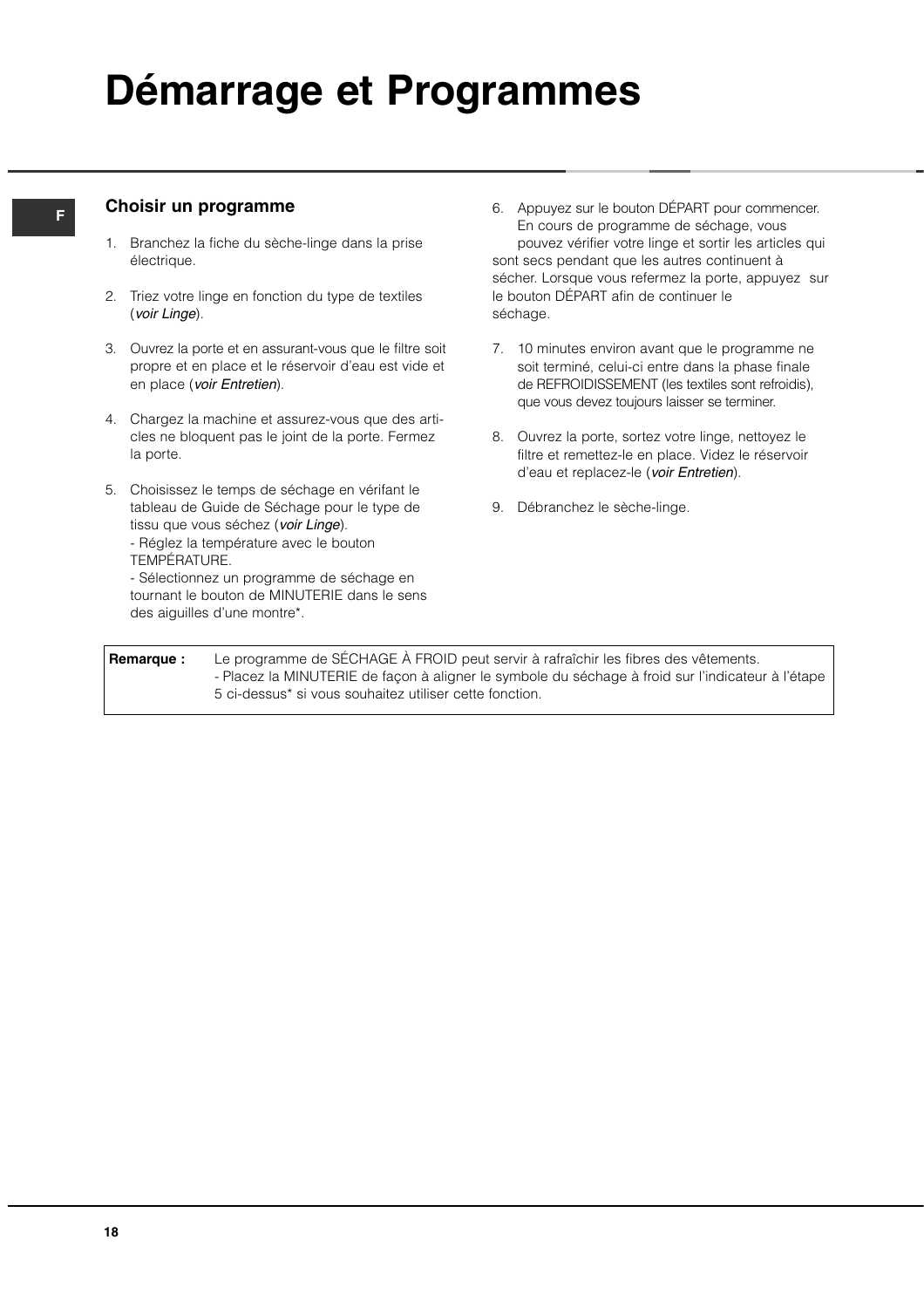#### **Trier votre linge**

- Vérifiez les symboles sur les étiquettes des vêtements pour vous assurer que les articles peuvent être passés au sèche-linge.
- Triez votre linge par type de textile.
- Videz les poches et vérifiez les boutons.
- Fermez les fermetures Éclair et les crochets et attachez les ceintures et les cordons.
- Essorez chaque article de manière à éliminer autant d'eau que possible.

**!** Ne chargez pas de vêtements mouillés qui dégouttent dans le sèche-linge.

#### **Taille maximale de la charge**

Ne chargez pas plus que la capacité maximale. Les chiffres suivants font référence au poids sec : Fibres naturelles : 8 kg max. Fibres synthétiques : 3 kg max

**!** NE surchargez PAS le sèche-linge car cela pourrait réduire ses performances de séchage.

#### **Charge typique**

**Remarque:** 1kg = 1000g

| Vêtements           |          |                    |
|---------------------|----------|--------------------|
| Chemisier           | en coton | 150g               |
|                     | Autre    | 100 <sub>g</sub>   |
| Robe                | en coton | 500 <sub>g</sub>   |
|                     | Autre    | 350 <sub>g</sub>   |
| Jeans               |          | 700 g              |
| 10 couches lavables |          | 1000g              |
| Chemise             | en coton | 300 <sub>g</sub>   |
|                     | Autre    | 200 <sub>g</sub>   |
| T-Shirt             |          | 125g               |
| Linge de maison     |          |                    |
| Housse de couette   | en coton | 1500 g             |
| (Double)            | Autre    | 1000 g             |
| Grande nappe        |          | 700 g              |
| Petite nappe        |          | $\overline{2}50$ g |
| Torchon             |          | $\overline{100}$ g |
| Drap de bainl       |          | 700 g              |
| Serviette éponge    |          | 350 g              |
| Draps doubles       |          | 500 g              |
| Draps 1 personne    |          | 350 g              |
|                     |          |                    |

À la fin d'un cycle de séchage, il se peut que les cotons soient toujours humides si vous les avez regroupés avec les synthétiques. Si cela se produit, faites-leur simplement subir une petite période de séchage supplémentaire.

**Remarque:** les 10 dernières minutes de n'importe quelle durée programmée correspondent au séchage à froid. Vous devez donc en tenir compte en programmant la durée de séchage, car votre linge ne séchera pas pendant ce laps de temps.

#### **Étiquettes d'Entretien**

Regardez les étiquettes sur vos vêtements, en particulier lorsque vous les séchez pour la première fois au sèche-linge. Les symboles suivants sont les plus courants:



Séchage en machine

**Pas** de séchage en machine

 $\odot$ Séchage à température normale

 $\odot$ Séchage à basse température

#### **Articles ne convenant pas au séchage en machine**

- Les article qui contiennent du caoutchouc ou des matériaux similaires au caoutchouc ou ceux qui contiennent un film plastique (oreillers, coussins, ou vêtements de pluie en PVC), tous autres articles ou objets inflammables ou contenant des substances inflammables (serviettes éponge imprégnées de laque à cheveux).
- Fibres de verre (certain types de tentures)
- Articles qui ont été nettoyés à sec
- Articles portant le Code ITCL  $\boxtimes$  (voir Vêtements spéciaux). Ces derniers peuvent être nettoyés avec des produits spéciaux de nettoyage à sec à domicile. Suivez attentivement le mode d'emploi.
- Les gros articles volumineux (couettes, sacs de couchage, oreillers, coussins, grands dessus de lits etc.). Ceux-ci augmentent de volume lorsqu'ils sèchent et cela empêcherait l'air de circuler à travers le sèche-linge.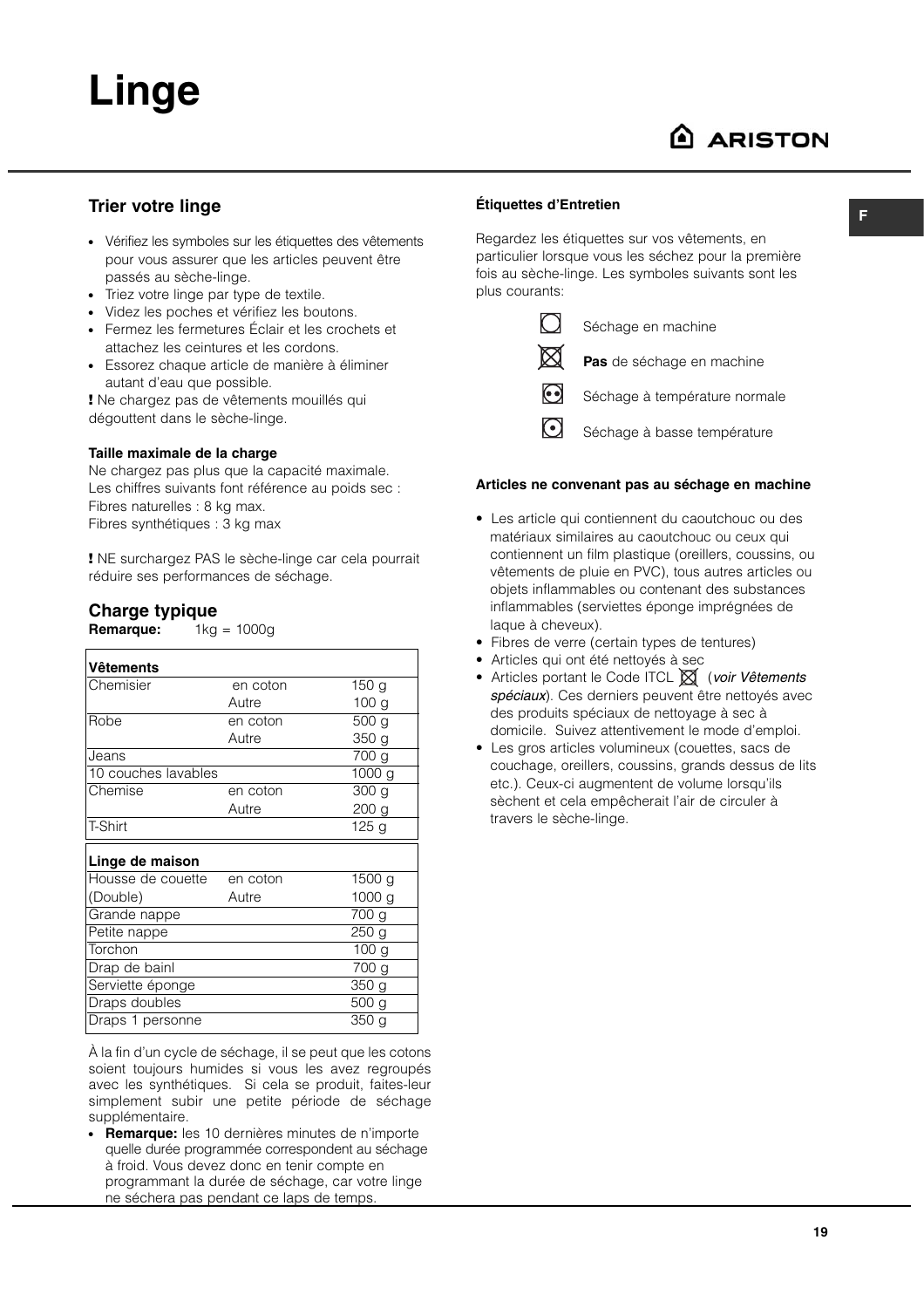**F**

#### **Vêtements spéciaux**

**Les Couvertures et Dessus de lits :** articles en acrylique (Acilan, Courtelle, Orion, Dralon) **doivent être séchés** avec des précautions particulières, à BASSE température. Évitez de les sécher pendant une durée prolongée.

**Vêtements plissés ou froissés :** lisez les instructions de séchage du fabricant figurant sur le vêtement.

**Articles amidonnés :** ne séchez pas ces derniers avec des articles non amidonnés. Faites en sorte de retirer autant de solution d'amidonnage que possible de la charge avant de placer celle-ci dans le sèchelinge. Ne séchez pas de façon excessive : l'amidon pourrait devenir poudreux et laisser vos vêtements sans tenue, ce qui irait à l'encontre du but recherché.

#### **Temps de séchage**

Le tableau (voir ci-dessous) présente les temps de séchage APPROXIMATIFS en minutes. Les poids font référence aux vêtements secs.

Ces temps sont approximatifs et peuvent varier en fonction des paramètres suivants :

• La quantité d'eau retenue dans les vêtements après le cycle d'essorage : les serviettes éponge et les textiles délicats retiennent une quantité importante d'eau.

- Les textiles : des articles qui sont constitué par le même type de textile mais qui ont des textures et des épaisseurs différentes peuvent ne pas avoir le même temps de séchage.
- La quantité de linge : les articles uniques ou les petites charges peuvent prendre plus longtemps à sécher.
- La sécheresse : Si vous avez l'intention de repasser certains de vos vêtements, vous pouvez les sortir de la machine alors qu'ils sont encore un peu humides. Les autres vêtements peuvent y rester plus longtemps si vous voulez qu'ils en sortent entièrement secs.
- Le réglage de la température.
- La température ambiante : si la pièce dans laquelle le sèche-linge est installé est froide, cela prendra plus longtemps à l'appareil pour sécher vos vêtements.
- Le volume : certains articles volumineux peuvent être séchés en machine avec quelques précautions. Nous vous suggérons de retirer plusieurs fois ces articles de la machine, de les secouer et de les remettre dans le sèche-linge jusqu'à ce que celui-ci ait terminé de les sécher.

**!** Ne séchez pas excessivement vos vêtements. Tous les issus contiennent une certaine quantité d'humidité naturelle, ce qui les rend doux et gonflants.

| Coton                                    |                                                                | Temps de séchage après 800-1000trs/mn dans la machine à laver  |           |           |           |            |           |             |           |
|------------------------------------------|----------------------------------------------------------------|----------------------------------------------------------------|-----------|-----------|-----------|------------|-----------|-------------|-----------|
| ≌<br>Température                         | 1 kg                                                           | 2 kg                                                           | 3 kg      | 4 kg      | $5$ kg    | 6 kg       |           | 7 kg        | 8 kg      |
| Élevée<br>(Intensif)                     | $30 - 40$                                                      | $40 - 55$                                                      | $55 - 70$ | $70 - 80$ | $80 - 90$ | $95 - 120$ |           | $120 - 140$ | 130 - 150 |
| Synthétiques                             | Temps de séchage après essorage réduit dans la machine à laver |                                                                |           |           |           |            |           |             |           |
| A<br><b>Basse</b>                        | $1$ kg                                                         |                                                                |           | $2$ kg    |           |            | 3 kg      |             |           |
| température<br>(Délicat)                 | $40 - 50$                                                      |                                                                |           | $50 - 70$ |           |            | $70 - 90$ |             |           |
| <b>Délicats</b><br>(Acrylics)            |                                                                | Temps de séchage après essorage réduit dans la machine à laver |           |           |           |            |           |             |           |
| ⚠                                        | $1$ kg                                                         |                                                                |           |           | $2$ kg    |            |           |             |           |
| <b>Basse</b><br>température<br>(Délicat) | $40 - 60$                                                      |                                                                |           |           |           |            | $55 - 75$ |             |           |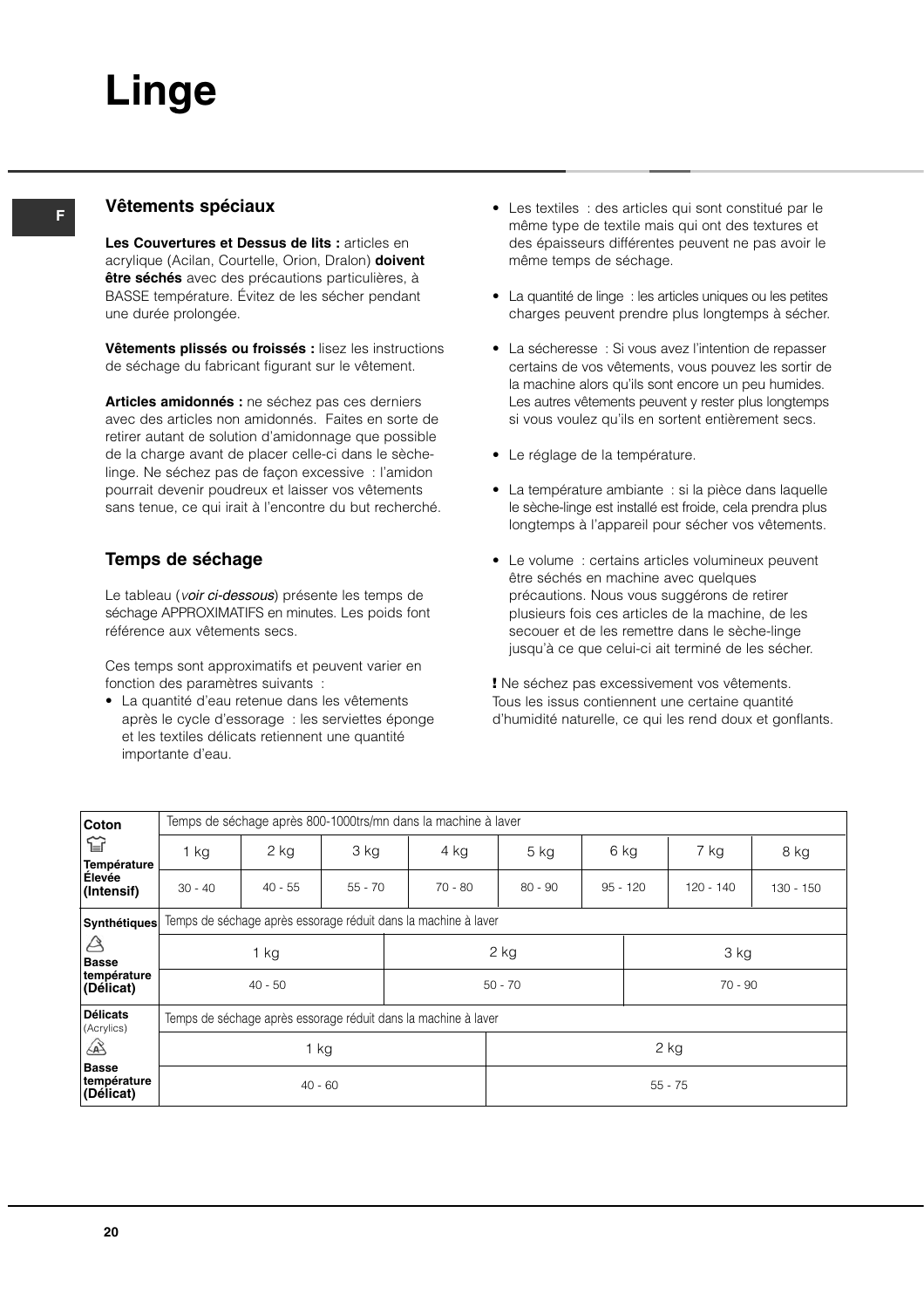## **Avertissements et Suggestions**

### **ARISTON**

**!** Cet appareil a été conçu et construit conformément à des normes de sécurité internationales. Ces avertissements sont donnés pour des raisons de sécurité et doivent être suivis attentivement.

#### **Sécurité Générale**

- Ce sèche-linge n'est pas destiné à être utilisé par des personnes (notamment des enfants) présentant des capacités physiques, motrices ou mentales réduites, ou manquant d'expérience et de connaissances, sans la surveillance d'une personne responsable de leur sécurité ou sans instructions concernant l'utilisation de l'appareil.
- Ce sèche-linge a été conçu pour un usage domestique, et non professionnel.
- Ne touchez pas cet appareil lorsque vous êtes pieds nus ou avec des mains ou des pieds humides.
- Débranchez cette machine en tirant sur la fiche et non sur le cordon.
- Les enfants ne doivent pas se trouver à proximité du sèche-linge lorsque celui-ci est en marche. Après avoir utilisé ce sèche-linge, éteignez-le et débranchez-le. Tenez la porte fermée pour assurer que les enfants ne jouent pas avec.
- Surveillez les enfants de façon à ne pas les laisser jouer avec le sèche-linge.
- Cet appareil doit être installé correctement et avoir une ventilation convenable. L'arrivée d'air sur le devant du sèche-linge ne doit jamais être obstruée (voir Installation).
- N'utilisez jamais le sèche-linge sur de la moquette où la hauteur des poils empêcherait l'air d'entrer dans la sèche-linge à partir de la base.
- Vérifiez que le sèche-linge est bien vide avant de le charger.
- L'arrière du sèche-linge peut devenir très chaud.<br>Ne le touchez iamais en cours d'utilisation. Ne le touchez jamais en cours d'utilisation.
- N'utilisez pas le sèche-linge si le filtre, le réservoir d'eau et le condenseur ne sont pas bien en place (voir Entretien).
- Ne surchargez pas le sèche-linge (voir Linge pour les charges maximales).
- Ne chargez pas d'articles qui dégouttent d'eau.
- Vérifiez avec soin toutes les instructions sur les étiquettes des vêtements (voir Linge).
- Ne séchez pas d'articles de grande taille, très volumineux.
- Ne séchez pas de fibres acryliques à hautes températures.
- Terminez chaque programme avec sa Phase de Refroidissement.
- N'éteignez pas le sèche-linge s'il contient encore des articles chauds.
- Nettoyez le filtre après chaque utilisation (voir Entretien).
- Videz le réservoir d'eau après chaque utilisation (voir Entretien).
- Nettoyez le groupe condenseur à intervalles réguliers (voir Entretien).
- Ne laissez pas s'accumuler de peluches autour du sèche-linge.
- Ne montez jamais sur le sèche-linge. Cela pourrait l'endommager.
- Respectez toujours les normes et exigences électriques (voir Installation).
- Achetez toujours des pièces de rechange et accessoires d'origine (voir Service Après-vente).

#### **Vous devez observer les consigne suivantes pour réduire tout risque d'incendie dans votre sèche-linge :**

- Ne séchez que des articles qui ont été lavés avec de l'eau et un détergent, rincés et essorés. Le fait de sécher des articles qui N'ONT PAS été lavés avec de l'eau constitue un danger d'incendie.
- Ne séchez pas des vêtements qui ont été traités avec des produits chimiques. ● Ne placez pas d'articles tachés ou imbibés d'huile végétale
- or de cuisson, ils risqueraient de provoquer un incendie. Les articles contenant de l'huile peuvent prendre feu spontanément, particulièrement lorsqu'ils sont exposés à des sources de chaleur comme un sèche-linge. En chauffant, les articles provoquent une réaction d'oxydation avec l'huile générant alors de la chaleur. Si la chaleur ainsi générée ne peut pas être évacuée, les articles peuvent devenir suffisamment chauds pour prendre feu. Le fait d'empiler, de superposer ou de stocker des articles contenant de l'huile peut empêcher la chaleur d'être évacuée et donc provoquer un incendie. Si vous ne pouvez pas faire autrement que de placer des articles contenant de l'huile végétale ou de l'huile de cuisson ou ayant été en contact avec des produits coiffants dans le sèche-linge, il convient de les laver au préalable à l'aide d'une dose supplémentaire de détergent. Cette précaution<br>minimise, sans toutefois l'éliminer, le risque d'incendie. La<br>phase de séchage à froid doit être utilisée pour diminuer la<br>température des articles. Les articles ne retirés du sèche-linge et empilés ou superposés lorsqu'ils sont chauds.
- bont ortatats.<br>Ne placez pas d'articles ayant été préalablement nettoyés ou lavés, imbibés ou tachés avec du pétrole/de l'essence, des solvants de nettoyage à sec ou d'autres substances inflammables ou explosives. Les substances hautement inflammables couramment utilisées dans l'environnement domestique sont notamment l'huile de cuisson, l'acétone, l'alcool dénaturé, la kérosène, les détachants, la térébenthine, les cires et les produits permettant d'éliminer la cire. Assurez-vous que ces articles ont été lavés à l'eau chaude à l'aide d'une dose supplémentaire de détergent avant de les mettre à sécher dans le sèche-linge.
- Ne placez pas d'articles contenant du caoutchouc mousse (également connu sous l'appellation mousse de latex) ou des matériaux similaires renfermant du caoutchouc dans le sèche-linge. Les matériaux contenant du caoutchouc mousse peuvent, lorsqu'ils sont chauffés, s'enflammer par combustion spontanée.
- Les produits assouplissants ou les produits similaires ne doivent pas être utilisés dans un sèche-linge en vue d'éliminer les effets de l'électricité statique sauf si leur emploi est spécifiquement recommandé par le fabricant du produit assouplissant.
- Ne placez pas de sous-vêtements contenant des renforts en métal comme les soutiens-gorge à armature dans le sèche-linge. Si les renforts en métal venaient à se détacher pendant le séchage, ils pourraient endommager le sèchelinge.
- mage:<br>Ne placez pas d'articles en caoutchouc ou en plastique dans le sèche-linge, comme des bonnets de douche ou des couvertures étanches pour bébé, des articles en
- polyéthylène ou en papier.<br>• Ne placez pas d'articles contenant des pièces de caoutchouc<br>plaquées, des vêtements présentant des pièces en mousse de caoutchouc, des oreillers, des bottes en caoutchouc et des tennis recouvertes de caoutchouc dans le sèche-linge.
- Videz les poches de tous les objets qu'elles contiennent, notamment les briquets (risque d'explosion). **!** AVERTISSEMENT : N'arrêtez pas le sèche-linge avant la fin

du cycle de séchage si vous n'avez pas la possibilité de retirer rapidement tous les articles et de les étendre pour évacuer la chaleur.

#### **Économiser de l'énergie et respecter l'environnement**

- Essorez les articles pour éliminer l'eau en excès avant de les passer au sèche-linge (si vous utilisez une machine à laver, sélectionnez un cycle d'essorage à grande vitesse). Ceci vous permettra d'économiser du temps et de l'énergie durant le séchage.
- Séchez toujours des charges complètes vous économiserez de l'énergie : les articles uniques ou les petites charges prennent plus longtemps à sécher. ● Nettoyez le filtre après chaque utilisation pour limiter les
- coûts de consommation d'énergie (voir Entretien).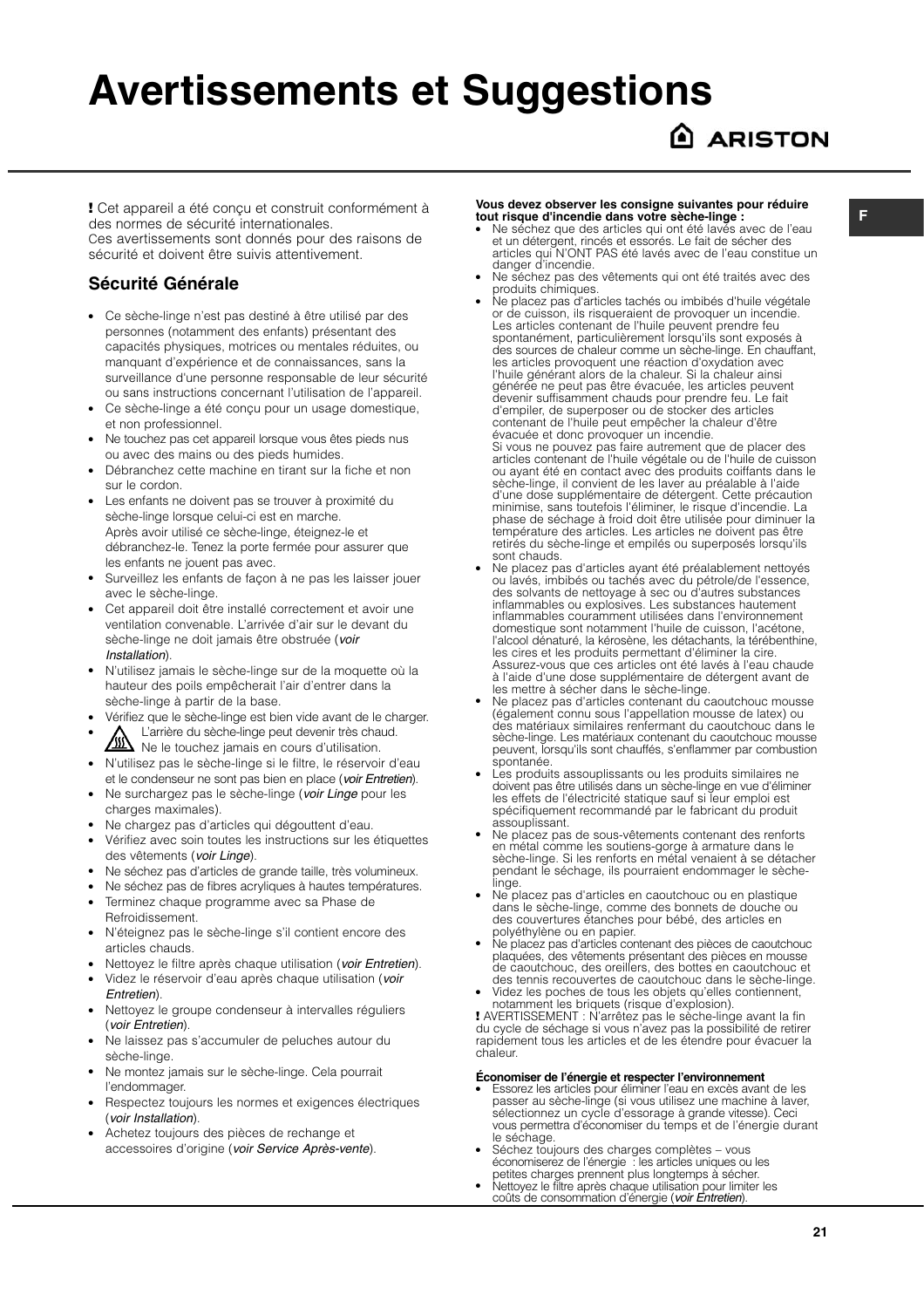## **Entretien et Nettoyage**

#### **Éteignez l'électricité**

**F**

**!** Débranchez votre sèche-linge lorsque vous ne l'utilisez pas, lorsque vous le nettoyez et durant toutes les opérations d'entretien.

#### **Nettoyez le filtre après chaque cycle**

Le filtre est une pièce importante de votre sèche-linge: il accumule des peluches qui se forment durant le séchage. Des petits objets peuvent aussi être piégés dans le filtre. Par conséquent, une fois le séchage terminé, nettoyez le filtre en le rinçant sous l'eau courante ou avec votre aspirateur. Si le filtre devient bloqué, le flux d'air à l'intérieur du sèche-linge est sérieusement compromis : les temps de séchage sont allongés et vous consommez davantage d'énergie. Cela peut aussi endommager votre sèche-linge.

Le filtre se trouve devant la garniture du sèche-linge (voir le diagramme).

Pour retirer le filtre :

1. Tirez la poignée en plastique du filtre vers le haut (voir le diagramme).



2. Ouvrez le filtre et nettoyez les peluches qui se seraient déposées au fond.

3. Repositionnez-le correctement. Assurez-vous que le filtre soit bien inséré à fond dans la garniture du sèche-linge.

4. Retirez toutes les peluches qui se sont accumulées sur l'intérieur de la porte et autour du joint de la porte.

**!** N'utilisez pas le sèche-linge sans avoir remis le filtre en place.

#### **Videz le réservoir d'eau après chaque cycle**

Faites sortir le réservoir du sèche-linge et videz-le dans un évier ou autre évacuation appropriée. Remettez le réservoir d'eau bien en place.

**!** Toujours vérifier et vider le récipient avant de commencer un nouveau programme de séchage.

#### **Vérifiez le tambour après chaque cycle**

Tournez le tambour à la main afin de retirer les petits articles (mouchoirs) qui pourraient y avoir été oubliés.

#### **Nettoyage du tambour**

**!** Pour nettoyer le tambour, ne pas utiliser d'abrasifs, de laine d'acier ni de produits de nettoyage pour acier inoxydable.

Un film coloré peut parfois apparaître à la surface du tambour en acier inoxydable. Il peut être dû à une combinaison de l'eau et/ou des produits de nettoyage (ex. adoucissant textile provenant du lavage). Ce film coloré n'affecte pas la performance du sèche-linge.

#### **Nettoyage du groupe condenseur**

Périodiquement (chaque mois) retirez le groupe condenseur et nettoyez toute accumulation de peluche entre les plaques en le rinçant sous le robinet à l'eau froide. Ceci devrait être effectué avec l'eau froide de l'arrière du condenseur.

Pour retirer du groupe condenseur :

- 1. Débranchez le sèche-linge et ouvrezz la porte.
- 2. Tirez sur le couvercle du condenseur pour l'ouvrir (voir schéma). Dégagez les trois loquets en tournant à 90° dans le sens anti-horaire puis tirez sur la poignée et retirez-le du sèche-linge.
- 3. Nettoyez la surface des joints d'étanchéité et replacez-les, en vous assurant que les loquets ont été bien bloqués.

#### **Nettoyage**

- Les parties externes en métal ou en plastique et les pièces en caoutchouc peuvent être nettoyées avec un chiffon humide.
- Périodiquement (tous les 6 mois), aspirez la grille d'entrée d'air de devant, pour retirer toute accumulation de peluche ou poussière. En outre, pour retirer l'accumulation de peluche de l'avant du condenseur et de la zone du filtre, nettoyez occasionnellement avec un aspirateur.
- **!** N'utilisez pas de solvants ou d'abrasifs.
- **!** Votre sèche-linge utilise des roulements spéciaux qui n'ont pas besoin d'être lubrifiés.

**!** Faites vérifier régulièrement votre sèche-linge par des techniciens agréés pour assurer une sécurité électrique et mécanique (voir Service d'Entretien).



**22**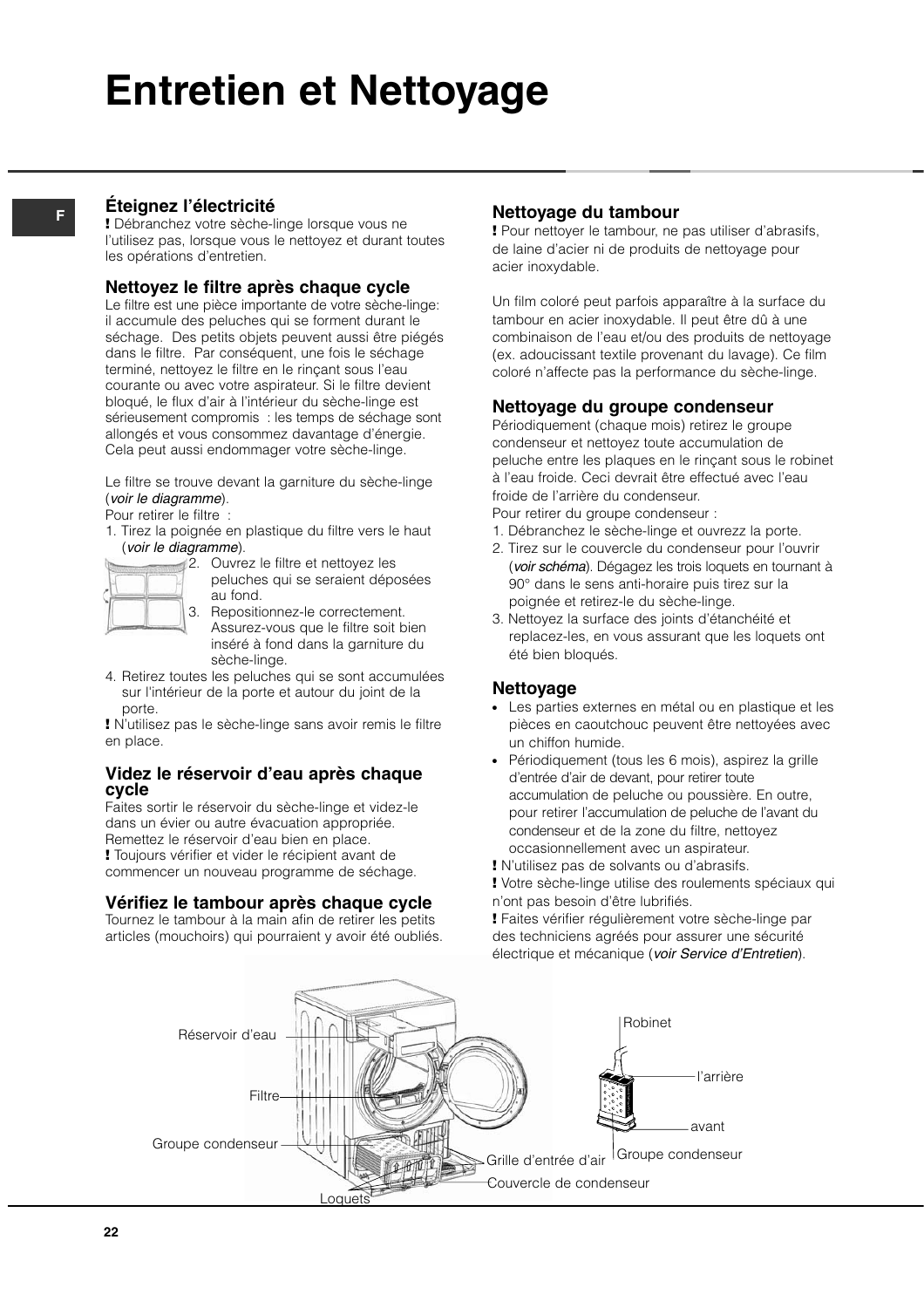## **Que faire en cas de panne**

### **ARISTON**

Votre sèche-linge semble ne pas fonctionner. Avant d'appeler votre Centre de Service d'Entretien (voir Service d'Entretien), passez en revue les suggestions de dépannage suivantes :

#### **Problème :**

**pas.**

**Le sèche-linge ne démarre**

#### **Causes possibles / Solution :**

- La fiche n'est pas branchée dans la prise de courant, ou ne fait pas contact.
	- Il y a eu une coupure de courant.
	- Le fusible a sauté. Essayez de brancher un autre appareil dans la prise électrique.
	- Utilisez-vous une rallonge? Essayez de brancher le cordon d'alimentation du sèche-linge directement dans la prise.
	- La porte n'est pas bien fermée?
	- Le bouton de MINUTERIE n'a pas été convenablement réglé (voir Démarrage et Programmes).
	- Le bouton DÉPART n'est pas enfoncé (voir Démarrage et Programmes).

**L'appareil met longtemps à sécher.**

- Le filtre n'a pas été nettoyé (voir Entretien).
- Le réservoir d'eau a besoin d'être vidé ? Le Voyant de **vidage d'eau** est-il allumé ? (voir Entretien).
- Le condenseur a-t-il besoin d'être nettové ? (voir Entretien).
- La température choisie n'est pas idéale pour le type de textile que vous séchez (voir Démarrage et Programmes, et voir Linge).
- La durée de séchage correcte n'a pas été sélectionnée pour la charge (voir Linge).
- La grille d'entrée d'air est obstruée (voir Installation, et voir Entretien).
- Les articles étaient trop mouillés (voir Linge).
- Le sèche-linge était surchargé (voir Linge).

**F**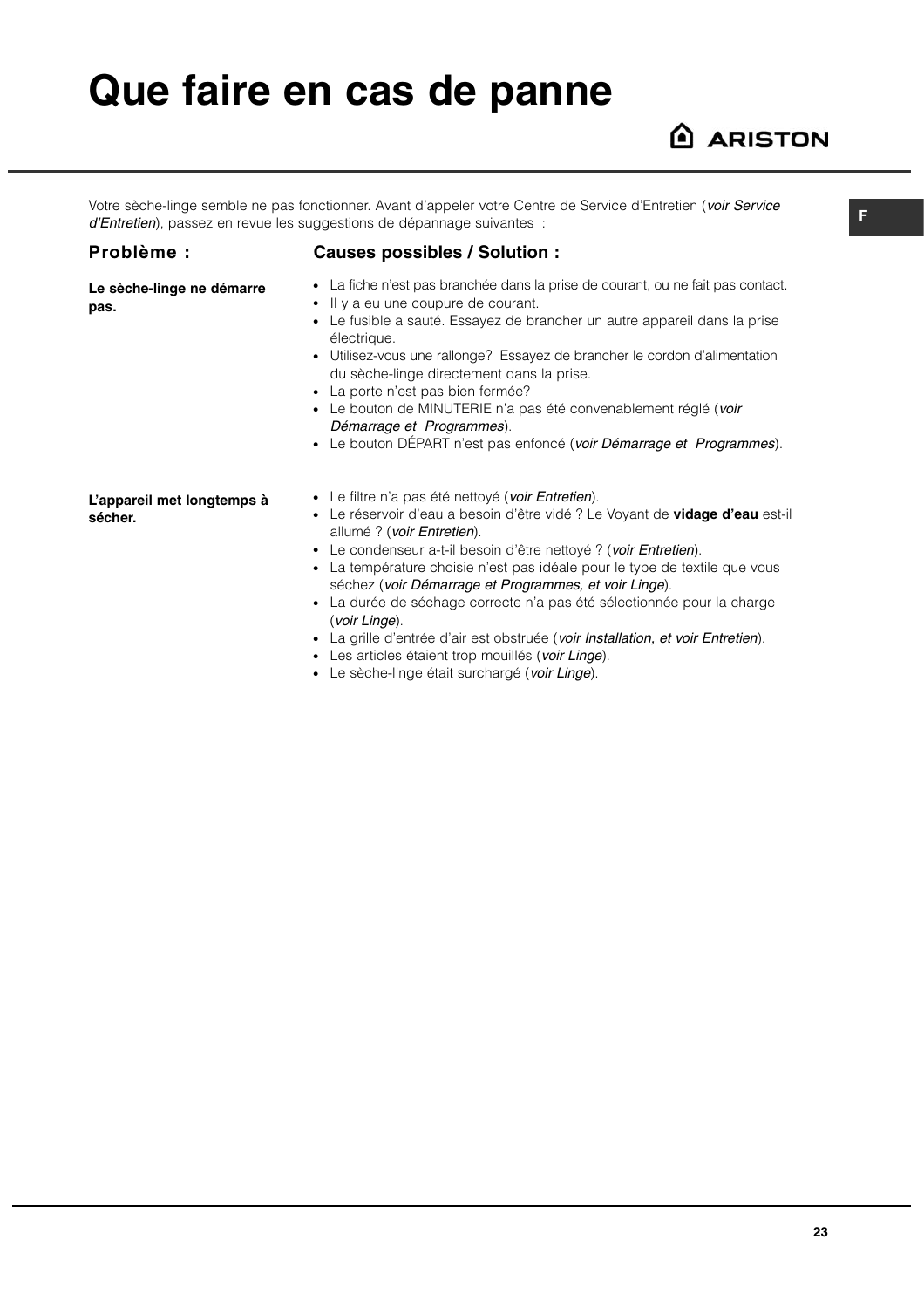## **Service Après-Vente**

#### **<sup>F</sup> Pièces de Rechange Avant d'appeler le Centre de Service Après-Vente :**

- **Utilisez le quide de dépannage pour voir si vous** pouvez résoudre le problème vous-même (voir Que faire en cas de panne).
- Si non, éteignez le sèche-linge et appelez le Centre de Service Après-Vente le plus proche.

#### **Quelles informations donner au Centre de Service Après-Vente :**

- Vos nom, adresse et code postal.
- Votre numéro de téléphone.
- Le type de problème.
- La date d'achat.
- Le modèle de l'appareil (Mod.).
- Le numéro de série (S/N).

Vous trouverez ces informations sur la fiche signalétique située à l'intérieur de la porte de la machine.

Ce sèche-linge est une machine complexe. Le réparer vous-même ou essayer de le faire réparer par une personne non agréée pourrait entraîner des dommages corporels pour une ou plusieurs personnes, cela pourrait endommager la machine et cela pourrait rendre invalide la garantie des pièces de rechange.

Appelez un technicien agréé si vous avez des problèmes lors de l'utilisation de ce sèche-linge.

### **Information recyclage et enlèvement de nos produits**

Dans le cadre de notre engagement envers la protection de l'environnement, nous nous réservons le droit d'utiliser des pièces recyclées de qualité afin de réduire les coûts pour notre clientèle et de limiter les gaspillages de matières premières.

- Élimination du matériau d'emballage: respectez les réglementations locales, de manière à ce que 'emballage puisse être recyclé.
- Pour éviter que des enfants se blessent, ôtez la porte et la prise et puis coupez le câble secteur au ras de l'appareil. Jetez ces pièces séparément de sorte que l'appareil ne puisse plus être branché sur une prise de secteur.

#### **Enlèvement des appareils ménagers usagés**

La Directive Européenne 2002/96/EC sur les Déchets des Equipements Electriques et Electroniques (DEEE), exige que les appareils ménagers usagés ne soient pas jetés dans le flux normal des déchets municipaux. Les appareils usagés doivent être collectés séparément afin d'optimiser le taux de récupération et le recyclage des matériaux qui les composent et réduire l'impact sur la santé humaine et l'environnement.



Le symbole de la ''poubelle barrée'' est apposée sur tous les produits pour rappeler les obligations de collecte séparée.

Les consommateurs devront contacter les autorités locales ou leur revendeur concernant la démarche à suivre pour l'enlèvement de leur vieil appareil.

 $C \epsilon$  Cet appareil est conforme aux Directives Européennes suivantes: - 2006/95/EC (Équipement Basse Tension)

- 89/336/EEC, 92/31/EEC et 93/68/EEC (Compatibilité Électromagnétique)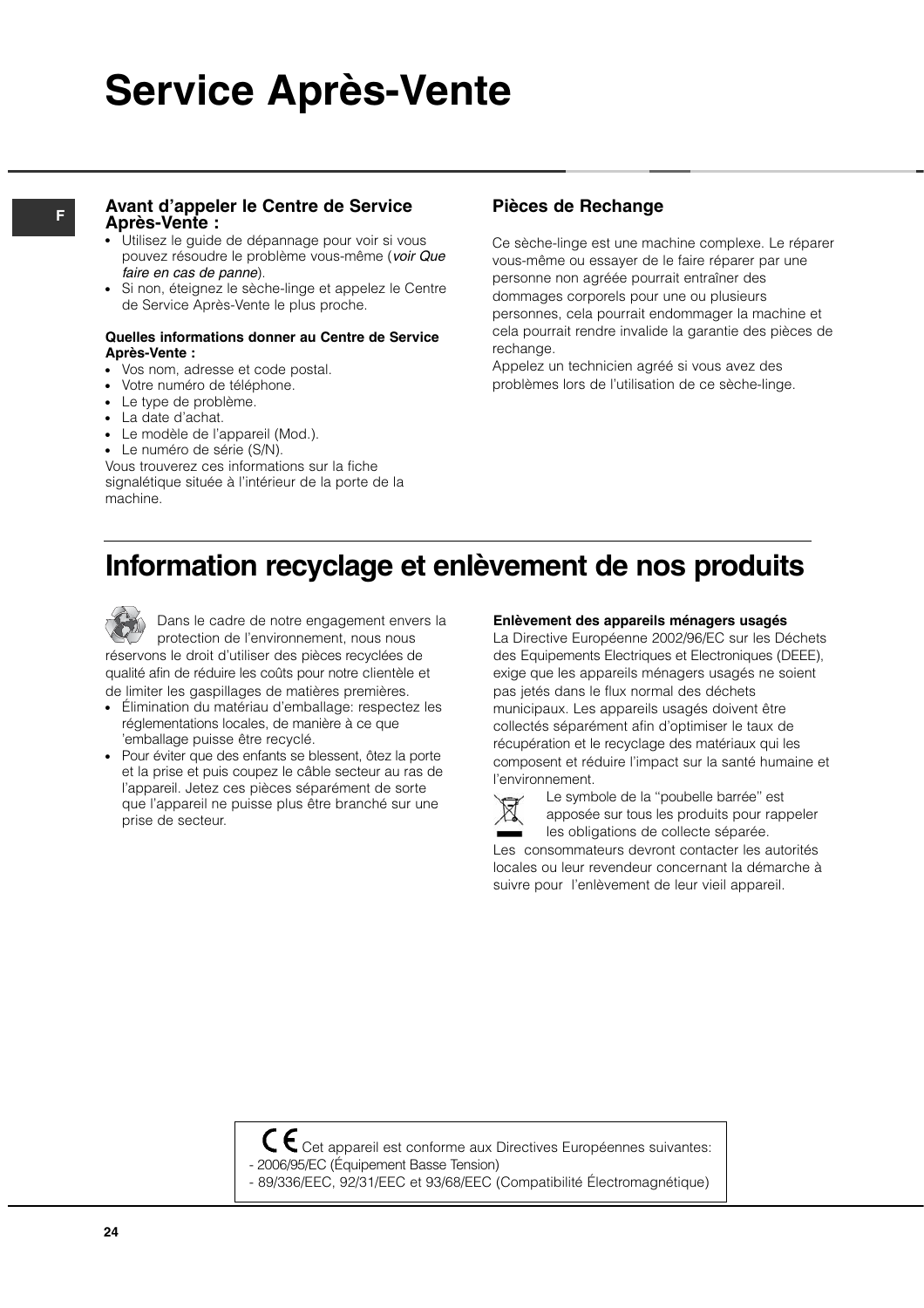## **Folleto de instrucciones**

### **SECADORA**



English, 1

**P** 

Português, 37

**TCM80C**

**A**

**F**

Arabic, 60

Français, 13





**Español, 25**

**E**

**Índice de materias** 

#### **Información Importante, 26-27**

#### **Instalación, 28**

Dónde instalar la secadora Ventilación Evacuación del agua Conexiones eléctrica Antes de empezar a utilizar la secadora

#### **Descripción de la secadora, 29**

Características El panel de control

#### **Comienzo y programas, 30**

Seleccionar un programa

#### **La colada, 31-32**

Clasificar la colada Etiquetas de recomendaciones durante el lavado de la ropa Prendas especiales Tiempos de secado

#### **Advertencias y recomendaciones, 33**

Seguridad general Ahorro energético y respeto del medio ambiente

#### **Mantenimiento y cuidados, 34**

Desconectar la electricidad Limpiar el filtro después de cada ciclo Vaciar el recipiente de agua después de cada ciclo Comprobar el tambor después de cada ciclo Limpiar la unidad del condensador Limpiar la secadora

#### **Resolución de problemas, 35**

#### **Servicio, 36**

Disposición

**¡**Guarde este manual de instrucciones a mano a fin de consultarlo cuando sea necesario. Llévelo con usted cuando se traslade, y, si vendiera este electrodoméstico o si lo pasa a terceros compruebe que este manual se incluya con la secadora de forma que el nuevo propietario quede informado acerca de las advertencias y recomendaciones, además del funcionamiento de la secadora.

**¡**Lea estas instrucciones detenidamente; las páginas que aparecen a continuación contienen información importante sobre la instalación, además de recomendaciones sobre el funcionamiento del electrodoméstico.

**ESSEC** Este símbolo te recuerda que debes leer este manual de instrucciones.



#### **E**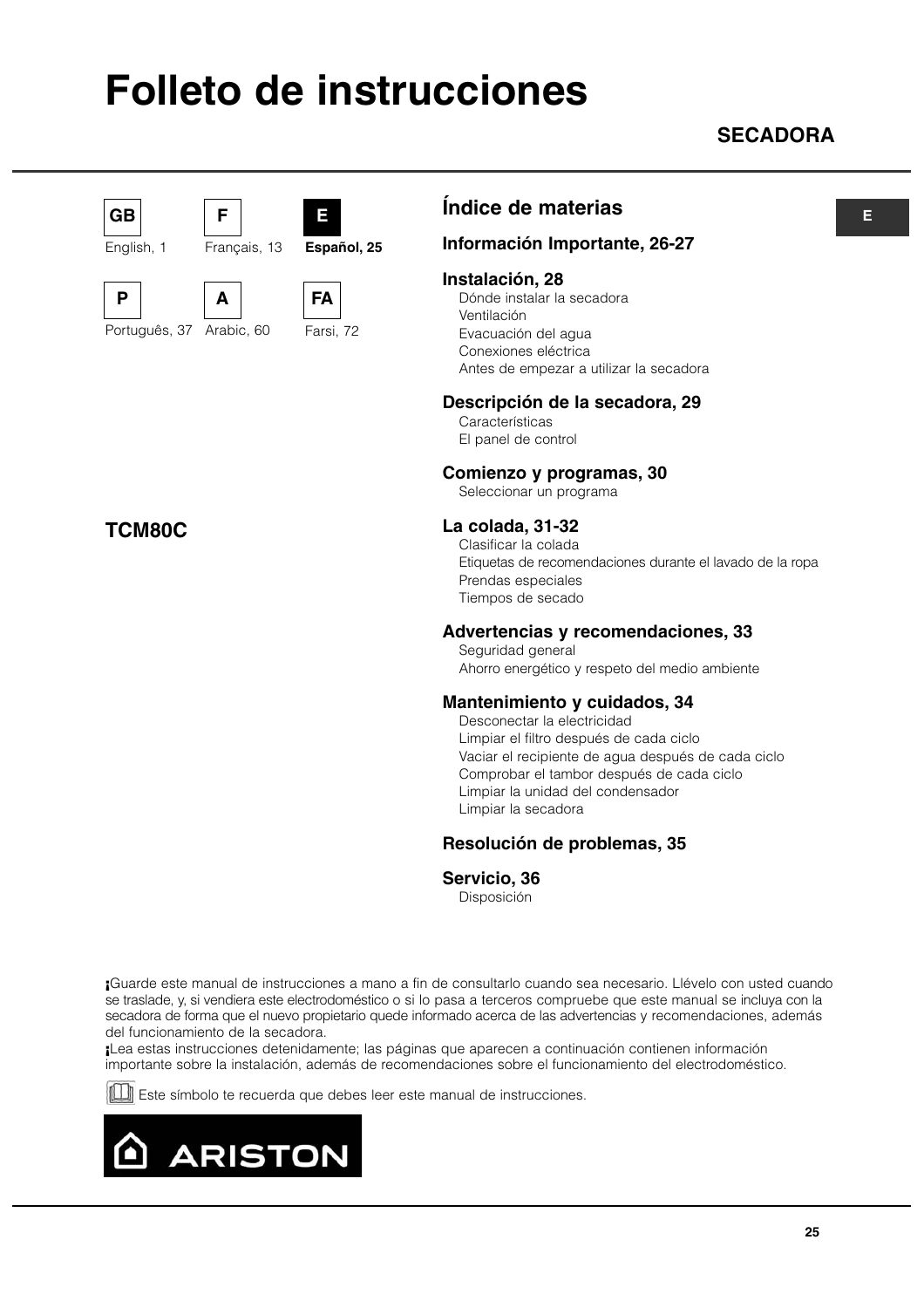# **Información Importante**

**E**

Para que la secadora por condensación funcione de forma eficaz, debe seguirse el siguiente plan de mantenimiento regular:

### **Filtro...**

**!** DEBE limpiar el filtro de pelusas después de CADA ciclo de secado.



**PASO 2.** Extraiga el filtro.





**PASO 3.** Abra el filtro y limpie los depósitos de pelusa de la malla del filtro.



**PASO 4.**

Vuelva a colocar el filtro. NUNCA ponga en marcha la secadora si el filtro no está en su sitio.



**!** No limpiar el filtro después de CADA ciclo de secado afectará a la capacidad de secado de la máquina. - Tardará más tiempo en secar la ropa y, como consecuencia, usará más electricidad durante el secado.

### **Recipiente de agua...**

**!** DEBE vaciar el recipiente del agua después de CADA ciclo de secado.

#### **PASO 1.**

Tire del recipiente del agua para sacarlo completamente de la secadora.



**PASO 2.** Vacíe toda el agua acumulada en el recipiente.



**PASO 3.** Vuelva a colocar el recipiente, asegurándose de que queda bien encajado en su sitio.



- que la máquina deje de calentar (por lo que la carga podría seguir húmeda al final del ciclo de secado). que se ilumine el icono de vaciado de agua para indicar que el recipiente está lleno.

#### **Cebado del sistema de recogida de agua**

Cuando la secadora es nueva, el recipiente del agua no recogerá agua hasta que el sistema esté cebado. Esto llevará 1 o 2 ciclos de secado. Una vez cebado recogerá agua durante todos los ciclos de secado.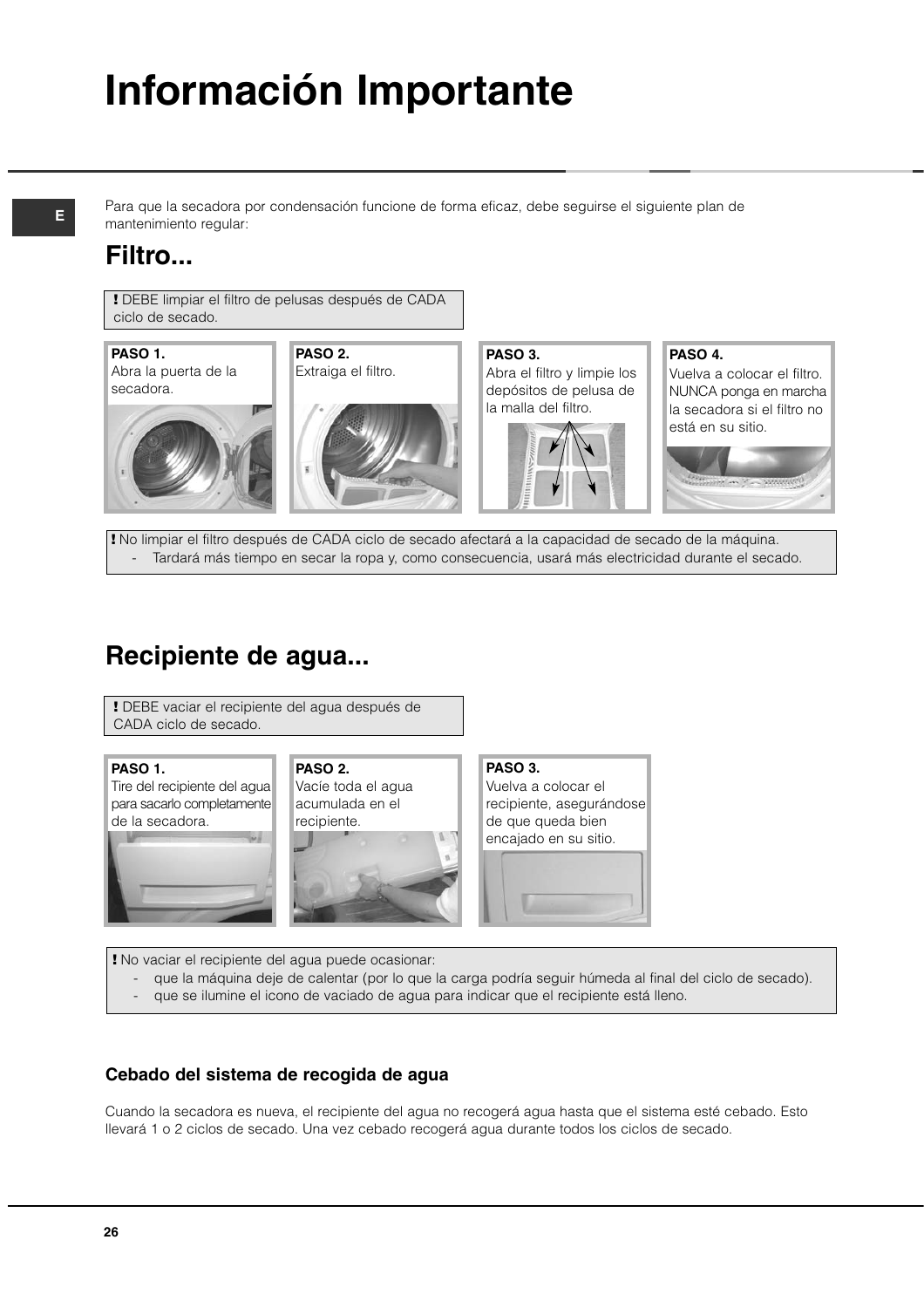## **Información Importante**

### **Unidad del condensador...**

**!** DEBE limpiar la acumulación de pelusas del condensador CADA MES.

#### **PASO 1.**

Abra la cubierta del condensador - Tire del mango hacia usted.



**PASO 2.** Saque el condensador girando los tres pestillos y tirando del condensador. (Es probable que haya algo de agua en las

tuberías; esto es normal).



#### **PASO 3.**

Limpie el condensador con agua desde la parte trasera para eliminar las pelusas acumuladas.



#### **PASO 4.**

Vuelva a colocar la unidad del condensador. Asegúrese de que la unidad queda bien encajada, de que los tres pestillos quedan bien sujetos y de que las flechas de posición de la parte delantera del condensador apuntan hacia arriba.





● **Compruebe que:**

- **Las flechas de posición apuntan hacia arriba.**
- **Los tres pestillos vuelven a afianzarse en la posición de bloqueo.**
- **!** No limpiar el condensador podría causar el fallo prematuro de la secadora.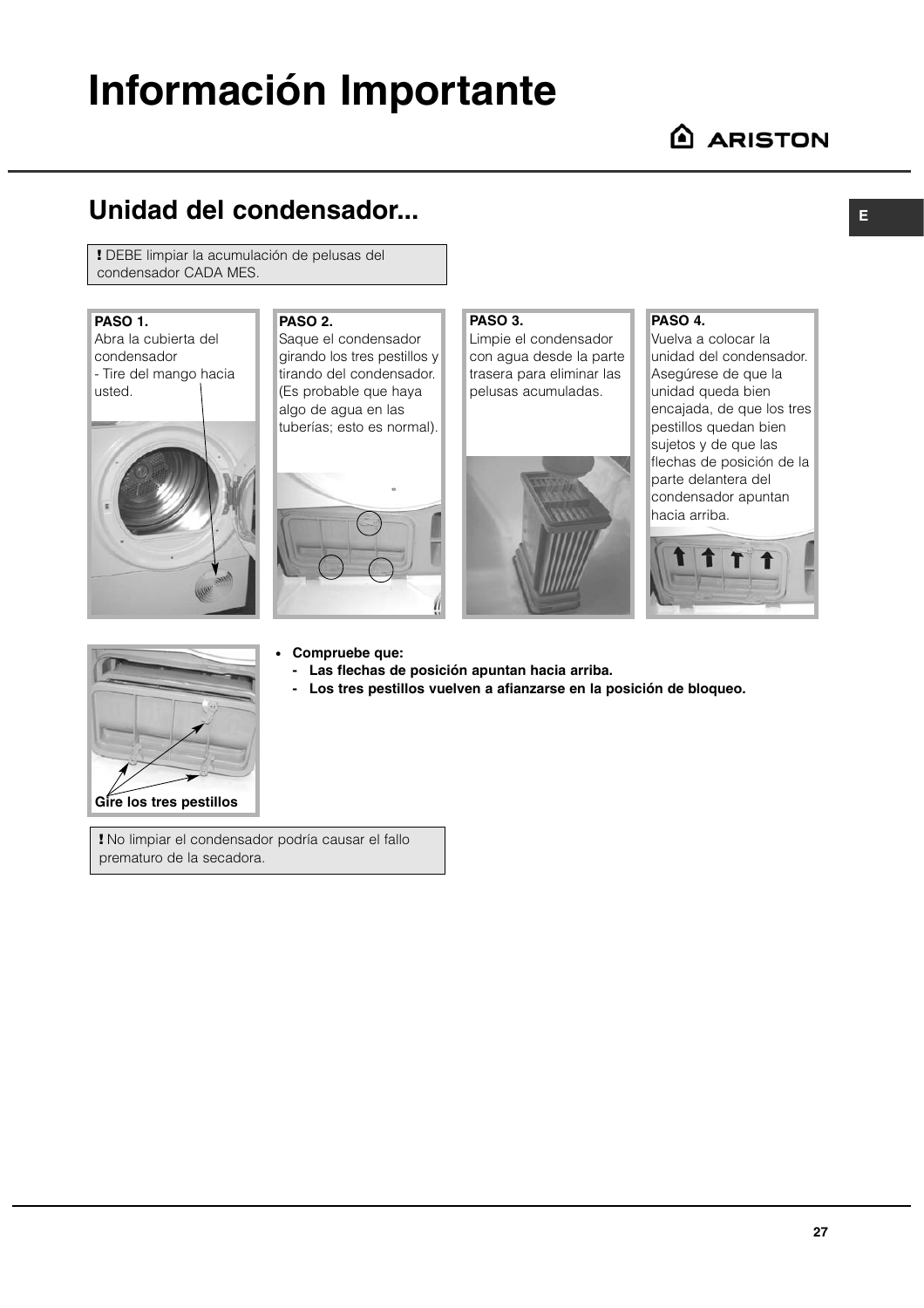## **Instalación**

### **<sup>E</sup> Dónde instalar la secadora**

Instale la secadora lejos de estufas, calentadores o cocinas, ya que las llamas pueden dañar el electrodoméstico.



Si va a instalar el electrodoméstico debajo de una encimera, asegúrese de dejar un espacio de 10 mm entre la parte superior y cualquier otro objeto que vaya encima o sobre la máquina y un espacio de 15 mm entre los costados y

el mobiliario lateral o paredes. Esto asegura la correcta circulación de aire.

#### **Ventilación**

Cuando la secadora está en uso, debe haber una ventilación adecuada. Asegúrese que coloca la secadora en un lugar que no tenga humedad y con una circulación de aire adecuada. El flujo de aire alrededor de la secadora es esencial para condensar el agua producida durante el lavado, la secadora no funcionará eficazmente en un espacio cerrado armario.

**¡** No es aconsejable instalar la secadora en un armario y bajo ningún concepto debe instalarse detrás de una puerta con un mecanismo de seguridad con bloqueo, una puerta corredera o una puerta con una bisagra colocada en el lado opuesto a la de la puerta de la secadora. **¡** Si utiliza la secadora en un cuarto pequeño o frío podría experimentarse condensación.

#### **Evacuación del agua**

Si la secadora está instalada cerca de un desagüe, el agua puede evacuarse por este desagüe. Esto evita la necesidad de vaciar el recipiente de agua. Si la secadora se apila sobre una lavadora o se instala junto a ella puede compartir el mismo desagüe. El desagüe debe estar a menos de 1 m desde la parte inferior de la secadora.



Extraiga la manguera de la posición, tal y como se muestra (véase el diagrama).



Instale una manguera con una longitud adecuada en la nueva ubicación, como se muestra (véase el diagrama).

**¡**Asegúrese de que la manguera no queda aplastada o retorcida cuando la secadora esté en su ubicación final.

#### **Conexiones eléctricas**

Compruebe lo siguiente antes de introducir el enchufe en la toma eléctrica:

- El enchufe debe llevar conexión a tierra.
- El enchufe debe tener la capacidad suficiente para soportar la máxima potencia de los electrodomésticos, lo que se indica en la matrícula (véase Descripción de la secadora).
- El voltaje de potencia debe encontarse dentro de los valores indicados en la matrícula (véase Descripción de la secadora).
- La toma debe ser compatible con el enchufe de la secadora. Si este no es el caso, cambie el enchufe o la toma.

**¡**La secadora no debe instalarse en el exterior, incluso si el espacio destinado a estos efectos está resguardado. Puede ser muy peligroso si está expuesta a la lluvia o tormentas.

**¡**Una vez instalada, el cable eléctrico y el enchufe de la secadora deben estar al alcance de la mano. **¡**No utilice cables alargadores.

**¡**El cable de alimentación no debe estar ni doblado ni torcido.

**¡**Debe comprobarse periódicamente el cable de la fuente de alimientación y cambiarse con un cable especialmente preparado para esta secadora e instalarse únicamente por técnicos autorizados (véase Servicio). Los cables de alimentación nuevos o más largos pueden adquirirse adicionalmente de distribuidores autorizados.

**¡**El fabricante declina toda responsabilidad en caso de no seguirse alguna de estas normas.

**¡**En caso de cualquier duda consulte con un electricista cualificado.

#### **Antes de empezar a utilizar la secadora**

Una vez haya instalado la secadora y antes de utilizarla, limpie el interior del tambor para retirar el polvo que haya podido acumularse durante el transporte.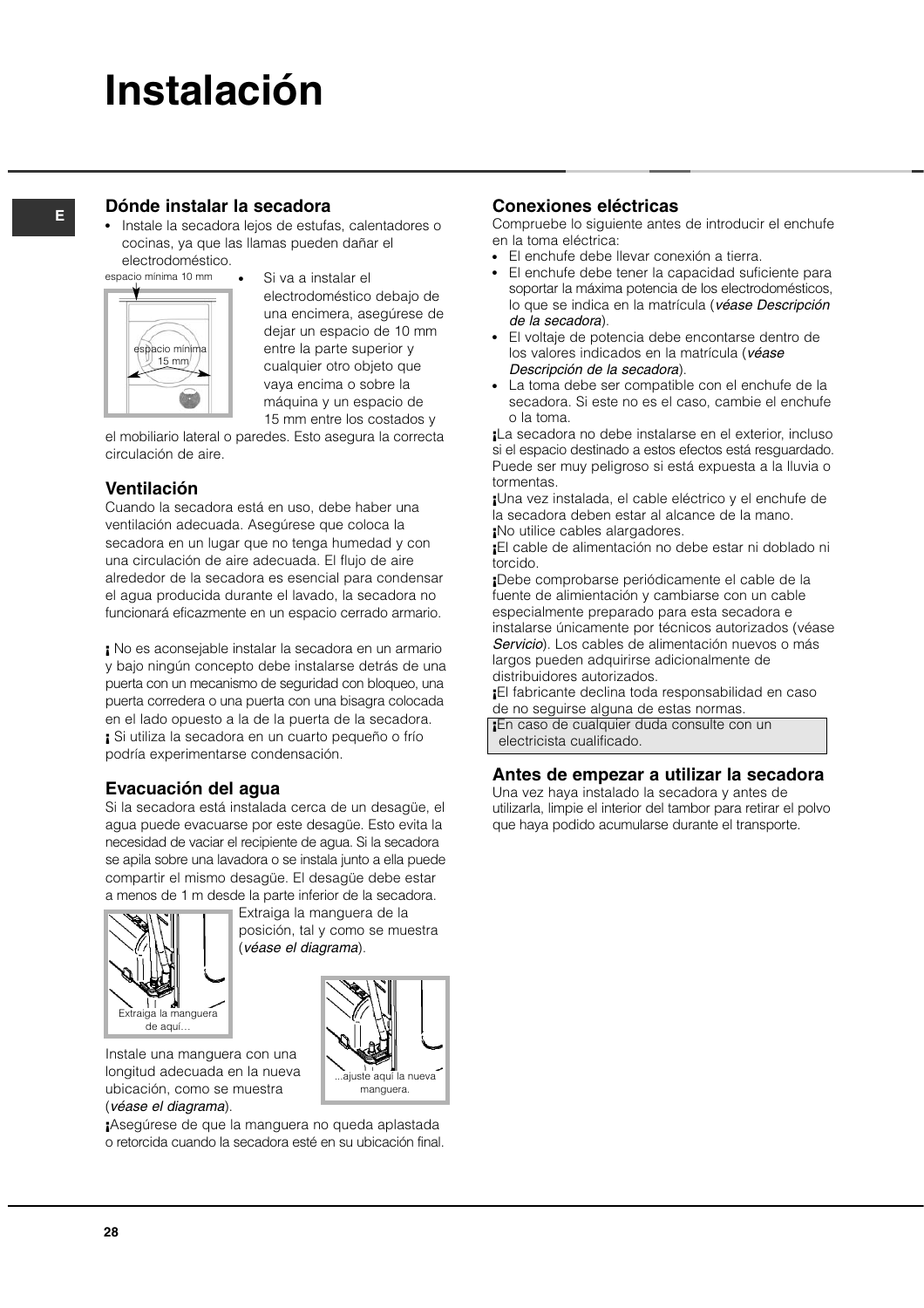## **Descripción de la secadora**

**ARISTON** 

**E**



**Panel de control** Indicador **TEMPORIZADOR** Luz **Vaciado de agua**  $\sqrt{2}$  $\frac{1}{2}$ Botón de **TERMOSTATO INICIO**

El botón de **INICIO** > comienza a secar un programa seleccionado (véase Comienzo y Programas).

El **TERMOSTATO** selecciona la temperatura de secado (véase Comienzo y Programas). FUERA: POCO calor DENTRO: MUCHO calor -

El indicador de **Vaciado de agua** indica que el recipiente de agua está lleno y debe vaciarse. La luz tardará unos segundos en apagarse después de reemplazar el recipiente de agua vacío, la secadora debe estar funcionando para que suceda esto. **Nota:** Si se llena el recipiente de agua, se ilumina la luz, se apaga el calor y su ropa no se secará.

El **TEMPORIZADOR** establece el tiempo de secado: Hágalo girar hacia la derecha, **nunca hacia la izquierda,** hasta que el indicador señale el tiempo de secado que desea (véase Comienzo y Programas).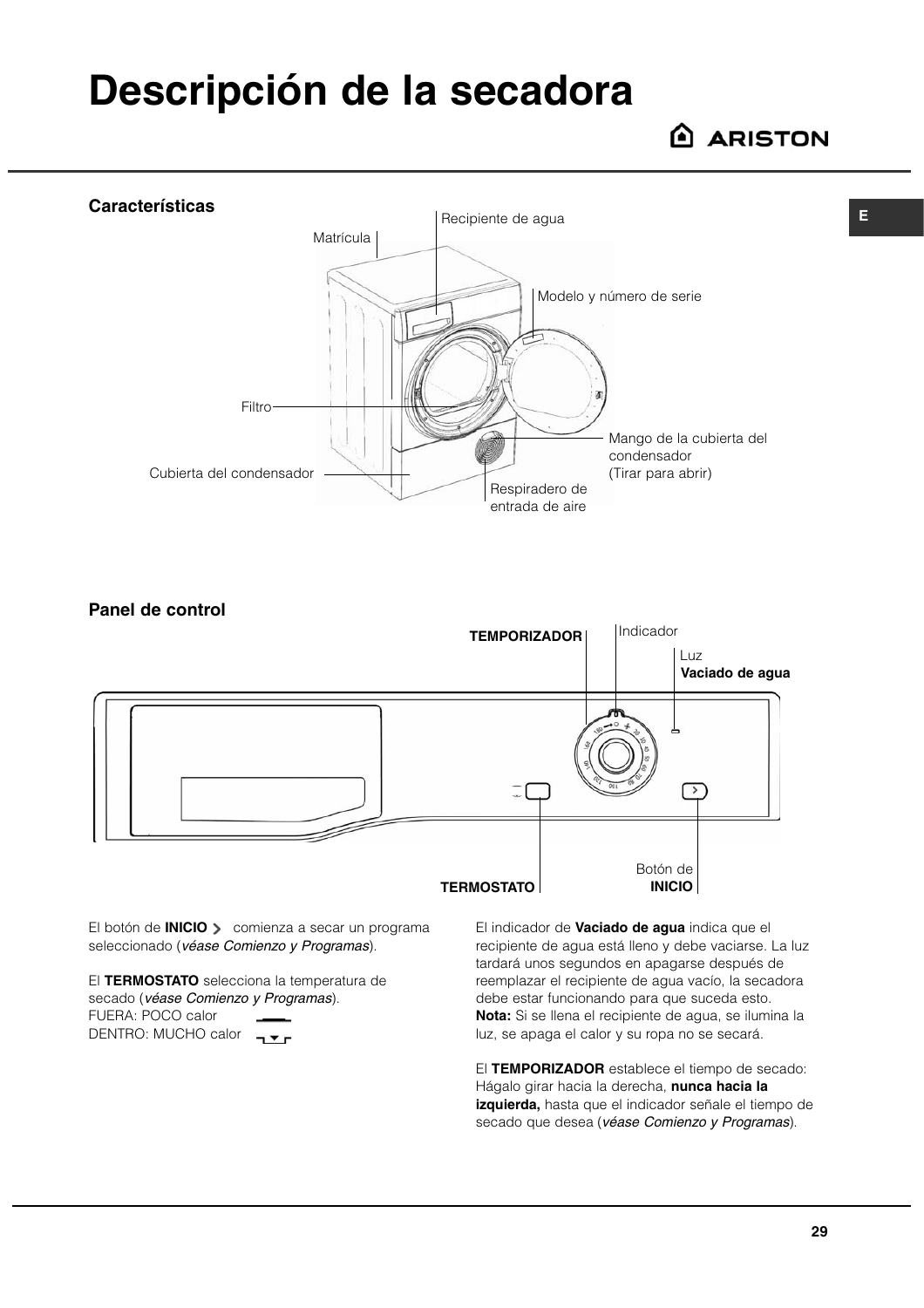# **Comienzo y Programas**

#### **Seleccionar un programa**

- 1. Enchufar la secadora a la toma eléctrica.
- 2. Clasifique la colada según la clase de tejido (véase La colada).
- 3. Abra la puerta y asegúrese que el filtro está limpio y en posición y que el recipiente de agua está vacío e instalado (véase Mantenimiento).
- 4. Cargue la máquina y asegúrese que no haya ninguna prenda atrapada en el cierre de la puerta. Cierre la puerta.
- 5. Seleccione el tiempo de secado consultando la tabla de Guía de secado para el tipo de tejido que está secando (véase La colada).
	- Ajuste la temperatura con el TERMOSTATO.
	- Seleccione un tiempo de secado, girando el TEMPORIZADOR hacia la derecha\*.
- 6. Pulse el botón de INICIO para empezar. Durante el programa de secado, usted puede comprobar la colada y sacar las prendas que ya se han secado mientras el resto continúa secándose. Cuando vuelva a cerrar la puerta, pulse el botón de INICIO a fin de Empezar a secar de nuevo.
- 7. Aproximadamente 10 minutos antes de que finalice el programa, la secadora realiza una secuencia de SECADO EN FRÍO (los tejidos se enfrían), que siempre debe dejarse que termine.
- 8. Abra la puerta, saque la ropa, limpie el filtro y vuelva a colocarlo. Vacíe el recipiente de agua y vuelva a instalarlo (véase Mantenimiento).
- 9. Desenchufe la secadora.

**Nota:** El programa de SECADO EN FRÍO puede servir para enfriar las fibras de las prendas. - Para utilizar esta función, ponga el TEMPORIZADOR con el simbolo de secado en frío orientado hacia el indicador del Paso 5 anterior\*.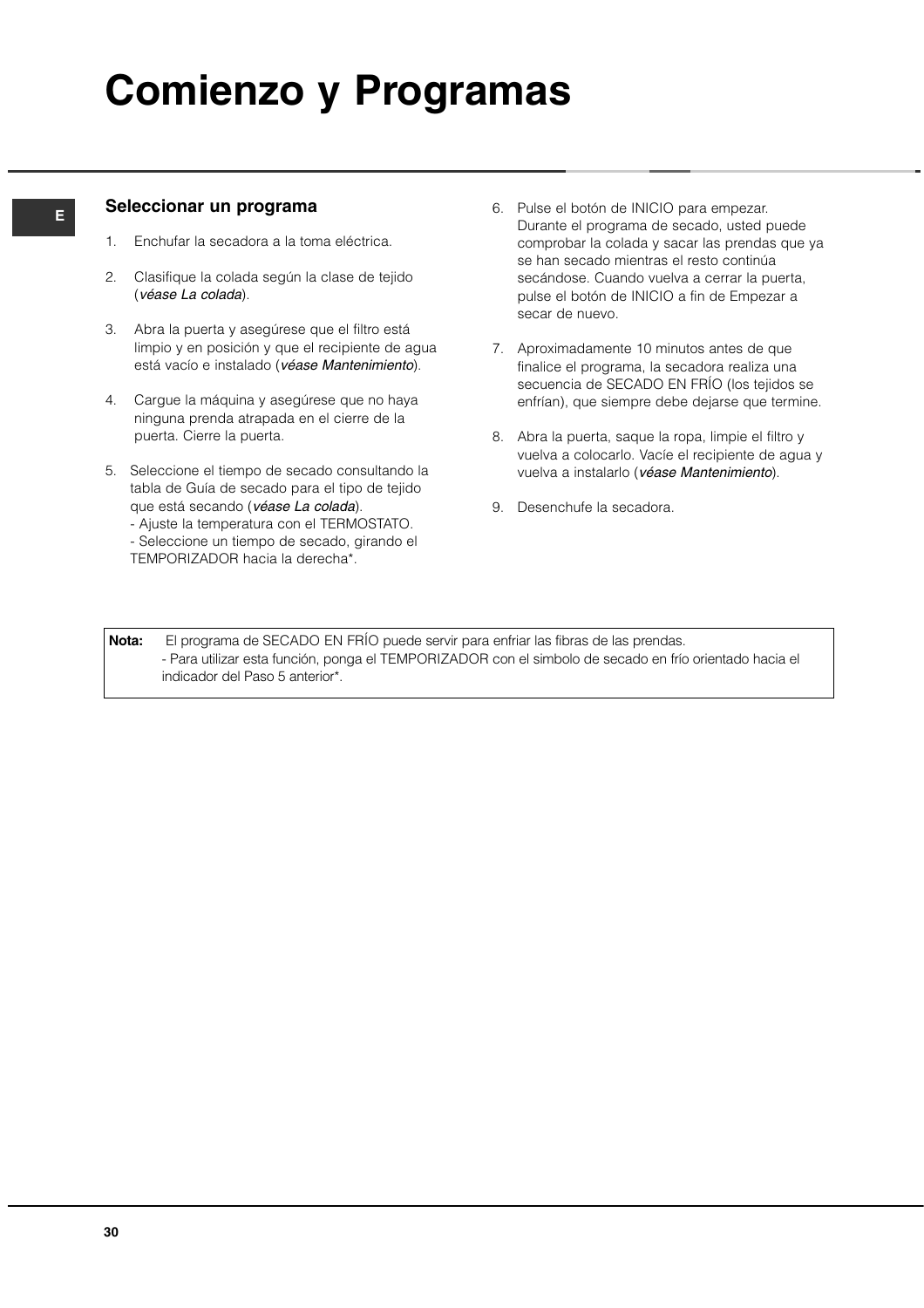## **La colada**

### A ARISTON

#### **Clasificar la colada**

- Compruebe los símbolos en las etiquetas de la ropa a fin de asegurar que los artículos pueden secarse con calor.
- Clasificar la colada por tipo de tejido.
- Vaciar los bolsillos y comprobar los botones.
- Cerrar las cremalleras y los corchetes y atar los cinturones y cordones sueltos.
- Escurra las prendas a fin de eliminar la mayor cantidad agua como sea posible.

**¡** No meter ropas muy mojadas en la secadora.

#### **Tamaño máximo de la carga**

No cargue más que la capacidad máxima. Estos números se refieren al peso de la ropa en seco: Fibras naturales: 8 kg máx. Fibras sintéticas: 3 kg máx.

**¡** NO cargar demasiado la secadora ya que esto podría dar como resultado un rendimiento de secado reducido.

#### **Carga típica**

**Nota:** 1kg = 1000g

| Ropa       |            |                  |
|------------|------------|------------------|
| Blusa      | de algodón | 150 g            |
|            | Otro       | 100 <sub>g</sub> |
| Vestido    | de algodón | 500 g            |
|            | Otro       | 350 <sub>g</sub> |
| Vaqueros   |            | 700 g            |
| 10 pañales |            | 1000 g           |
| Camisa     | de algodón | 300 g            |
|            | Otro       | 200 <sub>g</sub> |
| Camiseta   |            | 125 g            |

| Artículos domésticos      |      |                   |  |  |  |  |
|---------------------------|------|-------------------|--|--|--|--|
| Funda de duvet de algodón |      | 1500 <sub>g</sub> |  |  |  |  |
| (Doble)                   | Otro | 1000 <sub>g</sub> |  |  |  |  |
| Mantel grande             |      | 700 g             |  |  |  |  |
| Mantel pequeño            |      | 250 <sub>q</sub>  |  |  |  |  |
| Paño de cocina            |      | 100 <sub>q</sub>  |  |  |  |  |
| lToalla de baño           |      | 700 g             |  |  |  |  |
| lToalla de mano           |      | 350 <sub>g</sub>  |  |  |  |  |
| Sábana doble              |      | 500 g             |  |  |  |  |
| Sábana individual         |      | 350 a             |  |  |  |  |

Al final de un ciclo de secado, es posible que las prendas de algodón estén todavía húmedas si agrupó algodones y sintéticos juntos. Si sucediese esto, dele un tiempo corto de secado.

● **Nota:** Los últimos 10 minutos del tiempo que se haya fijado son para el secado en frío. Tenga esto en cuenta, ya que esta fase no secará las prendas.

#### **Etiquetas de recomendaciones durante el lavado de la ropa**

Lea siempre las etiquetas de la prenda, especialmente cuando se sequen con calor por primera vez. Los símbolos que aparecen a continuación son los más comunes:



Puede secarse con calor

**No** secar con calor

- Secar con calor a una temperatura alta
- $\Omega$ Secar con calor a una temperatura baja

#### **Artículos que no son aptos para secarse con calor**

- Artículos que contienen goma o materiales similares a la goma o películas plásticas (almohadas, cojines, o prendas impermeables de PVC), cualquier otro artículo inflamable u objetos que contengan sustancias inflamables (toallas manchadas de laca para el cabello).
- Fibras de vidrio (ciertos tipos de cortinas).
- Artículos que se han limpiado en seco.
- Artículos con el código ITCL X (véase Prendas especiales). Éstas pueden limpiarse en casa con productos especiales de limpieza en seco para usar en casa. Siga las instrucciones cuidadosamente.
- Artículos grandes y voluminosos (edredones, sacos de dormir, almohadas, cojines, sobrecamas grandes, etc). Éstos se agrandan cuando se están secando y evitarán el flujo de aire por la secadora.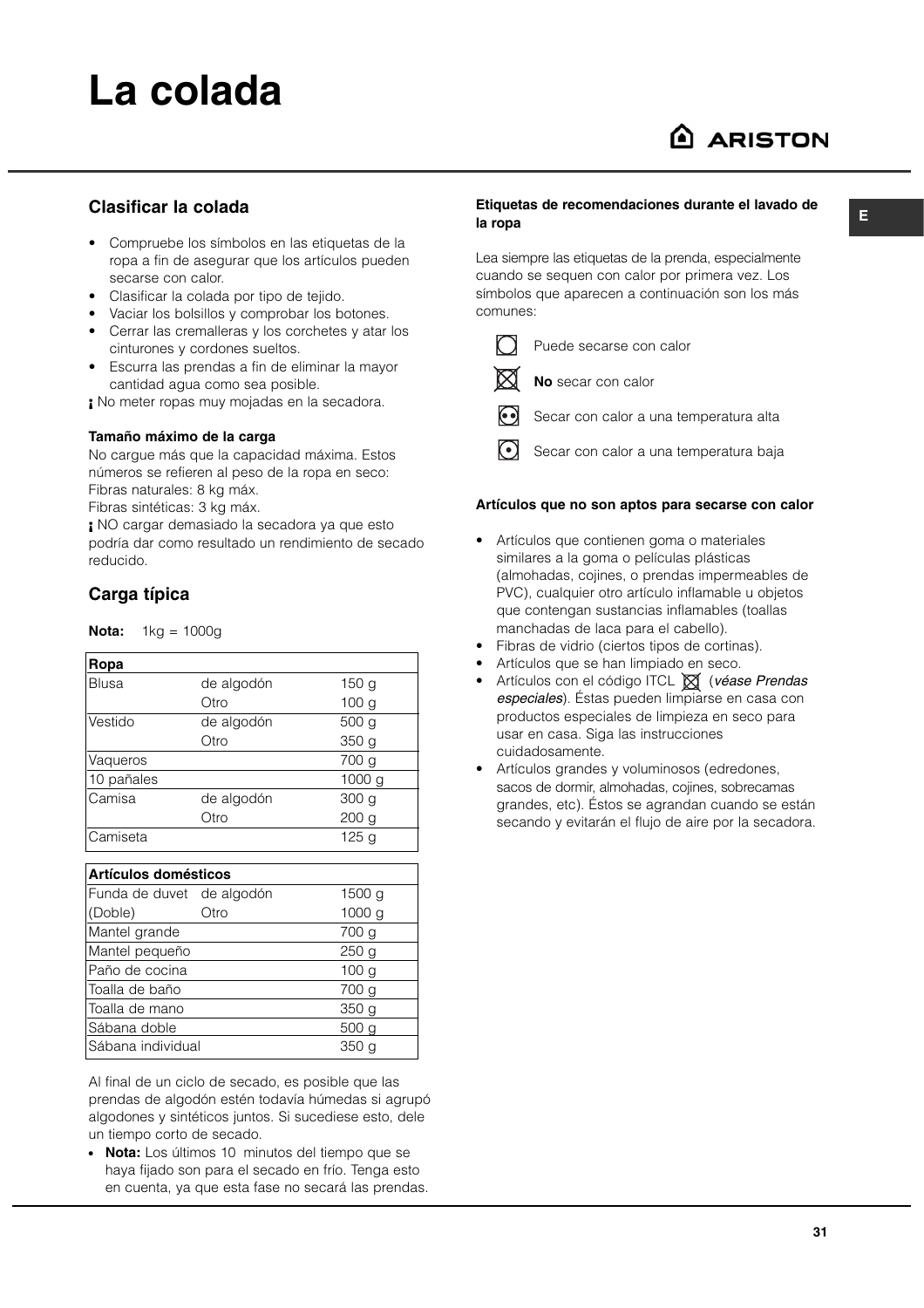## **La colada**

#### **<sup>E</sup> Prendas especiales**

**Mantas y sobrecamas:** Los artículos acrílicos (Acilan, Courtelle, Orion, Dralón) **deben secarse** teniendo especial cuidado y en ajuste POCO calor. Evite secarlos durante mucho tiempo.

**Prendas plisadas o arrugadas:** lea las instrucciones de secado del fabricante incluidas con la prenda.

**Artículos almidonados:** no seque estos artículos con otras prendas no almidonadas. Asegúrese que se retira la mayor cantidad posible de la solución de almidón de la carga antes de introducir las prendas en la secadora. No secar demasiado:

El almidón puede tener una apariencia polvorienta y dejar la ropa sin vida, lo que hace inútil utilizar almidón.

#### **Tiempos de secado**

La tabla (véase abajo) indica el tiempo de secado APROXIMADO en Minutos. Los pesos se refieren a prendas secas:

Los tiempos son aproximados y pueden variar dependiendo de:

La cantidad de agua retenida en la ropa después del ciclo de centrifugado: las toallas y las prendas delicadas retienen mucha agua.

- Tejidos: las prendas del mismo tejido pero con diferente textura y espesor es posible que no tengan los mismos tiempos de secado.
- Cantidad de colada: las prendas sencillas o las cargas pequeñas pueden tardar más tiempo en secarse.
- Sequedad: Si va a planchar algunas de las prendas, puede sacarlas mientras están un poco húmedas. Otras pueden dejarse más tiempo si necesita que se sequen completamente.
- Ajuste de calor.
- Temperatura de la habitación: Si la habitación en la que se ha instalado la secadora es fría, la secadora tardará más tiempo en secar la ropa.
- Volumen: algunos artículos voluminosos pueden secarse con calor teniendo cuidado. Sugerimos que saque estos artículos varias veces, los sacuda y los vuelva a meter en la secadora hasta que finalice el programa.

**¡** No seque la ropa en exceso. Todos los tejidos contienen una cantidad pequeña de humedad natural, lo que los mantiene suaves y huecos.

| Algodón                    | Tiempos de secado a 800-1000 rpm en la lavadora            |           |           |           |                        |            |             |           |  |
|----------------------------|------------------------------------------------------------|-----------|-----------|-----------|------------------------|------------|-------------|-----------|--|
| ≌                          | $1$ kg                                                     | 2 kg      | 3 kg      | 4 kg      | $5$ kg                 | 6 kg       | 7 kg        | 8 kg      |  |
| Mucho<br>(máximo)<br>calor | $30 - 40$                                                  | $40 - 55$ | $55 - 70$ | $70 - 80$ | $80 - 90$              | $95 - 120$ | $120 - 140$ | 130 - 150 |  |
| <b>Sintéticos</b>          | Tiempos de secado con centrifugado reducido en la lavadora |           |           |           |                        |            |             |           |  |
| A<br>Poco                  | 1 kg                                                       |           |           | 2 kg      |                        |            | 3 kg        |           |  |
| (suave)<br>calor           | $40 - 50$                                                  |           |           |           | $50 - 70$<br>$70 - 90$ |            |             |           |  |
| <b>Delicados</b>           | Tiempos de secado con centrifugado reducido en la lavadora |           |           |           |                        |            |             |           |  |
| (Acrílicos)<br>⚠           | 1 kg                                                       |           |           |           | 2 kg                   |            |             |           |  |
| Poco<br>(suave)<br>calor   | $40 - 60$                                                  |           |           |           |                        | $55 - 75$  |             |           |  |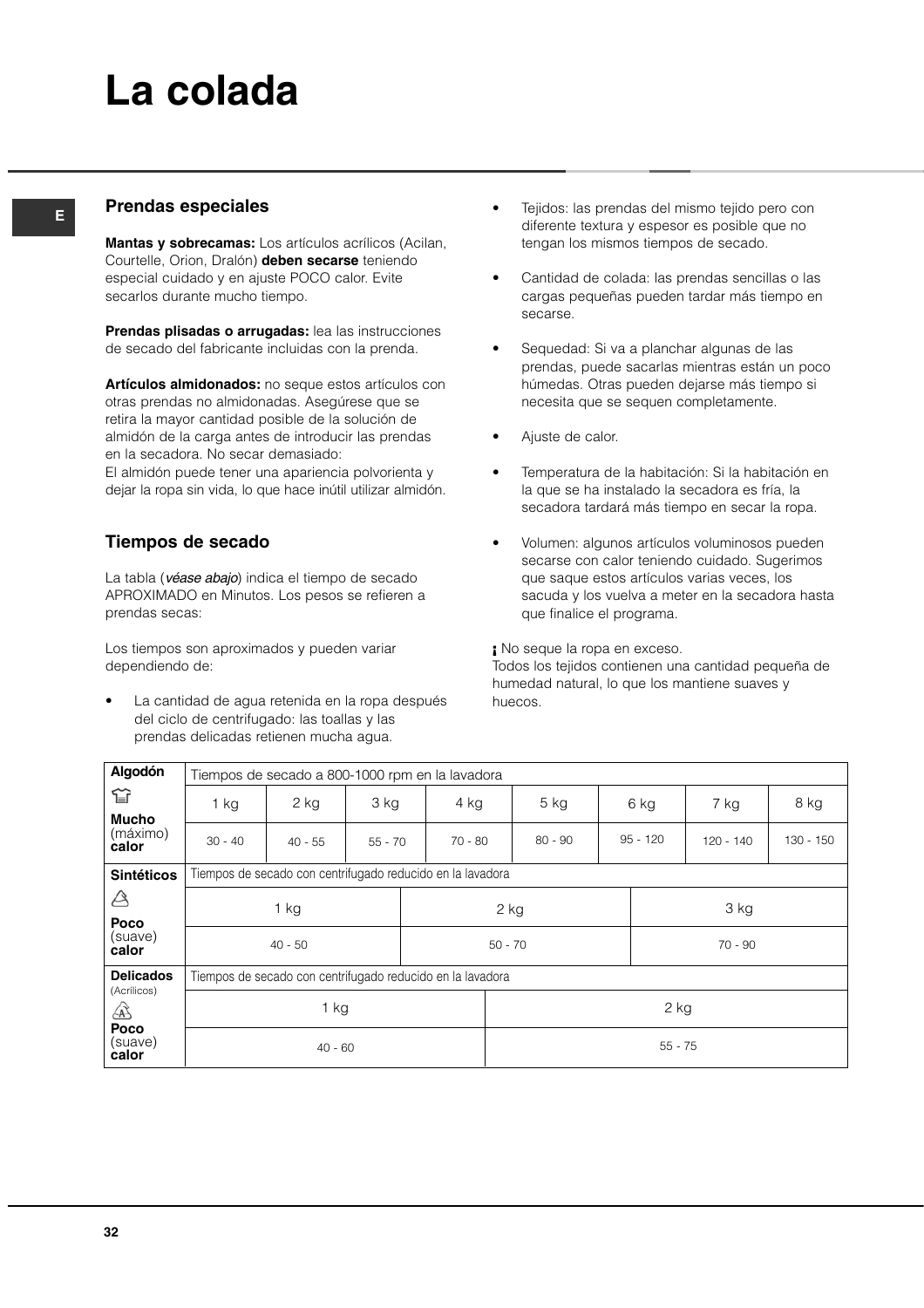### **Advertencias y recomendaciones**

### **ARISTON**

**¡** El electrodoméstico ha sido diseñado y fabricado según las normas internacionales de seguridad. Por razones de seguridad le comunicamos las siguientes advertencias. Por favor, léalas con atención **!**

#### **Seguridad general**

- Esta secadora no se ha diseñado para ser utilizada por personas (incluyendo niños) con capacidades físicas, sensoriales o mentales mermadas, o con falta de experiencia o conocimiento, a menos que una persona encargada de su seguridad les supervise y les haya dado instrucciones sobre el uso del aparato.
- Esta secadora ha sido diseñada para uso doméstico y no profesional.
- No tocar el electrodoméstico con los pies descalzos o con las manos o pies mojados.
- Desenchufar la máquina tirando del enchufe, no del cable.
- Los niños no deben encontrarse cerca de la secadora mientras se está utilizando. Después de utilizar la secadora, desenchúfela. Mantenga la puerta cerrada a fin de asegurar que los niños no puedan utilizarla como un juguete.
- Los niños deberán vigilarse para asegurarse de que no jueguen con la secadora.
- El aparato debe instalarse correctamente y disponer de la ventilación adecuada. La entrada de aire de la parte delantera de la secadora nunca debe estar obstruida (véase Instalación).
- Nunca utilice la secadora sobre alfombras en las que la altura del pelo evitaría que el aire se introdujera en la secadora por la base.
- Compruebe que la secadora esté vacía antes de cargar la colada.
- La parte de atrás de la secadora puede<br>Allestar muy caliente. Nunca la toque mien estar muy caliente. Nunca la toque mientras está funcionando.
- No utilice la secadora a menos que el filtro, el recipiente de agua y el condensador estén correctamente instalados (véase Mantenimiento).
- No cargue la secadora demasiado (véase La colada) para las cargas máximas.
- No cargue prendas que estén muy mojadas.
- Compruebe detenidamente todas las instrucciones que se ofrecen en las etiquetas de las prendas (véase La colada).
- No seque artículos grandes o muy voluminosos.
- No seque fibras acrílicas a altas temperaturas.
- Complete todos los programas con la fase de secado en frío.
- No desconecte la secadora cuando los artículos en su interior están todavía calientes.
- Limpie el filtro cada vez que use la secadora (véase Mantenimiento).
- Vacíe el recipiente de agua después de cada uso (véase Mantenimiento).
- Limpie la unidad del condensador después de intervalos periódicos (véase Mantenimiento).
- No permita que se acumulen pelusas cerca de la secadora.
- Nunca suba encima de la secadora ya que podría ocasionar daños.
- Siga siempre las normas y los requerimientos eléctricos (véase Instalación).
- Compre siempre piezas de repuesto y accesorios originales (véase Servicio).

#### **Para minimizar el riesgo de incendio en la secadora, deberá seguir las siguientes precauciones:**

- Seque las prendas únicamente si se han lavado con detergente y agua, se han aclarado y centrifugado. Existe el peligro de incendio si se secan artículos que NO se han lavado con agua.
- No seque prendas que hayan sido tratadas con productos químicos.
- No seque prendas que se hayan manchado o empapado con aceites vegetales o aceites de cocina, ya que constituyen un peligro de incendio. Las prendas manchadas de aceite pueden inflamarse de forma espontánea, especialmente cuando están expuestas a fuentes de calor como una secadora. Las prendas se calientan, causando una reacción de oxidación con el aceite, y a su vez, la oxidación crea calor. Si el calor no puede escapar, las prendas pueden calentarse lo suficiente para arder. Apilar o guardar prendas manchadas de aceite puede evitar que el calor escape y constituir un peligro de incendio. Si es inevitable meter en la secadora tejidos que contienen aceite vegetal o de cocina o prendas manchadas con productos de cuidado capilar, dichas prendas deberán lavarse primero con detergente extra; de este modo se reducirá el peligro, aunque no se eliminará del todo. Deberá utilizarse la fase de secado en frío para reducir la temperatura de las prendas. No deberán sacarse de la secadora y apilarse mientras estén calientes.
- No seque prendas que se hayan limpiado o lavado en, o empapado con o manchado de petróleo o gasolina, disolventes de limpieza en seco u otras sustancias inflamables o explosivas. Las sustancias altamente inflamables utilizadas comúnmente en entornos domésticos, como el aceite para cocinar, la acetona, el alcohol desnaturalizado, el queroseno, los quitamanchas, el aguarrás, las ceras y los limpiadores de cera. Compruebe que estas prendas se hayan lavado en agua caliente con una cantidad extra de detergente antes de secarlas en la secadora.
- No seque prendas que contengan goma espuma (también conocida como espuma látex), o materiales de textura similar. Al calentarse, los materiales de goma espuma producen fuego por combustión espontánea.
- No deben utilizarse en la secadora suavizantes o productos similares para eliminar los efectos de la electricidad estática, a menos que lo haya recomendado específicamente el fabricante del suavizante.
- No seque ropa interior que contenga refuerzos metálicos, por ejemplo, sujetadores con varillas de refuerzo metálicas.

La secadora puede dañarse si los refuerzos metálicos salen durante el secado.

- No seque prendas de caucho o plástico como gorros de ducha o que contengan goma espuma (también conocida como espuma látex), o protecciones impermeables para bebés, polietileno o papel.
- No seque prendas con refuerzo de caucho, con almohadillas de goma espuma, cojines, chanclas y zapatillas de tenis revestidas de caucho.
- Saque todos los objetos de los bolsillos, en especial encendedores (riesgo de explosión).

**¡** ADVERTENCIA: Nunca pare la secadora antes de terminar el ciclo de secado a menos que saque inmediatamente todos los artículos y los extienda para que se disipe el calor **!**

#### **Ahorro energético y respeto del medio ambiente**

- Escurrir las prendas para eliminar el exceso de agua antes de secar con calor (si utiliza una lavadora primero, seleccione un ciclo de centrifugado alto). Hacer esto ahorrará tiempo y energía durante el secado.
- Seque siempre cargas completas de esta forma ahorrará energía: una sola prenda o las cargas pequeñas tardan más tiempo en secarse.
- Limpie el filtro cada vez que utilice la secadora a fin de reducir el gasto energético (véase Mantenimiento).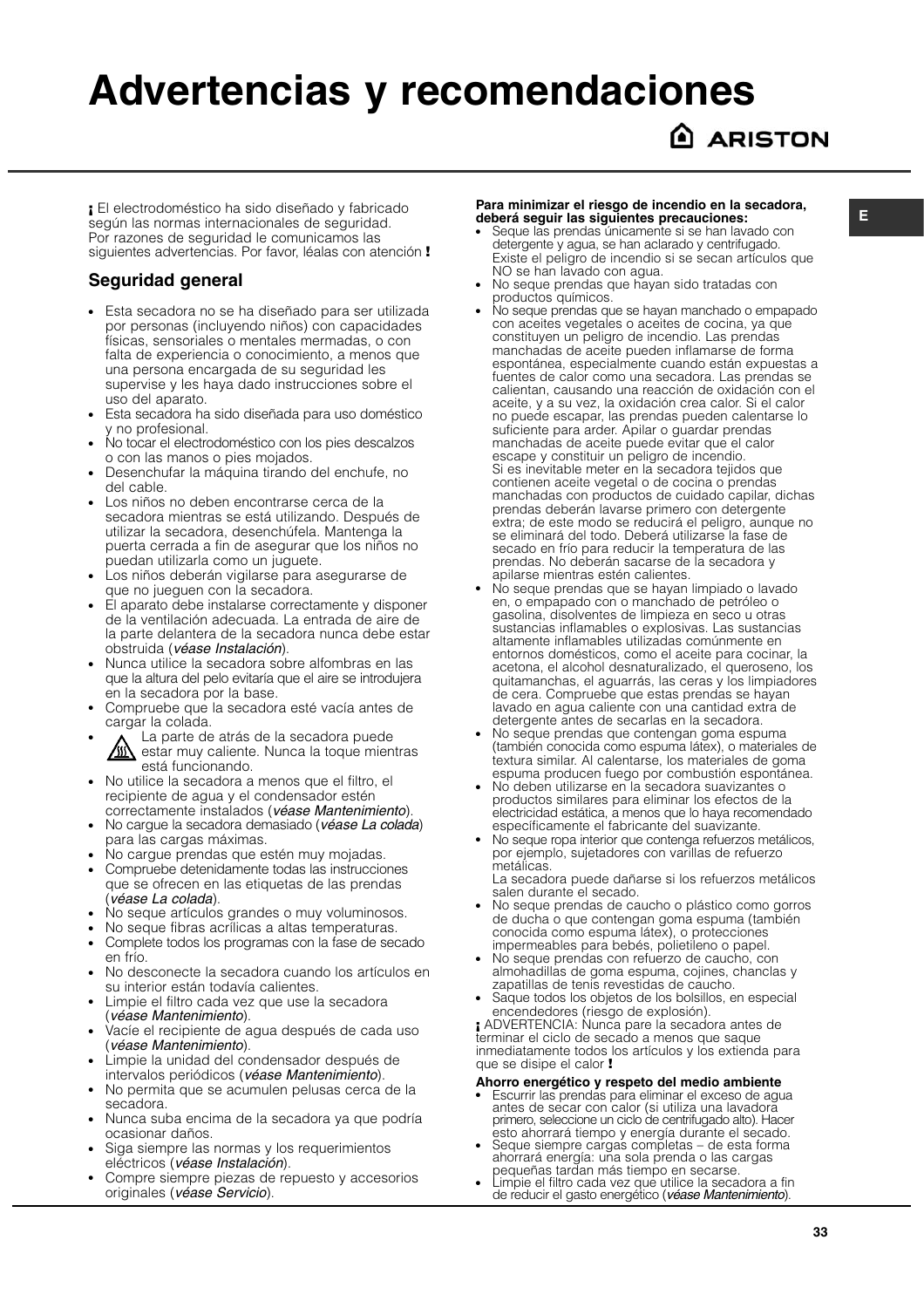# **Mantenimiento y cuidados**

#### **E**

#### **Desconectar la electricidad**

**¡** Desenchufe la secadora mientras no la esté utilizando, cuando la limpie y durante los trabajos de mantenimiento.

#### **Limpiar el filtro después de cada ciclo**

El filtro es una pieza importante de la secadora: acumula las pelusas y los hilos que se forman mientras se seca la ropa. Las prendas pequeñas también pueden quedar atrapadas en el filtro. Cuando termine de secar, por lo tanto, limpie el filtro aclarándolo debajo del grifo o con la aspiradora. Si el filtro se obstruye, el flujo de aire en el interior de la secadora se verá seriamente afectado: los tiempos de secado se alargarán y consumirá más energía. Asimismo, podría ocasionar daños a la secadora.

El filtro se encuentra delante del remate de la secadora (véase el diagrama). Quitar el filtro:

1. Tire del asa de plástico del filtro hacia arriba (véase el diagrama).

|   | ÷<br>٠ | ÷ |
|---|--------|---|
| w | ۰<br>۰ | × |
|   |        |   |

2. Abra el filtro y limpie las pelusas del interior.

3. Vuelva a colocar el filtro correctamente. Asegúrese que el filtro se ha colocado completamente a ras con el remate de la secadora.

- 4. Elimine cualquier pelusa presente en el interior de la puerta y alrededor del sello de la puerta.
- **¡** No utilice la secadora sin haber colocado el filtro.

#### **Vaciar el recipiente de agua después de cada ciclo**

Extraiga el recipiente de la secadora y vacíelo en un fregadero u otro desagüe apropiado.

Vuelva a colocar correctamente el recipiente de agua.

**¡** Compruebe siempre el contenedor y vacíelo antes de iniciar un nuevo programa de secado.

#### **Comprobar el tambor después de cada ciclo**

Girar el tambor manualmente para retirar las prendas pequeñas (pañuelos) que pudieran dejarse atrás.

#### **Limpieza del tambor**

**¡** No utilice productos de limpieza abrasivos, lana de acero o acero inoxidable para limpiar el tambor.

Es posible que comience a formarse una capa de color en el tambor de acero inoxidable, esto puede deberse a la combinación de agua y, o, productos de limpieza como suavizante de ropa. Esta capa de color no afecta el rendimiento de la secadora.

#### **Limpiar la unidad del condensador**

Periódicamente (cada mes) retire la unidad del condensador y limpie la acumulación de pelusas de entre las placas, aclarándolo debajo del grifo de agua fría. Esto debe hacerse con agua fría desde la parte trasera del condensador.

Quitar el condensador:

- 1. Desenchufe la secadora y abra la puerta.
- 2. Abra la cubierta del condensador (véase el diagrama). Suelte los tres pestillos haciéndolos girar 90° grados hacia la derecha y tirando del mango para separarlo de la secadora.
- 3. Limpie la superficie de los cierres y vuélvalo a instalar, asegurándose que los cierres estén seguros.

#### **Limpieza**

- Las piezas externas de metal, plástico o goma pueden limpiarse con un paño húmedo.
- De forma periódica (cada 6 meses) se recomienda pasar el aspirador por la rejilla de la entrada de aire delantera para eliminar cualquier acumulación de pelusa o polvo. También es aconsejable pasar el aspirador en la parte delantera donde se ubica el condensador y los filtros para eliminar cualquier acumulación de pelusas.
- **¡** No utilice disolventes ni abrasivos.

**¡** La secadora utiliza cojinetes de componentes especiales que no necesitan lubricarse.

**¡** Revise la secadora periódicamente por técnicos autorizados a fin de asegurar la seguridad eléctrica y mecánica de la misma (véase Servicio).

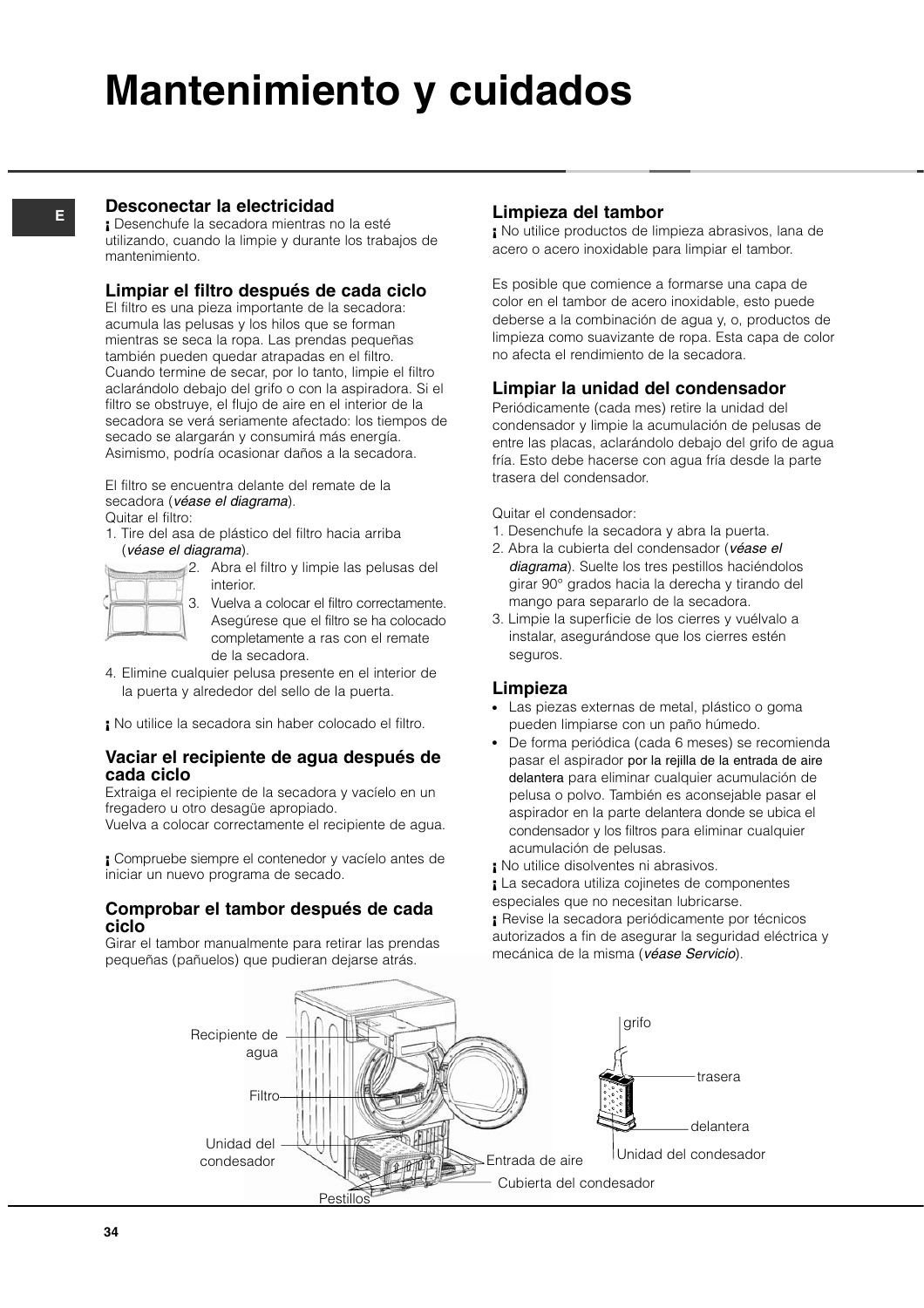## **Resolución de problemas**

### A ARISTON

**E**

Si un día la secadora deja de funcionar. Antes de llamar al Centro de Servicio Técnico (véase Servicio), realice las siguientes comprobaciones:

#### **Problema:**

#### **Posibles causas / Solución:**

- El enchufe no está enchufado en la toma, o no hace contacto.
	- Ha habido un fallo de potencia.
	- El fusible se ha fundido. Pruebe a enchufar otro electrodoméstico en la toma.
	- ¿Está utilizando un cable alargador? Pruebe enchufar el cable de alimentación directamente en la toma.
	- ¿Está la puerta bien cerrada?
	- El TEMPORIZADOR no se ha ajustado correctamente (véase Comienzo y Programas).
	- No se ha pulsado el botón de INICIO (véase Comienzo y Programas).

**Tarda mucho tiempo en secar.**

- No se ha limpiado el filtro (véase Mantenimiento).
- ¿Necesita vaciar el recipiente de agua? ¿Está encendida la luz de vaciado de agua? (véase Mantenimiento).
- ¿Necesita limpiar el condensador? (véase Mantenimiento).
- El ajuste de temperatura no es ideal para el tipo de tejido que está secando (véase Comienzo y Programas, y véase La colada).
- No se ha seleccionado el tiempo de secado correcto para la carga (véase La colada).
- La rejilla de la entrada de aire está obstruida (véase Instalación, y véase Mantenimiento).
- Las prendas no estaban mojadas (véase La colada).
- La secadora está demasiado cargada (véase La colada).

**La secadora no se pone en marcha.**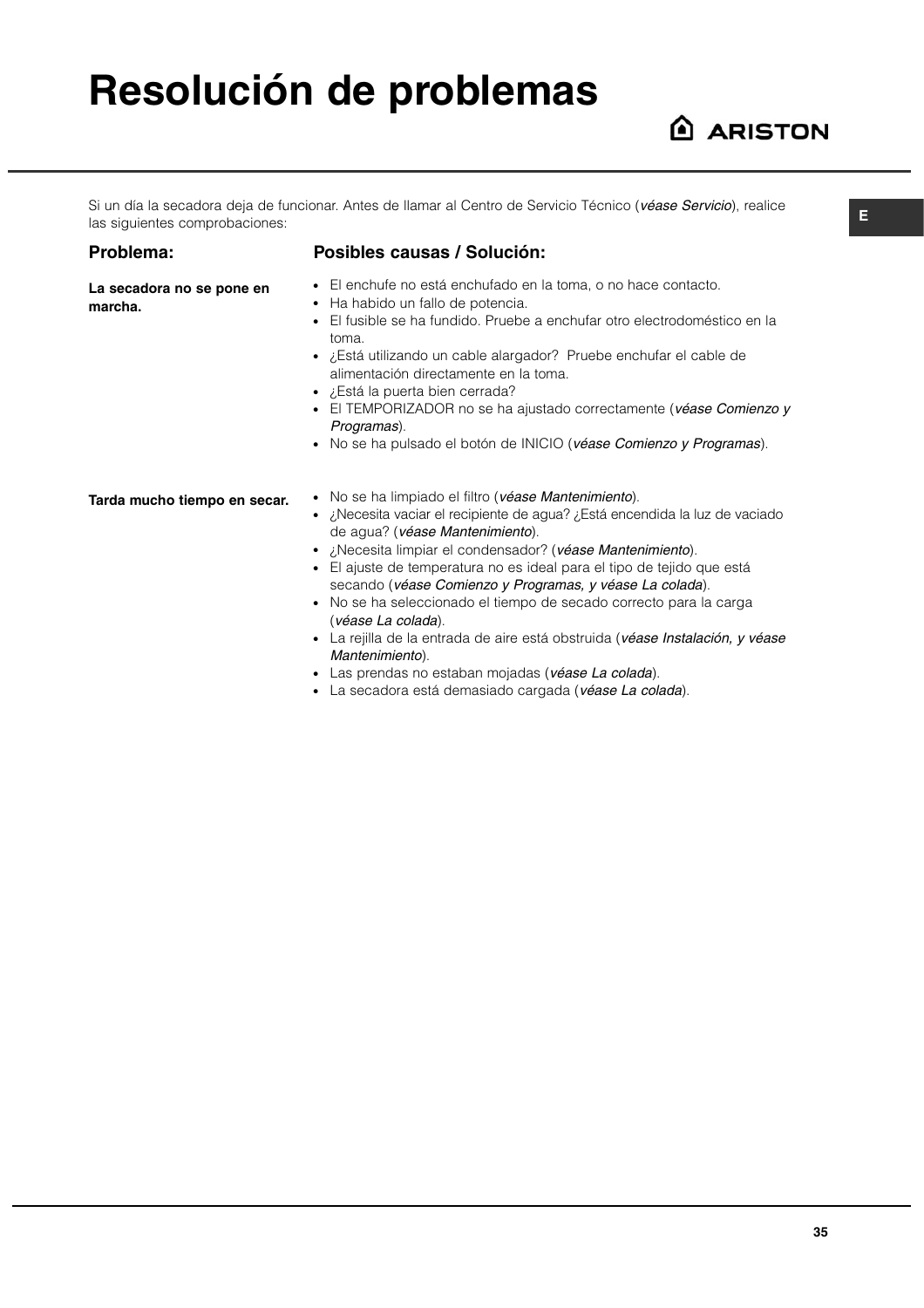### **Servicio**

#### **<sup>E</sup> Piezas de repuesto Antes de llamar al centro de servicio técnico:**

- Utilice la quía de resolución de problemas para ver si puede resolver el problema usted mismo (véase Resolución de problemas).
- Si no es así, desconecte la secadora y llame al Centro de servicio técnico más cercano.

#### **Qué información debe facilitar al centro de servicio técnico:**

- nombre, dirección y código postal.
- número de teléfono.
- el problema.
- la fecha de compra.
- el modelo del electrodoméstico (Mod.).
- el número de serie (N/S).

Esta información puede encontrarse en la placa identificativa en el interior de la puerta de la máquina.

Esta secadora es una máquina compleja. Si intenta repararla usted mismo o una persona no autorizada puede ocasionar daños a la secadora, además de invalidar la garantía de piezas de repuesto. Llame a un técnico autorizado si experimenta algún problema cuando utilice la máquina.

### **Información sobre reciclado y disposición**



Como parte de nuestro compromiso continuo por ser responsables con el medio ambiente, nos reservamos el derecho de utilizar

componentes reciclados de calidad para mantener los costes de nuestros clientes bajos y reducir el desperdicio de materiales.

- Desechar el material de embalaje: siga las normativas locales, de forma que el embalaje pueda reciclarse.
- Para reducir al mínimo el riesgo de lesiones personales a los niños, quite la puerta y el enchufe y a continuación corte el cable de alimentación al ras con el electrodoméstico. Deshágase de estas piezas por separado a fin de asegurar que el electrodoméstico no pueda volverse a enchufar al suministro.

**Eliminación del electrodoméstico viejo**

En base a la Norma europea 2002/96/CE de Residuos de aparatos Eléctricos y Electrónicos (RAEE), los electrodomésticos viejos no pueden ser arrojados en los contenedores municipales habituales; tienen que ser recogidos selectivamente para optimizar la recuperación y reciclado de los componentes y materiales que los constituyen, y reducir el impacto en la salud humana y el medioambiente.



El símbolo del cubo de basura tachado se marca sobre todos los productos para recordar al consumidor la obligación de separarlos para la recogida selectiva.

El consumidor debe contactar con la autoridad local o con el vendedor para informarse en relación a la correcta eleminación de su electrodoméstico viejo.

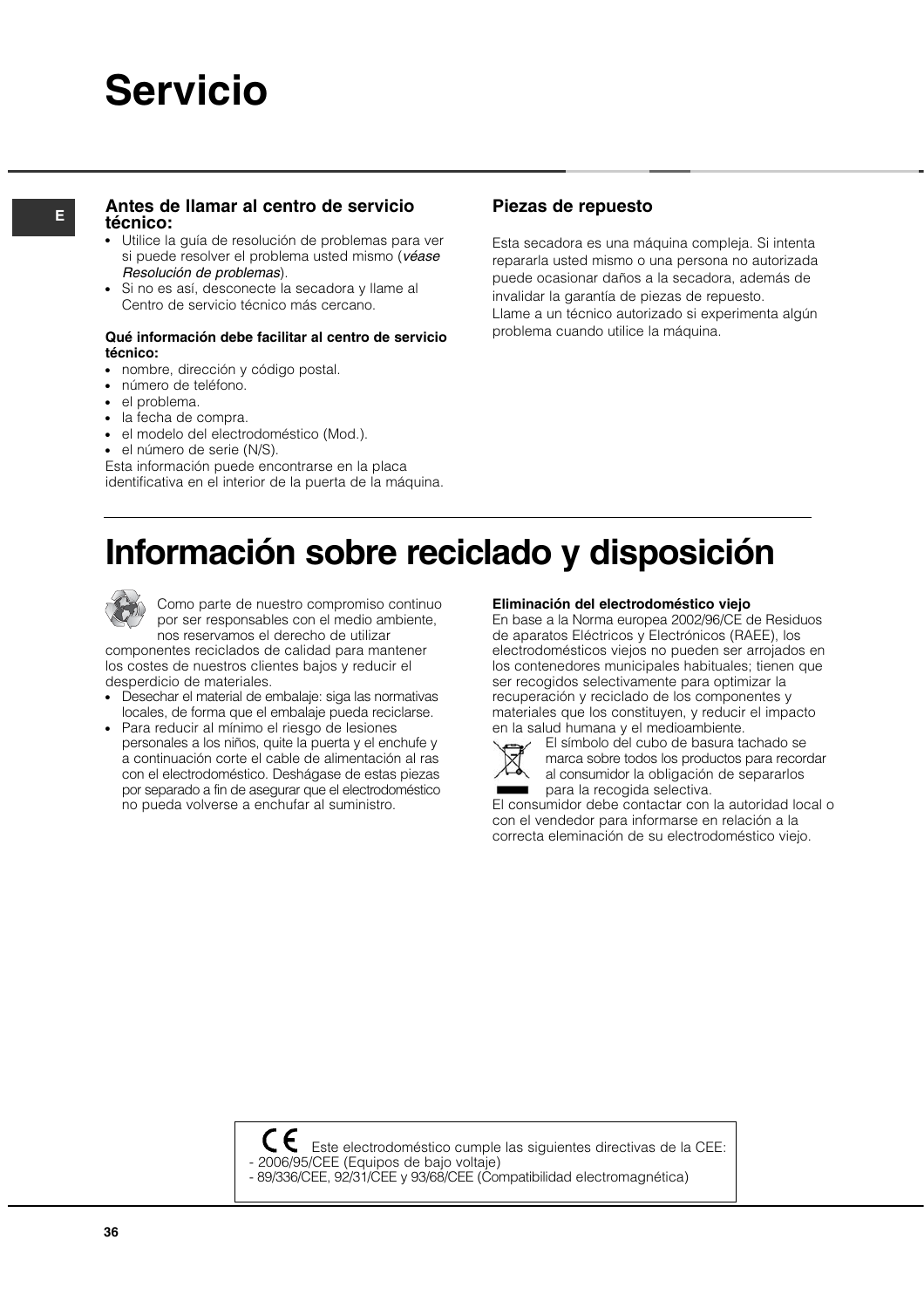# **Folheto de instruções**

**E**

## **MÁQUINA DE SECAR ROUPA**



English, 1



Português, 37 Arabic, 60

**A**

**F**

Français, 13

**TCM80C**



**FA** Farsi, 72

Español, 25

## **Índice**

## **Informações Importantes, 38-39**

### **Instalação, 40**

Onde colocar a sua máquina de secar roupa Ventilação Drenagem da água Ligação eléctricas Antes de iniciar a utilização da sua máquina de secar roupa

## **Descrição da máquina, 41**

**Características** Painel de controlo

## **Arranque e programas, 42**

Escolher um programa

## **Roupa, 43-44**

Escolher a sua roupa Etiquetas de cuidado na lavagem Peças delicadas Tempos de secagem

## **Avisos e Sugestões, 45**

Segurança geral Poupança de energia e respeito pelo ambiente

## **Manutenção e cuidado, 46**

Desligar a electricidade Limpar o filtro depois de cada ciclo Esvazie o recipiente de água após cada ciclo Verificar o tambor depois de cada ciclo Limpar a unidade do condensador Limpar a máquina

## **Resolução de problemas, 47**

**Reparações, 48**

Eliminação

**!** Tenha este folheto de instruções à mão para consultá-lo sempre que necessário. Leve-o consigo se mudar de casa e, caso venda este aparelho, passe o folheto ao novo proprietário, de modo a certificar-se de que este folheto permanece com o equipamento e de que o novo proprietário pode estar informado acerca dos avisos e sugestões sobre o respectivo funcionamento.

**!** Leia cuidadosamente as instruções; as páginas que se seguem contêm informações importantes acerca da instalação, bem como sugestões sobre o funcionamento da máquina.

Este símbolo serve para lembrar-te de ler este manual de instruções.

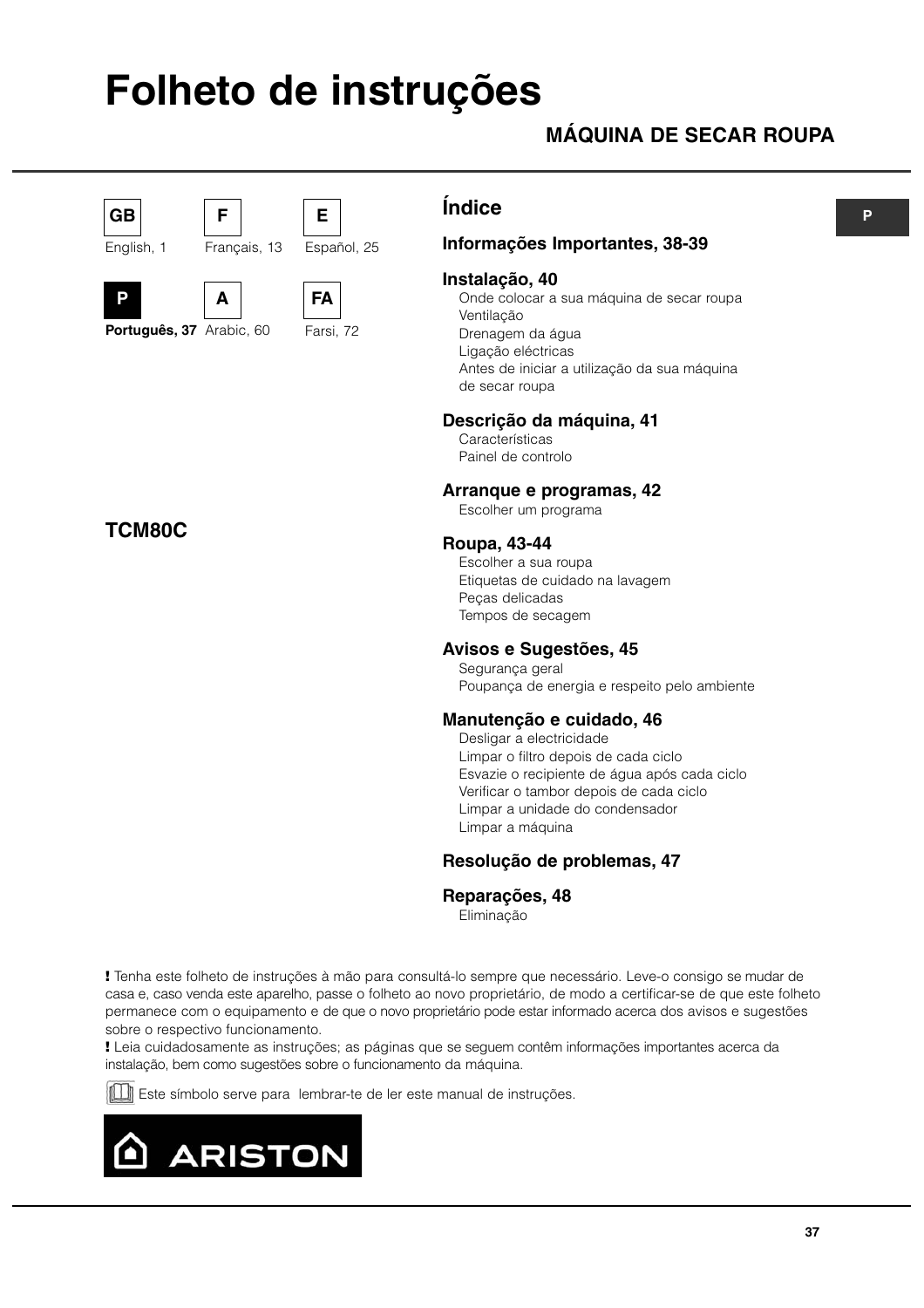# **Informações Importantes**

Para que a sua secadora de condensador funcione de forma eficaz, deve seguir o plano de manutenção regular apresentado em baixo:

## **Filtro...**

**!** TEM limpar o filtro de cotão a CADA ciclo de secagem.







**PASSO 2.**

**PASSO 3.** Abra o filtro e limpe todos os depósitos de cotão da rede do filtro.



**PASSO 4.** Instale novamente o filtro – NUNCA utilize a secadora sem o filtro instalado.

**!** Não limpar o filtro a CADA ciclo de secagem afecta o desempenho da sua máquina. - Demorará mais tempo a secar e, como resultado, utilizará mais electricidade durante a secagem.

## **Recipiente de água...**

**!** TEM de esvaziar o recipiente da água após CADA ciclo de secagem.

#### **PASSO 1.**

Puxe o recipiente da água na sua direcção e retire-o totalmente da secadora.







**PASSO 3.** Instale novamente o recipiente da água, certificando-se de que está bem encaixado na respectiva posição.



**!** Não esvaziar o recipiente da água pode resultar em:

- A máquina deixar de aquecer (pelo que a carga poderá estar ainda molhada no fim do ciclo de secagem).
- A luz de 'Esvaziar água' poderá acender-se para indicar que o recipiente da água está cheio.

## **Primeira Utilização do Sistema de Recolha de Água**

Quando a sua secadora é nova, o recipiente de água não recolhe a água sem que seja devidamente preparado para a primeira utilização; é um processo que demora 1 ou 2 ciclos de secagem. Depois de previamente preparada, o recipiente recolhe água durante cada ciclo de secagem.

## **P**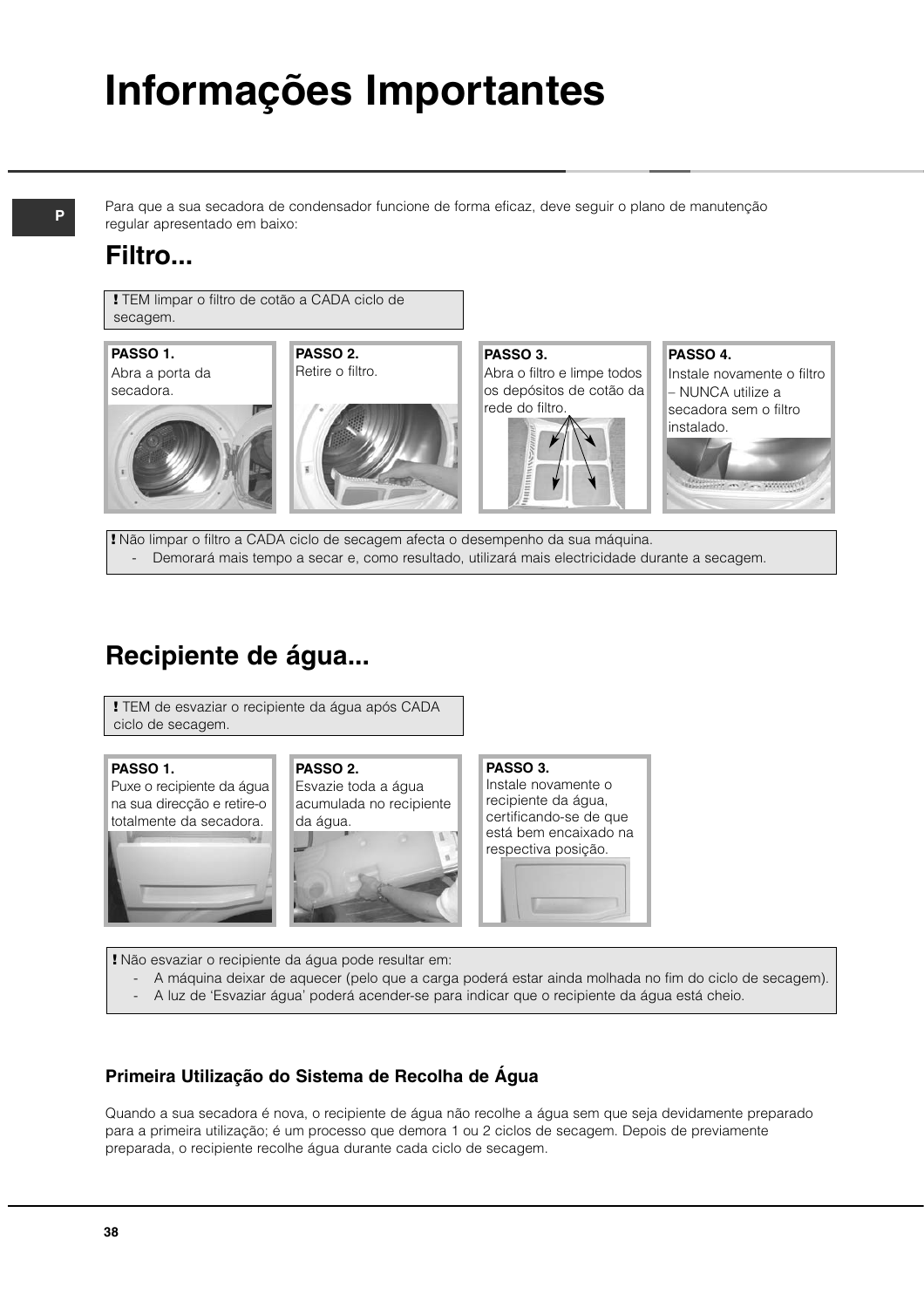# **Informações Importantes**

**P**

## **Unidade do condensador...**

**!** É NECESSÁRIO limpar o cotão TODOS os meses.

### **PASSO 1.**

Abra a tampa do condensador - segure na pega e puxe na sua direcção.



## **PASSO 2.**

Retire o condensador, rodando os 3 grampos e puxando o condensador na sua direcção. (Pode existir alguma água nos tubos, o que é normal).



#### **PASSO 3.**

Lave o condensador, a partir da parte posterior, com água para retirar quaisquer depósitos de cotão.



#### **PASSO 4.**

Instale novamente a unidade do condensador - certifique-se de que a unidade é totalmente empurrada, que os 3 grampos são bem apertados e que as setas de direcção no painel frontal do condensador estão a apontar para cima.





#### ● **Verifique se:**

- **As setas de posição estão a apontar para cima.**
- **Os 3 grampos são novamente afixados na posição de 'bloqueio'.**
- **!** Não limpar o condensador pode provocar a falha prematura da sua secadora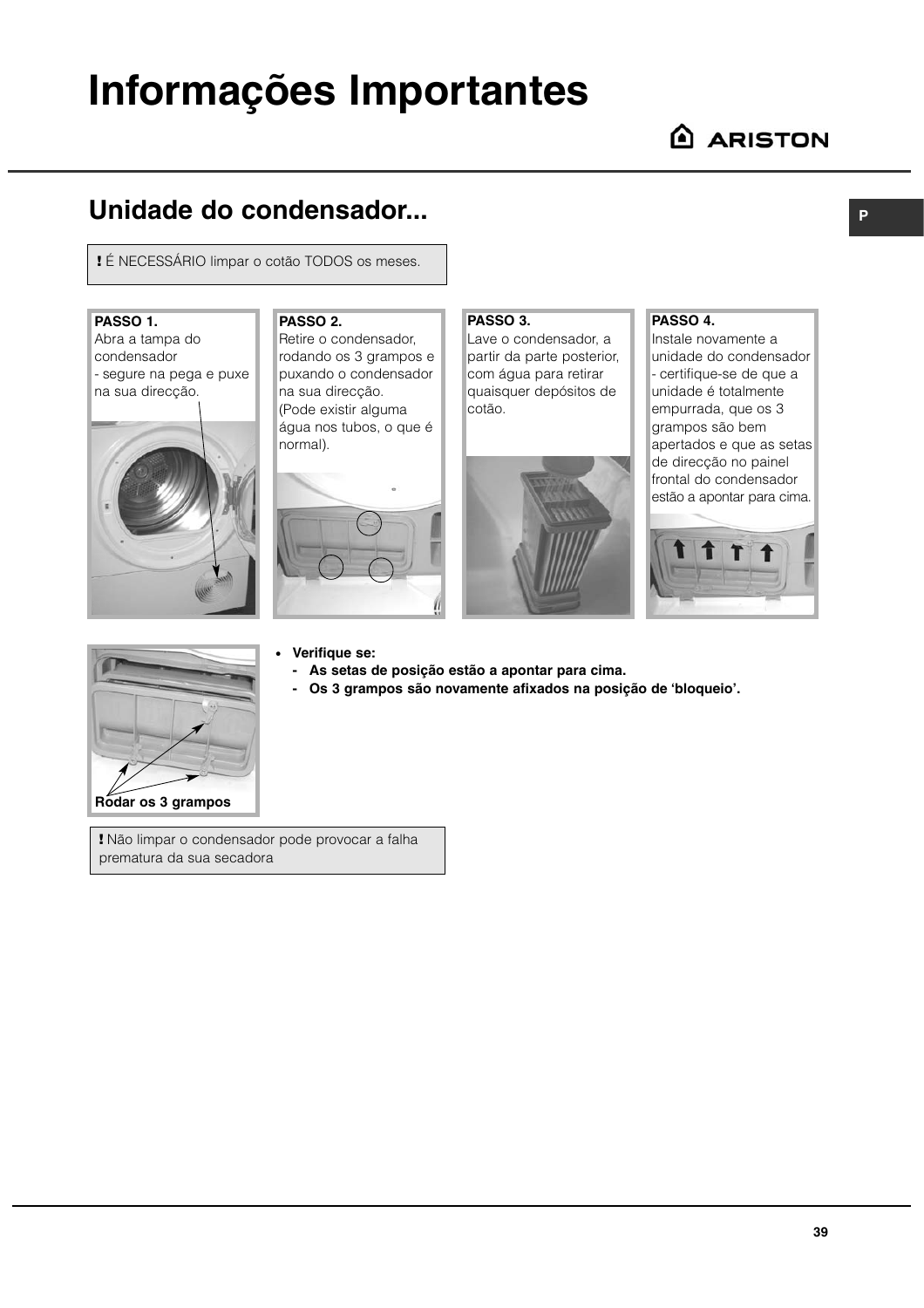# **Instalação**

## **<sup>P</sup> Onde colocar a sua máquina**

Instale a sua máquina a alguma distância de ligações de gás, fogões, aquecedores e placas de cozinha, uma vez que as chamas podem danificar o aparelho.





Se pretende instalar o aparelho por baixo de uma bancada ou de um balcão, não se esqueça de deixar um espaço de 10 mm entre a bancada e quaisquer objectos ou acima do tampo da máquina e um espaço de 15 mm entre as partes laterais da máquina e mobiliário ou paredes.

Assegura assim a correcta circulação do ar.

## **Ventilação**

Quando a secadora estiver em utilização, tem de existir uma ventilação adequada. Certifique-se de que coloca a sua máquina num ambiente que não seja húmido e de que existe uma ventilação adequada. O fluxo de ar em torno da secadora é essencial para condensar a água produzida durante a lavagem; a secadora não funciona em perfeitas condições se encerrada no espaço fechado ou armário.

**!** Não recomendamos a instalação da secadora num armário, mas o aparelho nunca deve ser instalado por trás de uma porta que se possa trancar, uma porta deslizante ou com uma dobradiça instalada no lado oposto à porta da máquina.

**!** Se utilizar a secadora numa sala pequena e fria, pode gerar-se alguma condensação.

## **Drenagem da água**

Se a sua secadora estiver instalada junto a um ponto de canalização, a água pode ser canalizada para este sistema. Isto afasta a necessidade de esvaziar o recipiente de água. Se a secadora estiver empilhada sobre ou instalada junto à máquina de lavar roupa, pode partilhar o mesmo ponto de canalização. A altura do cano deve ser inferior a 1m A partir da parte inferior da secadora.



Retire a mangueira da posição apresentada (ver diagrama).



Encaixe uma extensão adequada da mangueira para a nova localização apresentada (ver diagrama).

**!** Certifique-se de que o tubo não fica obstruído ou dobrado quando a secadora estiver na sua posição final.

## **Ligações eléctricas**

Certifique-se do seguinte antes de introduzir a ficha numa tomada de corrente eléctrica:

- A tomada tem de ter ligação à terra.
- A tomada deve ter capacidade para suster a potência máxima de máquinas, que está indicada na chapa de classificação (ver Descrição da máquina de secar).
- A tensão deve encontrar-se dentro dos valores indicados na chapa de classificação (ver Descrição da máquina de secar).
- A tomada deve ser compatível com a ficha da máquina. Se não for este o caso, substitua a ficha ou a tomada.

**!** A secadora não deve ser instalada ao ar livre, mesmo que seja num espaço abrigado. Pode ser extremamente perigosa a exposição à chuva ou tempestades. **!** Depois de instalada, a cablagem eléctrica e ficha da máquina deve estar facilmente alcançável.

**!** Não utilize cabos de extensão.

**!** O cabo de alimentação não deve ser dobrado ou pisado. **!** O fio de alimentação eléctrica deve ser verificado periodicamente e substituído por um fio preparado especialmente para esta secadora, apenas por técnicos autorizados (ver Reparações). Fios de alimentação novos ou mais longos são fornecidos sem custos adicionais por representantes autorizados.

**!** O fabricante recusa qualquer responsabilidade caso estas regras não seja seguidas.

**!** Se tiver dúvidas sobre o mencionado acima consulte um electricista qualificado.

#### **Antes de iniciar a utilização da sua máquina de secar roupa**

Depois de instalar a sua máquina e antes de iniciar a sua utilização, limpe o interior do tambor para remover qualquer pó que se tenha acumulado durante o transporte.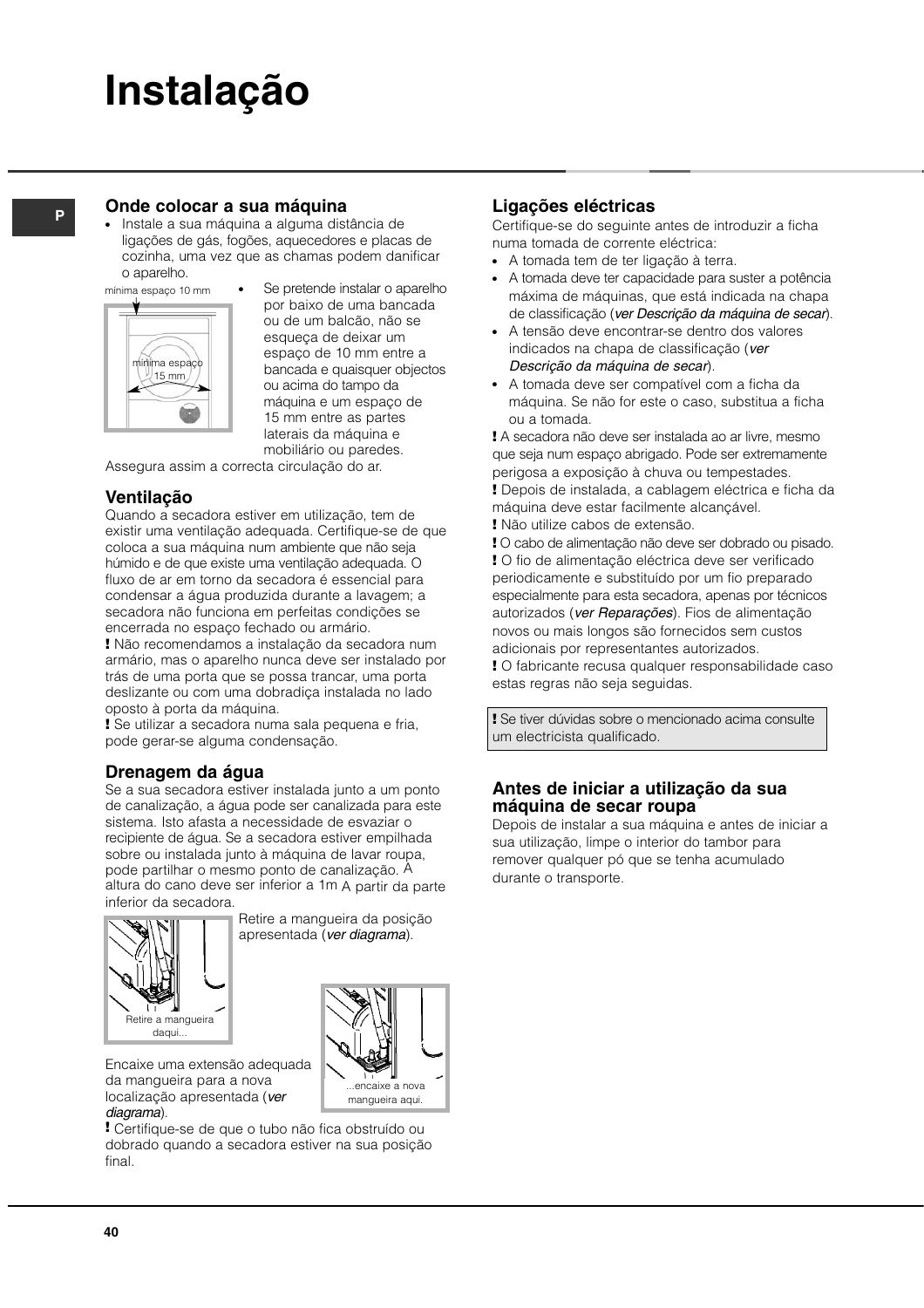# **Descrição da máquina de secar**

**ARISTON** 

**P**

#### **Características**





O botão **INICIAR** > inicia a secagem num programa seleccionado (ver Arranque e Programas).

O botão **TEMPERATURA** selecciona a temperatura de secagem (ver Arranque e Programas). PARA FORA: Temperatura BAIXA PARA DENTRO: Temperatura ELEVADA –

A luz indicadora **Esvaziar água** indica que o recipiente de água está cheio e deve ser esvaziado. A luz demora alguns segundos a apagar-se depois de colocar novamente o recipiente de água vazio e, para que a luz se apague, a secadora deve estar em funcionamento.

**Nota:** Se a cuba da água se encher, a luz acende-se, a temperature é desligada e a sua roupa não seca.

O botão **TEMPORIZADOR** define um tempo de secagem: rode-o da esquerda para a direita e **nunca da direita para a esquerda**, até que o indicador esteja a apontar para o tempo que pretende seleccionar (ver Arranque e Programas).

**41**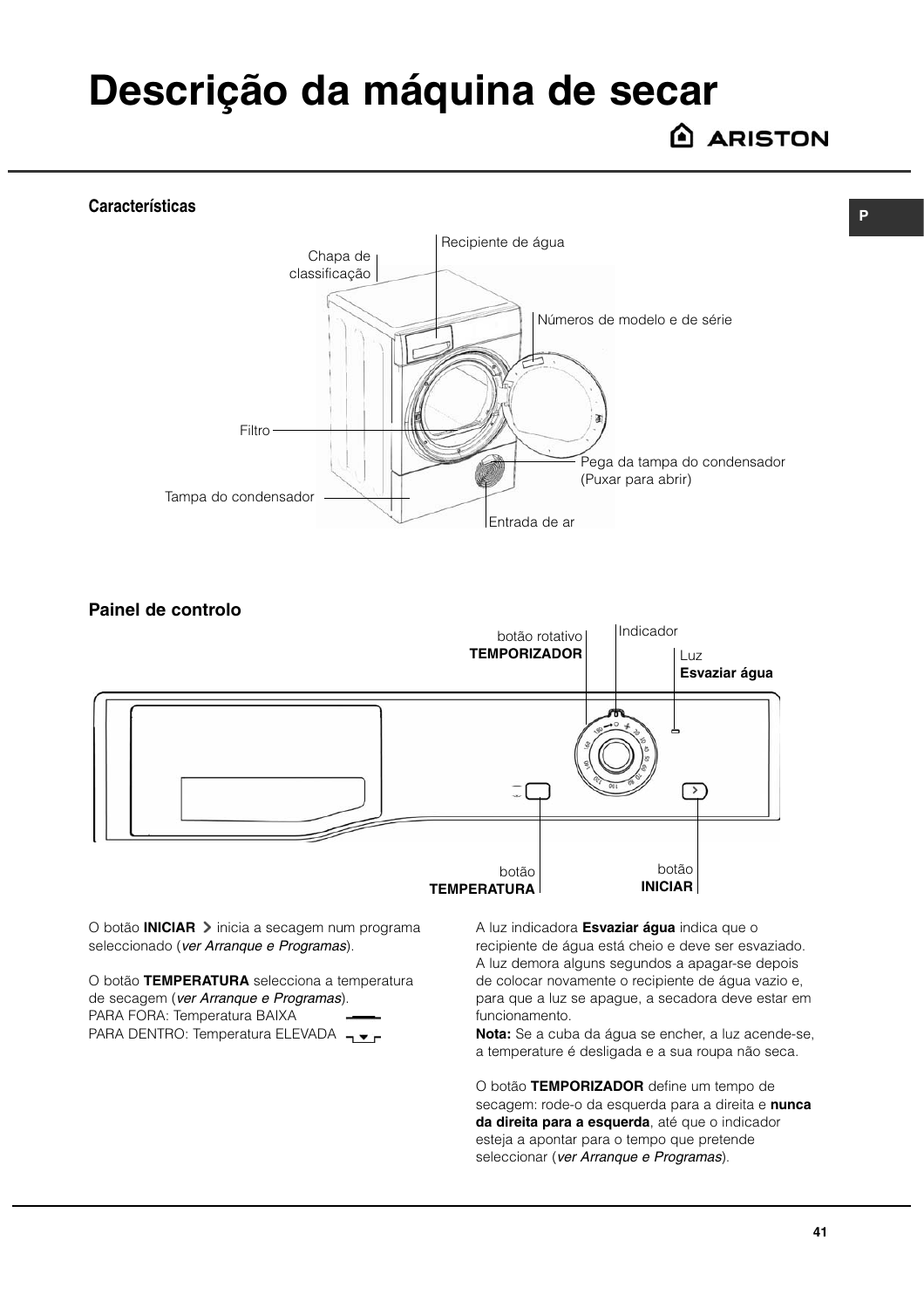# **Arranque e Programas**

## **<sup>P</sup> Escolher um programa**

- 1. Ligue a secadora a uma tomada de corrente eléctrica.
- 2. Escolha a sua roupa de acordo com o tipo de tecido (ver Roupa).
- 3. Abra a porta e certifique-se de que o filtro está limpo e bem colocado e de que o recipiente da água está vazio e na respectiva posição (ver Manutenção).
- 4. Carregue a máquina e certifique-se de que nenhuma peça fica presa no fecho da porta. Feche a porta.
- 5. Escolha o tempo de secagem, consultando a tabela do Guia de Secagem para verificar o tipo de material que está a secar (ver Roupa).
	- Defina a temperatura com o botão
	- TEMPERATURA.
	- Seleccione um tempo de secagem, rodando o botão TEMPORIZADOR da esquerda para a direita\*.
- 6. Pressione o botão INICIAR para começar. Durante o programa de secagem, pode verificar a sua roupa e retirar peças que já estejam secas enquanto as restantes continuam a secar. Quando fechar novamente a porta, prima o botão INICIAR de modo a retomar a secagem.
- 7. Cerca de 10 minutos antes do programa estar concluído, entra na fase de ROTAÇÃO A FRIO (os tecidos são arrefecidos), que deve ser sem pre concluída.
- 8. Abra a porta, retire a roupa, limpe o filtro e coloque-o novamente. Esvazie o recipiente de água e coloque-o novamente (ver Manutenção).
- 9. Desligue a secadora.

**Nota:** O programa ROTAÇÃO A FRIO pode ser utilizado para refrescar as fibras das peças de roupa. - Coloque o TEMPORIZADOR com o símbolo de rotação a frio em linha com o indicador do Passo 5, acima\*, se necessitar desta função.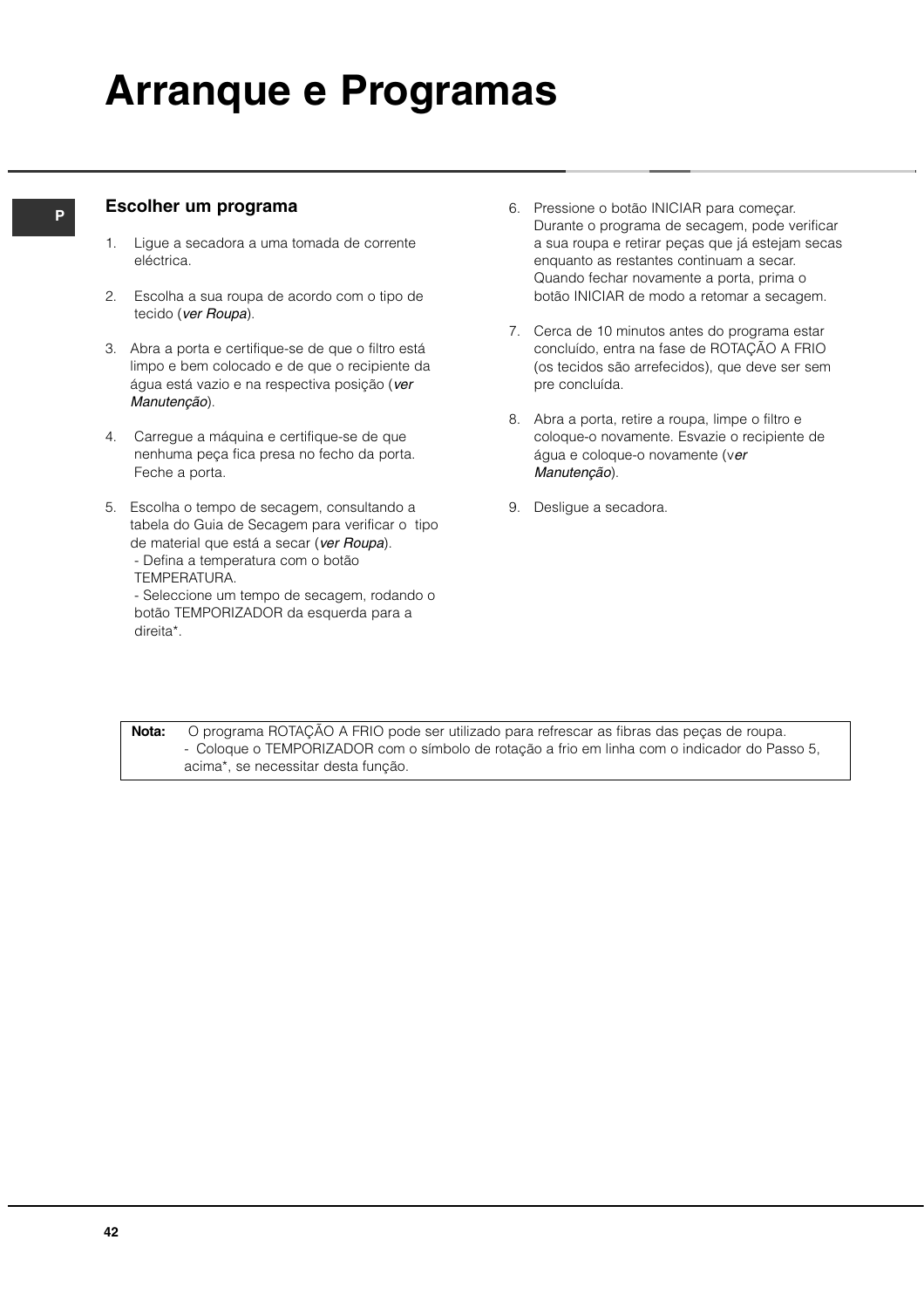**P**

#### **Escolher a sua roupa**

- Consulte os símbolos nas etiquetas das roupas, de modo a certificar-se de que os artigos podem ser utilizados na secadora.
- Escolha a roupa por tipo de tecido.
- Esvazie os bolsos e verifique os botões.
- Feche os fechos de correr e desaperte cintos e correias.
- Torça cada peça de modo a eliminar o máximo de água possível.

**!** Não carregue peças a pingar na secadora.

#### **Carga máxima**

Não carregue mais do que a capacidade máxima. Estes números referem-se ao peso em seco: Fibras naturais: 8 kg máx.

Fibras sintéticas: 3 kg máx.

**!** NÃO sobrecarregue a máquina, uma vez que pode resultar num desempenho de secagem reduzido.

#### **Carga típica**

**Nota:** 1kg = 1000g

| Roupas          |            |                  |
|-----------------|------------|------------------|
| Blusa           | de algodão | 150 <sub>g</sub> |
|                 | Outros     | 100 <sub>q</sub> |
| Vestido         | de algodão | 500 g            |
|                 | Outros     | 350 g            |
| Calças de ganga |            | 700 g            |
| 10 fraldas      |            | 1000 g           |
| Camisa          | de algodão | 300 <sub>g</sub> |
|                 | Outros     | 200 <sub>g</sub> |
| T-Shirt         |            | 125 <sub>g</sub> |

| Peças domésticas       |         |                   |
|------------------------|---------|-------------------|
| Capa de edredão em     | algodão | 1500 <sub>g</sub> |
| (Duplo)                | Outros  | 1000 g            |
| Toalha de mesa grande  |         | 700 g             |
| Toalha de mesa pequena |         | 250 <sub>g</sub>  |
| lPano de cozinha       |         | 100 <sub>q</sub>  |
| lToalhão de banho      |         | 700 g             |
| lToalha de rosto       |         | 350 <sub>q</sub>  |
| Lençol de banho        |         | 500 g             |
| Lençol (solteiro)      |         | 350 <sub>q</sub>  |

No fim de um ciclo de secagem, os algodões ainda devem estar húmidos caso tenha agrupado algodões e sintéticos. Se isto acontecer, basta aplicar mais um breve período de secagem.

● **Nota:** Nos últimos 10 minutos de cada período de tempo,procede-se à secagem a frio; tenha em consideração esta função ao definir o tempo, uma vez que este período não seca a sua roupa.

#### **Etiquetas de cuidado na lavagem**

Observe as etiquetas nas suas peças de roupa, especialmente se está a utilizar a secadora pela primeira vez. Os símbolos que se seguem são os mais comuns:



Pode ser seco na máquina

**Não** pode ser seco na máquina

Seque com a temperatura máxima

Seque com a temperatura mínima

#### **Peças não adequadas para secagem na máquina**

- Artigos que contenham borracha ou materiais tipo borracha ou películas de plástico (almofadas ou material em PVC), quaisquer artigos inflamáveis ou objectos que contenham substâncias inflamáveis (toalhas vaporizadas com laca de cabelo).
- Fibras de vidro (alguns tipos de reposteiros).
- Artigos que tenham sido limpos a seco.
- Itens com o código ITCL  $\boxtimes$  (ver Peças delicadas). Podem ser limpos com produtos de limpeza a seco domésticos. Siga as instruções cuidadosamente.
- Peças volumosas (colchas, sacos-cama, almofadas, cobertas grandes, etc). Estes artigos expandem-se e podem impedir o fluxo de ar no interior da secadora.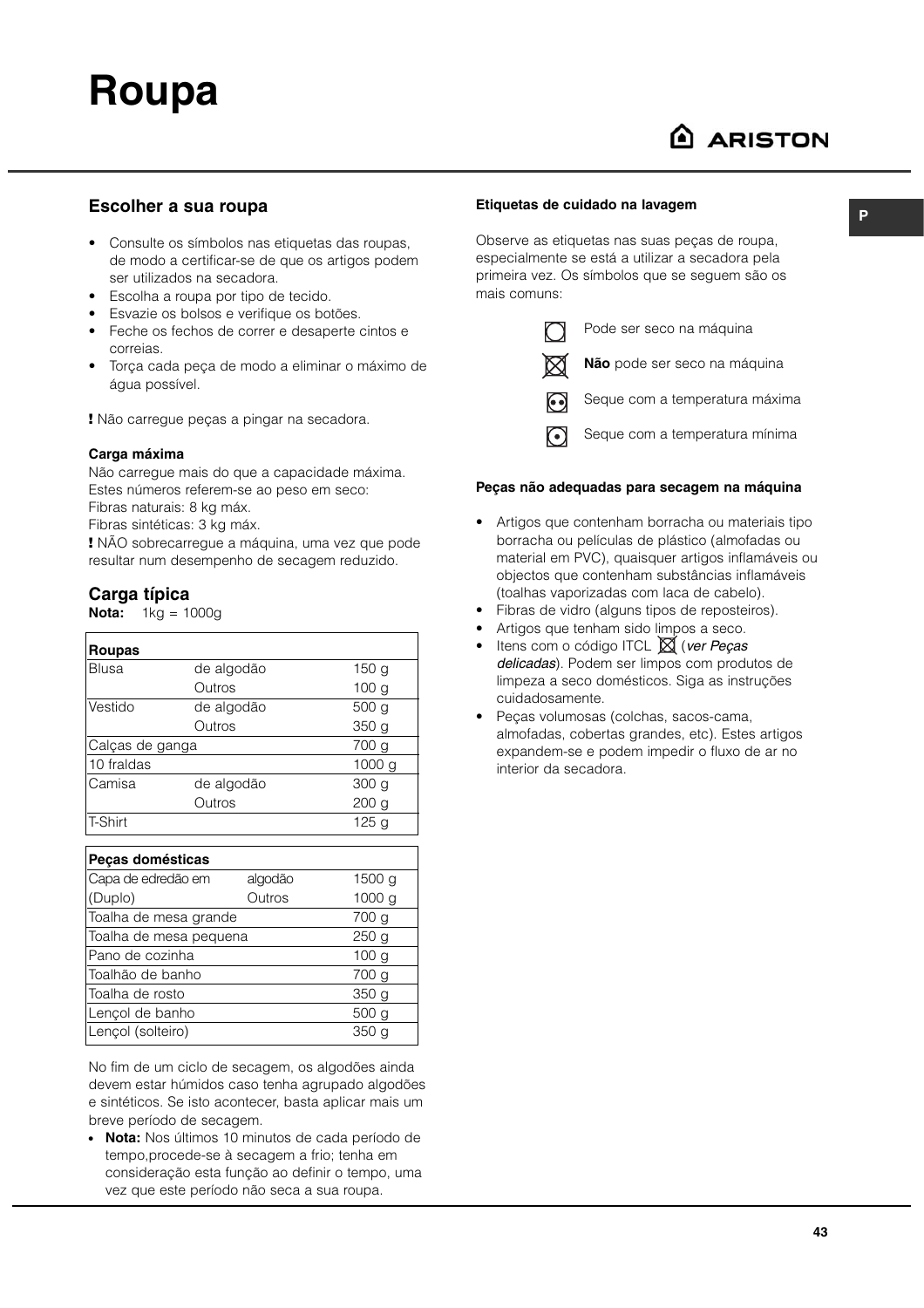## **<sup>P</sup> Peças delicadas**

**Cobertores e cobertas de cama:** artigos em acrílico (Acilan, Courtelle, Orion, Dralon) **devem ser secos** com especial cuidado com um TEMPERATURA BAIXA. Evite secar por um longo período de tempo.

**Peças pregueadas ou enrugadas:** leia as instruções de secagem do fabricante da peça.

**Artigos com goma:** não seque estes artigos com peças sem goma. Certifique-se de que retira o máximo da solução de goma da carga antes de colocá-la na secadora. Não seque em demasiado: a goma transforma-se em pó e deixa a sua roupa mole, eliminando o propósito da goma.

#### **Tempos de secagem**

O quadro que se segue apresenta os tempos de secagem APROXIMADOS em minutos. Os pesos referem-se a artigos secos:

Estes tempos são aproximados e podem variar dependendo de:

• Quantidade de água mantida nas roupas após o ciclo de centrifugação: as toalhas e peças delicadas retêm muita água.

- Tecidos: artigos que sejam do mesmo tipo de tecido, mas que sejam de texturas e espessuras diferentes poderão não ter o mesmo tempo de secagem.
- Quantidade de roupa: artigos únicos ou pequenas cargas podem demorar mais tempo a secar.
- Secagem: Se pretender engomar algumas das suas roupas, podem ser retiradas da máquina ainda um pouco húmidas. As restantes poderão ficar mais tempo, se precisar delas completamente secas.
- Definição de temperatura.
- Temperatura ambiente: se o espaço em que a máquina está instalada estiver frio, poderá demorar mais tempo a secar as suas roupas.
- Volumes: alguns artigos mais volumosos devem ser secos na máquina com cuidado. Sugerimos que remova estes artigos várias vezes, sacuda-os e volte a colocá-los na máquina até que estejam completamente secos.

**!** Não seque em demasiado as suas roupas. Todos os tecidos contêm um pouco de humidade natural, que os mantêm suaves e macios.

| Algodões                          |           | Tempos de secagem de 800-1000rpm na máquina de lavar |           |                                                                 |           |      |            |           |             |
|-----------------------------------|-----------|------------------------------------------------------|-----------|-----------------------------------------------------------------|-----------|------|------------|-----------|-------------|
| ≌<br><b>Calor Alto</b>            | $1$ kg    | 2 kg                                                 | 3 kg      | 4 kg                                                            | $5$ kg    | 6 kg |            | 7 kg      | 8 kg        |
|                                   | $30 - 40$ | $40 - 55$                                            | $55 - 70$ | $70 - 80$                                                       | $80 - 90$ |      | $95 - 120$ | 120 - 140 | $130 - 150$ |
| <b>Sintéticos</b>                 |           |                                                      |           | Tempos de secagem em centrifugação reduzida na máquina de lavar |           |      |            |           |             |
| $\triangle$<br><b>Baixo Calor</b> |           | 1 kg                                                 |           |                                                                 | 2 kg      |      |            | 3 kg      |             |
|                                   |           | $40 - 50$                                            |           |                                                                 | $50 - 70$ |      |            | $70 - 90$ |             |
| <b>Delicados</b><br>(Acrílicos)   |           |                                                      |           | Tempos de secagem em centrifugação reduzida na máquina de lavar |           |      |            |           |             |
| ⚠                                 |           | $1$ kg                                               |           |                                                                 |           |      |            | $2$ kg    |             |
| <b>Baixo Calor</b>                |           | $40 - 60$                                            |           |                                                                 |           |      |            | $55 - 75$ |             |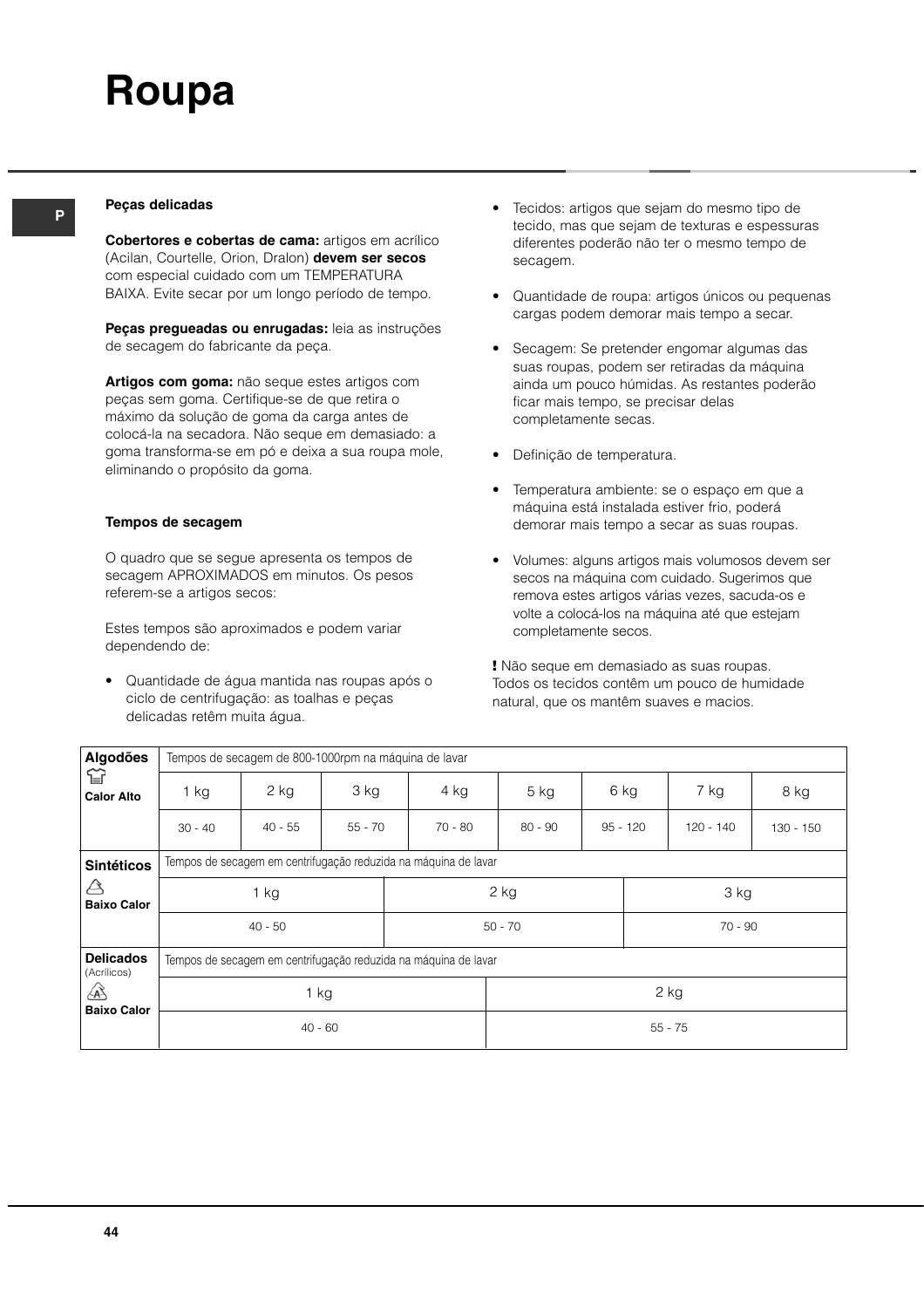# **Avisos e Sugestões**

## A ARISTON

**Para reduzir o risco de ocorrencia de incendios na maquina**<br>de secar roupa, deve ter em conta os seguintes aspectos:<br>cordo com permas de sequiranca internacionais de secar roupa, deve ter em conta os seguintes aspectos: acordo com normas de segurança internacionais. Estes avisos são apresentados por razões de segurança e devem ser seguidos minuciosamente.

#### **Segurança Geral**

- Esta secadora não se destina à utilização por pessoas (incluindo crianças) com capacidades físicas, sensoriais ou mentais reduzidas ou com falta de experiência ou conhecimento, a menos que tenham supervisão ou instruções quanto à utilização do aparelho por parte de uma pessoa responsável pela sua segurança.
- Esta secadora foi concebida para utilização doméstica e não utilização profissional.
- Não toque no equipamento com os pés descalços, nem com as mãos ou pés molhados.
- Desligue a máquina retirando a ficha e não puxando o fio.
- As crianças não devem aproximar-se da secadora durante a sua utilização. Depois da utilização da secadora, desligue-a no botão e da corrente eléctrica. Mantenha a porta fechada de modo que as crianças não utilizem a máquina como um brinquedo.
- As crianças não devem ser deixadas sozinhas para se garantir que não brincam com a secadora.
- O aparelho deve ser instalado correctamente com a ventilação adequada. A entrada de ar na parte frontal da máquina de secar nunca deve estar obstruída (ver Instalação).
- Nunca utilize a secadora em carpetes, cuja altura impeça o ar de entrar na secadora a partir da base.
- Verifique se a secadora está vazia antes de carregá-la.
- O painel traseiro da secadora pode ficar muito quente. Nunca toque neste painel durante a utilização.
- Não utilize a secadora sem que o filtro, o recipiente de água e o condensador estejam seguramente afixados nas respectivas posições (ver Manutenção).
- Não sobrecarregue a secadora (ver Roupa para além das cargas máximas).
- Não carregue peças que estejam a pingar.
- Verifique cuidadosamente todas as instruções nas etiquetas das roupas (ver Roupa).
- Não seque artigos grandes e muito volumosos.
- Não seque fibras acrílicas a altas temperaturas.
- Complete cada programa com a respectiva Fase de rotação a frio.
- Não desligue a máquina quando ainda existirem artigos quentes no interior.
- Limpe o filtro após cada utilização (ver Manutenção).
- Esvazie o recipiente de água e coloque-o novamente (ver Manutenção).
- Limpe a unidade do condensador após intervalos regulares (ver Manutenção).
- Não permita a acumulação de resíduos na secadora.
- Nunca suba para cima da secadora. Pode resultar em ferimentos.
- Siga sempre as normas e requisitos eléctricos (ver Instalação).
- Compre sempre peças sobressalentes e acessórios originais (ver Reparação).

**Para reduzir o risco de ocorrência de incêndios na máquina**

- Seque apenas artigos que tenham sido lavados com água e detergente, enxaguados e centrifugados. Existe um risco de incêndio se secar peças que NAO tenham sido lavadas com água.
- emam sido la radado com agua.<br>Não seque peças de vestuário que tenham sido tratadas com produtos químicos.
- Não seque peças de roupa que tenham sido manchadas ou impregnadas com óleo ou azeite, uma vez que isto representa um perigo de incêndio. As peças de roupa contaminadas com óleo podem inflamar espontaneamente, sobretudo quando são expostas a fontes de calor, como uma máquina de secar roupa. As peças de roupa podem ficar quentes, provocando uma reacção de oxidação com o óleo. A oxidação gera calor. Se não for o possível evacuar o calor, as peças de roupa podem ficar quentes o suficiente para se incendiarem. Amontoar, empilhar ou guardar peças de roupa contaminadas com óleo pode impedir a evacuação do calor, causando o perigo de incêndio. Se for inevitável que os tecidos contaminados com óleo ou azeite, ou outros que tenham sido contamina dos com produtos para o cabelo sejam colocados numa máquina de secar roupa, devem, em primeiro lugar, ser lavados com detergente extra – isto irá diminuir, mas não eliminar, o perigo. A fase de refrescamento deve ser utilizada para reduzir a temperatura das peças de roupa. Estas não devem ser retiradas da máquina de secar e colocadas umas sobre as outras ou guardadas enquanto estão quentes.
- Não seque peças de roupa que foram anteriormente lavadas ou limpas com, ou impregnadas ou sujas com, gasolina, solventes para lavagem a seco ou outras substâncias inflamáveis ou combustíveis. Substâncias altamente inflamáveis habitualmente utilizadas em ambientes domésticos, incluindo óleo alimentar, acetona, álcool desnaturado, querosene, anti-nódoas, terebintina, ceras e decapantes de cera. Certifique-se de que estas peças de roupa foram lavadas em água quente com uma quantidade extra de detergente antes de serem secas na máquina de secar.
- Não seque peças de roupa contendo espuma de borracha (também conhecida como espuma de látex) ou materiais de textura semelhante a borracha. Os materiais de espuma de borracha podem, quando aquecidos, incendiar por combustão espontânea.
- Amaciadores para a roupa ou produtos semelhantes não devem ser utilizados na máquina de secar para eliminar os efeitos de electricidade estática excepto se este método for especificamente recomendado pelo fabricante do produto amaciador para a roupa.
- Não seque peças de roupa interior que contenham reforços de metal, por exemplo, sutiãs com aros de metal.

No caso de os reforços de metal se soltarem durante a secagem, podem ocorrer danos na máquina de secar.

- a eseagent, pedem esencir almes na magama as eseantes da possa. como toucas de banho ou coberturas impermeáveis para bebés, polieteno ou papel.
- Não seque na máquina artigos com componentes de borracha, peças de roupa com almofadas de espuma de borracha, almofadas, galochas e calçado de desporto com revestimento de borracha.
- Remova todos os objectos dos bolsos, em especial, isqueiros (risco de explosão).

**!** AVISO: Nunca parar a secadora antes do fim do ciclo de secagem, a menos que todos os artigos sejam rapidamente retirados e espalhados de modo a dissipar o calor.

#### **Poupar energia e respeitar o ambiente**

● Torça as peças de vestuário para eliminar o excesso de água antes de colocá-las na máquina de secar (se primeiro utilizar uma máquina de lavar, seleccione um ciclo de centrifugação elevado).Ao fazer isto,

- poupa tempo e energia durante a secagem. • Seque sempre com cargas completas – assim, poupa energia: artigos únicos ou pequenas
- cargas podem demorar mais tempo a secar. Limpe o filtro após cada utilização para cortar nos custos de consumo de energia<sup>®</sup> (ver Manutenção).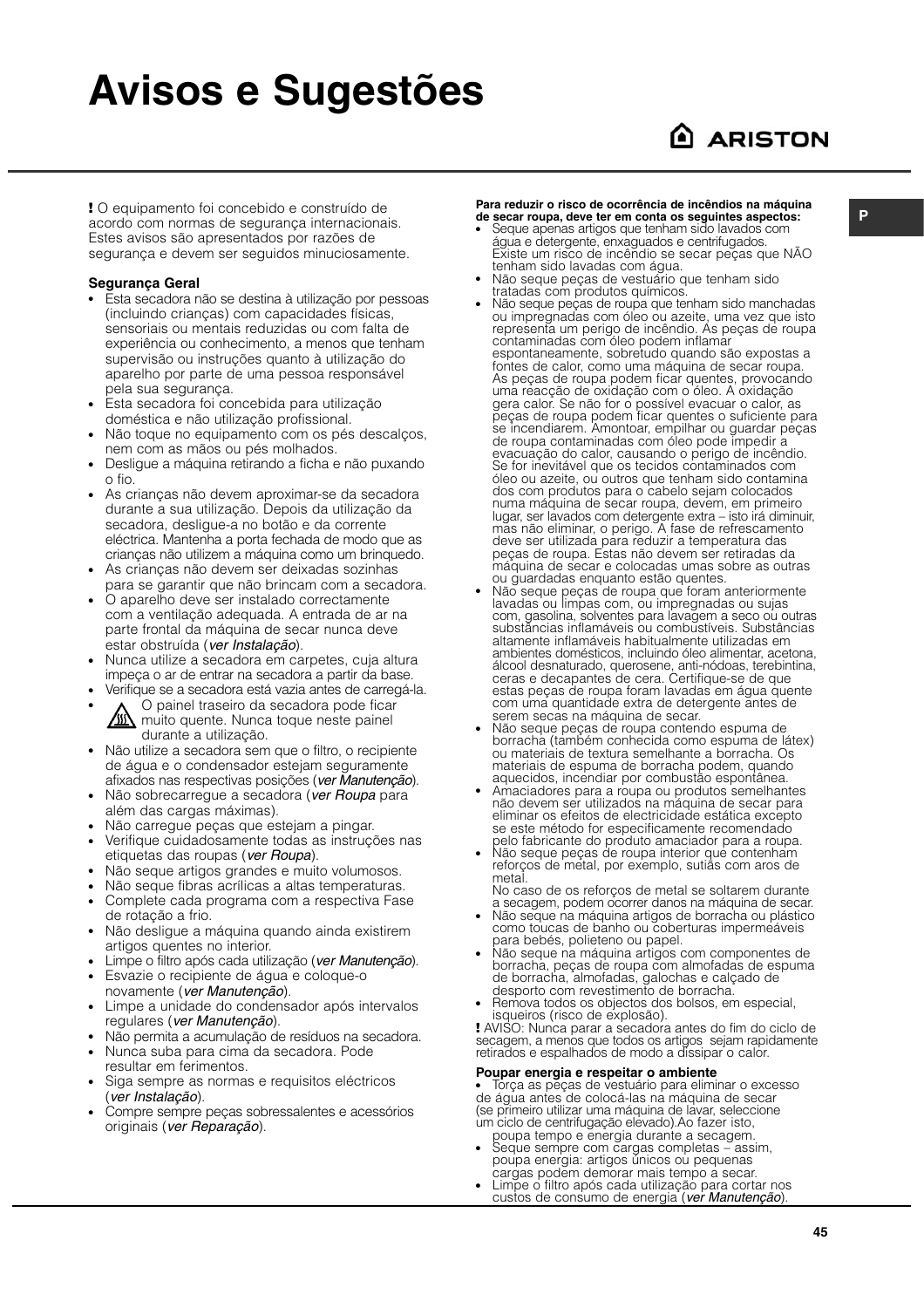# **Manutenção e Cuidado**

## **Desligar a electricidade**

**P**

**!** Desligue a secadora quando não estiver em utilização, durante tarefas de limpeza e durante todas as operações de manutenção.

### **Limpar o filtro depois de cada ciclo**

O filtro é uma parte importante da sua secadora: acumula restos de fibras e resíduos que se formam durante a secagem. Pequenos objectos também podem ficar presos no filtro. Assim, após a secagem, limpe o filtro, lavando-o debaixo de água corrente ou limpe com o seu aspirador. Caso o filtro fique entupido, o fluxo de ar no interior da secadora fica seriamente comprometido: os tempos de secagem prolongam-se e consome mais energia. Também pode danificar a sua secadora.

O filtro encontra-se na grelha frontal da secadora (ver diagrama).

- Remoção do filtro:
- 1. Puxe a pega de plástico do filtro para cima (ver diagrama). 2. Abra o filtro e limpe o cotão do interior.



3. Volte a colocá-lo correctamente. Certifique-se de que o filtro está completamente encaixado na grelha da máquina.

- 4. Remova quaisquer vestígios de cotão acumulados na parte interior da porta e em volta dos vedantes da porta.
- **!** Não utilize a máquina sem colocar novamente o filtro.

#### **Esvazie o recipiente de água após cada ciclo**

Puxe o recipiente para fora da secadora e esvazie-o num local adequado. Coloque novamente o recipiente de água de forma segura.

**!** Verifique sempre o recipiente de água e esvazie-o antes de iniciar um programa de secagem novo.

## **Verificar o tambor depois de cada ciclo**

Rode o tambor manualmente, de modo a remover pequenos objectos (lenços) que podem ter ficado na máquina.

### **Limpar o tambor**

**!** Não utilize agentes de limpeza de aço inoxidável ou palha de aço, abrasivos, para limpar o tambor.

É possível que uma película colorida comece a aparecer no tambor de aço inoxidável. Tal poderá ser causado por uma combinação de água e/ou agentes de limpeza como, por exemplo, amaciador de tecido da lavagem. Esta película colorida não afectará o desempenho do secador.

### **Limpar a unidade do condensador**

Periodicamente (todos os meses), retire a unidade do condensador e limpe qualquer acumulação de cotão que se encontre entre as placas, enxaguando por baixo de água corrente fria. Este procedimento deve ser concluído com água fria a partir da parte traseira do condensador.

Remoção do condensador:

- 1. Desligue a secadora e abra a porta.
- 2. Abra a tampa do condensador (ver diagrama). Solte os três suportes, rodando-os da direita para a esquerda a 90° e, em seguida, puxando a pega para removê-los da secadora.
- 3. Limpe a superfície dos vedantes e coloque novamente, certificando-se de que os suportes estão bem fixos.

## **Limpeza**

- As partes externas de metal ou em plástico e borracha podem ser limpas com um pano húmido.
- Periodicamente (de 6 em 6 meses), aspire a grelha da entrada de ar frontal para retirar qualquer acumulação de cotão, linho ou pó. Remova também a acumulação de cotão da parte frontal do condensador e áreas dos filtros e limpe ocasionalmente com um aspirador.

**!** Não utilize solventes nem produtos abrasivos. **!** A sua secadora utiliza componentes de rolamentos especiais que não necessitam de lubrificação. **!** Verifique a sua secadora regularmente por técnicos autorizados, de modo a certificar-se da segurança eléctrica e mecânica (ver Reparação).

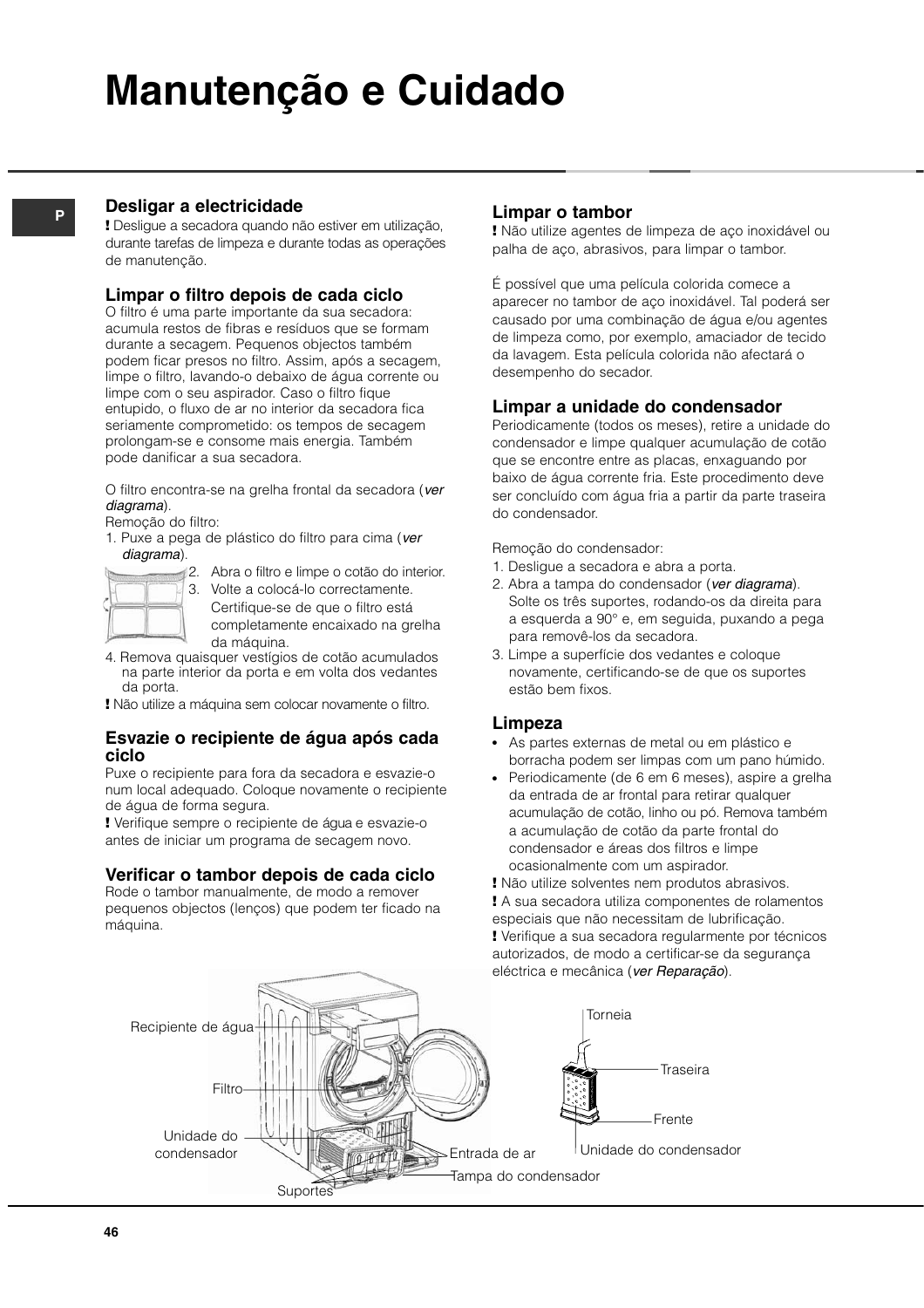# **Resolução de problemas**

## **ARISTON**

Um dia a sua máquina parece não querer funcionar. Antes de contactar o seu Centro de Servicos (ver Reparação), analise as seguintes sugestões de resolução de problemas:

#### **Problema:**

**A secadora não inicia.**

### **Causas possíveis / Solução:**

- A ficha não está ligada à tomada, ou não está a fazer contacto.
- Ocorreu uma falha de energia.
- Há um fusível queimado. Experimente ligar outro aparelho à tomada.
- Está a utilizar um cabo de extensão? Experimente ligar o fio de alimentação da secadora directamente à tomada.
- A porta está bem fechada?
- O botão TEMPORIZADOR não foi posicionado correctamente (ver Arranque e Programas).
- O botão INICIAR não foi posicionado correctamente (ver Arranque e Programas).

**Demora muito tempo a secar** 

- O filtro não foi limpo (ver Manutenção).
- O recipiente de água tem de ser esvaziado? A luz de esvaziar água está acesa? (ver Manutenção).
- O condensador tem de ser limpo? (ver Manutenção).
- A definição de temperatura não é ideal para o tipo de tecido que está a secar (ver Arranque e Programas, e ver Roupa).
- O tempo de secagem correcto não foi seleccionado para a carga (ver Roupa).
- A grelha de entrada de ar está obstruída (ver Instalação, e ver Manutenção).
- As pecas estavam demasiado molhadas (ver Roupa).
- A secadora foi sobrecarregada (ver Roupa).

**P**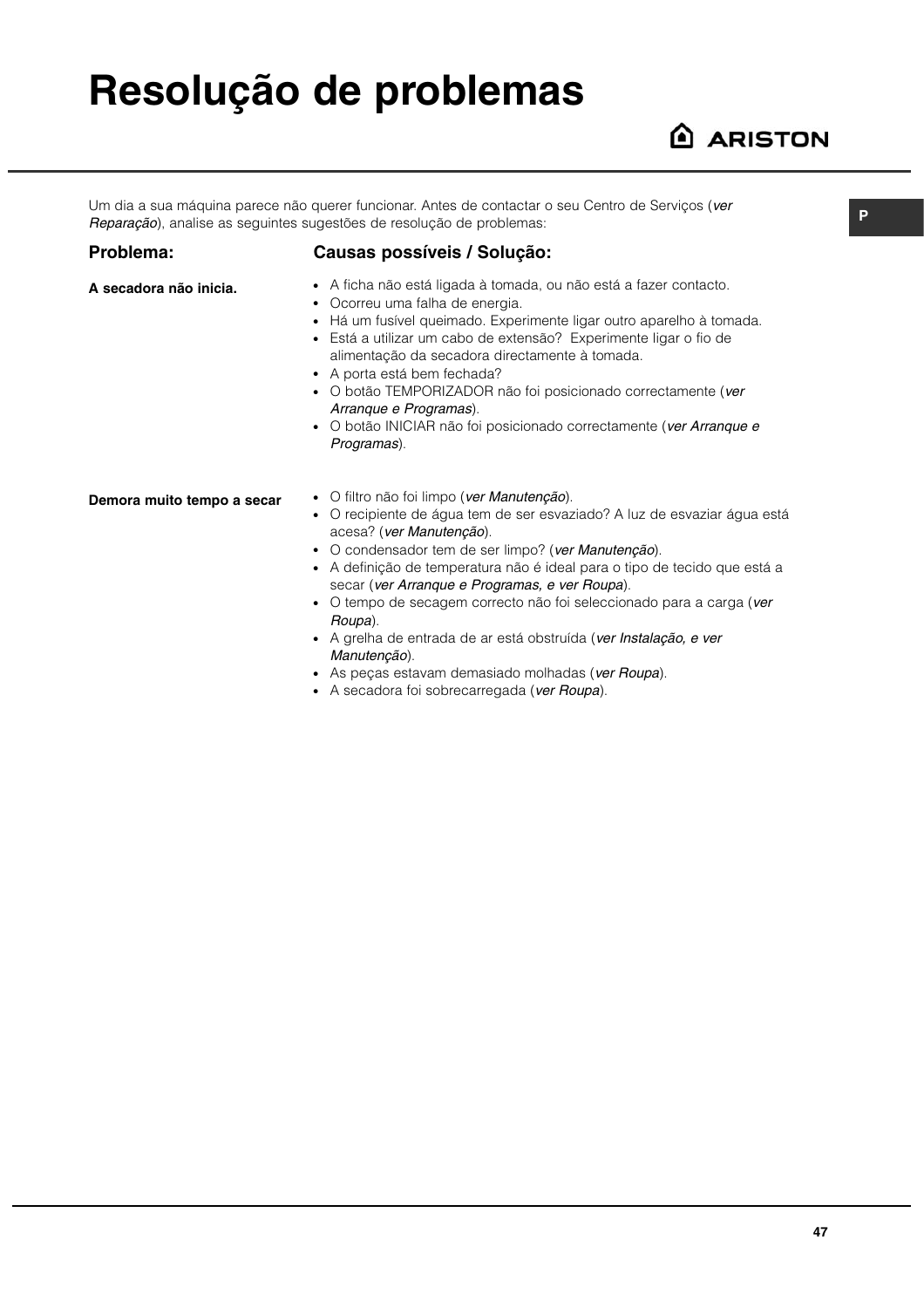# **Reparação**

#### **<sup>P</sup> Peças sobressalentes Antes de contactar o Centro de Serviços:**

- Utilize o guia de resolução de problemas para ver se consegue resolver o problema (ver Resolução de problemas).
- Caso contrário, desligue a secadora e contacte o Centro de Serviço mais próximo.

#### **O que dizer ao Centro de Serviço:**

- nome, morada e código postal.
- número de telefone.
- o tipo de problema.
- a data de compra.
- o modelo do aparelho (Mod.).
- o número de série (S/N).

Estas informações podem ser encontradas na etiqueta de dados, no interior da porta da máquina.

Esta secadora é uma máquina complexa. Repará-la sozinha ou através de um técnico não autorizado pode provocar danos a uma ou mais pessoas, pode danificar a máquina e pode invalidar a garantia das peças sobressalentes.

Contacte um técnico autorizado se tiver problemas durante a utilização da máquina.

# **Informações Acerca de Reciclagem e Eliminação de Resíduos**

Como parte do nosso continuado empenho em ajudar o ambiente, reservamo-nos o direito de utilizar componentes de qualidade, de modo a manter os custos baixos para os clientes e minimizar o desperdício de material.

- Eliminação do material da embalagem: siga os regulamentos locais, de modo que a embalagem possa ser reciclada.
- De modo a minimizar o risco de lesões para crianças, remova a porta e a ficha e corte o fio eléctrico do aparelho. Elimine estas peças separadamente a fim de assegurar que o aparelho não possa mais ser ligado a uma tomada eléctrica.

## **Recolha dos electrodomésticos**

A directiva Europeia 2002/96/CE referente à gestão de resíduos de aparelhos eléctricos e electrónicos (RAEE), prevê que os electrodomésticos não devem ser escoados no fluxo normal dos resíduos sólidos urbanos. Os aparelhos desactualizados devem ser recolhidos separadamente para optimizar a taxa de recuperação e reciclagem dos materiais que os compõem e impedir potenciais danos para a saúde humana e para o ambiente.



O símbolo constituído por um contentor de lixo barrado com uma cruz deve ser colocado em todos os produtos por forma a recordar a obrigatoriedade de recolha separada.

Os consumidores devem contactar as autoridades locais ou os pontos de venda para solicitar informação referente ao local apropriado onde devem depositar os electrodomésticos velhos.

Este equipamento está em conformidade com as seguintes directivas da UE: - 2006/95/EC (Equipamento de Baixa Tensão)

- 89/336/EEC, 92/31/EEC e 93/68/EEC (Compatibilidade Electromagnética)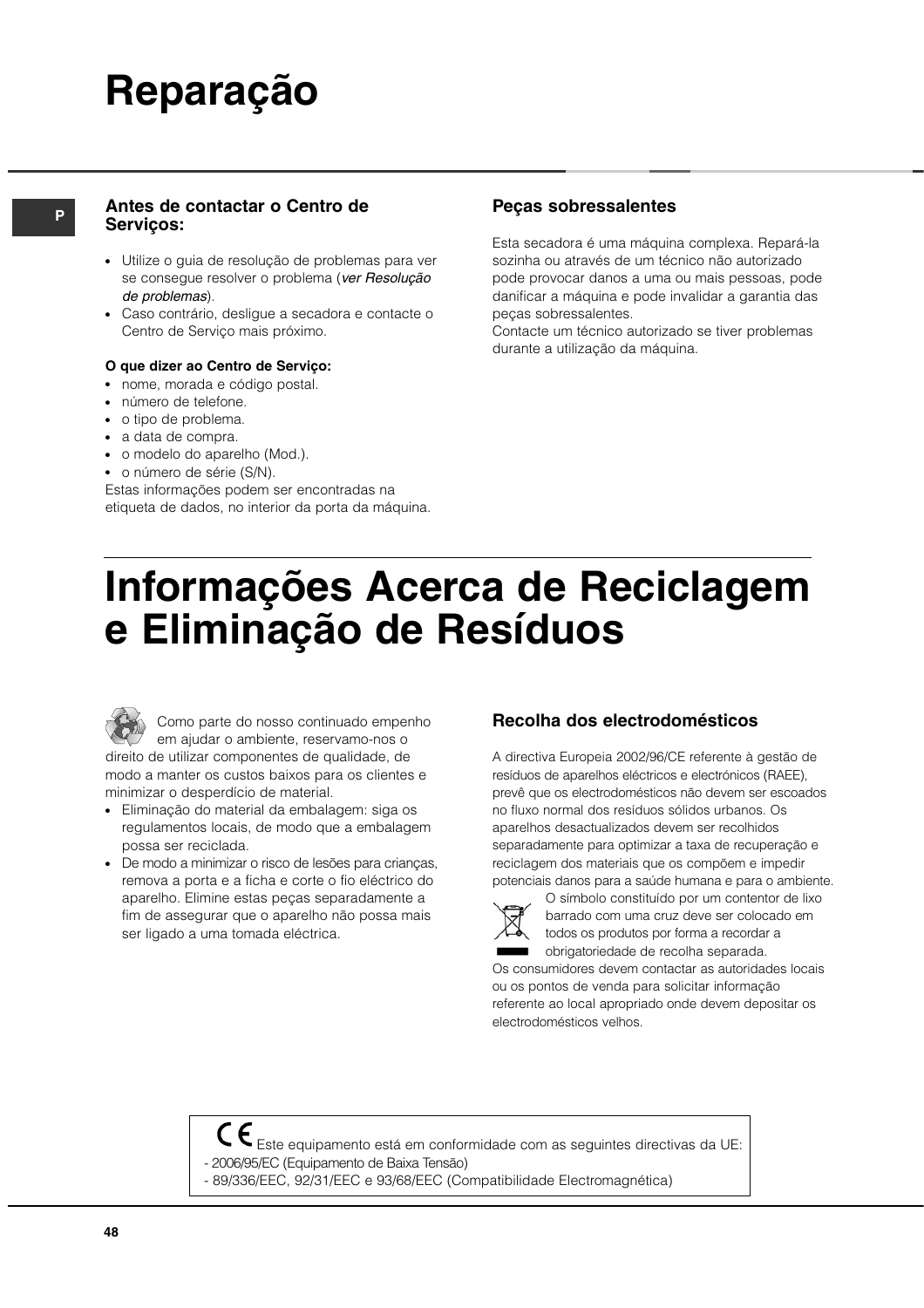## الخدمة

#### قبل الاتصال بمركز الخدمة:

- استخدم دليل حل المشكلات لكي ترى ما إذا كان من الممكن أن تحل المشكلة بنفسك (انظر "حل المشكلات").
- إذا لم تُحل المشكلة، أطفئ المجفف واتصل بمركز الخدمة الأقرب إليك.

#### البيانات التي تقوم بتبليغها لمركز الخدمة:

- الاسم والعنوان والرمز البريدي.
	- رقم المهاتف

 $\mathbf{A}$ 

- نوع المشكلة
- تاريخ الشراء
- موديل الجهاز (Mod).
- · الرقم المسلسل (S/N).

يمكنك أن تجد هذه المعلومات على بطاقة البيانات داخل باب المجفف.

### قطع الغيار

هذا المجفف جهاز معقد. محاولة إصلاحه بنفسك أو بواسطة شخص غير مرخص له من الممكن أن يسبب ضرراً لشخص أو أكثر ، وقد يتسبب في تلف الجهاز، وقد يلغي ضمان قطع الغيار. اتصل بفنی مرخص له إذا واجهتك مشكلات أثناء استخدام الجهاز

# معلومات إعادة التدوير والتخلص من الجهاز



كجزء من التزامنا المستمر بالحفاظ على البيئة فإننا نحتفظ بالحق في استخدام مكونات جيدة معاد تدوير ها لخفض التكاليف التي يتحملها العميل وتقليل الفقد في المواد.

- التخلص من مواد التغليف: اتبع اللوائح المحلية حتى يمكن إعادة تدوير مواد التغليف.
- لتقليل مخاطر تعرض الأطفال للإصابة اخلع الباب والقابس اقطع كبل النيار الكهربي ثم تخلص من الجهاز. تخلص من هذه الأجراء كل جزء على حدة لكي تضمّن أن الجهاز لا يمكن توصيله بمصدر التيار الكهربي.

هذا الجهاز متوافق مع نشرات الاتحاد الأوروبي التالية:  $\bigcirc$ - 2006/95/EC (أجهزة الفولتية المنخفضة)

- 89/336/EEC و 92/31/EEC و 93/68/EEC (التوافق الكهرومغناطيسي)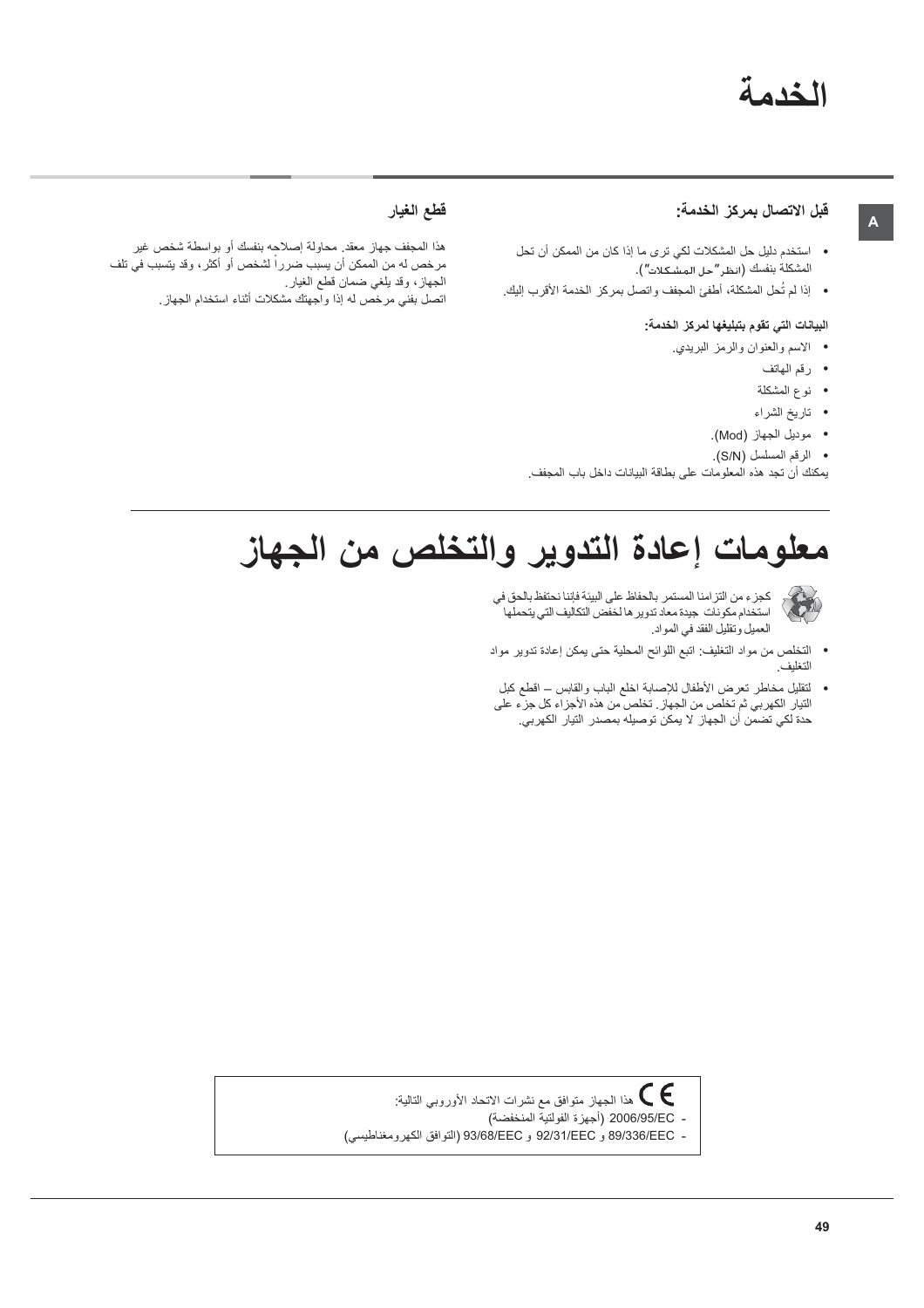# حل المشكلات

## **ARISTON**

قد تجد ذات يوم أن المجفف لا يعمل. قبل الاتصال بمركز الخدمة (انظر "الخدمة) راجع اقتراحات حل المشكلات التالية:

| المشكلة:                           | الأسباب المحتملة/ الحل:                                                                         |
|------------------------------------|-------------------------------------------------------------------------------------------------|
| مجفف الملابس لا يمكن تشغيله.       | • القابس لم يتم وضعه بالمقبس، أو غير متصل.                                                      |
|                                    | • كان هناك انقطاع في التيار الكهربي.                                                            |
|                                    | •   الفيوز قد انصهر . حاول توصيل جهاز آخر بمصدر التيار الكهربي.                                 |
|                                    | •    هل تستخدم سلك تطويل؟  حاول توصيل سلك الطاقة الخاص بالمجفف مباشرة في المقبس.                |
|                                    | • هل الباب لم يتم إغلاقه بإحكام؟                                                                |
|                                    | •    مفتاح ساعة التوقيت (TIMER) لم يتم ضبطه بالطريقة الصحيحة (انظر"البدء والبرامج").            |
|                                    | •    مفتاح البدء (START) لم يتم ضغطه (انظر "البدء والبرامج").                                   |
| المجفف يستغرق وقتأ طويلاً في تجفيف |                                                                                                 |
| الملابس.                           | •    المرشح لم يتم تنظيفه (انظر "الصيانة").                                                     |
|                                    | •    هل وعاء الماء يحتاج إلى تفريغ؟ هل ضوء تفريغ الماء مضاء؟ (انظر "الصيانة").                  |
|                                    | •    هل المكثف يحتاج إلى تنظيف؟ (انظر "الصيانة").                                               |
|                                    | •    ضبط درجة الحرارة ليس مثالياً لنوع المنسوجات الذي تقوم بتجفيفه (انظر "البدء والبرامج" وانظر |
|                                    | " الغسىل" ).                                                                                    |
|                                    | •   لم يتم اختيار وقت التجفيف الصحيح للحمولة (انظر"الغسيل").                                    |
|                                    |                                                                                                 |

- شبكة دخول الهواء مسدودة (انظر"التركيب" وانظر"الصيانة").
	- الملابس كانت مبللة أكثر من اللازم (انظر"الغسيل").
	- المجفف كان محملاً أكثر من اللازم (انظر"الغسيل").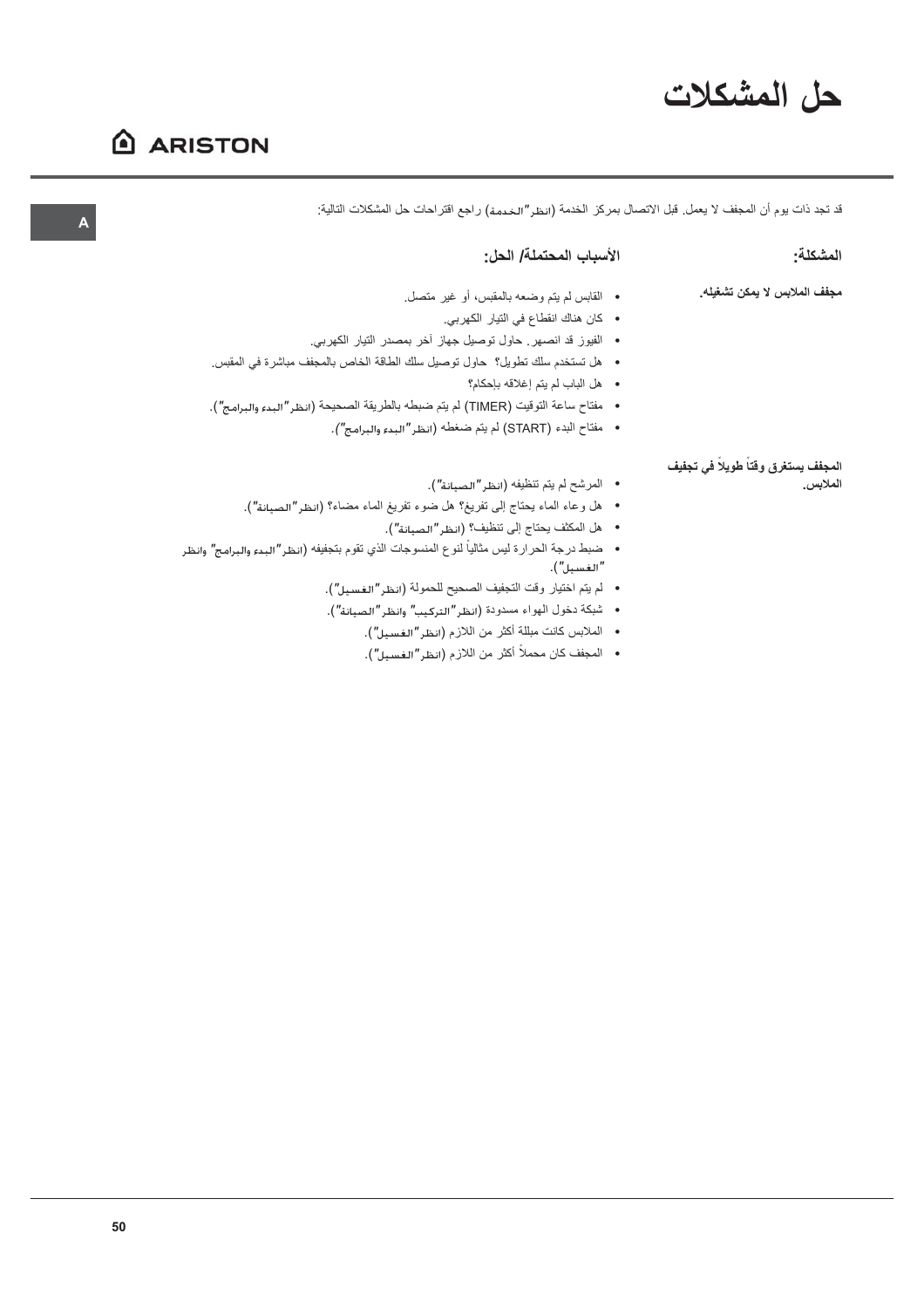# الصيانة والرعاية

#### إطفاء الكهرباء

 $\mathbf{A}$ 

! افصل المجفف عن التيار الكهربي في حالة عدم استخدامه، وفي حالة تنظيفه، وأثناء جميع عمليات الصيانة.

#### تنظيف المرشح بعد كل دورة

المرشح جزء هام من مجففك:

إنه يقوم بتجميع الخيوط والزغب الذي يتكون أثناء التجفيف. عند الانتهاء من التجفيف قم بتنظيف المرشح بوضعه تحت ماء جار أو باستخدام المكنسة الكهربائية إذا تعرض المرشح للانسداد فإن ذلك سوف يؤثر بدرجة خطيرة على تدفق الهواء داخل المجفف: فتطول أوقات التجفيف ويؤدي ذلك إلى استهلاك المزيد من الطاقة. وقد يتعرض المجفف للتلف أيضاً.

> يوجد المرشح في الجزء الأمامي من حافة المجفف (انظر الشكل). نز ع المرشح:

1- اسحب مقبض المرشح البلاستيكي لأعلى (انظر الشكل).

﴾ 2- افتح المرشح ونظف الخيوط من الداخل.

3- أعد تركيبه بالطريقة الصحيحة. تأكد أن المرشح قد تم وضعه بالكامل في حافة مجفف الملابس.

4- انز ع أي خيوط منز اكمة على الباب من الداخل وحول سدادة إحكام قفل الباب. ! لا تستخدم المجفف بدون تركيب المرشح.

#### تفريغ وعاء الماء بعد كل دورة

اسحب الوعاء خارج المجفف وقم بتفريغه في مغسلة أو في بالوعة أخرى مناسبة أعد نركيب الوعاء بإحكام ! قم دائماً بفحص وتفريغ الوعاء قبل أن تبدأ برنامج تجفيف جديد.

### فحص الحوض بعد كل دورة

قم بتدوير الحوض يدوياً لإزالة الأشياء الصغيرة (المناديل مثلاً) التي تكون قد تُركت.

#### تنظيف الحوض

! لا تستخدم مواد خادشة أو السلك المعدني أو عناصر التنظيف المصنوعة من الصلب المقاوم للصدأ لتنظيف الحوض.

قد ببدأ غشاء ملون في الظهور على حوض الصلب المقاوم للصدأ، وقد برجع سبب ذلك إلى وجود الماء و/أو عناصر التنظيف مثل ملطف الأنسجة الناتج من الغسيل. هذا الغشاء الملون لا يؤثر على أداء المجفف.

#### تنظيف وحدة المكثف

قم بشكل دوري (كل شهر) بخلع وحدة المكثف وتنظيف أي زغب متراكم بين الألواح وذلك بغسلها تحت الصنبور بماء بارد<sub>.</sub> ويجب أن يتم ذلك باستخدام الماء البارد من الجزء الخلفي للمكثف.

- خلع المكثف:
- 1- افصل المجفف عن التيار الكهربي وافتح الباب.
- 2- اسحب غطاء المكثف لكي تفتحه (انظر الشكل). حرر السقاطات الثلاث بتدوير ها 90° عكس اتجاه عقارب الساعة ثم اسحب المقبض وانزعه من
- 3- نظف سطح سدادات إحكام الغلق وأعد وضعها في مكانها، مع التأكد من أن السقاطات قد تم تثبيتها.

#### تنظيف المجفف

- الأجزاء الخارجية المصنوعة من المعدن أو البلاستيك والأجزاء المصنوعة من المطاط يمكن تنظيفها بقطعة قماش مبللة.
	- قم بشكل دوري (كل 6 أشهر) بتنظيف شبكة دخول الـهواء الأمامية باستخدام المكنسة الكهربائية لإزالة أي خيوط أو زغب أو غبار متراكم. لإز الـة الزغب المنزراكم علـى الـجزء الأمامـي للمكثف وأماكن المرشح قم ليضبأ من حين لآخر بتنظيفه باستخدام مكنسة كهربية.
		- ! لا تستخدم مذيبات أو مواد خادشة.
		- ! مجففك يستخدم مكونات تحميل خاصة لا تحتاج إلى تزييت.

! يجب فحص المجفف بانتظام من قبل فنيين مؤ هلين لضمان السلامة الكهربية والميكانيكية (انظر "الخدمة").



 $51$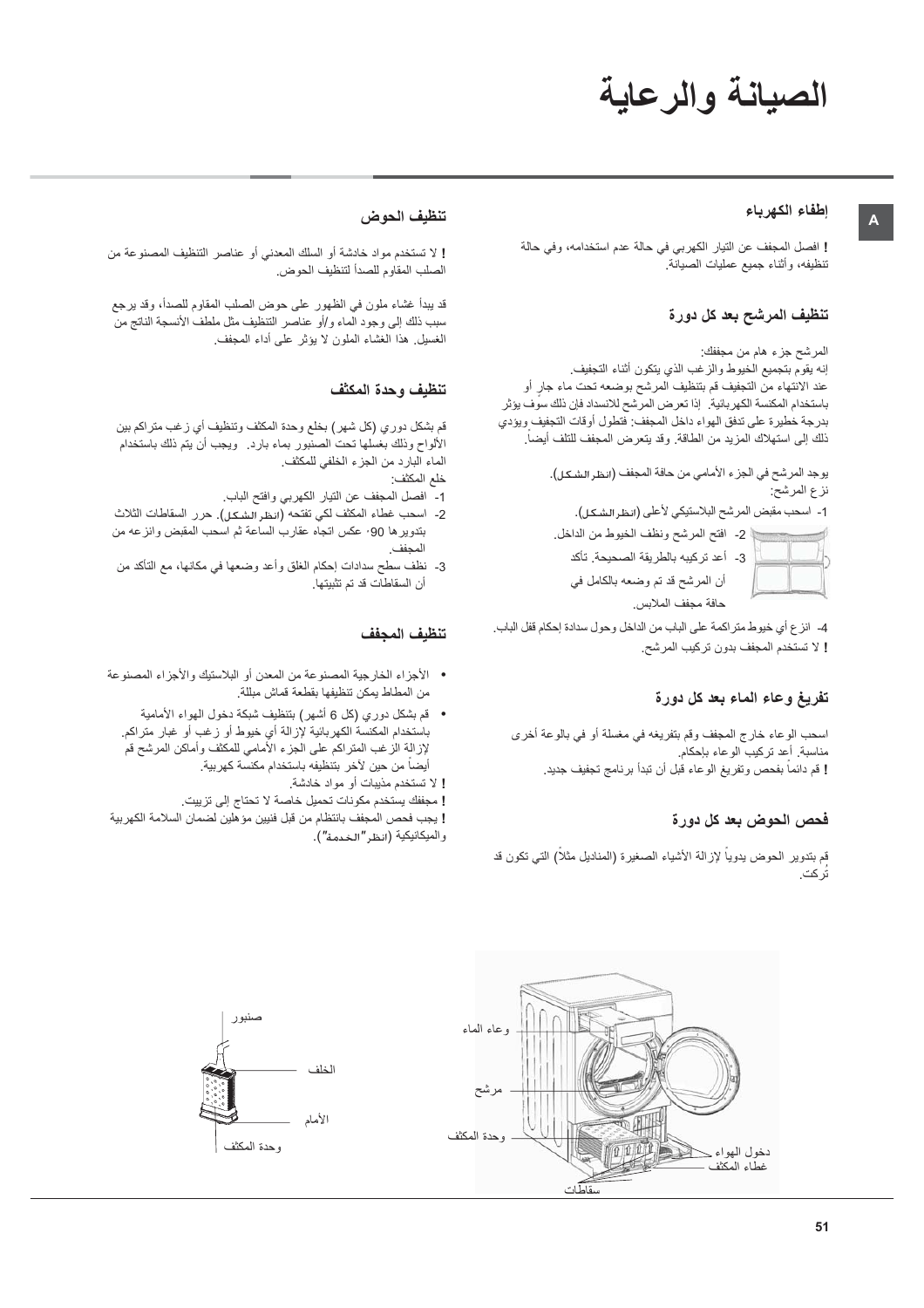# تحذيرات واقتراحات

## A ARISTON

! تم تصميم هذا الجهاز وبناؤه وفقاً لمعايير السلامة الدولية.<br>الهدف من هذه التحذيرات هو ضمان السلامة ولهذا يجب اتباعها بعناية.

#### السلامة العامة

- مجفف الملابس هذا لم يتم تصميمه للاستخدام من قبل الأشخاص (بما في ذلك الأطفال) الذين يعانون من إعاقة جسمية أو حسبة أو عقلية، أو الذين<br>ليس لديهم خبرة ومعرفة، ما لم يتم ذلك تحت اشراف أو توجيه بشأن<br>استخدام الجهاز وذلك من قبل الشخص المسؤول عن سلامتهم.
- مجفف الملابس تم تصميمه للاستخدام المنزلي، وليس للاستخدام المهني.
	- لا نلمس الجهاز وقدماك عاريتان أو يداك أو قدماك مبللتان.
		- افصل الجهاز بسحب القابس، وليس بسحب السلك.
- يجب عدم تواجد الأطفال بالقرب من المجفف عند استخدامه. بعد استخدام المجفف قم بإطفائه وفصله عن مصدر التيار ٍ يجب غلق الباب للتأكد من عدم استخدام الأطفال كلعبة.
	- يجب مراقبة د الأطفال للتأكد من عدم لعبهم بالمجفف.
- يجب تثبيت الجهاز بالطريقة الصحيحة وتوفير التهوية كافية. يجب عدم سد مدخل الهواء الموجود أمام المجفف (انظر"التركيب").
- لا تستخدم المجفف على السجاد حيث أن ارتفاع السجاد قد يمنع الهواء من دخول المجفف من القاعدة.
	- افحص المجفف للتأكد من أنه فار غ قبل تحميله ِ.
	- قد يصبح المجفف من الخلف ساخناً جداً لا تلمسه أبداً أثناء استخدامه
	- لا تستخدم المجفف إلا إذا كان المرشح ووعاء الماء والمكثف مثبتاً في مكانه (انظر"الصيانة").
	- لا تقم بتحميل المجفف أكثر من اللازم (انظر"الغسيل" لمعرفة الحجم الأقصى للحمولة).
		- لا تقم بتحميل الملابس المبللة التي يتساقط منها الماء.
		- قم بعناية بقراءة جميع التعليمات الخاصة ببطاقات الملابس (انظر  $\bullet$ "الغسيل").
	- لا تجفف قطع الملابس الضخمة والكبيرة الحجم في مجفف الملابس.
		- لا تجفف الأكر يليك في مجفف الملابس عند در جة حر ار ة عالية.
		- يجب إنهاء كل برنامج بمرحلة التقليب البارد (Cool Tumble).
			- لا تطفئ المجفف حينما يكون هناك أشياء دافئة داخله.
				- نظف المرشح بعد كل استخدام (انظر "الصبانة").
			- قم بتفريغ وعاء الماء بعد كل استخدام (انظر "الصبانة").
			- نظف وحدة المكثف على فترات منتظمة (انظر"الصيانة").
				- لا تسمح للزغب بالتجمع حول المجفف.
				- لا تقفز على المجفف من أعلى. قد يؤدي ذلك إلى تلفه.
	- دائماً اتبع المعايير والاشتراطات الخاصة بالكهرباء (انظر "التركيب").
		- قم دائماً بشراء قطع غيار وملحقات أصلية (انظر "الخدمة").

#### لتقليل مخاطر الحريق في مجفف الملابس يجب اتباع الآتي:

- لا تجفف الملابس في المجفف إلا إذا كان قد تم غسلها بالمنظف والماء وشطفها ومرت بدورة تجفيف تُجفَيف العلابس التي لْم يتم غسلهاً بالعاء قد يسبب حر يقا.
	- لا تجفف الملابس التي عولجت بمنتجات كيماوية.
- لا تجفف الملابس التي بها بقع من الزِيت النباتي أو زيت الطعام أو المتشربة لذلك الزيت لأن ذلك قد يسبب حريقاً. الأشياء الملوثة بالزيت قد تتسبب في حيث تتسبب الأكسدة في زيادة الحرارة. إذا كانت الحرارة لا يمكن خروجها، فإن الملابس قد تصبح ساخنة بدرجة تؤدي إلى نشوب حريق. تجميع أو تكويم ـــر. -ــــــــر.<br>أو تخزين الأشياء الملوثة بالزيت قد يمنع خروج الحرارة وبالنالي يتسبب فيّ<br>نشوب حريق. إذا كان من الضروري وضع الملابس الملوثة بالزيت النباتي أو ولكنه لا يؤدي إلى القضاء عليه. يَجْب استَخدام مَرْحَلَة التَقْلَيْب البَارْد لتَقْلَيْل درجة حرارة الملابس يجب عدم إخراجها من المجفف وتكويمها أو رصها و هي ساخنة.
- لا تجفف في مجفف الملابس الأشياء التي كان قد سبق تنظيفها أو غسلها أو نقعها أو التيَّ كانت ملوثة بالبنزين/ الجازَّولين أو ۖ مذيبات التنظيف الجاف أو المواد الأخرى القابلة للاشتعال أو المتفجّرة المواد شدّيدة الاشتعال التي تستخدم بصفة عامة في البيئات المنزلية بما في ذلك زيت الطهي والأسيتون والكحول غير الطبيعي والكيروسين ومزيلات البقع وزيت التربنتينة والشمع<br>والكحول غير الطبيعي والكيروسين ومزيلات البقع وزيت التربنتينة والشمع<br>ومزيلات الشمع تأكد أن هذه الأشياء قد تم غسلها في ماء ساخن بكمية وفيرة من المنظف قبلٌ تجفيفها في مجفف الملابس.
- لا تجفف الملابس المحتوية على المطاط الرغوي (التي تعرف أيضاً برغوة<br>اللاتكس) أو المواد المحتوية على نسيج مثل المطاط يمكن لمواد المطاط الرغوي التسبب في حريق عن طريق الاشتعال الفوري وذلك في حال
- يجب عدم استخدام ملطفات الأنسجة أو المنتجات المماثلة في مجفف الملابس<br>لتقليل تأثيرات الكهرباء الاستاتيكية ما لم توصبي الشركة المصَّنعة لمنتج ملطف الأنسجة بذلك على وجه التحديد.
- لا تجفف في المجفف الملابس الداخلية المحتوية على مقويات معدنية مثل الصدريات المحتوية على أسلاك تقوية معدنية. إذا أصبحت المقويات المعدنية مفكوكة أثناء التجفيف فقد يؤدي ذلك إلى تلف المجفف.
- لا تجفف في المجفف الأشياء المصنوعة من المطاط أو البلاستيك مثل أغطية الدوش أو أعطية الأطفال المقاومة للماء أو البوليثين أو الورق.
- لا تجفف في المجفف الأشياء المبطنة بالمطاط والملابس المزودة بوسادات -<br>مطاطية رغوية والوسادات وأحذية الننس المعطاة بالمطاط وأعطية الأحذية.
	- أخرج كل الأشياء من الجيوب، خاصة الولاعات (خطر الانفجار).

! تحذير : لا توقف المجفف قبل انتهاء دورة التجفيف إلا إذا تم إخراج الأشياء بسرعة ونشرها حتى تتبدد الحرارة

#### توفير الطاقة والحفاظ على البيئة

- قم بعصر الملابس للتخلص من الماء الزائد قبل وضعها في المجفف (وإذا<br>كنت تستخدم غسالة ملابس أولاً جب اختيار دورة تجفيف عالية). سوف يؤدي ذلك إلى نوفير الوقت والطاقة أثناء التجفيف.
- قم دائماً بتجفيف حمولات كاملة ـــ بهذا توفر الطاقة: الأشياء المفردة أو الأحمال الصغيرة تحتاج إلى وقت أطول لكي تجف.
	- نظف المرشح بعد كل استخدام الاحتواء تكاليف الطاقة (انظر "الصيانة").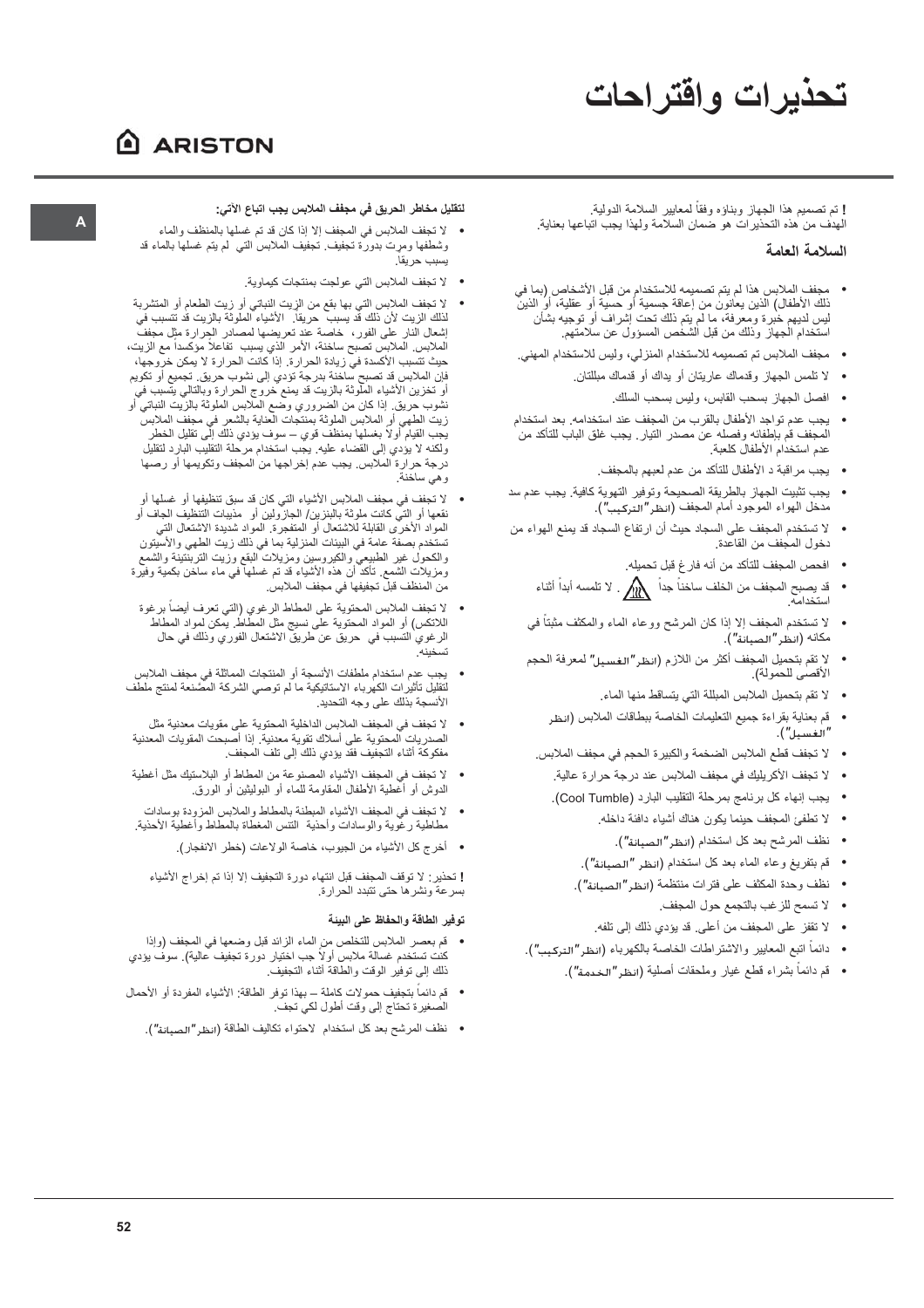## الغسبل

#### أنواع الملابس الخاصة

ال**بطاطين وأغطية السرير:** الأقمشة المصنوعة من الأكريليك (أسيلان، كورتيل، أوريون، دارلون) **يجب تجفيفه**ا بعناية خاصة بعد ضبط التسخين على الوضع المنخفض (LOW). تجنب تجفيفها لمدة طويلة من الوقت.

ا**لملابس التي لها طبات أو تجعدات:** اقر أ تعليمات التجفيف الخاصة بشر كة التصنيع والموجودة على الملابس

الملابس التي بها نشا: لا تجفف هذه الملابس مع الملابس التي ليس عليها نشا. تأكد منَّ إزالة أكبر كمية من محلول النشا من الحمولة قبل وضعها في المجفف. لا تجفف الملابس أكثر من اللازم. سوف يتحول النشا إلى بودرةً وتصبح الملابس رخوة، وبالنالي تفقد الغرض الذي تم استخدام النشا من أجله.

#### أوقات التجفيف

الجدول النالي (أنظر أرناه) يحدد أوقات التجفيف التقريبية بالدقائق. الأوزان تشير إلى الملابس الجافة.

الأوقات تقريبية وقد تختلف حسب الآتي:

• كمية الماء المتبقية في الملابس بعد دورة التجفيف: الفوط والأشياء الرقيقة تحتفظ بكمية كبيرة من الماء.

- المنسوجات: الأشياء التبي من نفس نوع القماش ولكنها تختلف من حيث النسيج والسُمك قد تحتاج إلى أوقات تجفيف مختلفة.
- كمية الغسيل: الأشياء المفردة أو الأحمال الصغيرة تحتاج إلى وقت أطول لكى تجف.
- الجفاف: إذا كنت سِنقوم بكي بعض الملابس يمكن أخذ هذه الملابس وهي لا نزال رطبة قليلًا. ويمكن نرك الملابس الأخرى مدة أطول إذا كنت نريد تجفيفها تماماً.
	- ضبط التسخين.
	- درجة حرارة الغرفة: إذا كانت الغرفة التي بها المجفف باردة فسوف يستغرق المجفف وقتاً أطول لتجفيف الملابس.
	- ضخامة الحجم: بعض الأشياء الضخمة الحجم يمكن تجفيفها في المجفف ولكن مع توخي العناية. إننا نقترح أن تقوم بإخراج هذه الأشياء عدة مرات، وتقوم برجها وإعادتها إلى المجفف حتى تنتهي من تجفيفها.

! لا تجفف الملابس أكثر من اللازم. تحتوي جميع المنسوجات على رطوبة طبيعية قليلة، الأمر الذي يجعلها ناعمة ورقيقة.

| الملابس القطنية      | أوقات التجفيف 1000-800 لفة في الدقيقة في غسالة الملابس. |           |           |           |           |            |             |             |
|----------------------|---------------------------------------------------------|-----------|-----------|-----------|-----------|------------|-------------|-------------|
| ≌                    | 1 کجم                                                   | 2 كجم     | 3 كجم     | 4 كجم     | 5 كجم     | 6 کجم      | 7 كجم       | 8 كجم       |
| تسخين عال/<br>كامل   | $40 - 30$                                               | $55 - 40$ | $70 - 55$ | $80 - 70$ | $90 - 80$ | $120 - 95$ | $140 - 120$ | $150 - 130$ |
| ألياف صناعية         | أوقات التجفيف بالتجفيف المنخفض في غسالة الملابس.        |           |           |           |           |            |             |             |
| Д                    |                                                         | 1 كجم     |           | 2 كجم     |           |            | 3 کجم       |             |
| تسخين لطيف/<br>منخفض |                                                         | $50 - 40$ |           | $70 - 50$ |           |            | $90 - 70$   |             |
| أكريليك              | أوقات التجفيف بالتجفيف المنخفض في غسالة الملابس.        |           |           |           |           |            |             |             |
| 鈊                    |                                                         | 1 كجم     |           |           |           | 2 كجم      |             |             |
| تسخين لطيف/<br>منخفض |                                                         | $60 - 40$ |           |           |           | $75 - 55$  |             |             |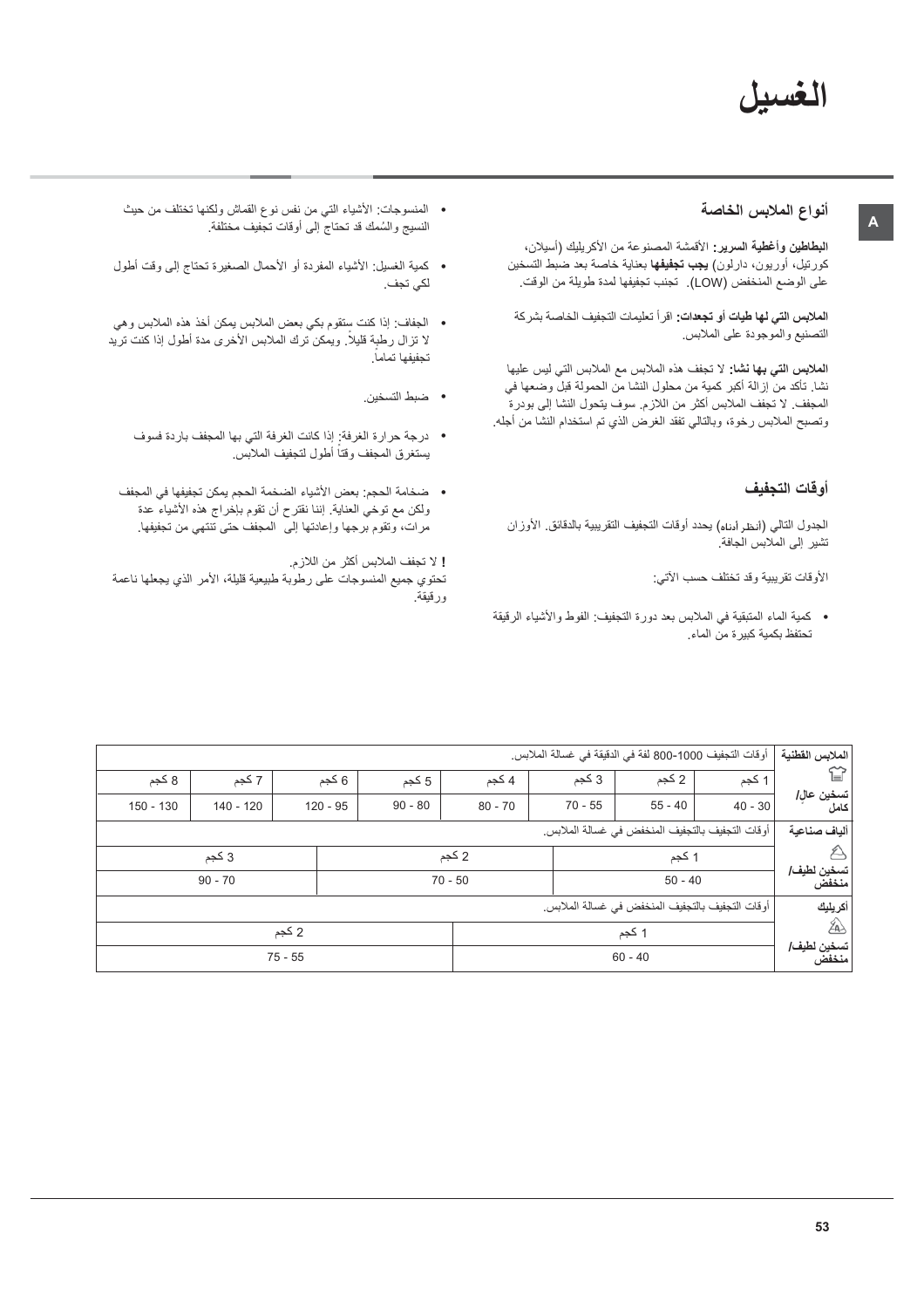# الغسيل

# A ARISTON

## فرز الغسيل

- افحص الرموز التي على بطاقات الملابس للتأكد من أن الملابس يمكن تجفيفها في مجفف الملابس.
	- افرز الغسيل حسب نوع المنسوجات.
	- قم بتفريغ الجيوب وفحص الأزرار .
	- أغلق الزمامات والمشابك واربط الأحزمة والأربطة المفكوكة.

• قم بعصر كل قطعة للتخلص من أكبر كمية ممكنة من الماء الزائد. ! لا تقم بتحميل الملابس المبللة التي يتساقط منها الماء في المجفف.

## الحجم الأقصى للحمولة

لا تقم بتحميل المجفف بحمولة تزيد على الحد الأقصى. هذه الأرقام نشير إلى الوزن الجاف: ألياف طبيعية: 8 كجم بحد أقصىي (18 رطل) ألياف صناعية: 3 كجم بحد أقصى (6.6 رطل)

! لا تقم بتحميل المجفف أكثر من اللازم لأن ذلك قد يسبب تناقص أداء التجفيف.

## الأوزان العادبة

ملاحظة: 1 كجم = 1000 جم (1 رطل = 16 أوقية)

|                  |         |       | لملابس      |
|------------------|---------|-------|-------------|
| (5 أوقية)        | 150 جم  | قطن   | بلو ز ۃ     |
| (3 أوقية)        | 100 جم  | أخرى  |             |
| (1 رطل و2 أوقية) | 500 جم  | قطن   | فستان       |
| (12 أوقية)       | 350 جم  | أخر ي |             |
| (1 رطل و6 أوقية) | 700 جم  |       | بنطلون جينز |
| (2 رطل و3 أوقية) | 1000 جم |       | 10 فوط      |
| (10 أوقية)       | 300 جم  | قطن   | قميص        |
| (7 أوقية)        | 200 جم  | أخرى  |             |
| (4 أوقية)        | 125 جم  |       | تی شیرت     |

|                            |        |       | أشياء منزلية    |
|----------------------------|--------|-------|-----------------|
| 1500 جم   (3 رطل و5 أوقية) |        | قطن   | غطاء لحاف       |
| 1000 جم (2 رطل و3 أوقية)   |        | أخر ي | (مزدوج)         |
| (1 رطل و6 أوقية)           | 700 جم |       | مفرش طاولة كبير |
| (9 أوقية)                  | 250 جم |       | مفرش طاولة صغير |
| (3 أوقية)                  | 100 جم |       | فوطة للشاي      |
| (1 رطل و6 أوقية)           | 700 جم |       | فوطة للحمام     |
| (12 أوقية)                 | 350 جم |       | فوطة يد         |
| (1 رطل و2 أوقية)           | 500 جم |       | ملاية لفردين    |
| (12 أوقية)                 | 350 جم |       | ملاية لفرد واحد |

في نهاية دورة التجفيف قد تظل الملابس القطنية رطبة إذا قمت بوضع الملابس المصنوعة من القطن والملابس المصنوعة من الألياف الصناعية معاً. إذا حدث ذلك فما عليك إلا أن تعطيها مدة تجفيف إضافية قصيرة.

• ملاحظة: الـ 10 دقائق الأخيرة في أي وقت يتم ضبطه هي عبارة عن مرحلة التقليب البارد (Cool Tumble)، لهذا يجب أخذ هذه المرحلة في الاعتبار عند ضبط الوقت، لأن هذه المدة لن تجفف غسيلك.

## بطاقات العناية بالغسيل

انظر إلى البطاقات التي على ملابسك، خاصة عند تجفيف الملابس للمرة الأولى الرموز التالية هي الأكثر انتشاراً:

- يمكن تجفيفه في مجفف الملابس  $\cap$ 
	- $\boxtimes$ لا **يجفف** في مجفف الملابس
- يُجفف في مجفف الملابس عند درجة حرارة عالية  $\odot$
- يُجفف في مجفف الملابس عند درجة حرارة منخفضة  $\Omega$

## ملابس لا تجفف في مجفف الملابس

- الملابس المحتوية على مطاط أو مواد مشابهة للمطاط أو غشاء بلاستيكي (الوسائد أو الملابس المقاومة للمطر المصنوعة من مادة بي في سي)، وَّاي ملابس أخرى قابلة للاشتعال أو الأشياء المحتوية علىّ مواّد قابلَة للاشتعال (الفوط المتسخة ببخاخ الشعر).
	- الألياف الزجاجية (بعض أنواع الستائر)
	- الأشياء التي تم تنظيفها بالتنظيف الجاف
	- الملابس التي عليها كود ITCL [ [انظر "الملابس الخاصة"). هذه الملابس يمكِّن تنظيفها بمنتجات التنظيف الجاف في المنزل. اتبع التعليمات بعناية.
- الأشياء الضخمة (مثل الألحفة وحقائب النوم والوسائد وأغطية السرير الكبيرة وغيرها). هذه الأشياء تتسع عند تجفيفها وتمنع دوران الهواء في المحفف

## $\overline{A}$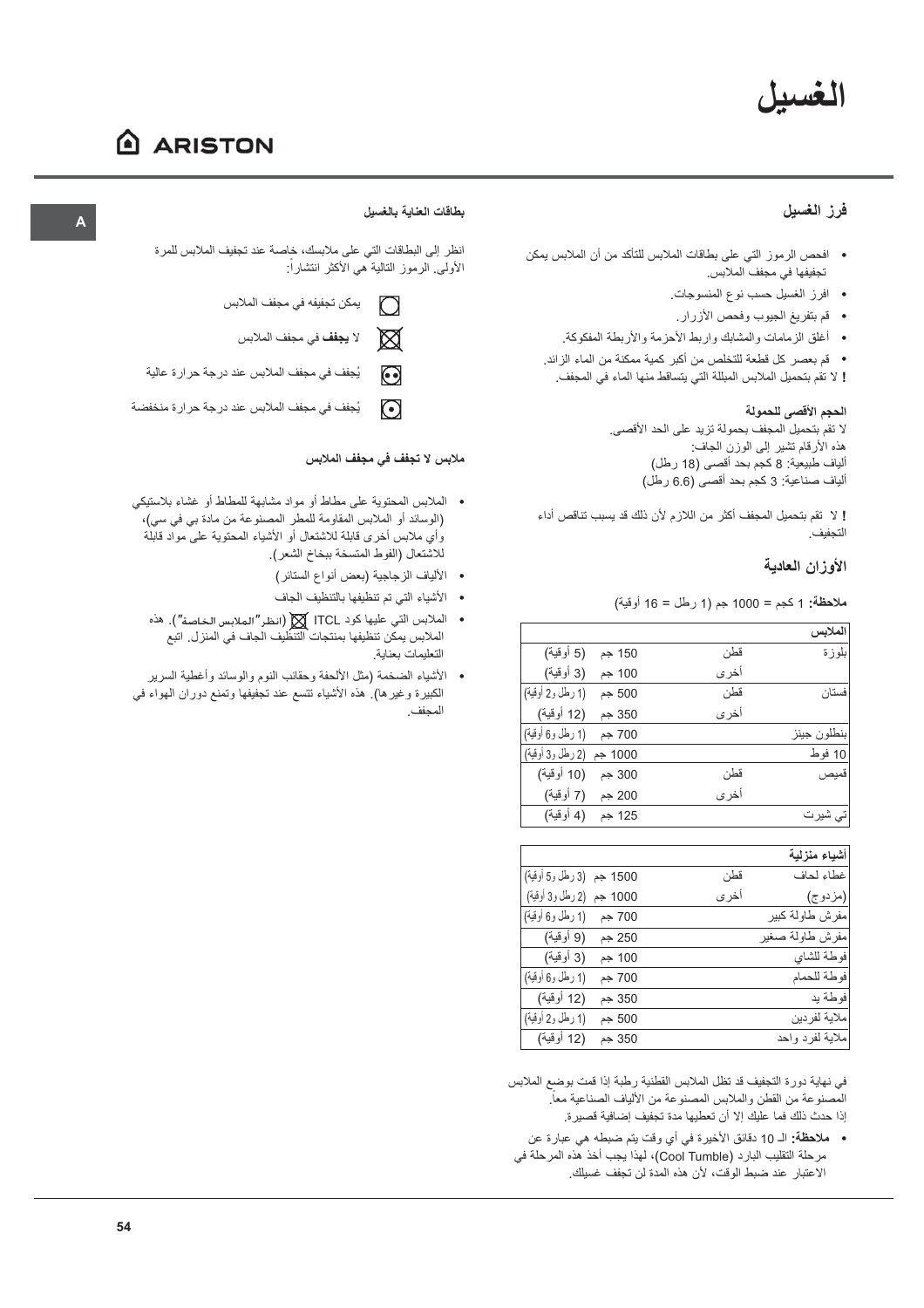# البدء والبرامج

#### اختيار برنامج

 $\mathsf{A}$ 

- 1- قم بتوصيل المجفف في مقبس الكهرباء.
- 2- قم بفرز الغسيل حسب نوع القماش (انظر"الـفـسـيل").
- 3- افتح الباب مع التأكد من أن المرشح نظيف وأنه في مكانه وأن وعاء الماء فارغ وفي مكانه (انظر"الصيانة").
- 4- قم بتحميل الجهاز مع التأكد من عدم وجود أي أشياء تعترض إحكام غلق الباب. أغلق الباب.
- 5- اختر وقت التجفيف بعد الاطلاع على جدول "دليل التجفيف" لمعرفة نوع القماش الذي تقوم بتجفيفه (انظر "الغسيل"). - اضبط درجة الحرارة بزر التسخين (HEAT). - اختر وقت التجفيف بتدوير مفتاح ساعة التوقيت (TIMER) في اتجاه عقارب الساعة\*.
- 6- اضغط زر البدء (START) لكي تبدأ . أثناء برنامج التجفيف يمكنك فحصّ الغسيل وإخراج قطع الغسيل التي<br>جفت مع استمرار تجفيف القطع الأخرى<sub>.</sub> عند إغلاق الباب مرة أخرى اضغط زر البدء (START) لكي تعاود التجفيف مرة أخرى.
	- 7- قبل انتهاء البرنامج بحوالي 10 دقائق يدخل البرنامج مرحلة التقليب البارد (COOL TUMBLE) (يتم تبريد المنسوجات) ويجب السماح باستكمال هذه المرحلة.
- 8- افتح الباب، وأخرج الغسيل، ونظف المرشح، وأعد وضعه مرة أخرى قم بتفريغ وعاء الماء وأعد وضعه مرة أخرى (انظر"الصيانة").
	- 9- افصل المجفف عن التيار الكهربي.

برنامج التقليب البارد (COOL TUMBLE) يمكن استخدامه لتجديد أنسجة الملابس. ملاحظة: - اضبط ساعة التوقيت (TIMER) بر مز التقليب البار د المجاور للموشر كما في الخطوة 5 أعلام\* إذا كنت في حاجة إلى هذه الخاصية.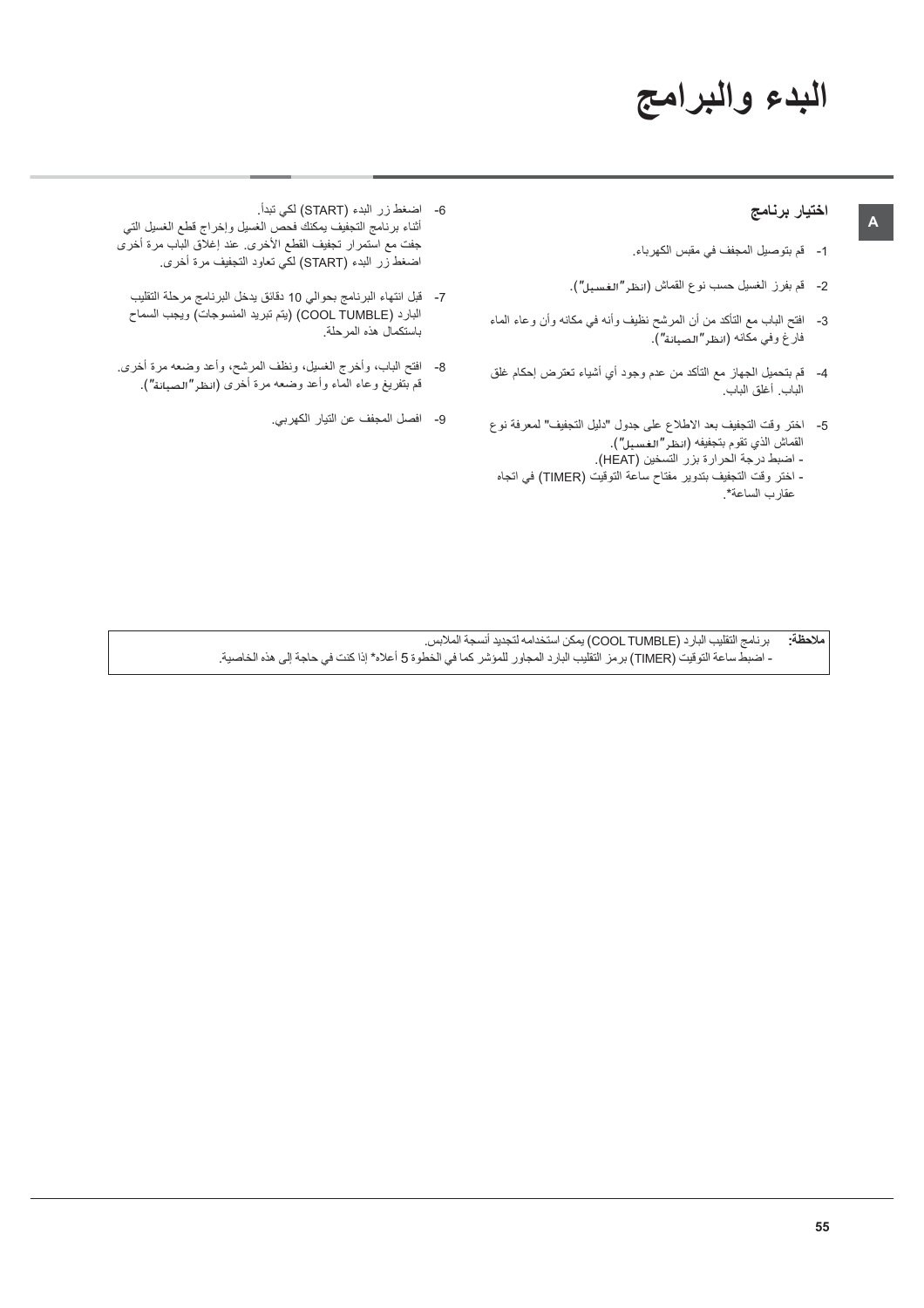## وصف المجفف

## **ARISTON**





زر التسخين (HEAT) يحدد درجة حرارة التجفيف (انظر"البدء والبرامج"). خارج: حرارة منخفضة داخل: حرارة مرتفعة  $T$ 

الماء، ويجب أن يكون المجفف يعمِّل لكي يحدث ذلك. ملاحظة: إذا امتلأ وعاء الماء يضاء المؤشر، وينطفئ التسخين، ولا يجف الغسيل.

مفتاح ساعة التوقيت (TIMER) يضبط وقت التجفيف. قم بتدويره في اتجاه عقارب الساعة، **وليس عكس اتجاه عقارب الساعة مطلقاً،** حتى يشير المؤشر إلى وقت التجفيف الذي تريد اختياره (انظر"البدء والبرامج").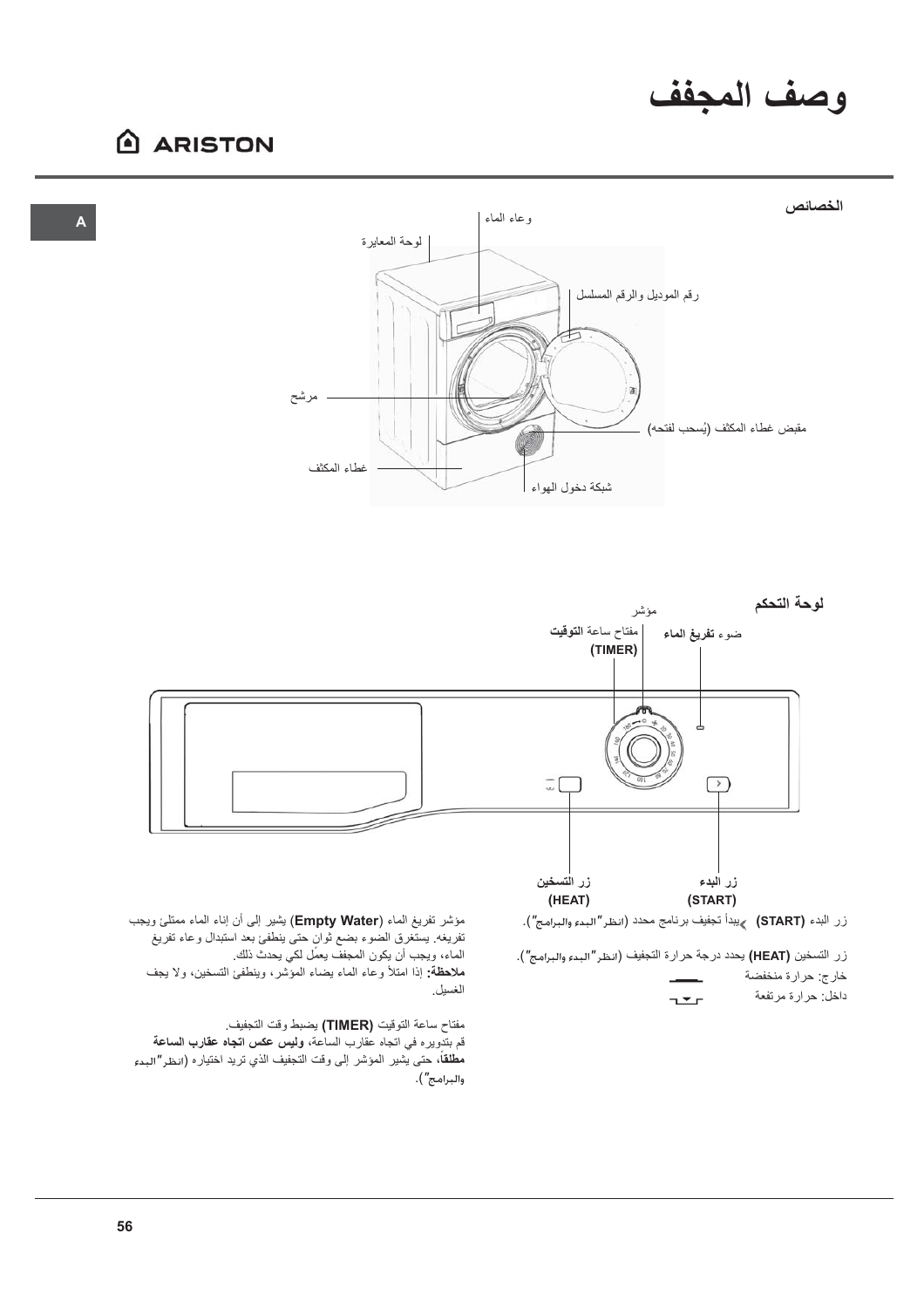### أين تضع مجففك

• ضع المجفف على مسافة من الأجهزة التي تعمل بالغاز أو المواقد أو السخانات أو أسطح الطهي لأن اللهب قد يسبب تلف الجهاز.

أقل مسافة 10 مم



عمل تأكد من ترك مسافة 10 مم بين أعلى الجهاز وبين أي أشياء أخرى على الجهاز أو فوقه ومسافة 15 مم بين الجانبين والتجهيزات الجانبية أو الجدران.

• إذا كنت تنوى تثبيت الجهاز تحت سطح

الهدف من ذلك هو ضمان تدوير الهواء بشكل مناسب.

## التهوية

في حالة استخدام المجفف يجب أن تكون التهوية كافية. تأكد من وضع المجفف في مكان غير رطب ومن تدوير الهواء بشكل مناسب في المكان. من الضروري ندوير الهواء حول المجفف لتكثيف الماء الناتج أثناء عملية الغسيل، حيث أن المجفف لن يعمل بكفاءة إذا تم وضعه في منطقة محصورة أو داخل خزانة.

! في حالة استخدام المجفف في غرفة صغيرة أو باردة قد يتم الإحساس بحدوث تكثيف في الغرفة.

! إننا لا ننصح بتثبيت المجفف في خزانة ولكن يجب عدم تثبيته مطلقاً خلال باب يمكن قفله، أو خلف باب دوار أو باب به مفصلة على الجانب العكسى لباب المجفف.

#### تصريف الماء

في حالة تثبيت المجفف بجوار بالوعة يمكن تصريف المياه في هذه البالوعة. بهذه الطريقة لن تكون هناك حاجة إلى تفريغ وعاء الماء وإذا تم وضع المجفف أو تثبيته بجوار غسالة ملابس فمن الممكن أن تشترك الغسالة والمجفف في نفس مكان الصرف ويجب أن يقل ارتفاع البالوعة عن 3 بوصات ( 1 م) من أسفل المجفف.





قم بتركيب قطعة خرطوم مناسبة بالمكان الجديد المبين (انظرالشكل).

! تأكد أن الخرطوم غير مهروس أو ملتو عندما يكون المجفف في مكانه النهائي.

#### التوصيلات الكهربية

تأكد مما يلي قبل إدخال القابس في مقبس الكهر باء:

- بجب توصيل المقبس أرضياً.
- يجب أن يكون المقبس قادراً على تحمل أقصىي طاقة للجهاز، وهي مبينة على بطاقة المعايرة (انظر "وصف المجفف").
- يجب أن تكون فولتية الطاقة في حدود القيم المحددة على بطاقة المعاير ة (انظر "وصف المجفف").
- يجب أن يكون المقبس متوافقاً مع قابس المجفف. وإذا لم يكن كذلك استبدل القابس أو المقبس.

! يجب عدم تثبيت المجفف في الخارج، حتى وإن كان ذلك في مكان مغطي. تثبيته في الخارج قد يكون أمراً خطيراً في حالة تعرضه للمطر أو العواصف. ! عند نثبيته، يجب أن يكون سلك الكهرباء الخاص بالمجفف والقابس يسهل الوصول إليهما.

إ لا تستخدم أسلاك إطالة.

! يجب أن لا يكون سلك الطاقة مثنياً أو مهروساً.

إ يجب فحص سلك الإمداد بالطاقة بشكل دوري واستبداله بسلك خاص بهذا المجفف ويجب أن لا يتم تثبيته إلا بواسطة فني مرخص له (انظر"الخدمة"). الموزعون المعتمدون يقدمون أسلاك طاقة جديدة أو أسلاك طاقة أطول ولكن بتكلفة إضافية

! ترفض الشركة المصَّنعة أي مسؤولية في حالة عدم اتباع هذه القواعد.

! إذا كان لديك شك بشأن أي مما تقدم استشر فنياً مؤهلاً.

#### قَبِلِ البِدءِ في استخدام المجفف

عند الانتهاء من تثبيت المجفف وقبل استخدامه قم بتنظيف الحوض من الداخل لإزالة أيَّ غبارٌ يكوَّن قد تراكم عليه أثناء النقل.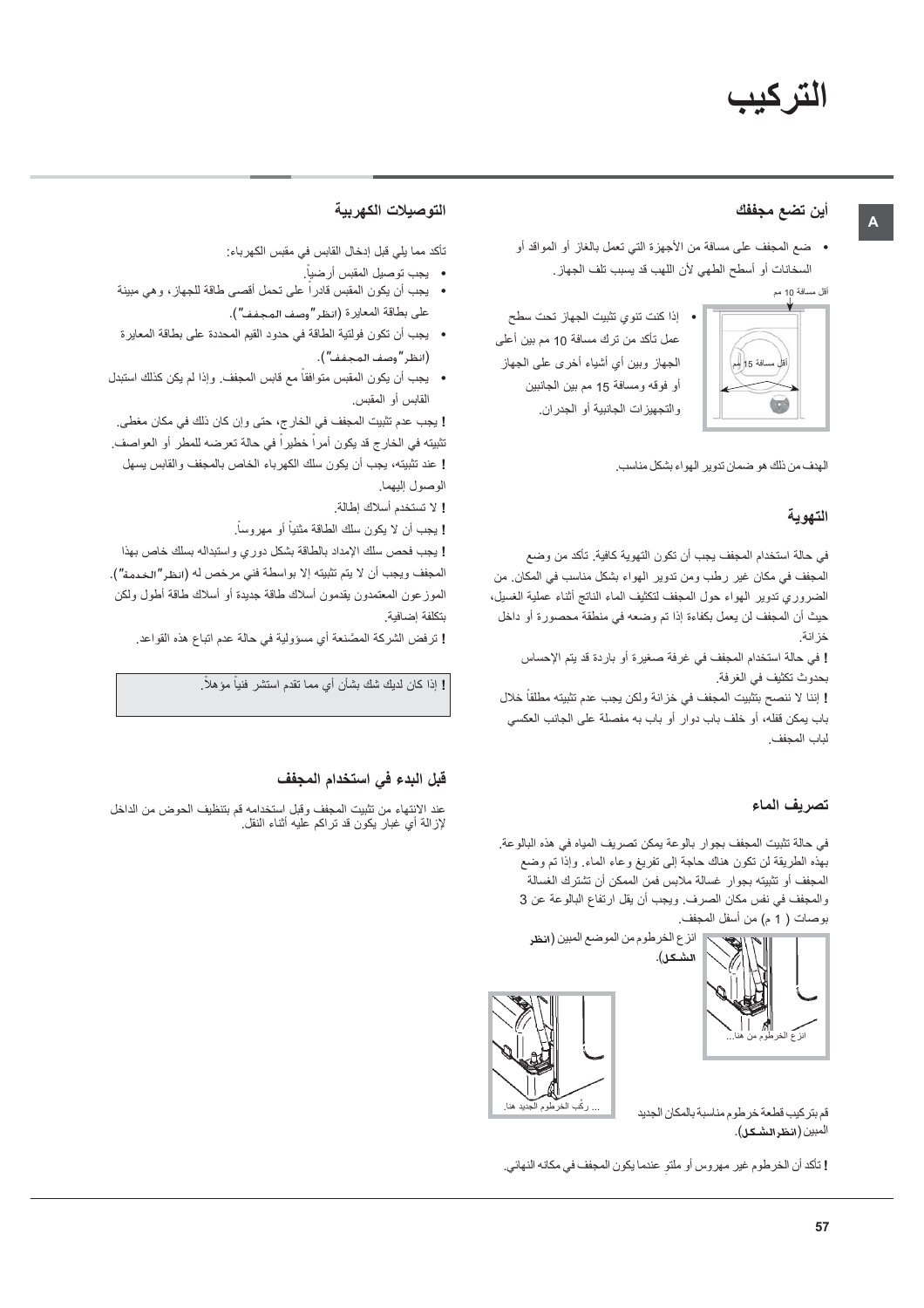# معلومات هامة

## **ARISTON**

## و حدة المكثفي...



- تأكد مما يلي:
- أسهم الموضع الصحيح تشير لأعلى.
- المشابك الـ 3 قد أعيد تثبيتها في موضع "القفل".
	- ! عدم تنظيف المكثف قد يسبب توقف المجفف قبل الوقت المحدد.

تدوير المشابك الـ 3

 $\Box$ 

58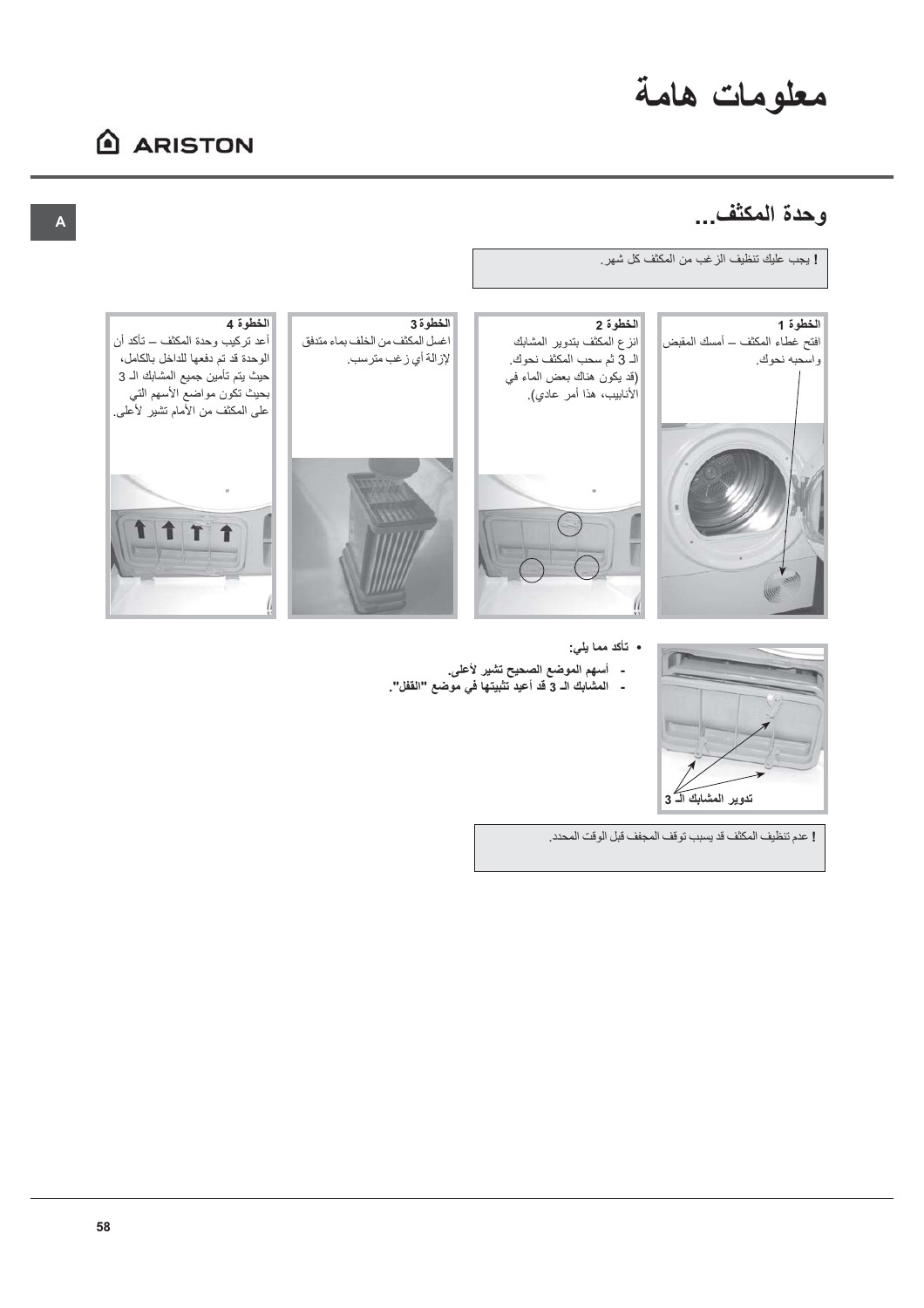# معلومات هامة

لكي يعمل مجفف الملابس بكفاءة يجب اتباع جدول الصبيانة الدورية المبين أدناه

## مرشح الزغب...

! يجب تنظيف مرشح الزغب بعد كل دورة تجفيف.



## وعاء الماء...



! عدم تفريغ وعاء الماء سوف ينتج عنه ما يلي: توقف الجهاز عن التسخين (وبالتالي فإن الحمولة تظل مبللة في نهاية دورة الغسيل). سوف يخبرك ضوء "تفريغ الماء" (Empty Water) بأن وعاء الماء ممتلئ.

### تجهيز نظام تجميع المياه

عندما يكون مجففك جديداً لا يقوم وعاء الماء بتجميع الماء حتى يتم تجهيز النظام... ويستغرق ذلك دورة تجفيف أو دورتين عند تجهيز النظام يقوم النظام بتجميع الماء خلال كل دورة تجفيف.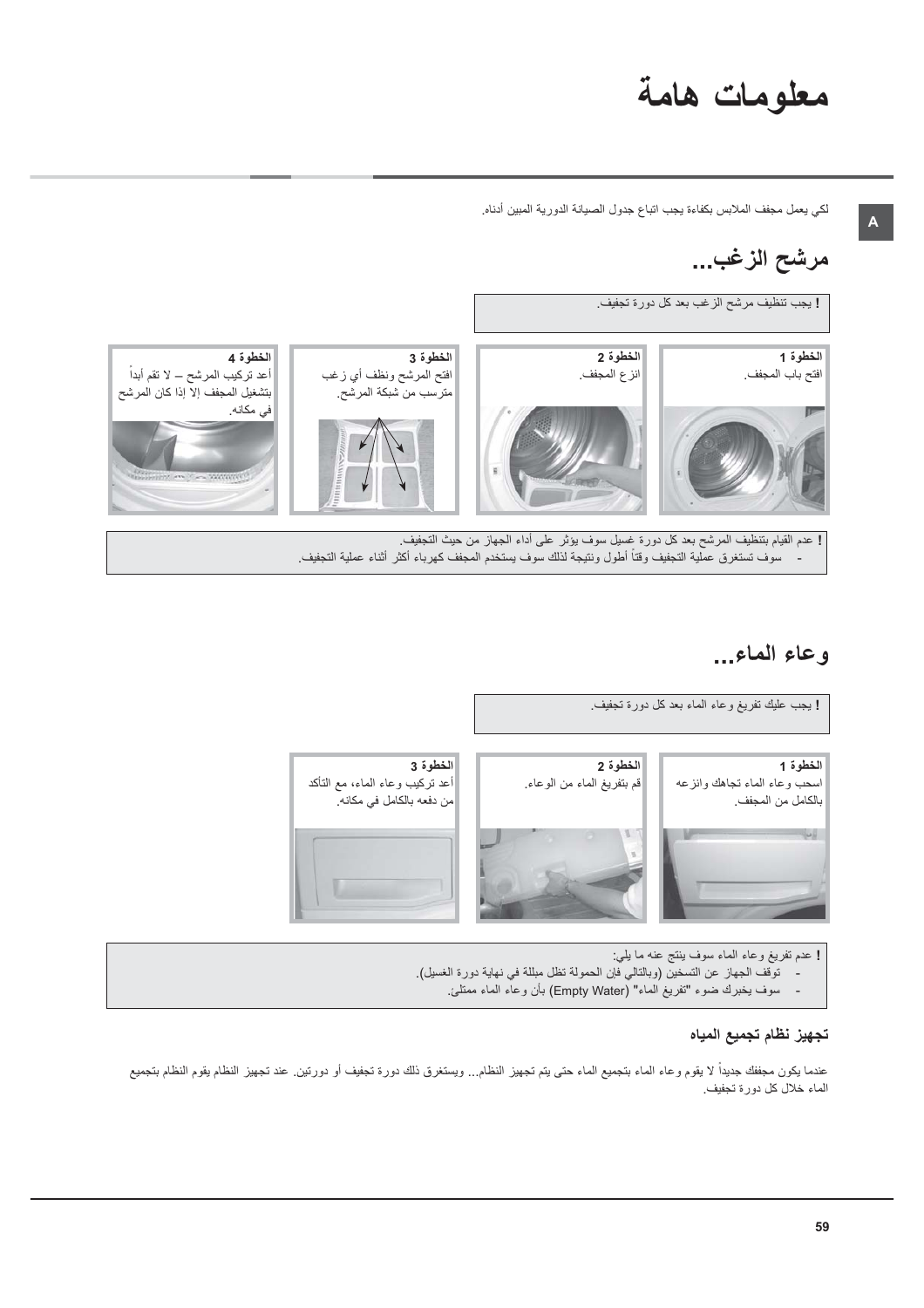

## مجفف ملابس

 $\overline{A}$ 

| المحتويات<br>معلومات هامة، 58-59                                                                                                                                  | E<br>Español, 25       | F<br>Français, 13        | <b>GB</b><br>English, 1 |
|-------------------------------------------------------------------------------------------------------------------------------------------------------------------|------------------------|--------------------------|-------------------------|
| التركيب، 57<br>أين تضىع مجففك<br>التهوية<br>تصريف الماء<br>التوصيلات الكهربية<br>قبل البدء في استخدام المجفف                                                      | <b>FA</b><br>فارسي، 72 | $\mathbf{A}$<br>عربي، 60 | P<br>Português, 37      |
| وصف المجفف، 56<br>الخصائص<br>لوحة التحكم                                                                                                                          |                        |                          |                         |
| البدء والبرامج، 55<br>اختيار برنامج                                                                                                                               |                        |                          |                         |
| الغسيل، 53-54<br>فرز الغسيل<br>بطاقات العناية بالغسيل<br>أنواع الملابس الخاصة<br>أوقات التجفيف                                                                    |                        |                          | <b>TCM80C</b>           |
| تحذيرات واقتراحات، 52<br>السلامة العامة<br>توفير الطاقة والحفاظ على البيئة                                                                                        |                        |                          |                         |
| الصيانة والرعاية، 51<br>إطفاء الكهرباء<br>تنظيف المرشح بعد كل دورة<br>نفريغ وعاء المماء بعد كل دورة<br>فحص الحوض بعد كل دورة<br>تنظيف وحدة المكثف<br>تنظيف المجفف |                        |                          |                         |

### حل المشكلات، 50

#### الخدمة، 49 التصرفَ في المنتج

! احتفظ بكتيب المعلومات هذا في مكان يسهل الوصول إليه للرجوع إليه إذا لزم الأمر . خذ الكتيب معك عندما تنتقل إلى مكان آخر ، وإذا قمت ببيع هذا الجهاز أو إعطائه لشخص أخر ، تأكد من تقديم هذا الكتيب مع المجفف حتى يكون المالك الجديد على علم بالتحذيرات والاقتراحات الخاصة بكيفية عمل الجهاز . ! اقرأ هذه التعليمات بعناية؛ الصفحات التالية تحتوي على معلومات هامة عن التركيب، كما تحتوي على اقتر احات عن طريقة عمل الجهاز .

[[\_]] هذا الرمز يذكرك بقراءة هذا الكتيب<sub>.</sub>

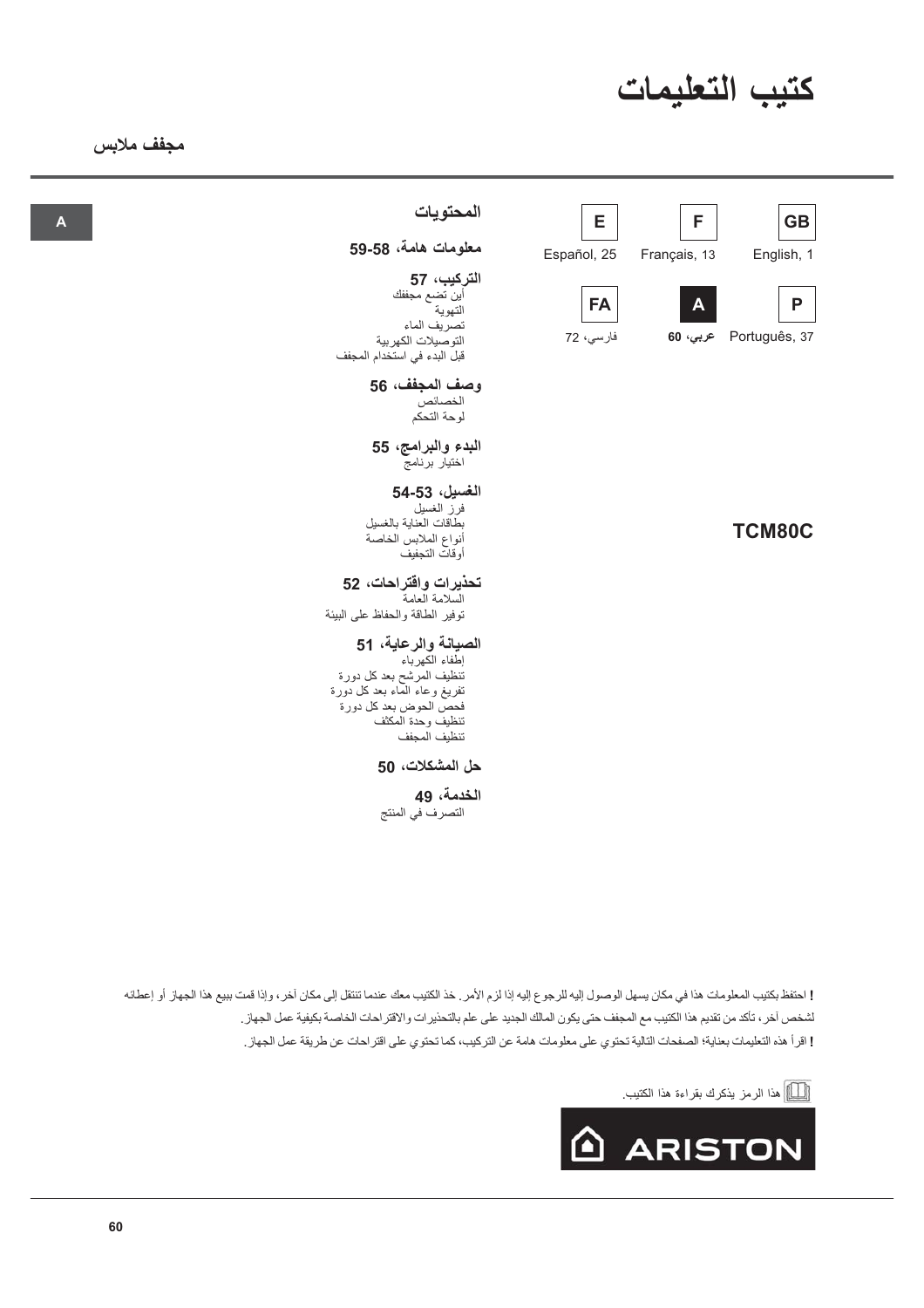#### پیش از تماس با مرکز خدمات:

- ببینید آیا می توانید خودتان مشکل را با استفاده از بخش عیب یابی حل كنيد (بخش عيب يابي را ببينيد).
- اگر این کار ممکن نبود خشک کن را خاموش کرده و با نزدیک ترین مركز خدمات تماس بگيريد.

#### اطلاعاتی که باید به مرکز خدمات بدهید:

- نام، أدرس و كدپستى.
	- شماره تلفن

FA

- ۔<br>نوع اشکال
- تاريخ خريد
- .<br>مدل دستگاه (Mod).
- شماره سریالُ دستگاه (S/N).
- این اطلاعات را می توانید روی برچسب اطلاعات موجود در داخل در .ب<br>دستگاه بیابید

#### قطعات يدكى

- این خشک کن دستگاهی پیچیده به شمار می آید. اگر خود شما و یا افراد غیر مجاز مبادرت به تعمیر آن کنید احتمال ایجاد خطر برای یک یا چند نفر وجود داشته، امکان دارد دستگاه آسیب دیده و ضمانت قطعات بدکی باطل گردد.
- اگر هنگام استفاده از این دستگاه با مشکلی روبر و شدید با یک تکنسین مجاز ۔<br>تماس بگیر ید

# اطلاعات بازيافت و دور انداختن



بعنوان بخشي از تعهد مستمر خود به ارتقاي شرايط زيست محيطي، حقَّ استفاده از قطعات مرغوب بازيافت شده را براي خود محفوظ می داریم تا هزینه ها را برای مشتریان کاهش داده و ضایعات مواد را به حداقل برسانیم.

- دور انداختن مواد بسته بندی: از قوانین و مقررات محلی پیروی کنید تا بتوان مواد بسته بندی را بازیافت کرد.
- برای اینکه خطر أسیب دیدگی و جراحت کودکان به حداقل ممکن کاهش داده شود، در و دوشاخه را جدا کرده - و سپس سیم برق را از خود دستگاه ببرید. این قطعات را جداگانه دور بریزید تا از بروز احتمال اینکه کسی دستگاه را به پریز برق بزند جلوگیری کرده باشید.

این دستگاه با استانداردهای اتحادیه اروپا به شرح زیر سازگاری دارد:  $\bigg(\bigg($ - 2006/95/EC (تجهيزات ولتاژ پايين)

- 89/336/EEC و 92/31/EEC و 93/68/EEC(سازگاري الكترومغناطيسي)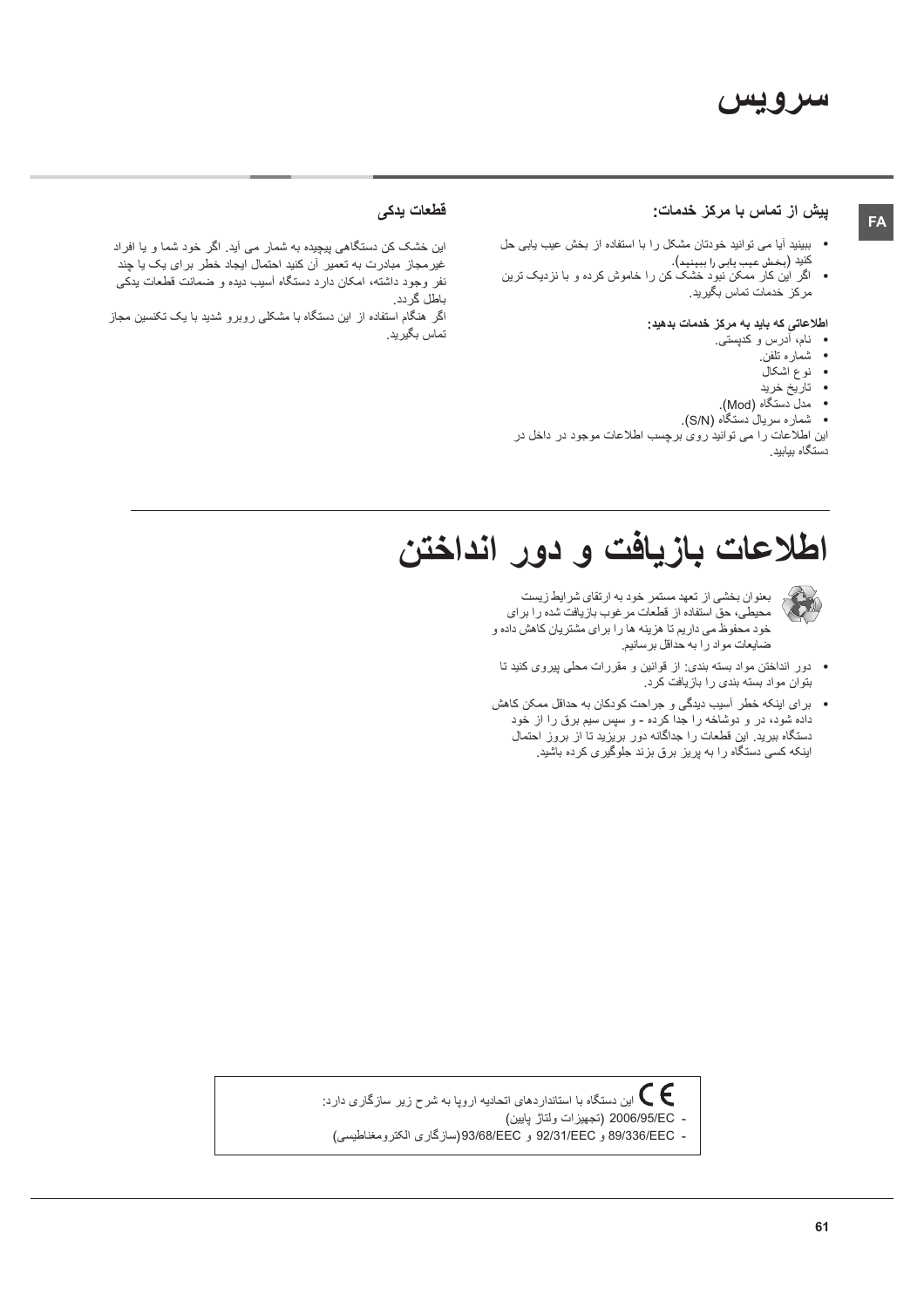# عيب يابى

## **ARISTON**

امکان دارد خشک کن شما در مقطعی کار نکند. پیش از اینکه با مرکز خدمات تماس بگیرید (بخش سرویس را ببینید)، توصیه های عیب یابی زیر را دنبال كنيد:

| دلایل احتمالی / راه حل:                                                                                                   | مشكل:                       |
|---------------------------------------------------------------------------------------------------------------------------|-----------------------------|
| • دوشاخه دستگاه وارد پریز نشده است، یا کنتاکت (تماس) ندارد.                                                               | خشک کن شروع به کار نمی کند. |
| •   برق قطع شده است.                                                                                                      |                             |
| • فیوز سوخته است <sub>.</sub> سعی کنید دوشاخه دستگاه دیگری را به آن پریز بزنید.                                           |                             |
| •    آیا از  سیم ر ابط استفاده می کنید؟ سعی کنید دوشاخه خشک کن ر ا مستقیماً به پریز  بزنید.                               |                             |
| • در درست بسته نشده است؟                                                                                                  |                             |
| •    دكمه گردان تايمر  (TIMER) درست تنظيم نشده است (بخش شروع بكار و برنامه ها را ببينيد).                                 |                             |
| • دكمه شروع (START) فشار داده نشده است (بخش شروع بكار و برنامه ها را ببينيد).                                             |                             |
|                                                                                                                           | خشک کردن خیلی طول می کشد.   |
| • فيلتر تميز نشده است (بخش نگهداري را ببينيد).                                                                            |                             |
| • مخزن أب بايد خالي شود؟ أيا چراغ تخليه أب روشن است؟ (بحش نكهداري را ببينيد).                                             |                             |
| • آيا كندانسور نياز به تميز كردن دارد؟ (بخش نگهداري را ببينيد).                                                           |                             |
| •    تنظیم دما بر ای نوع پارچه ای که می خواهید خشک کنید مناسب نیست (بخش شروع بکار و برنامه ها. و<br>بخش البسه را ببينيد). |                             |
| •   زمان خشک کردن صحیح برای بار انتخاب نشده است (بخش البسه را ببینید).                                                    |                             |

- مانعي جلوي دريچه ورودي هوا را گرفته است (بخش نصب وبخش نگهداري را ببينيد).
	- اقلام خيلي خيس هستند (بخش البسه را ببينيد).
	- حجم البسه قرار داده شده در خشک کن بیش از حد است (بخش البسه را ببینید).

 $FA$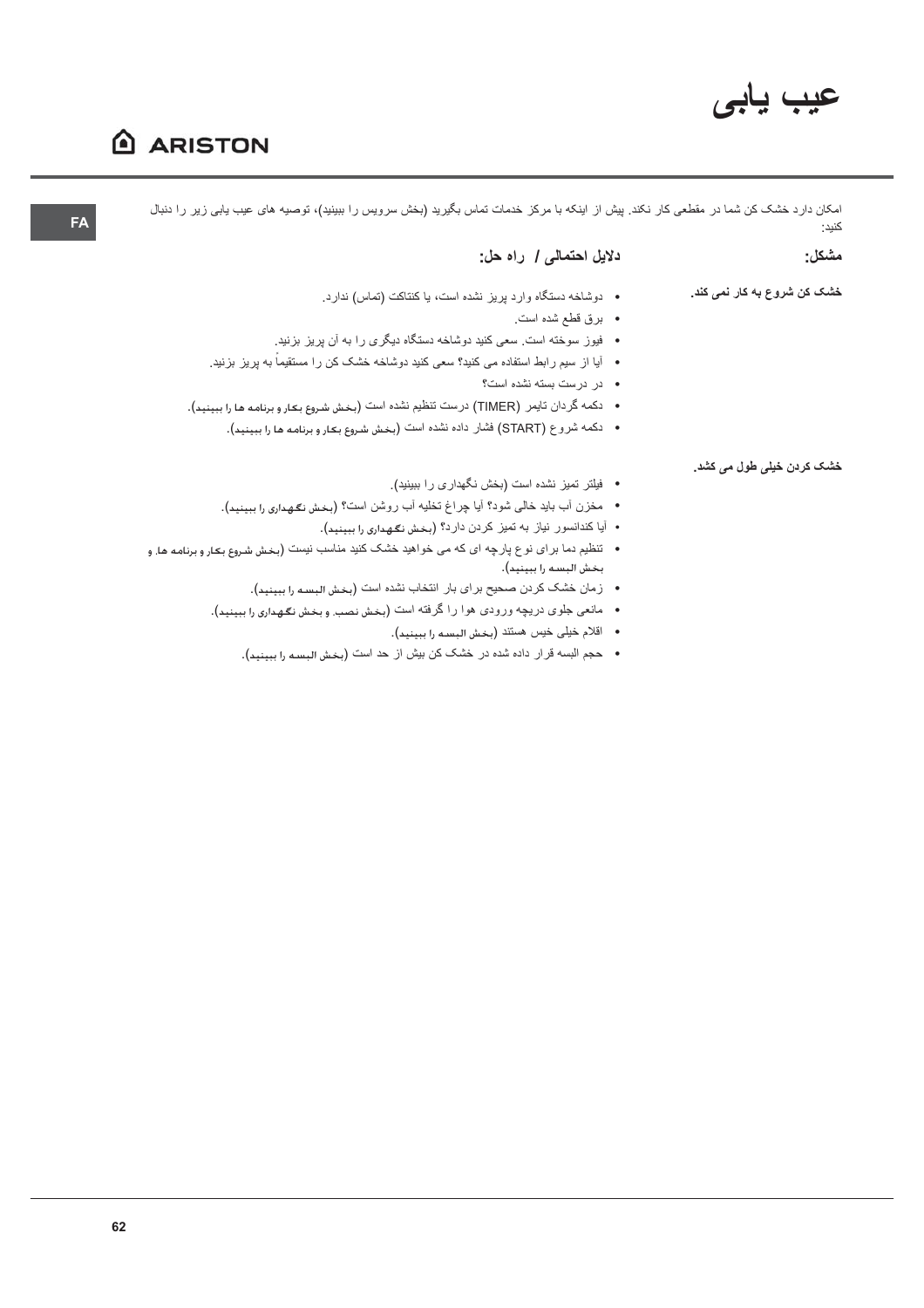# نگهداری و مراقبت

#### خاموش كردن دستگاه

FA

! در صورت عدم استفاده از خشک کن، یا موقع تمیز کردن آن و موقع انجام کار های نگهداری، سیم برق آنر ا بکشید.

### تميز كردن فيلتر بعد از هر برنامه

فیلتر ۔قسمتی بسیار ۔مهم در ۔خشک کن شما است:

كار فيلتر جمع كردن كرك و يرزها از البسه در حين خشك كردن مى باشد. بعد از اتمام کار خشک کردن، برای تمیز کردن فیلتر آنرا زیر آب شیر گرفته یا با یک جاروبرقی تمیز کنید. اگر فیلتر بگیرد، جریان هوای داخل خشک کن با مشکل مواجه خواهد شد: خشک کردن مدت بیشتری طول خواهد کشید و انرژی بیشتری مصرف خواهد شد. همچنین ممکن است خشک کن آسیب ببیند.

> فیلتر در جلوی درزگیر خشک کن قرار دارد (شــَـــل را ببینید). بيرون أوردن فيلتر:

1- دسته پلاستيكي فيلتر را گرفته و بالا بكشيد (شكل را ببينيد).

2- فیلتر را باز کرده و کرک و پرزهای داخل آنرا تمیز کنید. 3- أنرا بطور صحيح در جاي خود قرار دهيد. مطمئن شوید که فیلتر درست هم تراز درزگیر خشک کن قرار گر فته باشد.

4- هرگونه کرک و پرز جمع شده داخل در و اطراف درزگیر در را پاک کنید. ! از خشک کن استفاده نکنید مگر اینکه فیلتر را در جای خود قرار داده باشید.

#### خالی کردن مخزن آب بعد از هر برنامه

مخزن آب را از خشک کن بیرون کشیده و آنرا در سینک یا مجرای تخلیه مناسب دیگری خالی کنید. مخزن را محکم در جای خود قرار دهید. ! همیشه پیش از شروع یک برنامه جدید خشک کردن، مخزن آب را بررسی کرده و آنرا خالی کنید.

#### بررسی مخزن دستگاه بعد از هر برنامه

مخزن دستگاه را با دست بچرخانید تا اقلام کوچکتر (مانند دستمالها) باقیمانده را بیرون بیاورید.

### تميز كردن مخزن دستگاه

! برای تمیز کردن مخزن دستگاه از مواد خورنده، مواد شوینده حاوی براده فلز ات یا فو لاد ضدز نگ استفاده نکنید.

امکان دارد یک لایه رنگی روی مخزن استیل دستگاه تشکیل شود، این می تواند به دلیل تر کیبات آب و یا مواد شوینده مانند نر م کننده استفاده شده در شستشو ایجاد شده باشد. این لایه رنگی هیچ تاثیری در عملکرد خشک کن ندارد.

#### تميز كردن كندانسور

کندانسور را بطور مرتب (ماهی یکبار) بیرون آورده و آنرا برای تمیز کردن کرک و پرزهای جمع شده در میان صفحات زیر شیر آب سرد بگیرید. برای این کار آب سرد را از پشت کندانسور وارد کنید. کندانسور را بیرون بیاورید:

- 1- دوشاخه خشک کن را از برق بکشید و در را باز کنید.
- 2- در كندانسور را باز كنيد (شكل را ببينيد). سه قفل را 90 درجه در جهت خلاف حرکت عقربه های ساعت بچرخانید تا باز شوند و سپس دستگیره را کشیده و أنرا از خشک کن بیرون بیاورید.
- 3- سطح درزگیرها را تمیز کرده و بعد در جای خود قرار دهید، اطمینان حاصل كنيد كه قفل ها بسته شده باشند.

#### تميز كردن خشک کن

- فطعات فلزی و پلاستیکی بیرونی و قطعات لاستیکی را می توانید با یک دستمال تر تميز كنيد.
- بطور مرتب (هر 6 ماه يكبار) دريچه هواى ورودى جلو را با جاروبرقی تمیز کنید، تا هرگونه کرک و پرز یا گرد و غبار جمع شده زدوده شوند. علاوه بر این، برای تمیز کردن هرگونه کرک و پرز جمع شده در جلوی کندانسور و منطقه فیلتر، هر چند وقت یکبار با جاروبرقی تميز كنيد.
	- ! از حلال ها یا مواد ساینده استفاده نکنید.

! در خشک کن شما از پاتاقان های مخصوصی استفاده شده که نیاز به روغنكاري ندارند.

! در فواصل زمانی منظم از یک تکنسین مجاز بخواهید خشک کن را بازدید کند تا از عملکرد صحیح بخشهای مکانیکی و الکتریکی آن اطمینان حاصل نماييد (بخش سرويس را ببينيد).



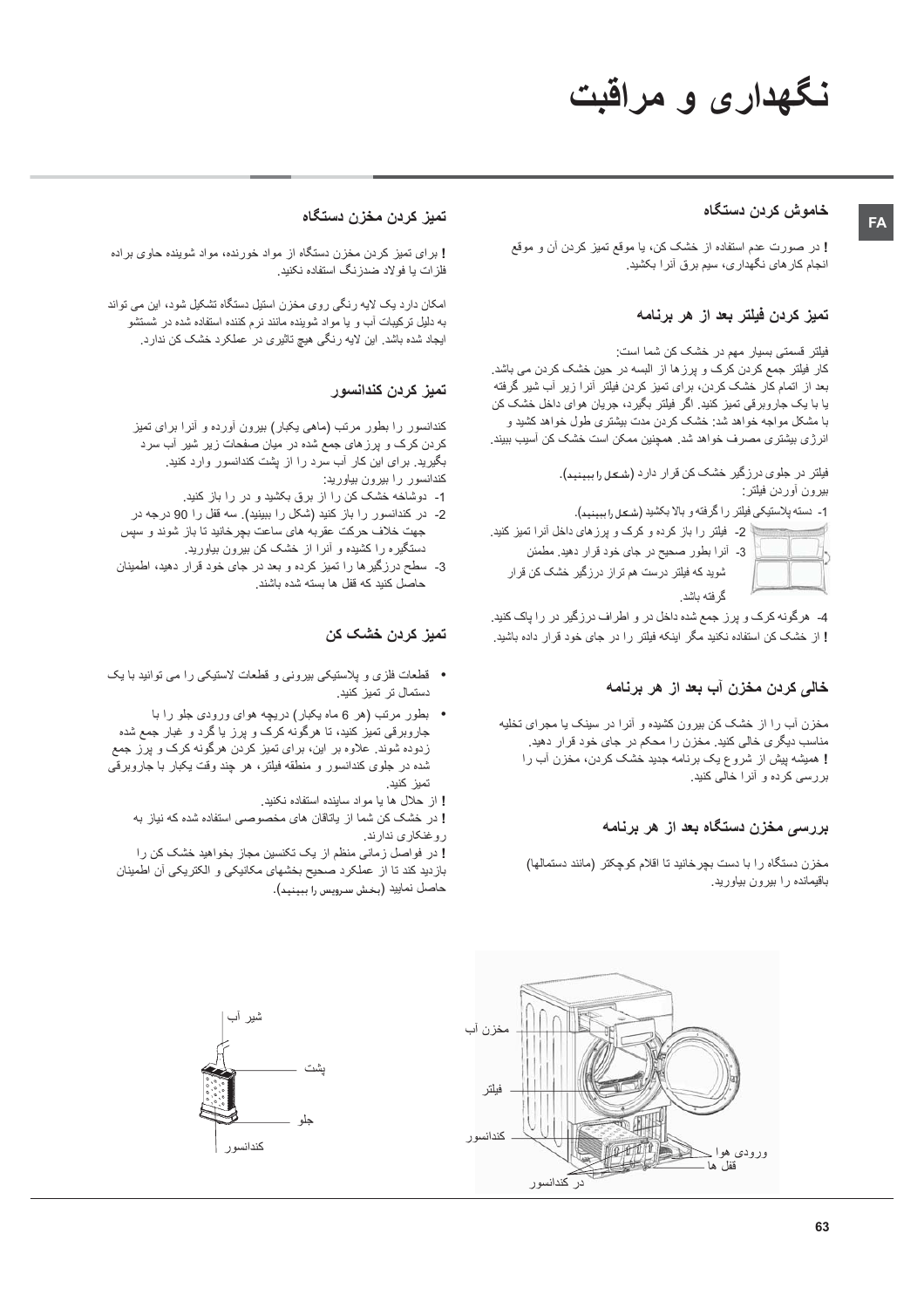# هشدارها و پیشنهادها

## ARISTON

! این دستگاه بر اساس استانداردهای بین المللی ایمنی طراحی و ساخته شده است

این هشدار ها به منظور حفظ ایمنی ارائه شده و می بایست با دقت آنها را ر عایت کر د.

## ایمنی کلی

- این خشک کن نباید توسط افرادی (من جمله کودکان) که دچار ناتوانی های جسمانی، حسی یا ذهنی هستند و یا دانش و تجربه کمی دارند بکار گرفته شود مگر اینکه تحت نظارت اینکار را انجام دهند و یا فردی که مسئول ایمنی آنهاست دستورات کافی را درباره کار با دستگاه به آنها داده ماشد
	- این خشک کن برای استفاده خانگی طراحی شده است، نه مصارف  $\bullet$ حرفه اي.
		- با پای لخت یا با دست یا پای خیس دستگاه را لمس نکنید.
		- برای قطع کردن سیم برق دستگاه، دوشاخه را بکشید نه سیم
- هنگامی که از خشک کن استفاده می شود کودکان نباید در نزدیکی آن باشند. بعد از اینکه از خشک کن استفاده کردید، آنرا خاموش کرده و سیم برق أنرا بکشید. در دستگاه را بسته نگهدارید تا بچه ها نتوانند بجای اسباب بازی از آن استفاده کنند.
	- بجه ها باید تحت مر اقبت باشند تا با خشک کن باز ی نکنند.
- دستگاه باید بطور اصولی نصب شده و تهویه کافی داشته باشد. هرگز نباید ورودی هوای جلوی خشک کن را مسدود کرد (بخش نصب را ىىىنىد).
- هرگز خشک کن را روی فرش یا موکتی ضخیم نصب نکنید چون این کار از وارد شدن هوا به خشک کن جلوگیری می کند.
- پیش از قرار دادن البسه در داخل خشک کن از خالی بودن آن مطمئن شويد.
- پشت خشک کن ممکن است خیلی داغ شود  $\bigwedge_{i=1}^N$  . هرگز موقعی که در حال کار است به آن دست نزنید.
- اگر فیلتر، مخزن أب و کندانسور در جای صحیح خود قرار ندارند از خشک کن استفاده نکنید (بخش نگهداری را ببینید).
- لبیش از حد خشک کن را پر نکنید (برای آگاهی از مقادیر حداکثر بخش البسـه را ببينيد).
	- اقلامی که آب از آنها می چکد در خشک کن قرار ندهید.
	- كليه دستورالعمل هاى نوشته شده روى برچسب لباس ها را با دقت بررسي كنيد (بخش البسه را ببينيد).
		- اقلام خیلی بزرگ و حجیم را در خشک کن قرار ندهید.
			- الیاف آکریلیک را در دماهای بالا خشک نکنید.
		- هر برنامه را با مرحله خنک کردن مربوط به آن تکمیل کنید.
- اگر اقلام داخل خشک کن هنوز گرم هستند خشک کن را خاموش نکنید.
	- بعد از هر بار استفاده فیلتر را تمیز کنید (بخش نگهداری را ببینید).
		- بعد از هر بار استفاده مخزن آب را خالی کنید (بخش نگهداری را ىسنىد).
	- نکندانسور را در فواصل زمانی منظم تمیز کنید (بخش نکهداری را  $\bullet$ ببينيد).
		- اجازه ندهید کرک و پرز در خشک کن جمع شود.
	- هرگز روی خشک کن نروید. این کار باعث خسارت و آسیب دیدگی خواهد شد.
- همیشه استانداردها و الزامات الکتریکی را رعایت کنید (مغش نصب را ىسنىد).
- همیشه فقط لوازم جانبی و قطعات یدکی اصل خریداری کنید (بخش سىرويس را بېينيد).

برای به حداقل رساندن خطر آتش سوزی در خشک کن، باید موارد زیر را ر عايت كنيد:

- فقط اقلامی را در خشک کن قرار دهید که با آب و ماده شوینده شسته شده، أبكشي شده و برنامه چرخش براي أنها اجرا شده است. قرار دادن اقلامي كه با آب شسته نشده اند خطر آتش سوزی را به دنبال خواهد داشت.
- اقلامی که مواد شیمیایی به آنها زده شده است را در خشک کن نگذارید.
- اقلامی که روی أنها روغن های نباتی یا روغن های مخصوص پخت و پز ر یخته است یا به آنها آغشته شده اند را در خشک کن قر ار ندهید، این کار خطر أتش سوزي را به دنبال دارد. اقلام أغشته به روغن ممكن است خودبخود محترق شوند، بخصوص اگر در معرض منابع گرما مانند خشک کن قرار گیرند. اقلام گرم شده و با روغن واکنش اکسیداسیون خواهند داشت، اکسیداسیون فرایندی گرمازا می باشد. اگر حرارت نتواند دفع شود، اقلام گرم شده و أنش خواهند گرفت. روی هم یا کنار هم گذاشتن اقلام أغشته به روغن جلوی دفع حرارت را می گیرد و خطر أتش سوزی ایجاد می کند. اگر راهی بغیر از قرار دادن اقلام أغشته به روغن های نباتی یا روغن های مخصوص پخت و پز و یا اقلامی که آلوده به محصولات و فرأورده های نگهداری مو هستند در خشک کن ندارید، باید ابتدا آنها را با شوینده اضافی بشوبید – این کار خطر را کاهش می دهد، اما آنرا را به طور کامل از بین نمی برد. برای کاستن از دمای این قبیل اقلام باید از مرحله خنک کردن استفاده کرد. هنگامی که گرم هستند نباید آنها را از خشک کن خارج ساخت یا روی هم یا کنار هم قرار داد.
- لاقلَّامی که قبلاً با بنزین/نفت، حلال های خشکشویی و سایر مواد قابل اشتعال یا قابل انفجار تمیز یا شسته شده، در آنها خیسانده شده یا به آنها أغشته شده اند را نباید در خشک کن قرار دهید. مواد دارای قابلیت اشتعال بالا که بطور معمول در محیط های خانگی از آنها استفاده می شود عبارتند از روغن پخت و پز، استون، الكل تقليبي، نفت چراغ، لكه برها، تربانتين، واکس ها و واکس پاک کن ها. این قبیل اقلام را پیش از خشک کردن در خشک کن باید حتماً با آب داغ و مقدار بیشتری ماده شوینده تمیز کنید.
- اقلام محتوى لاستيک فومي (با عنوان فوم لاتکس نيز شناخته مي شود) يا سایر مواد با بافت لاستیکی مشابه را در خشک کن قرار ندهید. مواد دارای لاستیک فومی در صورت گرم شدن خودبخود أتش می گیرند.
- نرم کننده و سایر محصولات مشابه را نباید برای از بین بردن اثرات الکتریسیته ساکن در خشک کن بکار برد مگر آنکه این کار توسط تولیدکننده ماده نرم کننده بطور خاص توصیه شده باشد.
- لباس های زیر که دارای قسمت های تقویت کننده فلزی هستند، مانند سوتین های دار ای سیم های تقویت کننده فلزی را در خشک کن قرار ندهید. اگر قسمت های تقویت کننده فلزی در طول خشک کردن شل شوند امکان دارد به خشک کن آسیب بر سانند.
- هیچ نوع اقلام ساخته شده از لاستیک خشک و پلاستیک مانند کلاه های  $\bullet$ دوش یا زیرانداز های ضدأب مخصوص کودکان، مواد پلی اتیلنی یا کاغذ را در خشک کن قرار ندهید.
- اقلام دارای لایه پشتی ساخته شده از لاستیک، لباس های دارای پدهای لاستیک فومی، کفش های لاستیکی و کفش های تنیس دارای رویه لاستیکی را در خشک کن قرار ندهید.
	- همه اشيا داخل جيب ها را خالي كنيد، على الخصوص فندك ها (خطر انفجار ).

! هشدار : هر گز بیش از به بایان رسیدن بر نامه خشک کر دن دستگاه را متوقف نکنید مگر اینکه همه اقلام خیلی سریع بیرون أورده شده و أویزان شوند تا حرارت شان از بین برود.

#### صرفه جویی در انرژی و محافظت از محیط زیست

- با چلاندن لباس ها سعی کنید تا جایی که امکان دارد آب اضافی آنها را بیش از قرار دادن در خشک کن بگیرید (اگر ابتدا از ماشین لباسشویی استفاده می کنید، یک برنامه چرخش ساعت بالا را انتخاب کنید). با این کار در
- مصرف انرژي و وقت روند خشک کردن صرفه جويي مي شود. • همیشه از ظر فیت کامل خشک کن استفاده کنید — در مصر ف انر ژ ی صر فه جویی خواهید کرد: خشک کردن اقلام تکی و بار های کوچک مدت زمان بیشتری لازم دارد.
- برای کنترل هزینه مصرف انرژی، بعد از هر بار استفاده فیلتر را تمیز کنید (بخش نگهداری را ببینید).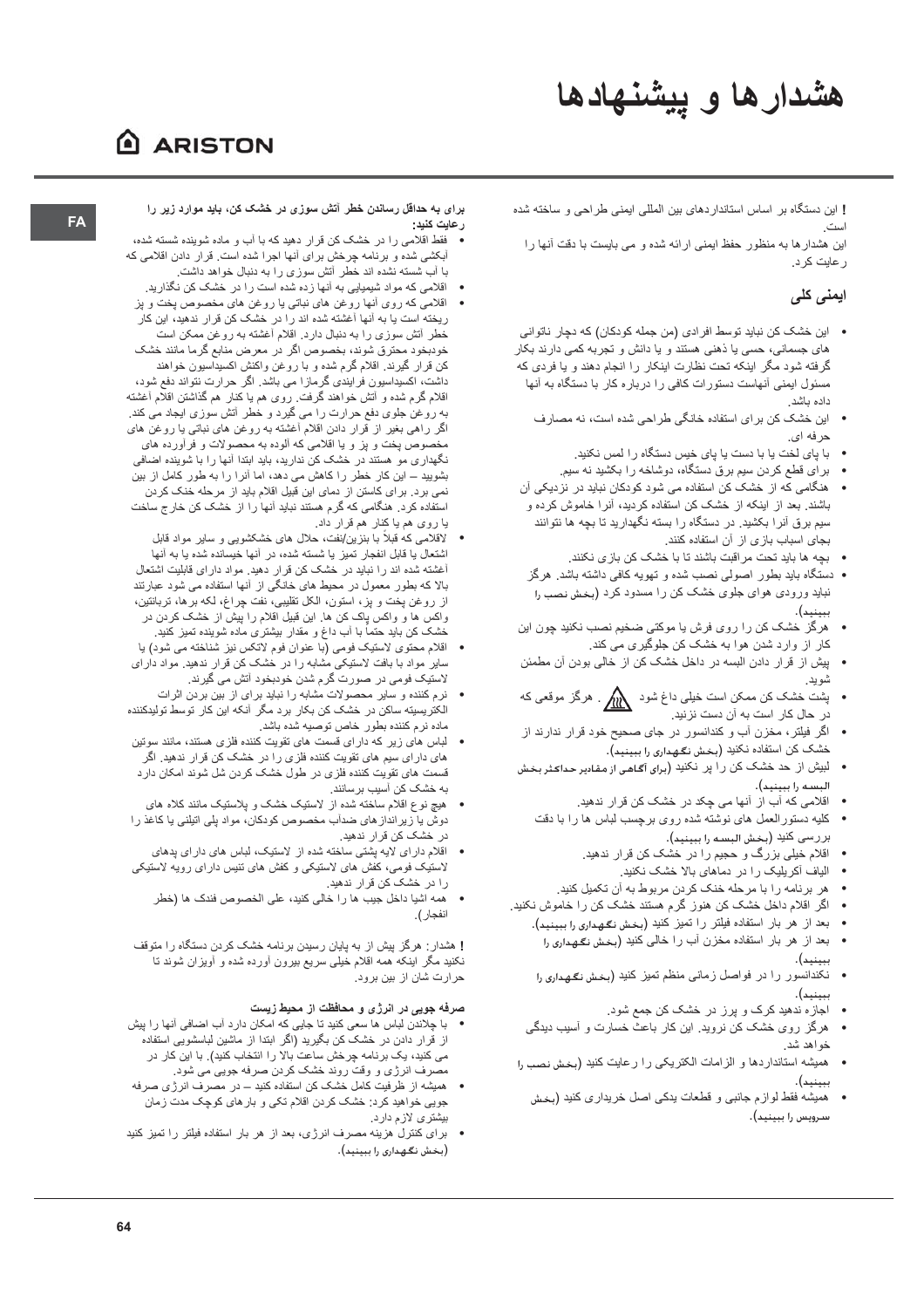### البسه ويژه

ملحفه و روتختی: اقلام أکریلیک (أسیلین، کورتل، اوریون، درالون) **باید** با دقت فراوان در دمای پایین **خشک شوند**. از خشک کردن برای زمان های طولاني خودداري كنيد.

**پارچه های چین و چروک دار:** دستوراتی که سازنده درباره خشک کردن داده .<br>است را مطالعه کنند.

پارچه های آهاردار: نباید اینها را همراه با بارچه های بدون آهار خشک .<br>کرد. اطمینان حاصل کنید محلول آهار تا جایی که امکان دارد پیش از قرار دادن البسه در خشک کن از آنها خارج شده باشد. بیش از حد خشک نکنید: .<br>آهار حالت پودری به خود گرفته و لباس های شما را شل خواهد کرد، که نتیجه معکوس أهار زدن است.

## زمان های خشک کردن

جدول (بخش زیر را ببینید) زمان های تقریبی خشک کردن را به دقیقه نشان می دهد. وزن قید شده وزن خشک اقلام است.

زمان ها تقریبی بوده و بسته به موارد زیر تغییر خواهند کرد:

• مقدار أب موجود در البسه بعد از برنامه چرخش: حوله ها و اقلام ظریف خیلی آب می گیرند.

- نوع پارچه: اقلامی از یک جنس پارچه ولی با بافت و ضخامت متفاوت ممکن است زمان های خشک شدن متفاوتی داشته باشند.
	- حجم لباس ها: خشک شدن اقلام تکی و بار های کوچک مدت زمان بیشتری لازم دارد.
- میزان خشکی: اگر می خواهید بعضی از لباس ها را اتو کنید، می توان أنها را موقعی که کمی تر هستند بیرون أورد. اگر می خواهید بقیه لباس ها را کاملاً خشک بیرون بیاورید می توانند برای مدت بیشتری در دستگاه بمانند.
	- تنظيم دما.
- دمای اتاق: اگر اتاقی که خشک کن در آن قرار دارد سرد باشد، زمان لازم برای خشک کردن لباس ها بیشتر خواهد شد.
- اقلام حجیم: بعضبی از اقلام حجیم را می توان با دقت و مراقبت خشک کرد. بیشنهاد می کنیم این قبیل اقلام را چند بار از دستگاه خارج کرده، آنها را بتکانید و دوباره در خشک کن قرار دهید تا کار به پایان برسد.

! لباس های خود را بیش از حد خشک نکنید. همه پارچه ها مقداري رطوبت طبيعي دارند كه باعث نرم شدن أنها مي شود.

| كتان                     |            |            |            |                                                                         | زمان های خشک کردن بعد از برنامه های شستشوی 800 – 1000 دور در دقیقه در ماشین لباسشویی. |            |             |             |
|--------------------------|------------|------------|------------|-------------------------------------------------------------------------|---------------------------------------------------------------------------------------|------------|-------------|-------------|
| ≌                        | 1 کیلوگر م | 2 کیلوگر م | 3 کیلوگر م | 4 کیلو گر م                                                             | 5 کیلوگر م                                                                            | 6 کیلوگر م | 7 کیلوگر م  | 8 کیلوگر م  |
| دما بالا /كامل           | $40 - 30$  | $55 - 40$  | $70 - 55$  | $80 - 70$                                                               | $90 - 80$                                                                             | $120 - 95$ | $140 - 120$ | $150 - 130$ |
| پارچه های<br>سنتتيك      |            |            |            | زمان های خشک کردن بعد از برنامه های دار ای چرخش کمتر در ماشین لباسشویی. |                                                                                       |            |             |             |
| $\cancel{z}$             |            | 1 کیلوگر م |            |                                                                         | 2 کیلوگر م                                                                            |            | 3 کیلوگر م  |             |
| دما پايين ملايم          |            | $50 - 40$  |            |                                                                         | $70 - 50$                                                                             |            | $90 - 70$   |             |
| آكريليک ها               |            |            |            | زمان های خشک کردن بعد از برنامه های دار ای چرخش کمتر در ماشین لباسشویی. |                                                                                       |            |             |             |
| ŹA)                      |            | 1 کیلوگر م |            |                                                                         |                                                                                       |            | 2 کیلوگر م  |             |
| دما يايي <i>ن م</i> لايم |            | $60 - 40$  |            |                                                                         |                                                                                       |            | $75 - 55$   |             |
|                          |            |            |            |                                                                         |                                                                                       |            |             |             |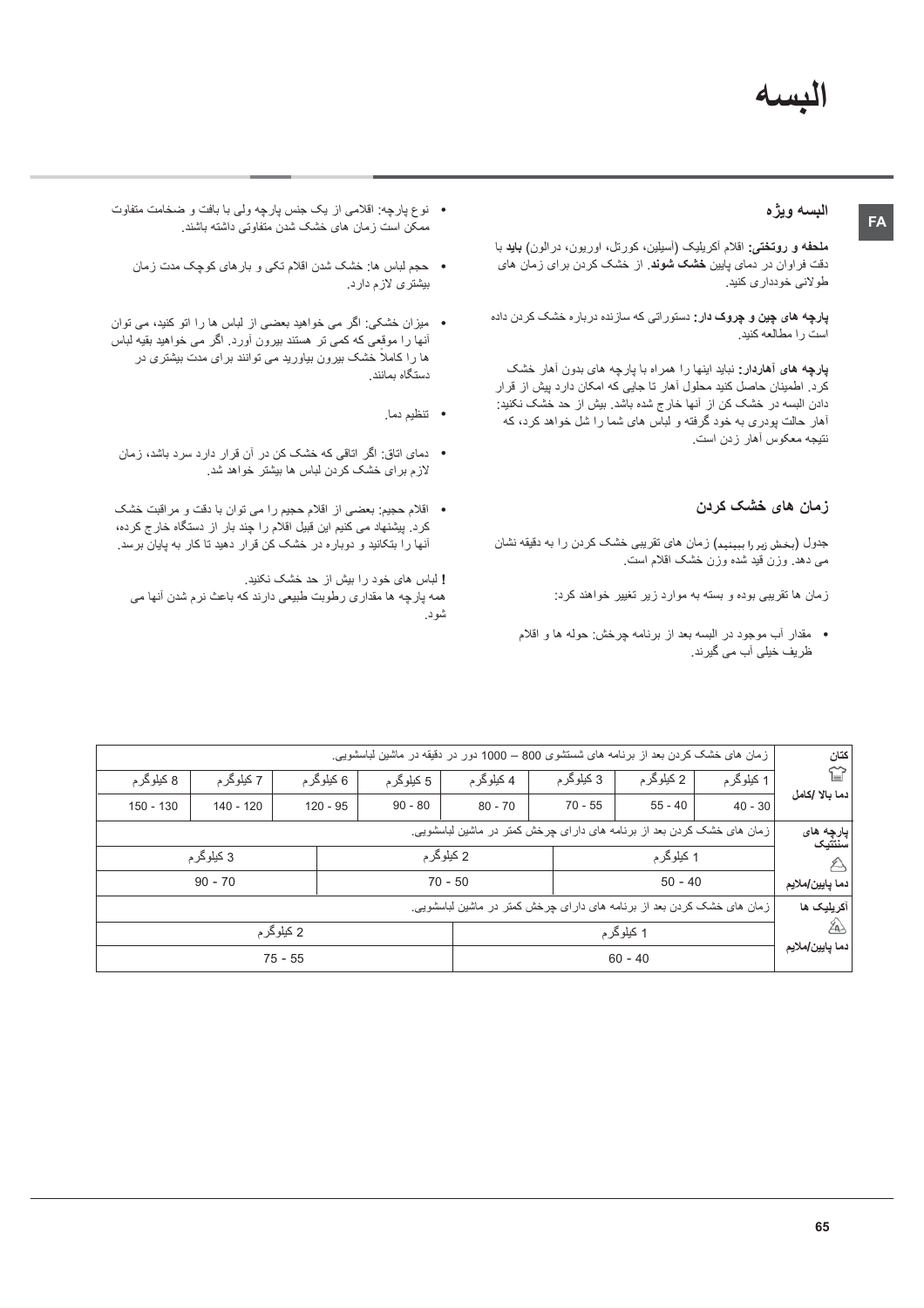## النسبه

## A ARISTON

#### دسته بندی کردن لباس ها

- علامت های برچسب لباس ها را کنترل کنید تا مطمئن شوید می توان آنها را در خشک کن قرار داد.
	- لباس ها را بر اساس نوع پارچه دسته بندی کنید.
	- جیب لباس ها را خالی کرده و دکمه های آنها را چک کنید.
	- زیبِ ها و قلاب ها را ببندید، کمربندها و بندها شل را محکم کنید.

• با چلاندن هر یک از لباس ها سعی کنید تا جایی که امکان دارد آب اضافی آنها را بگیرید. ! لباس های خیس که آب از آنها می چکد را در خشک کن قرار ندهید.

#### حداکثر حجم بار

بیشتر از حداکثر ظرفیت لباس قرار ندهید. این اعداد بیانگر وزن خشک هستند: پارچه های طبیعی: حداکثر 8 کیلوگرم (18 پوند) پارچه های سنتتیک: حداکثر 3 کیلوگرم (6.6 پوند)

! بیش از اندازه در خشک کن لباس قرار ندهید چون راندمان خشک کردن کاهش می یابد.

#### وزن های نمونه

**توجه: 1** کیلوگرم = 1000 گرم (1 پوند = 16 اونس)

|                           |      | لباس ها          |
|---------------------------|------|------------------|
| 150 گرم (5 اونس)          | كتان | بلو ز            |
| 100 گرم (3 اونس)          | سابر |                  |
| 500 گرم (1 پوند و2 اونس)  | كتان | لباس بلند ز نانه |
| 350 گرم (12 اونس)         | ساير |                  |
| 700 گرم (1 پوند و6 اونس)  |      | جين              |
| 1000 گرم (2 پوند و3 اونس) |      | 10 کھنه کو دک    |
| 300 گرم (10 اونس)         | كتان | پيراهن           |
| 200 گرم (7 اونس)          | سابر |                  |
| 125 گرم (4 اونس)          |      | تی شیرت          |

|                           |      | أشياء منزلية           |
|---------------------------|------|------------------------|
| 1500 گرم (3 پوند و5 اونس) | كتان | رولحافي                |
| 1000 گرم (2 پوند و3 اونس) | سابر | (دوبل)                 |
| 700 گرم (1 بوند و6 اونس)  |      | رومیزی بزرگ            |
| 250 گرم  (9 اونس)         |      | رومیزی کوچک            |
| 100 گرم  (3 اونس)         |      | دستمال کو جک آشیز خانه |
| 700 گرم   (1 رطل و6 اونس) |      | حو له حمام             |
| 350 گرم (12 اونس)         |      | حو له دست              |
| 500 گرم (1 پوند و2 اونس)  |      | ملحفه دو نفر ه         |
| 350 گرم (12 اونس)         |      | ملحفه بكنفر ه          |

در پایان برنامه خشک کردن، اگر لباس ها و پارچه های کتان و سنتتیک را با هم قرار داده باشید امکان دارد کتان ها هنوز کمی تر باشند. اگر چنین شد، کافی یک برنامه کوتاه خشک کردن اضافی برای آنها اجرا کنید.

- 
- توجه: أخرين 10 دقيقه هر زمان تنظيم شده به خنك كردن اختصاص دارد، بنابراین موقع تنظیم زمان به این مسئله توجه داشته باشید چون در آن مدت لباس ها خشک نخواهند شد.

#### برچسب های هشداردهنده شستشو

همیشه برچسب لباس ها را ببینید، بخصوص اگر برای نخستین بار آنها را در خشک کن قرار می دهید. علامت های زیر جزو رایج ترین ها می باشند:

- می توان در خشک کن قرار داد  $\bigcap$ 
	- $\boxtimes$ در خشک کن قرار **ندهید**
- در خشک کن با دمای بالا بگذارید  $\odot$
- در خشک کن با دمای پایین بگذارید  $\odot$

#### اقلامی که برای گذاشتن در خشک کن مناسب نیستند

- اقلام محتوی قسمت های لاستیکی یا مواد مشابه لاستیک یا پوشش های پلاستیکی (بالش، کوسن یا کاپشن های بارانی ساخته شده از PVC)، هر نوع شي قابل اشتعال يا اشيا درست شده از مواد قابل اشتعال (حوله های استفاده شده که اسیری مو به آنها خورده است).
	- الياف شيشه اي (برخي از پرده ها)
	- اقلامی که به خشکشویی داده می شدند
- اقلام دار اي كد ITCL ∭ (بخش البسه ويژه را ببينيد). اينها را مي توان با محصولات خشک کردن ویژه خانگی خشک کرد. دستورالعمل ها را با دقت تمام دنبال کنید.
- اقلام خیلی بزرگ و درشت (لحاف های بزرگ، کیسه خواب، بالش، کوسن، روتختی های بزرگ و غیره) اینها موقع خشک شدن باز شده و از گردش هوا در خشک کن جلوگیری بعمل می آورند.

### **FA**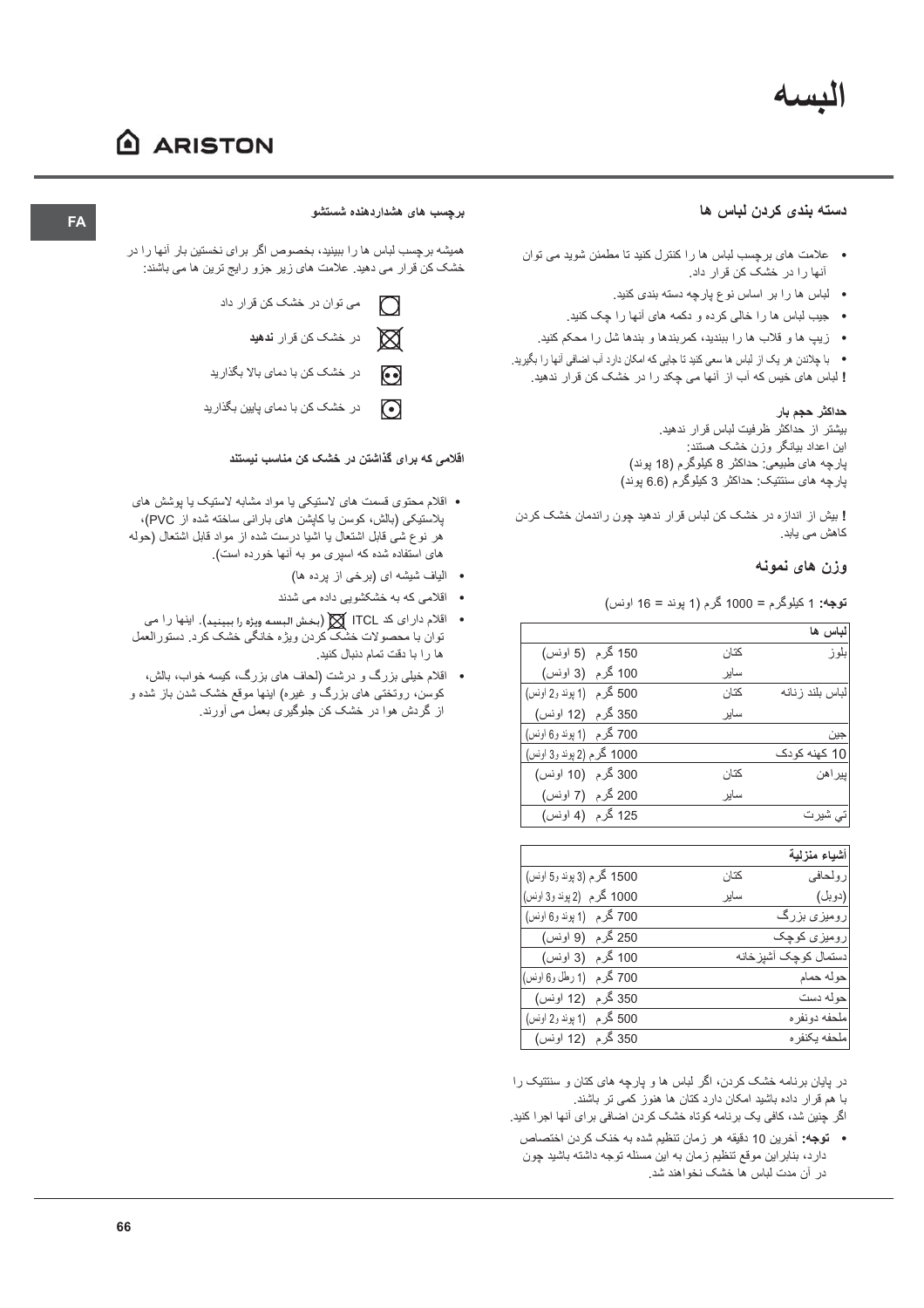# شروع بکار و برنامه ها

#### انتخاب يك برنامه

- 1- دوشاخه خشک کن را به پریز برق وصل کنید.
- 2- لباس های خود را بر اساس نوع پارچه دسته بندی کنید (بخش البسه را ببينيد).
- 3- در دستگاه را باز کنید، مطمئن شوید که فیلتر تمیز بوده و در جای خود قرار دارد و مخزن أب خالبي و در جاي صحيح خود مي باشد (بخش نگهداری را ببینید).
- 4- لباس ها را در دستگاه قرار داده و مطمئن شوید که هیچیک از لباس ها روی درزگیر (واشر) در نباشند. در را ببندید.
- 5- با مراجعه به جدول راهنمای خشک کردن و بر اساس نوع پارچه ای که می خواهید خشک کنید زمان خشک کردن را انتخاب نمایید (بخش البسه را ببينيد). .<br>- دما را با دکمه حرارت تنظیم کنید. (HEAT). - با چرخاندن دکمه گردان تایمر در جهت حرکت عقربه های ساعت
	- (TIMER) زمان خشک را انتخاب کنید\*.
- 6- . برای شروع کار دکمه شروع (START) را فشار دهید. در طول اجرای برنامه خشک کردن می توانید لباس های خود را کنترل کرده و در حالی که خشک شدن لباس ها ادامه دارد أنهایی را که خشک شده اند خارج کنید. بعد از اینکه در را دوباره بستید، دکمه شروع (START) را فُشار دهید تا خشک کردن از سر گرفته شود.
- 7- حدود 10 دقیقه پیش از تکمیل برنامه، دستگاه وارد مرحله خنک کردن (COOL TUMBLE) (لباس ها خنک می شوند) می گردد که باید همیشه اجازه دهید تا انتها انجام شود.
	- 8- در را باز کنید، لباس ها را بیرون أورده، فیلتر را تمیز کرده و در جای خود قرار دهید. مخزن آب را خالی کرده و در جای خود قرار دهيد (بخش نگهداري را ببينيد).
		- 9- دوشاخه خشک کن را از برق بکشید.

بر نامه خنک کردن (COOL TUMBLE) بر ای طر اوت بخشیدن به لباس ها و پارچه ها قابل استفاده می باشد. توجه: - اگر به این قابلیت نیاز دارید تایمر (TIMER) را با علامت خنک کردن در راستای علامت مرحله 5 فوق قرار دهید\*.

## FA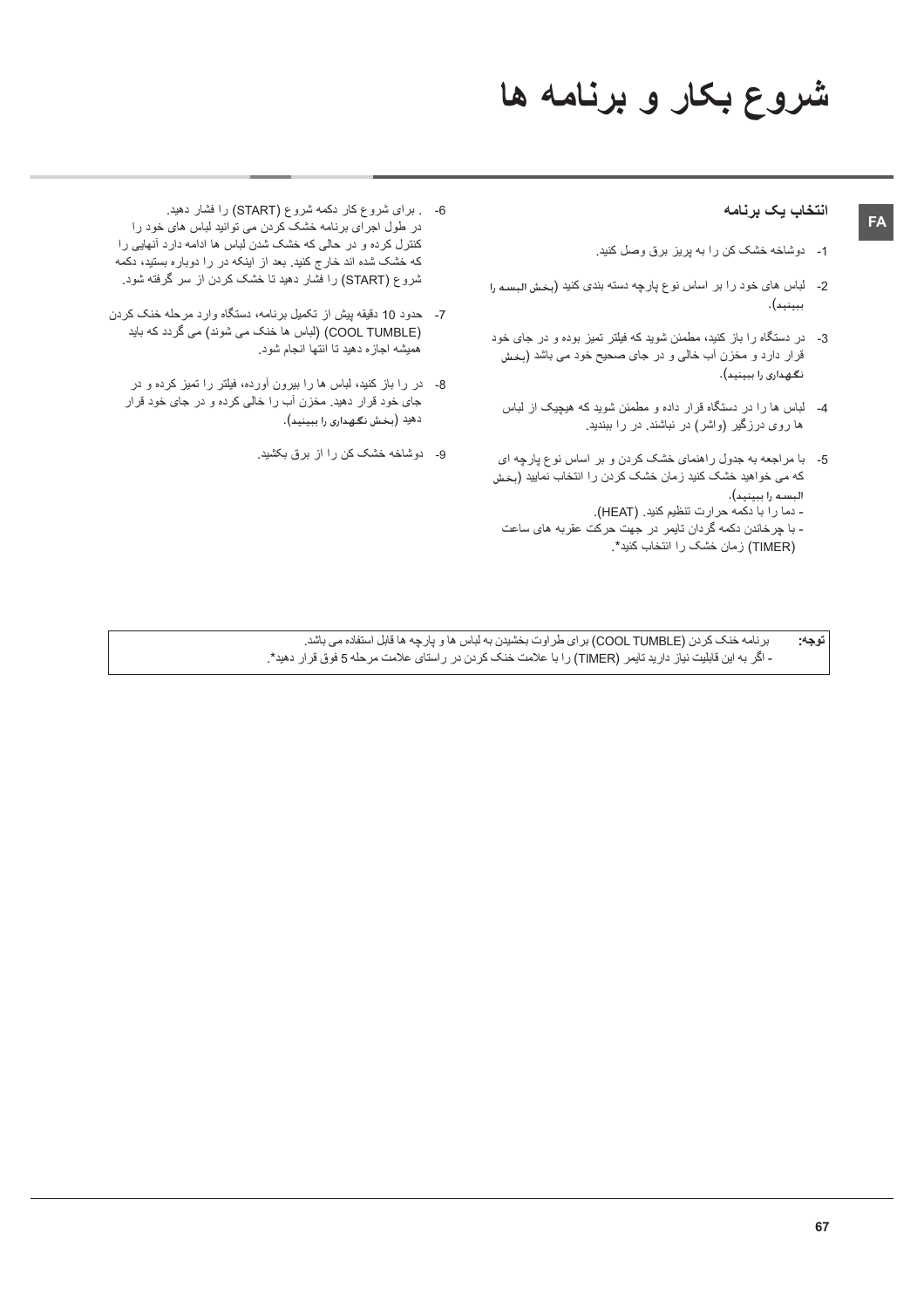# مشخصات خشک کن

## A ARISTON

**FA** 





دکمه شروع (START) > اجراى برنامه خشک کردن انتخابى را شروع مى كَنْد (بخش شَروع بكار و برنامه ها را ببينيد).

با دکمه حرارت (HEAT) می توانید دمای خشک کردن را انتخاب کنید

(بخش شروع بكار و برنامه ها را ببينيد). بيرون: حرارت كم  $T$ داخل: حرارت زياد

چراغ نشانگر **تخلیه آب** نشان می دهد که مخزن آب پر شده و باید آنرا خالی کنید. بعد از قرار دادن مخزن آب خالی چند ثانیه طول خواهد کشید تا این چراغ خاموش شود، همچنین خشک کن باید روشن باشد تا این عمل انجام شود.

**توجه:** اگر چراغ نشانگر پر شدن مخزن آب روشن شود، حرارت قطع شده و لباس های شماً خشک نخواهند شد.

زمان خشک شدن با دکمه گردان **تایمر** تنظیم می شود. أنرا در جهت حرکت عقربه های ساعت بچرخانید، تا اینکه نشانگر به زمان خشک کردن دلخواه اشاره کند، هرگز آنرا در جهت خلاف حرکت عقربه های ساعت نچرخانید (بخش شروع بکار و برنامه ها را ببینید).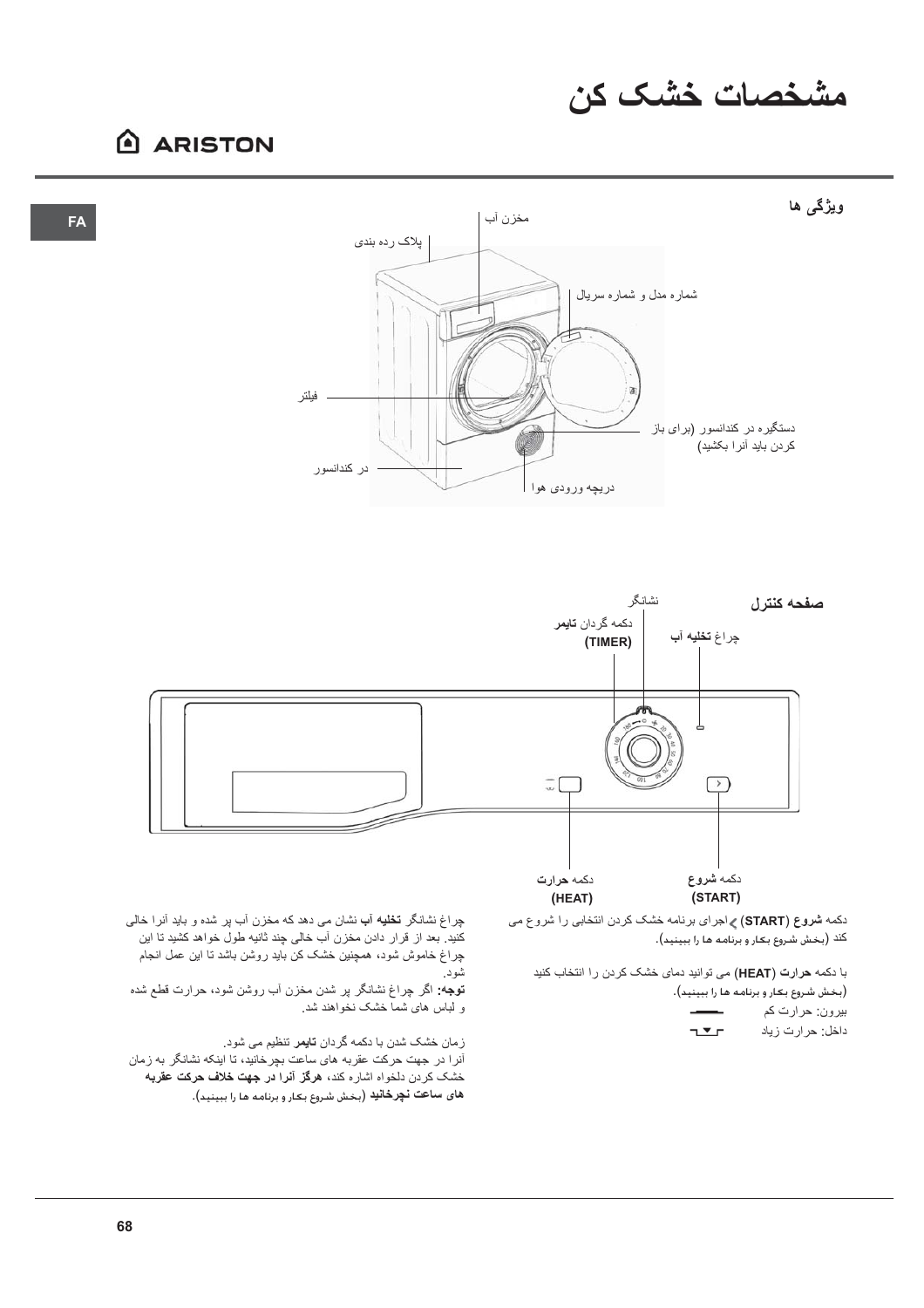## FA

## محل نصب خشک کن

• خشک کن خود را دور از اجاق های گازی، بخاری، گرم کن یا گاز رومیزی قرار دهید چون شعله به آن آسیب خواهد زد.

حداقل فاصله 10 ميليمتر



• اگر می خواهید دستگاه را زیر کانتر نصب كنيد، اطمينان حاصل كنيد كه بين بالاي دستگاه و هر شي ديگري كه روي آن يا در بالای أن قرار می گیرد 10 میلیمتر، و بین کناره های دستگاه با دیوار و وسایل مجاور 15 ميليمتر فاصله وجود داشته باشد.

این کار بر ای بر قراری گردش هوای مناسب لازم است.

#### تهويه

هنگامی که از خشک کن استفاده می کنید باید تهویه مناسب برقرار باشد. خشک کن را فقط در ِ محیطی بدون ر طویت نصب کنید که گر دش هوای کافی در آن برقرار باشد. گردش هوا در اطراف خشک کن برای چگالیده کردن آب تولید شده در طول شستشو الزامی است، خشک کن در محیط های بسته يا داخل گنجه ها عملكرد موثرى نخواهد داشت. ! اگر از خشک کن در اتاقی کوچک یا سرد استفاده کنید امکان دارد تا حدی با پدیده میعان و چگالش روبرو شوید. ! نصب خشک کن در داخل گنجه توصیه نمی شود، همچنین نباید هر گز

خشک کن را پشت یک در قفلی، کشویی یا لولایی نصب کرد که دقیقاً مقابل در خشک کن قرار می گیرد.

## تخليه آب

اگر خشک کن در کنار یک مجرای فاضلاب نصب می شود می توانید دستگاه را با لوله به آن وصل كنيد. اين كار نياز به خالي كردن مخزن آب را از بين می برد. اگر خشک کن بالا یا کنار ماشین لباسشویی نصب شود، می توانند از یک مجرای فاضلاب به اشتراک استفاده کنند. ارتفاع مجرای تخلیه باید کمتر از 3 فوت (1 متر) از زیر خشک کن باشد.

شلنگ را از موقعیت نشان داده شده بردارید





شلنگی با طول مناسب در محل جدید نشان داده شده جا بزنید (شـعـل را سـنـىد).

**!** بعد از اینکه خشک کن در موقعیت نهایی خود قر ار گر فت اطمینان حاصل کنید که شلنگ تحت فشار نبوده و يا پيچ و تاب نخورده باشد.

#### اتصالات برق

قبل از اینکه دوشاخه را به بریز وصل کنید، از موارد زیر اطمینان حاصل كنيد :

- 
- پریز باید دارای اتصال زمین (ارت) باشد.<br>• پریز باید قدرت تحمل حداکثر توان دستگاه را که روی برچسب رده بندی أن نوشته شده داشته باشد (مشخصات خشک کن را ببینید).
	- ولتاژ برق باید در محدوده های ذکر شده روی برچسب رده بندی باشد (مشخصات خشک کن را ببینید).
- پریز باید برای دوشاخه خشک کن مناسب باشد. اگر چنین نبود، پریز یا دوشاخه را عوض کنید.

! خشک کن را نباید در بیرون از ساختمان حتی اگر در محیط پوشش دار باشد، نصب کرد. قرار گرفتن دستگاه در معرض باران و طوفان بسیار خطر ناک است

! بعد از نصب خشک کن، سیم های برق و دوشاخه آن باید به آسانی در دستر س باشند.

- ! از سیم های رابط استفاده نکنید.
- ! سيم برق نبايد خم شده يا تحت فشار باشد. ! سیم برق باید در فواصل منظم بررسی شده و در صورت نیاز فقط با سیمی جایگزین شود که بطور خاص برای این خشک کن طراحی شده
- است، این کار نیز فقط باید توسط تکنسین های مجاز انجام شود (بخش سىرويس را بېينيد).
- سیم های برق جدید یا بلندتر توسط فروشندگان مجاز به قیمت جداگانه عرضه مي شوند.

! در صورت عدم رعایت این قوانین و مقررات، سازنده هیچ مسئولیتی نخواهد يذير فت.

! اگر درباره مطالب فوق شک و تردیدی دارید با یک برقکار واجد شرايط مشورت كنيد.

#### ییش از اینکه از خشک کن خود استفاده کنید

بعد از نصب خشک کن و پیش از اینکه از آن استفاده کنید، داخل مخزن أنرا تمیز کرده و هرگونه گرد و غبار جمع شده در حین حمل و نقل را پاک كنيد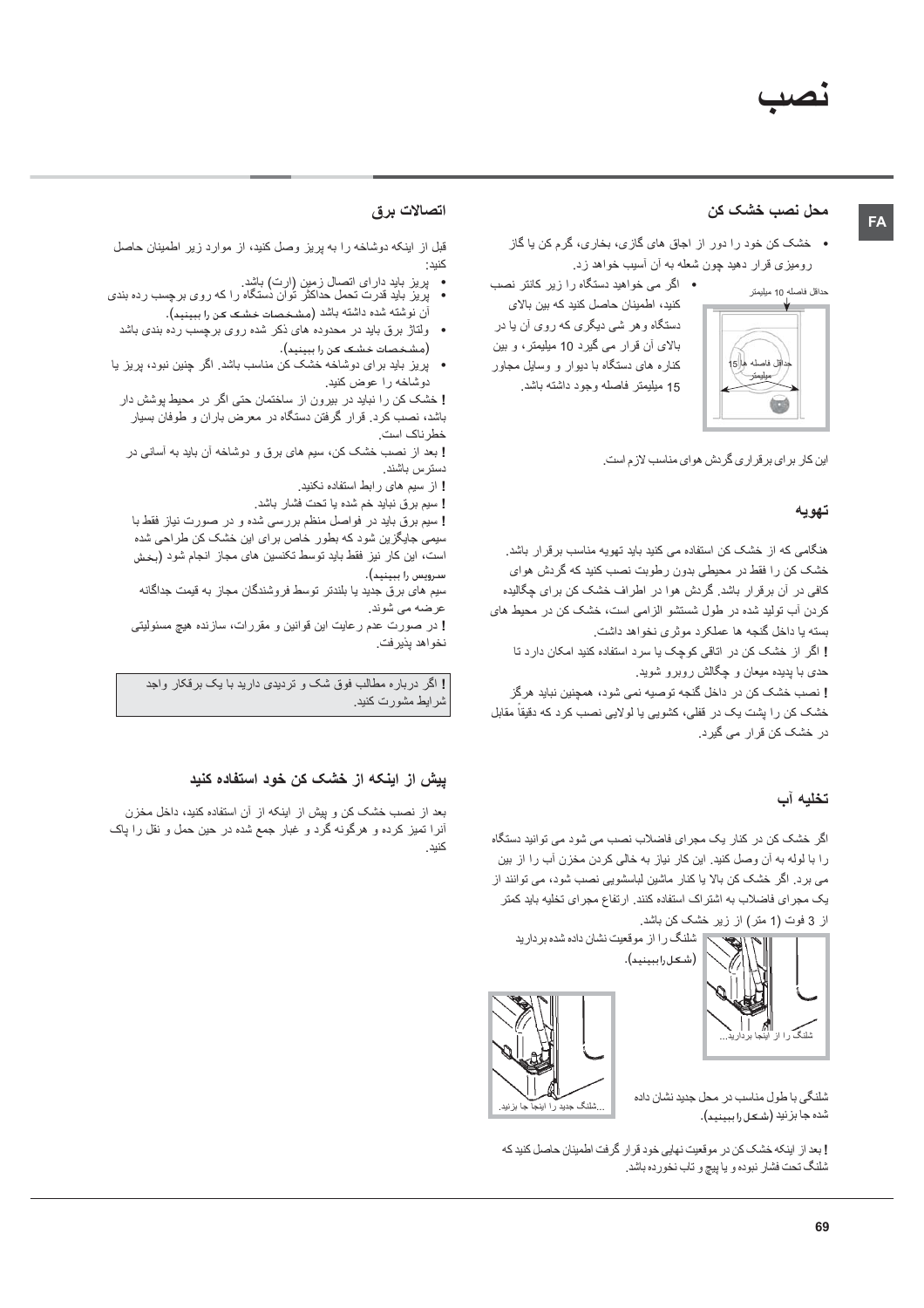# اطلاعات مهم

## **ARISTON**

## كندانسور...

! شما باید هر ماه پرزهای جمع شده در کندانسور را تمیز کنید.





از پشت آب به کندانسور وارد کنید تا کرک و پرزها تمیز شوند.



مرحله 4 کندانسور را در جای خود قرار دهید - مطمئن شوید که آنرا کامل به داخل فشار داده اید، هر 3 قفل آن دوباره بسته شده و پیکان های نشان دهنده جهت در جلوی کندانسور به سمت بالا هستند.



- بررس*ی* کنید:
- پيکان هاي نشان دهنده جهت به سمت بالا باشند. - 3 فَفَل مجدداً در وضعيت "فَفَل" قرار داشته باشند
	-



3 قفل را بچر<del>دَ</del>

 $\Box$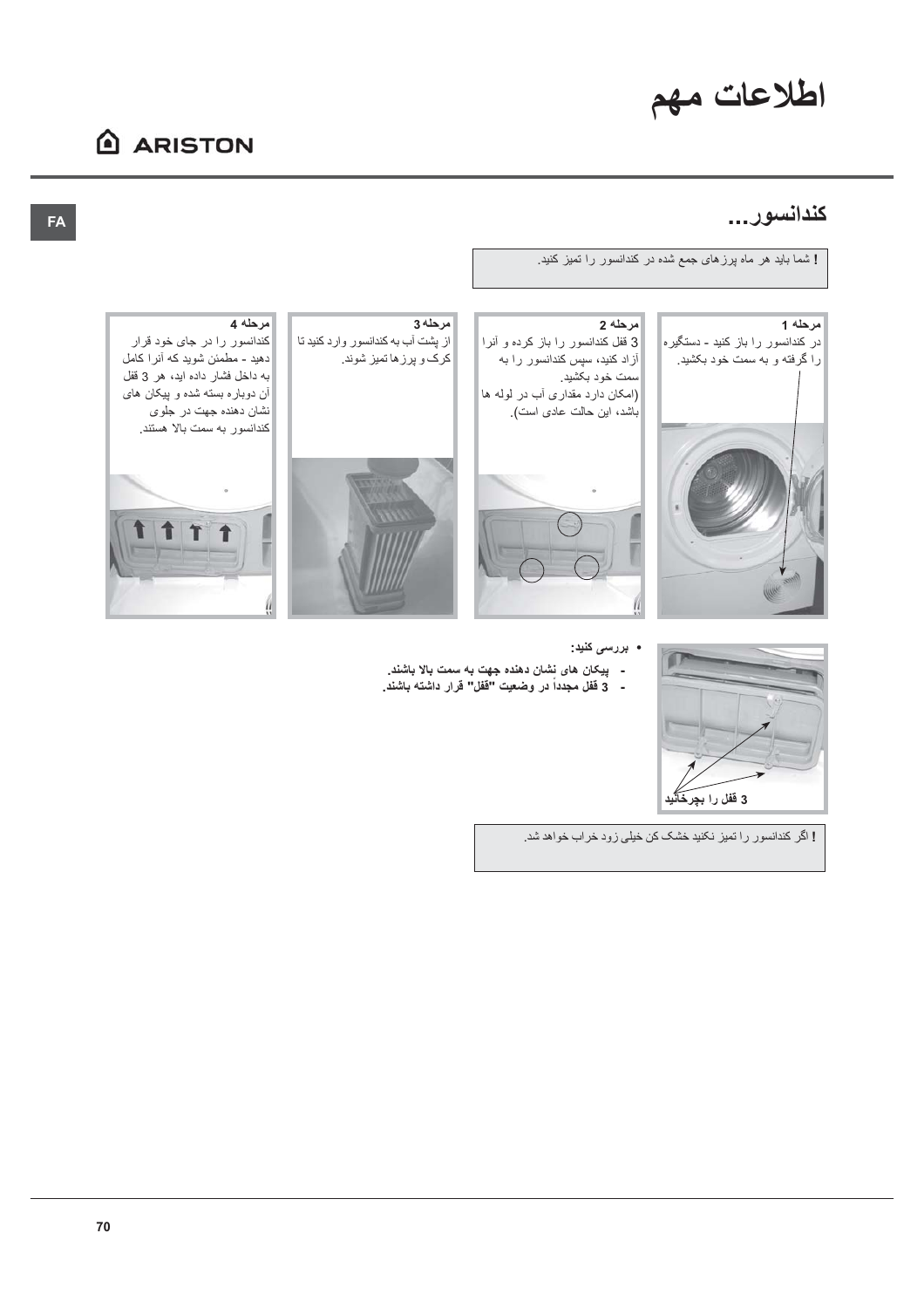# اطلاعات مهم

FA

برای اینکه عملکرد خشک کن کندانسور دار شما موثر باشد باید برنامه نگهداری منظم زیر را اجرا کنید:

## فيلتر پرزگير...



خشک شدن مدت زمان بیشتری طول می کشد و در نتیجه باعث می شود برق بیشتری برای خشک کردن مصرف شود.

## مخزن آب...



! اگر مخزن آب را خالی نکنید امکان دارد این مسائل رخ بدهند: دستگاه دیگر گرم نمی کند (در نتیجه البسه در پایان برنامه خشک کردن هنوز خیس هستند). روشن شدن چراغ "تخلیه آب" به شما می گوید که مخزن آب پر شده است.

## آ**بگیری سیستم جمع آوری آب**

اگر خشک کن شما نو باشد، مخزن آب جمع نخواهد کرد مگر اینکه سیستم آبگیری شده باشد… این کار بعد از 1 تا 2 بار اجرای برنامه خشک کردن انجام خواهد شد. سیستم بعد از آبگیری می تواند آب را در هر برنامه جمع کند.